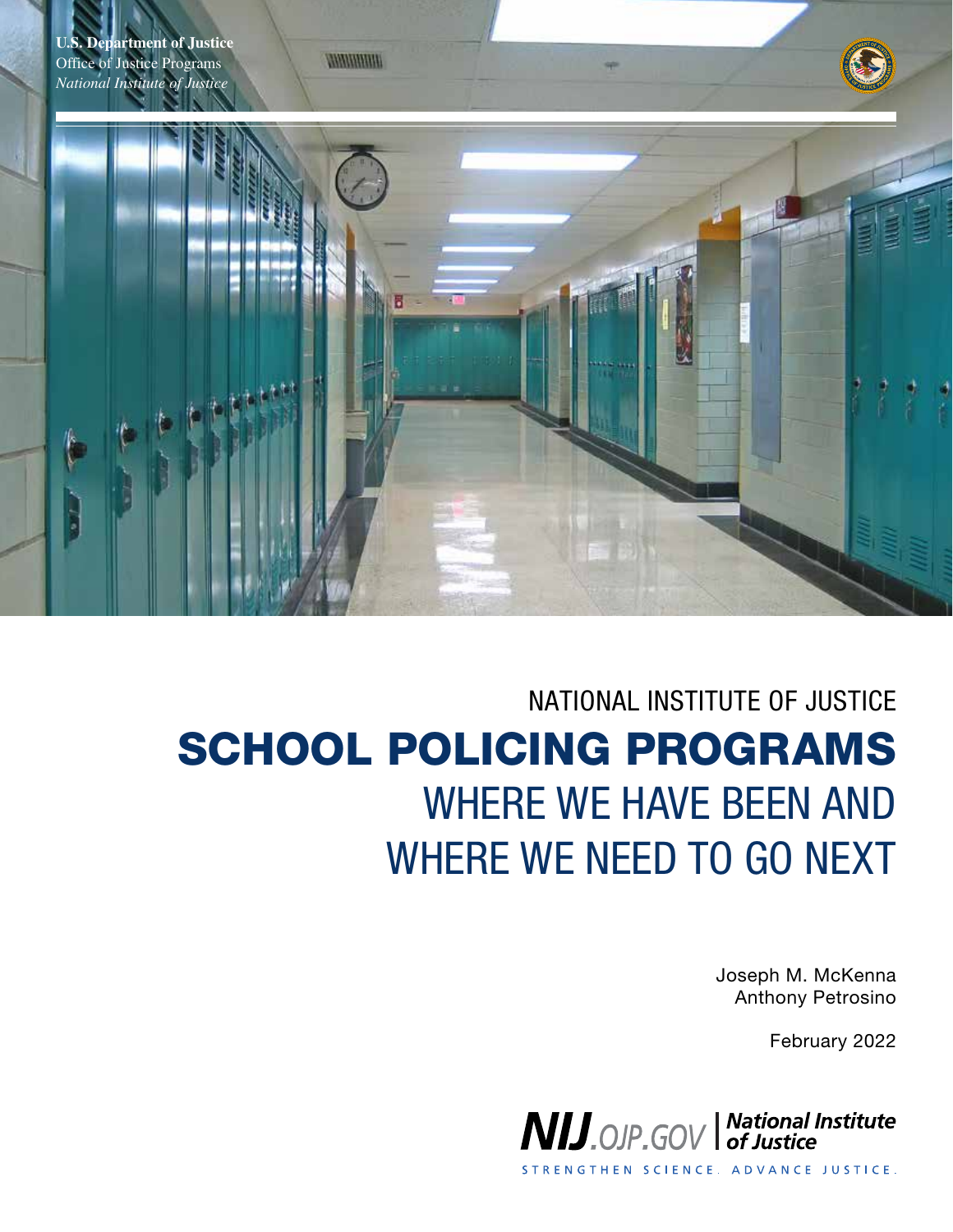U.S. Department of Justice Office of Justice Programs 810 Seventh St. N.W. Washington, DC 20531

#### Jennifer Scherer, Ph.D.

Acting Director, National Institute of Justice

This and other publications and products of the National Institute of Justice can be found at:

National Institute of Justice Strengthen Science • Advance Justice [NIJ.ojp.gov](http://NIJ.ojp.gov)

#### Office of Justice Programs

Building Solutions • Supporting Communities • Advancing Justice OJP.gov

The National Institute of Justice is the research, development, and evaluation agency of the U.S. Department of Justice. NIJ's mission is to advance scientific research, development, and evaluation to enhance the administration of justice and public safety.

The National Institute of Justice is a component of the Office of Justice Programs, which also includes the Bureau of Justice Assistance; the Bureau of Justice Statistics; the Office for Victims of Crime; the Office of Juvenile Justice and Delinquency Prevention; and the Office of Sex Offender Sentencing, Monitoring, Apprehending, Registering, and Tracking.

Opinions or conclusions expressed in this paper are those of the authors and do not necessarily reflect the official position or policies of the U.S. Department of Justice.

The authors would also like to acknowledge and thank the following individuals for their work, input, and contributions to this report: Nadine Frederique, Mary Poulin Carlton, and Jessica Norton at the National Institute of Justice; Ivan Benitez at the University of Louisville; and Richard Renaud at Texas State University.

Photo Source: © Robert Elias/Shutterstock.com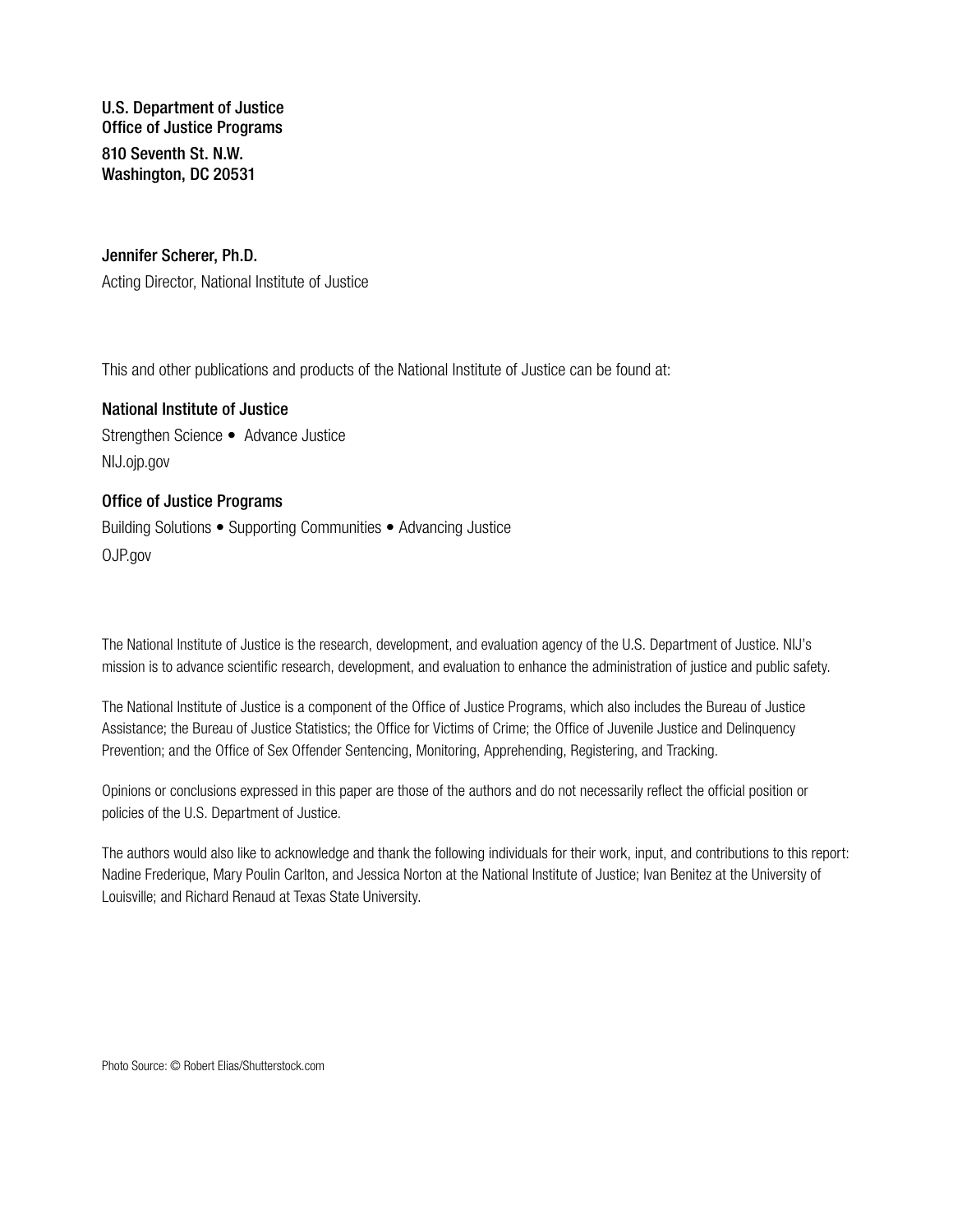## <span id="page-2-0"></span>**Executive Summary**

In 2019, the National Institute of Justice (NIJ) was directed to provide Congress with a report on the state of school policing in the United States that examined the current role of police in schools and provided recommendations on how they can better serve the needs of students. To address this directive, NIJ engaged two consultants to conduct a comprehensive literature review and examination of data sources, facilitate four days of expert panel discussions, and synthesize the results from these data collection efforts. This report is the result of those efforts. The report focuses exclusively on the United States and on sworn officers and does not consider the use of school police in nations outside the United States or on the employment of private security, retired military, or other types of nonsworn police in schools. Much of the writing of this report occurred in 2020 amid the civil unrest stemming from the murder of George Floyd and the police killings of other people of color. It also was written during the COVID-19 pandemic, which undoubtedly will also have impacts on school policing. This report focuses on what we currently knew at the time of its writing.

### **History of School Policing in the United States**

School policing is believed to have started in Michigan in the 1950s and to have grown, at least in part, due to concerns about safety and security. However, substantial growth in school policing's popularity and implementation is believed to have occurred following the high-casualty shooting that occurred at Columbine High School in 1999. The Clinton, Obama, and Trump administrations provided funding through the U.S. Department of Justice to support local implementation of school policing, largely as a response to school shootings. Nearly all of the commissions and task forces established in 2018 and 2019 after massacres at high schools in Parkland, Florida, and Santa Fe, Texas, recommended more access to school policing as a response.

Despite the growth of school policing, there remains a lack of available data to estimate the true prevalence of police in schools. Nevertheless, we can use the history and emergence of school police in this country to better understand where we are today.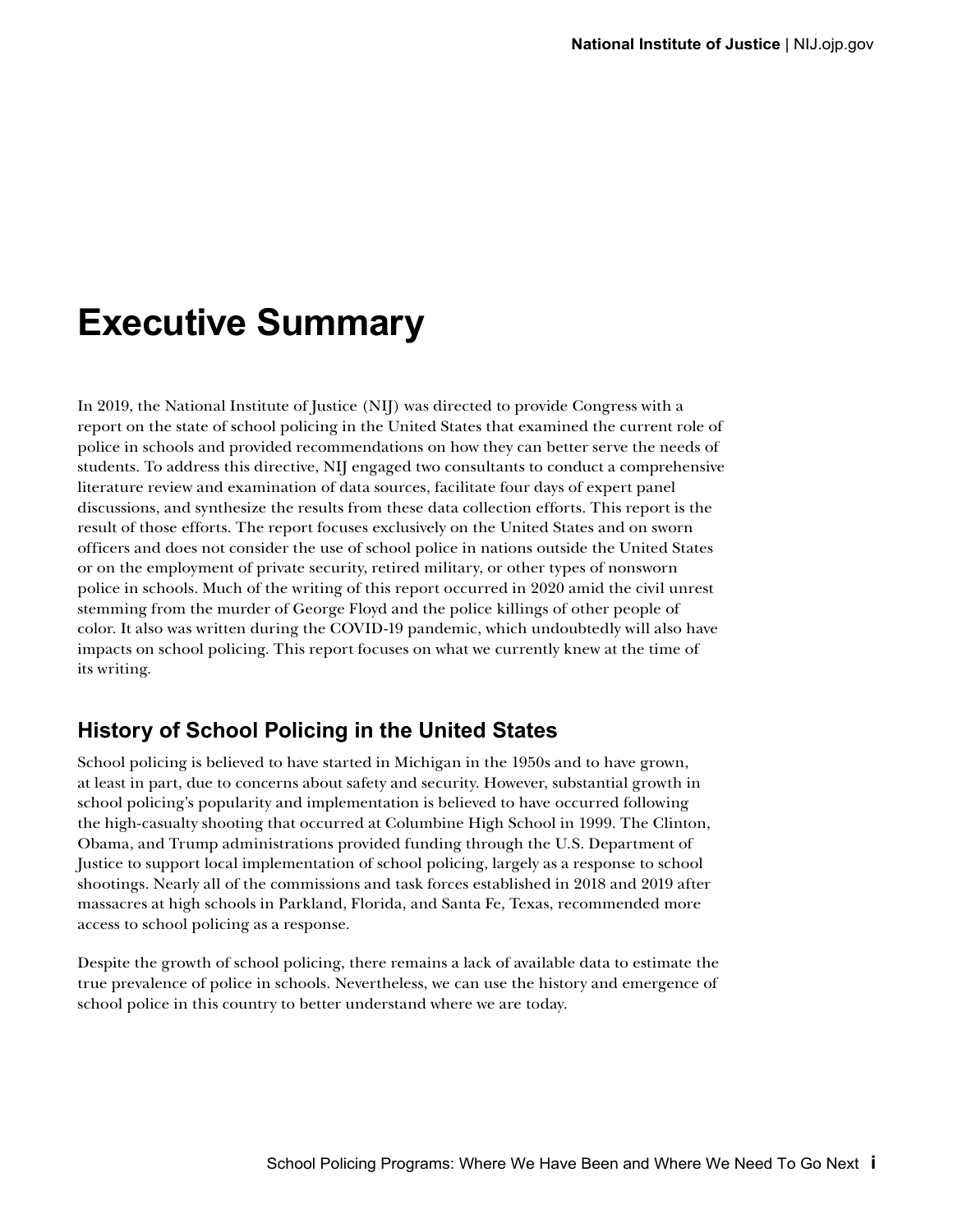### <span id="page-3-0"></span>**Models of Implementation for Police in Schools**

Two common models for school policing have been implemented in the United States. The first is the most common — the school resource officer. This is an officer employed by a local or county law enforcement agency and assigned regularly to the school. The second most common model is where a law enforcement officer is part of a school district's own police force. The way these different models are implemented can vary considerably across jurisdictions, and even across schools in the same district. Despite the popularity of these common approaches, we highlight the need to develop, implement, and test a more comprehensive approach to operating school policing programs aimed at creating promising and best practices for implementation, as opposed to specific and predefined models that lack flexibility. Generally, these implementation practices include governance documents, accountability systems, defined roles, training, and the regular examination of data to assess impact.

### **Roles and Activities of Police in Schools**

We highlight the connection between the history of how school policing programs have developed in this country and the common roles that school police take on under the popular triad concept. This includes serving as a law enforcer, educator, and informal counselor. As we have seen in previous decades, it appears from the literature and those working in the field that the roles of officers are continuing to expand even beyond this triad concept. Further, to place school policing roles and activities in context, we also consider the larger discussion surrounding police roles in the general community. The conflict between the roles of crime fighter and public servant that has long been discussed in policing may be further exacerbated in school policing. Again, as noted, the protests and civil unrest ongoing in this country at the time of writing in 2020 may likely impact the roles of police, including the presence and duties of police in a school setting.

### **Training for Police in Schools**

There is broad consensus that standard police training is inadequate to prepare an officer for working in schools with students and educators. Some states have now mandated a level of additional training for school police, but this varies widely across states, and it is unknown what level of initial training is enough. While the availability of training for school police has improved over the past decade or so, there is still insufficient attention to it. Many jurisdictions make training optional, consider training requirements to be fulfilled with "one-and-done" courses, and undertake little evaluation to identify what training might be most important to mandate. Additionally, there is inadequate attention to apprenticeship for learning the job and to ongoing professional development and training while in the role.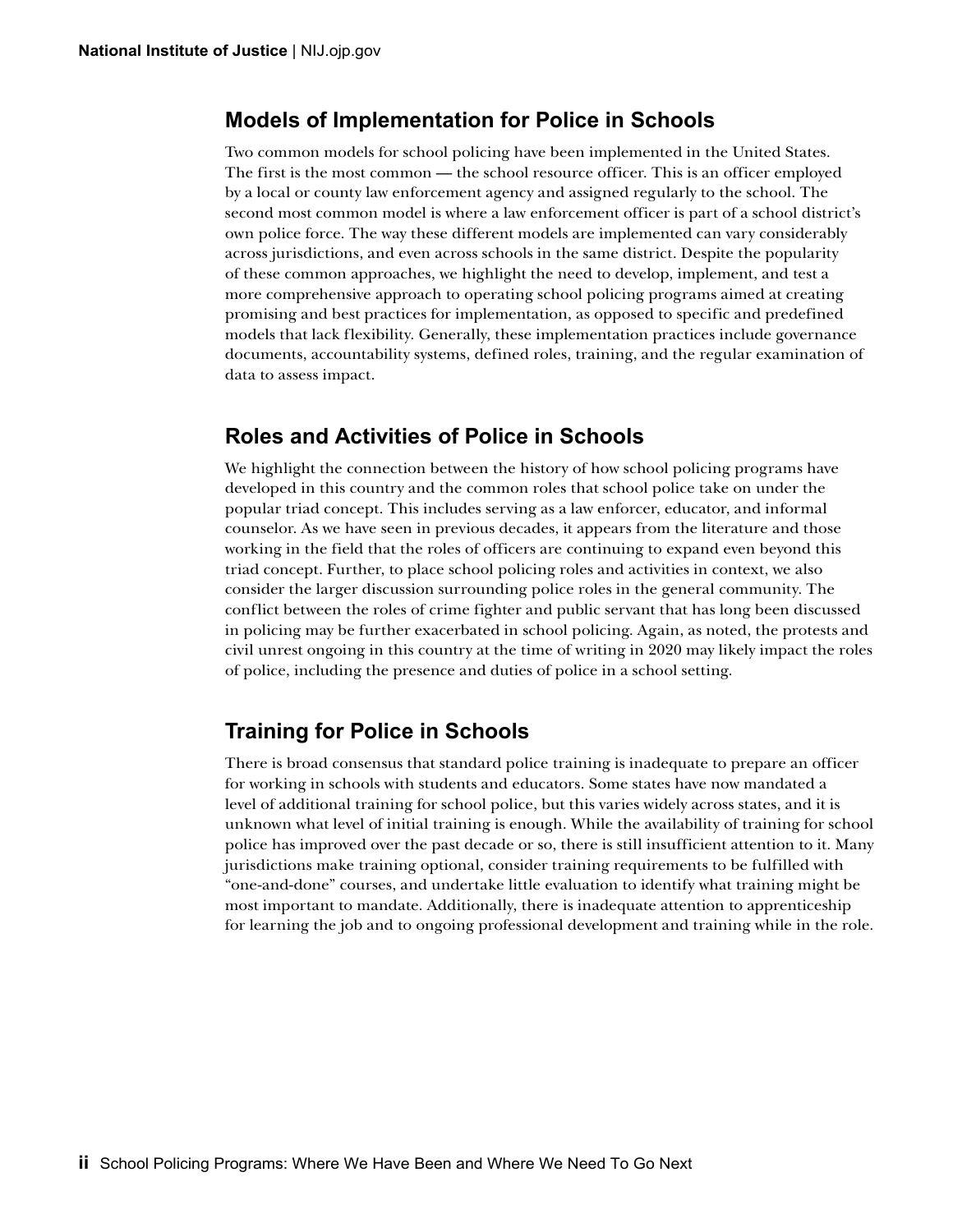### <span id="page-4-0"></span>**The Impact of School Policing Programs**

An examination of systematic reviews and quasi-experiments of school policing, along with expert panel opinions, reveals that the research to date does not support school policing as an effective strategy in increasing safety and security and that school policing is correlated with some harmful effects, such as increased exclusionary punishment in schools. This is not to say that no positive impacts have been reported for school policing, but they are fragmented and inconsistent across the studies. The evidence base is not strong. Although the recent wave of comparison group evaluation studies (quasi-experiments) is more credible in ruling out plausible explanations for findings, no randomized experiments of school policing have been reported. In addition, how school policing is implemented varies substantially from jurisdiction to jurisdiction, and even within schools in the same district, making it difficult to generalize from these studies to jurisdictions more broadly.

### **Recommendations and Next Steps for School Policing Programs**

We offer five main recommendations for continuing to advance the study and implementation of school policing programs in this country:

- Recommendation 1: Dedicate and sustain funding for the study of school policing programs that supports targeted research to improve the existing knowledge base.
- Recommendation 2: Ensure that the most rigorous and appropriate research designs are being used in the study of school policing.
- Recommendation 3: Focus more, in both practice and research, on the selection of officers for school positions.
- Recommendation 4: Provide officers with training specific to working in schools, and to the duties and activities expected of that officer in that school.
- Recommendation 5: Implement and test a consistent set of implementation characteristics for setting up and operating school policing programs.

The decision to adopt, expand, limit, or remove school policing belongs to local communities. Our report provides no mandate, nor should it. However, based on our report, our guidance is for local communities to tread carefully. Without careful thought to officer selection, initial and ongoing training, carefully designed roles for officers and educators, regular communication of those roles to the school community, and periodic monitoring of program implementation, school policing programs may be inadequate at best and harmful at worst.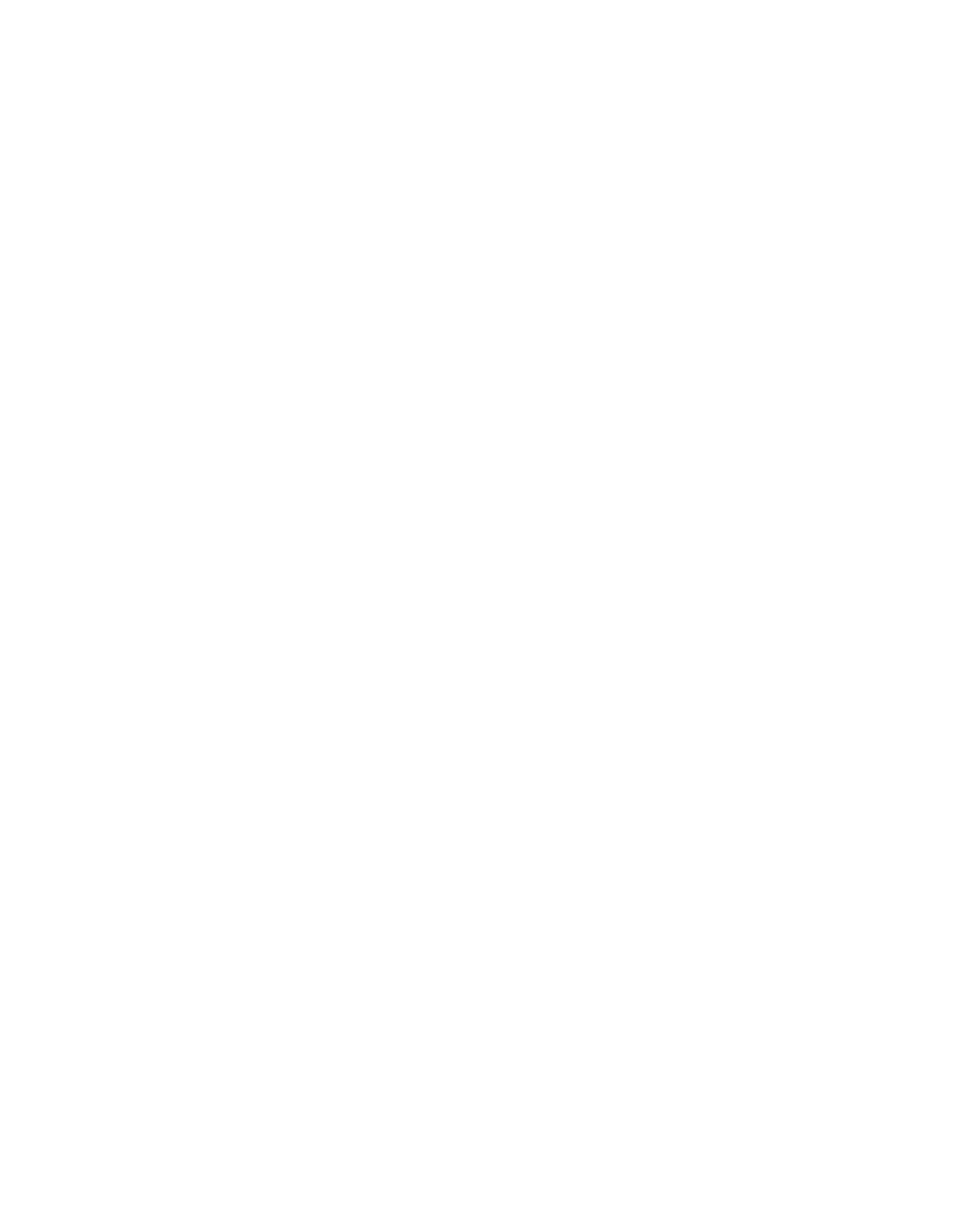### **Table of Contents**

| Recommendations and Next Steps for               |  |
|--------------------------------------------------|--|
|                                                  |  |
|                                                  |  |
|                                                  |  |
|                                                  |  |
|                                                  |  |
| The Expansion of School Police With School-Based |  |
| Federal Support and the Growth of Community      |  |
|                                                  |  |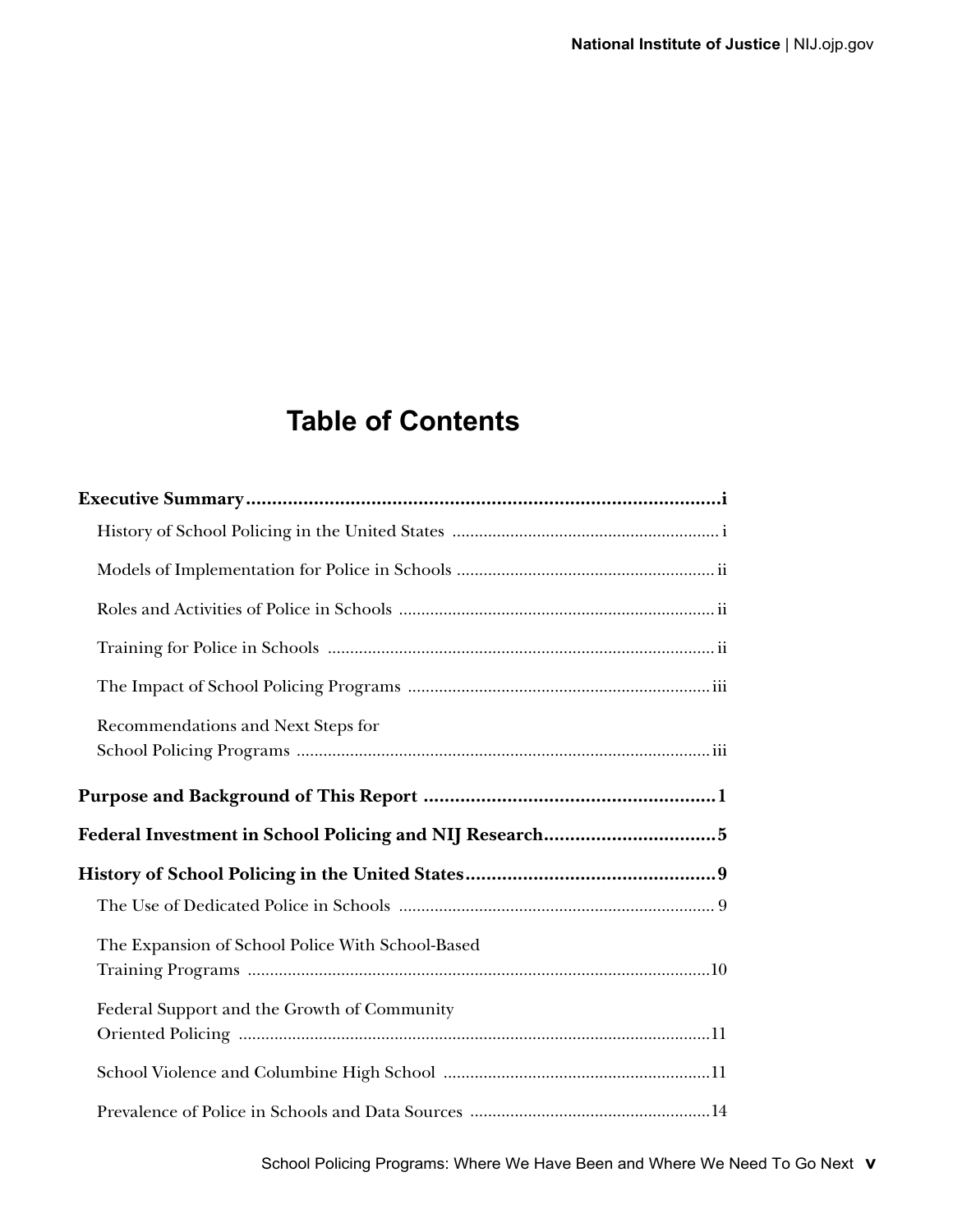| The Importance of Understanding the History of      |
|-----------------------------------------------------|
|                                                     |
|                                                     |
|                                                     |
|                                                     |
|                                                     |
|                                                     |
|                                                     |
|                                                     |
| The Need for and Prevalence of Specialized Training |
|                                                     |
| The Possible Impact of Not Training School Officers |
|                                                     |
| Theory of Change: Why Should School Policing        |
|                                                     |
| 37                                                  |
|                                                     |
|                                                     |
|                                                     |
|                                                     |
|                                                     |
| <b>What We Learned From the Subject Matter</b>      |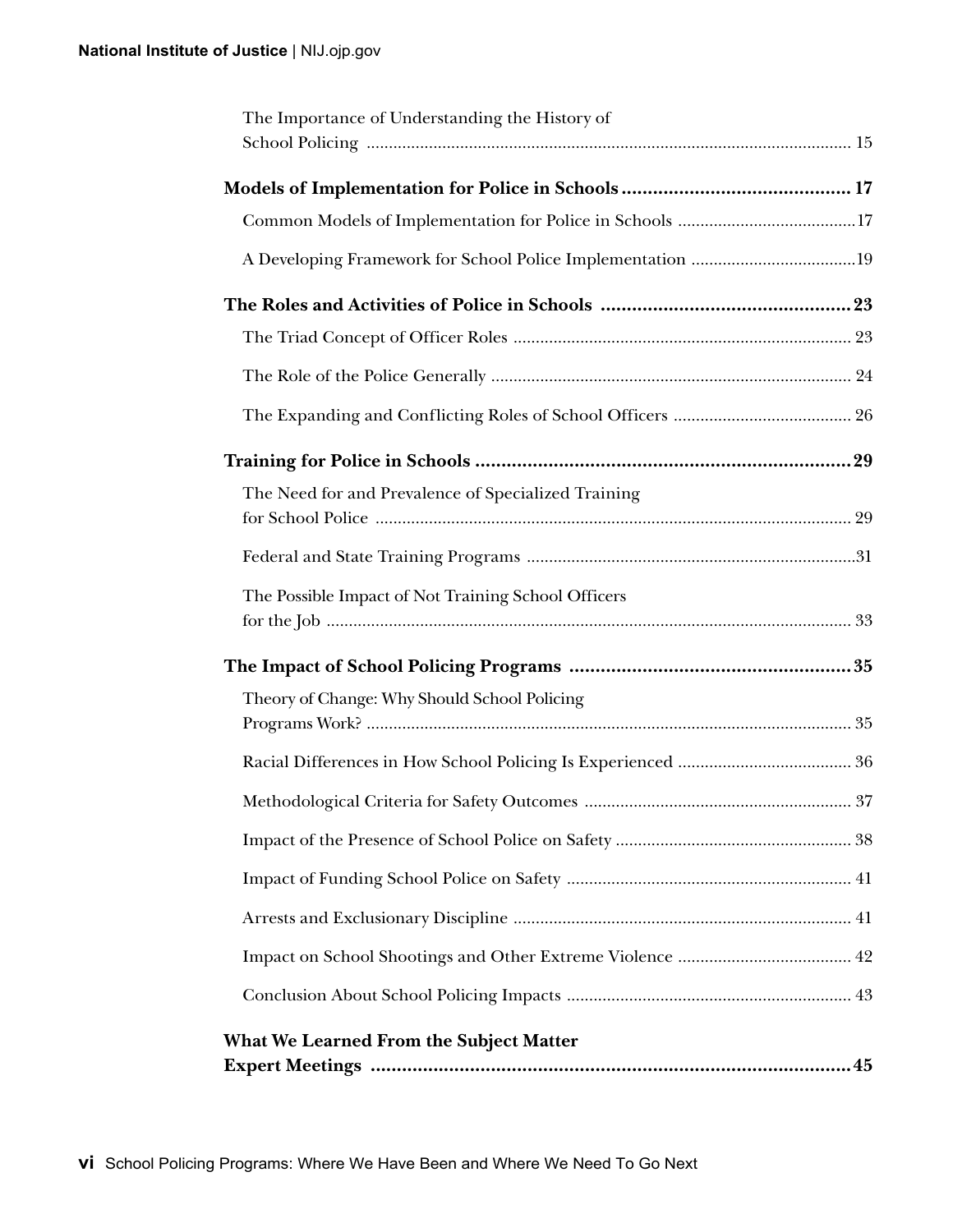| Meeting 1: School Police Officer Roles, Responsibilities,            |    |
|----------------------------------------------------------------------|----|
|                                                                      |    |
|                                                                      |    |
|                                                                      |    |
|                                                                      |    |
|                                                                      |    |
| Recommendation 1: Dedicate and sustain funding for                   |    |
| the study of school policing programs that supports                  |    |
|                                                                      |    |
| Recommendation 2: Ensure that the most rigorous and                  |    |
| appropriate research designs are being used in the study             |    |
|                                                                      |    |
| Recommendation 3: Focus more, in both practice and research,         |    |
|                                                                      |    |
| Recommendation 4: Provide officers with training specific to         |    |
| working in schools, and to the duties and activities expected        |    |
|                                                                      |    |
| Recommendation 5: Implement and test a consistent set of             |    |
| implementation characteristics for setting up and operating          |    |
|                                                                      |    |
|                                                                      |    |
|                                                                      |    |
| References                                                           | 75 |
|                                                                      |    |
| Appendix A. List of NIJ School Policing Meeting Series Attendees  83 |    |
| Appendix B. List of CSSI-Funded Projects With a Focus on             |    |
|                                                                      |    |
| Appendix C. Overview of School Police Definitions,                   |    |
|                                                                      |    |
| Appendix D. General Theory of Change for                             |    |
|                                                                      |    |
|                                                                      |    |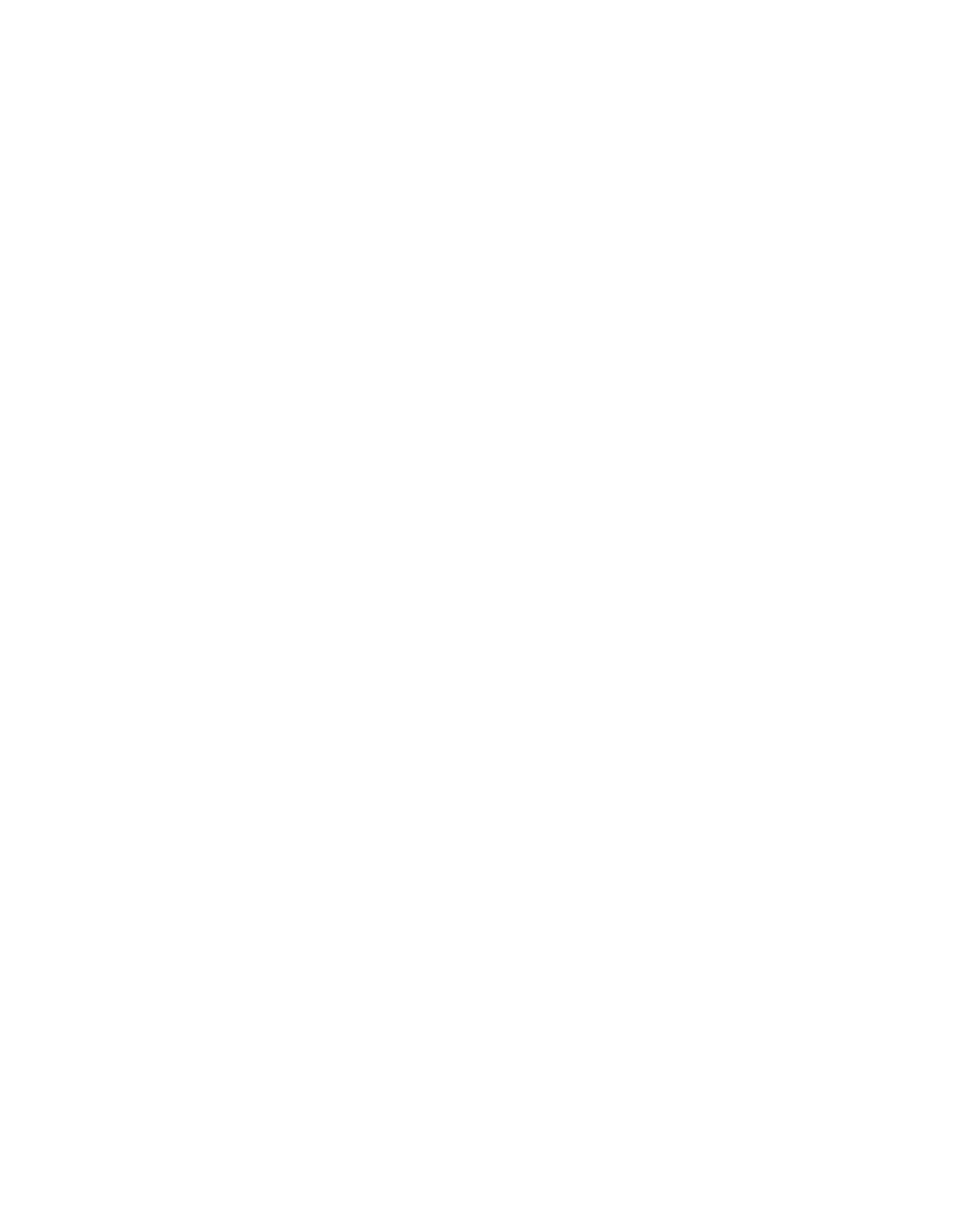## <span id="page-10-0"></span>**Purpose and Background of This Report**

On February 15, 2019, in its budget appropriation for the National Institute of Justice (NIJ), Congress directed NIJ to provide a report on the state of school policing in the United States. Specifically, the directive called for NIJ to examine the current role of police in schools and provide recommendations on how they can better serve the needs of students. It also requested that the report include information on the roles and duties of police in schools and their effects on student outcomes, school safety, and crime rates, and an examination of instances of disciplinary actions, including the demographic characteristics of the student and the details and severity of the infraction (House of Representatives, 2019).

To respond to the Congressional directive, NIJ engaged two consultants to conduct a thorough review of the literature, facilitate a discussion with a select group of experts in school policing research and practice,<sup>1</sup> and synthesize the results of these tasks. The meeting participants included researchers, practitioners, and policymakers considered by many as experts in the field of school policing, and the meeting was facilitated by the authors of this report. For a full list of the meeting participants, see Appendix A. This report is the product of those efforts.

From a synthesis of the research literature and these meeting discussions, the consultants, along with NIJ staff, produced this comprehensive report on school policing that includes a detailed review of the following:

- The history of school policing
- The various implementation models of school policing programs

<sup>1</sup> Although the meeting was scheduled to occur in person during July 2020, due to the ongoing COVID-19 pandemic the meeting transitioned to a series of virtual meetings in October 2020.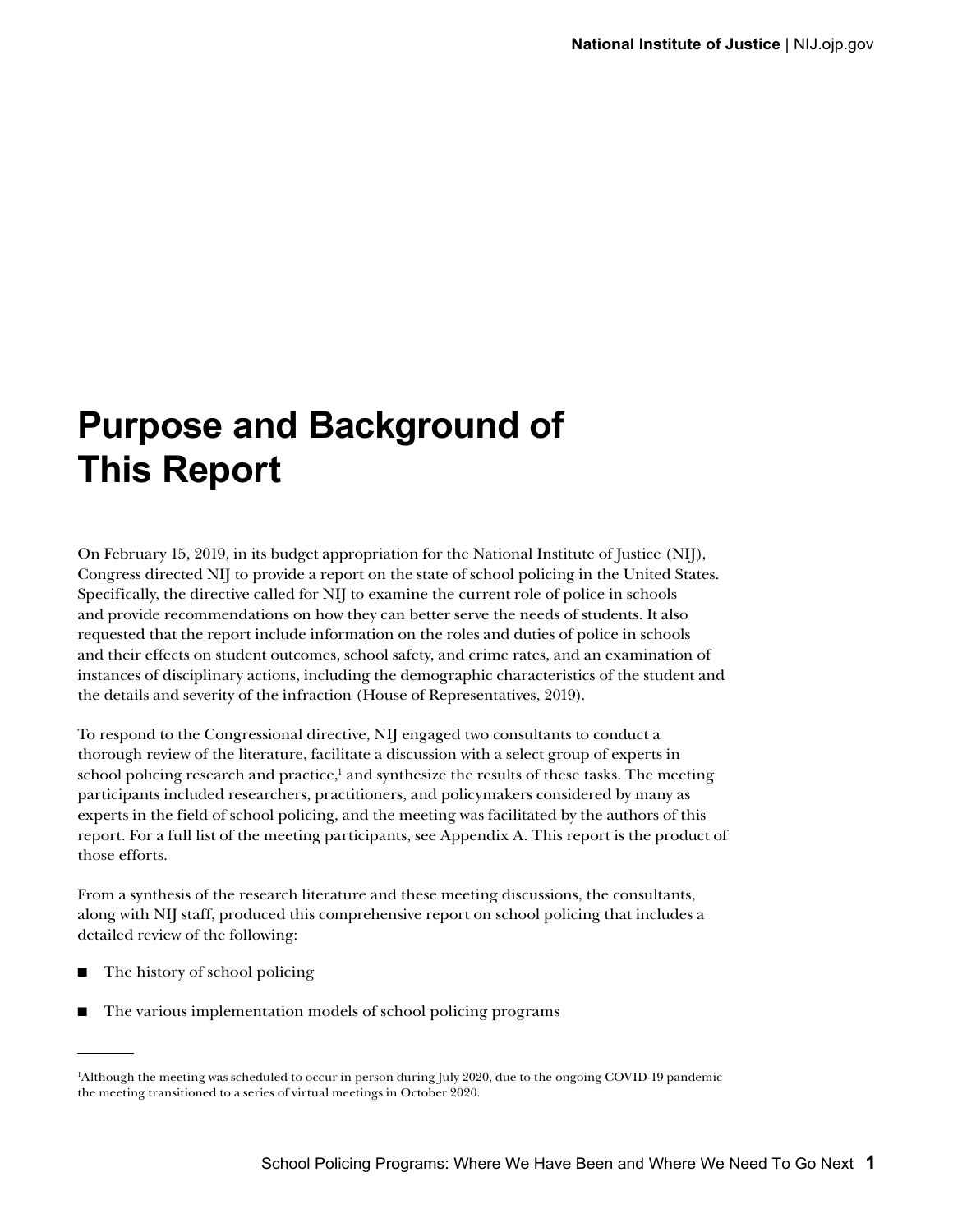- The roles of officers working as school police
- The training received by officers working in schools
- The impacts of school policing programs
- Information gathered from the group of expert researchers and those working in the field
- Recommendations for moving forward with school policing in the United States

During the drafting of the report in 2020, the United States experienced significant events. First, the police killing of unarmed people of color, especially the murder of George Floyd on May 25, 2020, led to racial tensions and civil unrest across the nation. One major consequence after Floyd's murder has been increased public scrutiny of police and their roles, including, for example, whether police should respond to certain calls for service regarding mentally ill or homeless persons. Discussions in different localities have focused on "defunding," "decentering," or "re-imagining" the role of the police in communities. These events have also led to increased attention to potential biases in how law enforcement agencies police communities and people of color. Schools, and their use of police, have been no exception to these discussions. For example, the concerns that a law enforcement presence in school may lead to increased numbers of young people of color being placed under surveillance, being arrested, and encountering the justice system are a major factor in rethinking school policing. Since May 2020, several school districts have undergone discussions about whether to maintain a police presence in their schools, either contracted or through their own district police department, which have resulted in some local jurisdictions opting to remove or reduce police presence.

Second, with the advent of COVID-19, the world faced the worst pandemic since the early 1900s. Over 600,000 U.S. citizens have died, millions have been infected, and some businesses shut down or moved to virtual environments. Schools have been greatly impacted, with many districts moving to 100% virtual learning and others adopting a hybrid model. Not much is known about how school police have been impacted during the pandemic, what their roles have been in a largely virtual environment, and what has happened to district police officers who cannot be reassigned as school resource officers to municipal police duties. It is yet to be seen how either of these societal factors will influence school policing in the long term, but this report reflects what we currently know.

We kept the focus of this report on the use of police in schools in the United States. Although school policing has been implemented by jurisdictions around the world (e.g., Shaw, 2001), limiting our investigation to the United States provides for consistency in the policy context. As mentioned above, this policy context is changing as we write. We also focused our review on commissioned law enforcement officers working in the schools. We recognize that other types of personnel with responsibility for safety and security are used in schools (e.g., noncommissioned security officers, retired military), but far less is known about the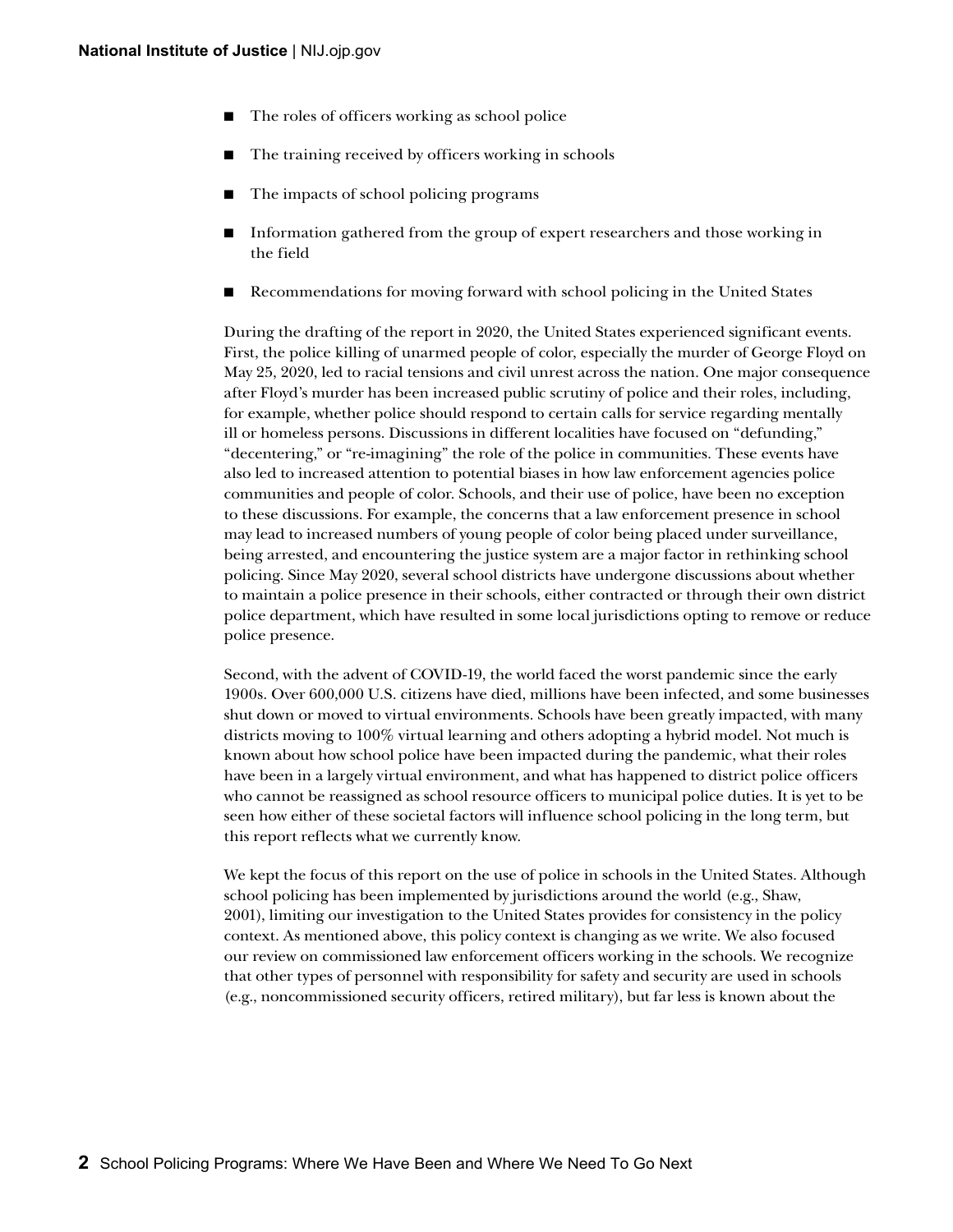role of noncommissioned security officers and their impacts. The term *school policing* is used broadly in this report to refer to any model in which commissioned law enforcement officers are assigned to work permanently in a school or set of schools. The terms school resource officer (SRO) and district employed law enforcement officer will be used more specifically throughout the report when referring to explicit ways in which school policing is implemented. Each term will be defined and discussed later in the report, but generally an SRO is a commissioned officer contracted from a local police agency to work in a school or set of schools, while a district employed police officer works specifically for a district in a licensed peace officer capacity.

This report examines the state of school policing from both a research and a practice lens, as both perspectives are critical in moving forward with sensible strategies. These dual lenses of research and practice influence the recommendations for the future of school policing that are provided at the end of the report.

We recognize that there are groups strongly advocating for an end to policing in schools due to the possible harmful and disparate effects, particularly on youth of color. We attempted to balance this view against the reality that many districts continue to employ police in schools, and that the policy context may shift dramatically back toward increased police presence if there are increased safety concerns, such as the heightened fear that comes after a highcasualty event in a school setting.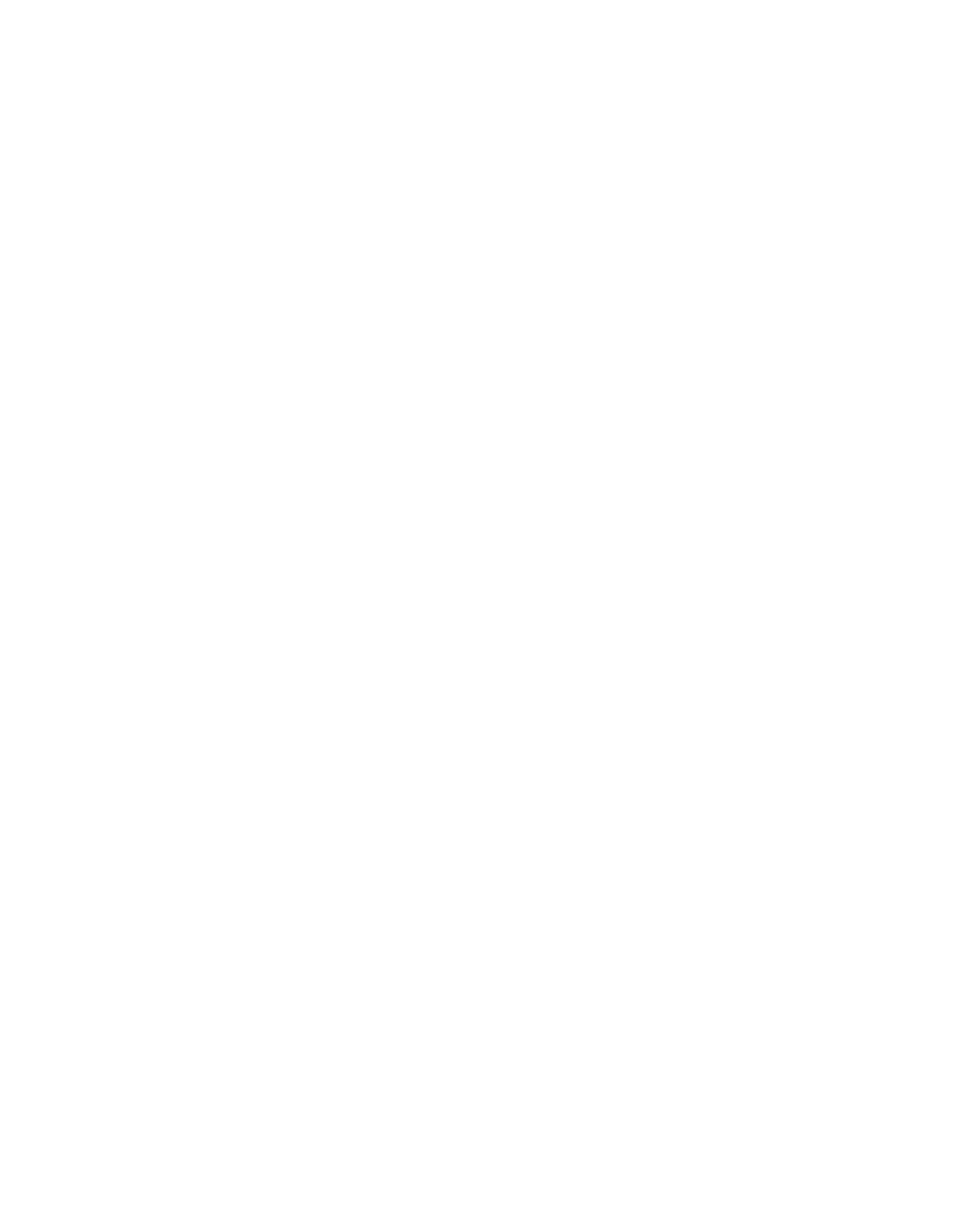## <span id="page-14-0"></span>**Federal Investment in School Policing and NIJ Research**

The federal government continues to make financial investments in school safety, including those to support school policing and relevant research. Agencies such as the U.S. Department of Education, through its Office of Safe and Supportive Schools (formerly the Office for Safe and Drug Free Schools and Communities); the U.S. Department of Justice, through its Bureau of Justice Assistance (BJA), Office of Community Oriented Policing Services (COPS), Office of Juvenile Justice and Delinquency Prevention, and National Institute of Justice (NIJ); and various other programs and acts of legislation have been focused on school safety for many decades. For example, following the massacre at Marjory Stoneham Douglas High School in Parkland, Florida, a partnership between the U.S. Departments of Homeland Security, Health and Human Services, Education, and Justice led to the creation of SchoolSafety.gov, a clearinghouse of best practices for the field.

NIJ has been involved in supporting school safety efforts through the funding of research and its dissemination for several decades, even before launching the Comprehensive School Safety Initiative (CSSI) in 2014, which we discuss in more detail below. In the 1990s, NIJ collaborated with the U.S. Department of Education to examine the most effective uses of security technologies in schools. In addition, NIJ has, throughout the years, hosted various conferences and meetings that bring together experts in school safety to cultivate knowledge on various topics. These broad school safety efforts have naturally included projects and products specific to school policing. For example, NIJ's "Virtual Conference on School Safety: Bridging Research to Practice to Safeguard Our Schools" in February 2021 included two panels on school policing.2

Several federal agencies have historically invested funds to support school policing efforts across the country. As of this writing, much of the federal investment in school policing has

<sup>2</sup> See<https://youtu.be/6vDqB-2orF4>and <https://youtu.be/yXA2kPsB9fs> for recordings of these panels.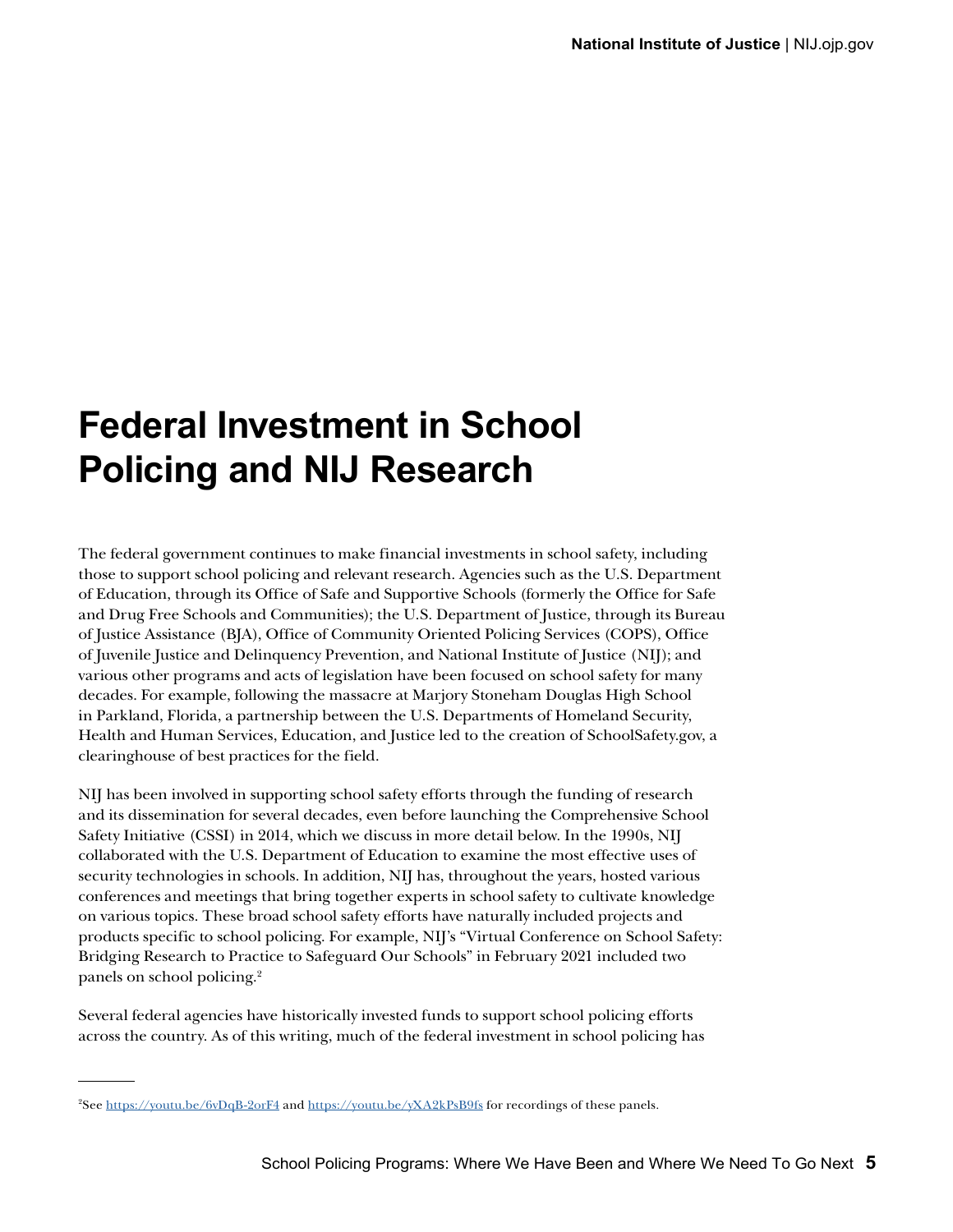come from the COPS Office through its COPS Hiring Program to fund school police officers (75% of salary and benefits for three years, up to \$125,000). In addition, the COPS School Violence Prevention Program and the BJA Student, Teachers, and Officers Preventing (STOP) School Violence program fund awards to improve security at schools and on school grounds in the grantee's jurisdiction.

NIJ's CSSI began in 2014 and funded over 90 school safety-related research projects totaling approximately \$250 million. The CSSI funds were appropriated by Congress to NIJ as a direct response to the Sandy Hook Elementary School massacre in December 2012. The program aimed to develop knowledge about the root causes of school violence, identify practical strategies for improving school safety, and rigorously evaluate innovative strategies. CSSI was different from most other NIJ grant programs in that it required budget sharing for studies testing school safety interventions to support both program implementation and research. In fact, two-thirds of the funding was mandated to go to the implementation of the program, usually to the educational entity and program developers, with the remaining one-third going to support the research design.

Some of the CSSI-funded projects focused on school policing. These included studies that examined the impact of officer presence in schools, training, police-led alternatives to arrest and other types of exclusionary discipline, frameworks for implementation, and how officers impact staff and students. For a sampling of the studies funded during the four years of CSSI that directly examined aspects of school policing, see the sidebar "School Policing and CSSI." Many more CSSI-funded projects included policing as a part of the larger school safety framework; see Appendix B for a complete list of CSSI projects that examined school policing in some fashion.

The CSSI-funded projects, as well as a body of literature from scholars around the country, have examined the use of police in schools from many different angles with varying conclusions and recommendations. Although many of the NIJ-sponsored studies remain in progress, this report synthesizes what we know currently about school policing and includes new findings from the CSSI-funded studies that are available. It is only through summarizing that available research, and listening to those working in the field, that we can offer both evidence-based and practical recommendations about policing in schools moving forward.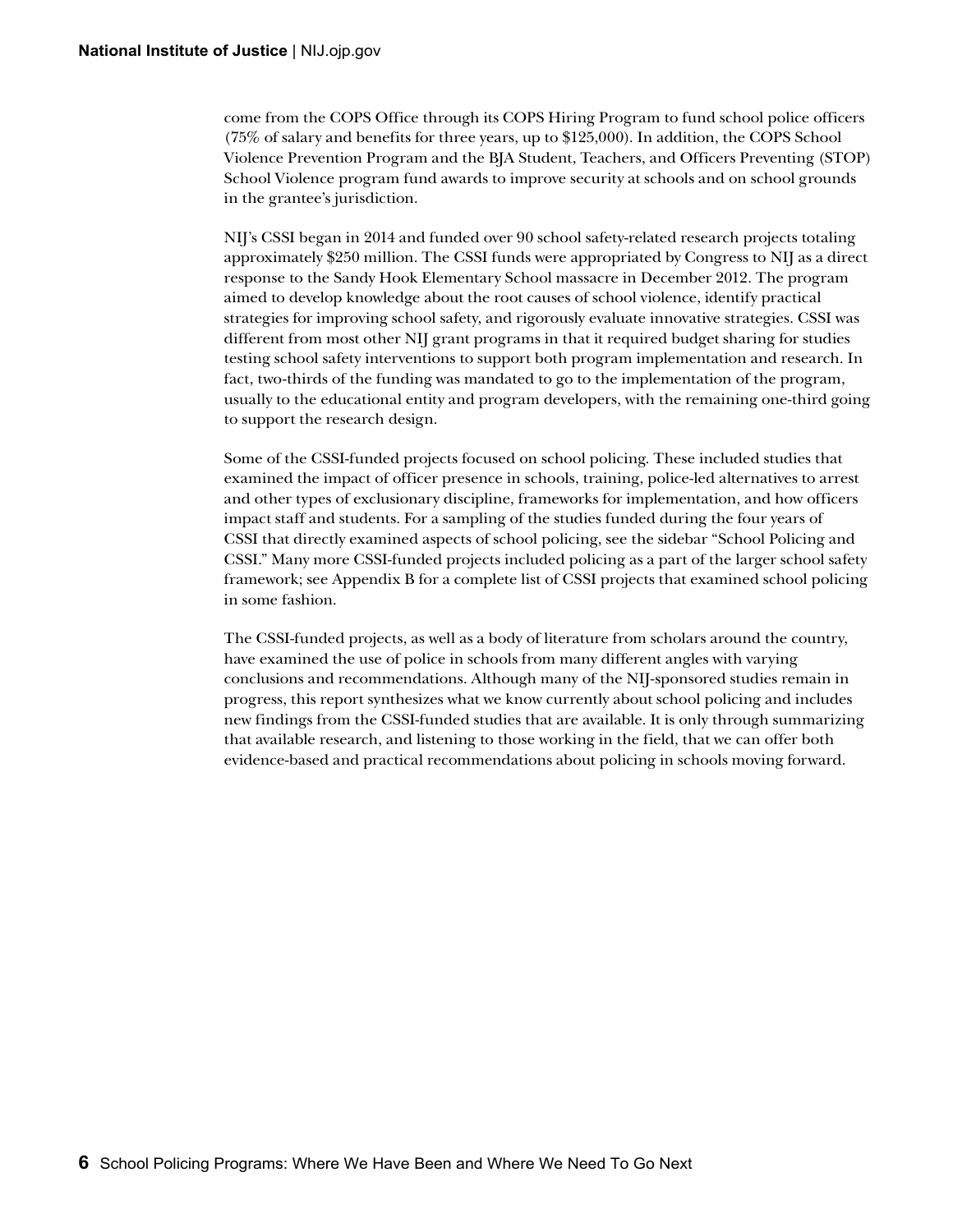#### **School Policing and CSSI**

NIJ's Comprehensive School Safety Initiative (CSSI) funded numerous projects relevant to understanding school policing. Some of those projects, in order of year of award, are:

#### **2017**

- Enhancing School Resource Officers Effectiveness Through Online Professional and Job Embedded Coaching<https://nij.ojp.gov/funding/awards/2017-ck-bx-0019>
- Evaluating Impacts of the Philadelphia Police School Diversion Program: An Alternative to Arrest Policing Strategy [https://nij.ojp.gov/funding/](https://nij.ojp.gov/funding/awards/2017-ck-bx-0001) [awards/2017-ck-bx-0001](https://nij.ojp.gov/funding/awards/2017-ck-bx-0001)
- Evaluating Promising School Staff and Resource-Officer Approaches for Reducing Harsh Discipline, Suspension, and Arrests [https://nij.ojp.gov/funding/](https://nij.ojp.gov/funding/awards/2017-ck-bx-0014) [awards/2017-ck-bx-0014](https://nij.ojp.gov/funding/awards/2017-ck-bx-0014)

#### **2016**

- A Randomized Controlled Trial of a Comprehensive, Research-Based Framework for Implementing School-Based Law Enforcement Programs [https://nij.ojp.gov/funding/](https://nij.ojp.gov/funding/awards/2016-ck-bx-0003) [awards/2016-ck-bx-0003](https://nij.ojp.gov/funding/awards/2016-ck-bx-0003)
- School Climate, Student Discipline, and the Implementation of School Resource Officers<https://nij.ojp.gov/funding/awards/2016-ck-bx-0017>
- The Influence of Subjective and Objective Rural School Security on Law Enforcement Engagement Models: A Mixed Methods Study [https://nij.ojp.gov/funding/](https://nij.ojp.gov/funding/awards/2016-ck-bx-0019) [awards/2016-ck-bx-0019](https://nij.ojp.gov/funding/awards/2016-ck-bx-0019)
- Understanding the Adoption, Function, and Consequences of School Resource Officer Use in Understudied Settings [https://nij.ojp.gov/funding/](https://nij.ojp.gov/funding/awards/2016-ck-bx-0020) [awards/2016-ck-bx-0020](https://nij.ojp.gov/funding/awards/2016-ck-bx-0020)

#### **2014**

- A Comprehensive Study of the Presence of Police in Schools [https://nij.ojp.gov/](https://nij.ojp.gov/funding/awards/2014-ck-bx-0006) [funding/awards/2014-ck-bx-0006](https://nij.ojp.gov/funding/awards/2014-ck-bx-0006)
- Effective School Staff Interactions with Students and Police: A Training Model <https://nij.ojp.gov/funding/awards/2014-ck-bx-0003>
- Survey of Law Enforcement Personnel in Schools [https://bjs.ojp.gov/funding/](https://bjs.ojp.gov/funding/awards/2014-ck-bx-k044) [awards/2014-ck-bx-k044](https://bjs.ojp.gov/funding/awards/2014-ck-bx-k044)

For a complete list of CSSI projects that examine school policing, see Appendix B.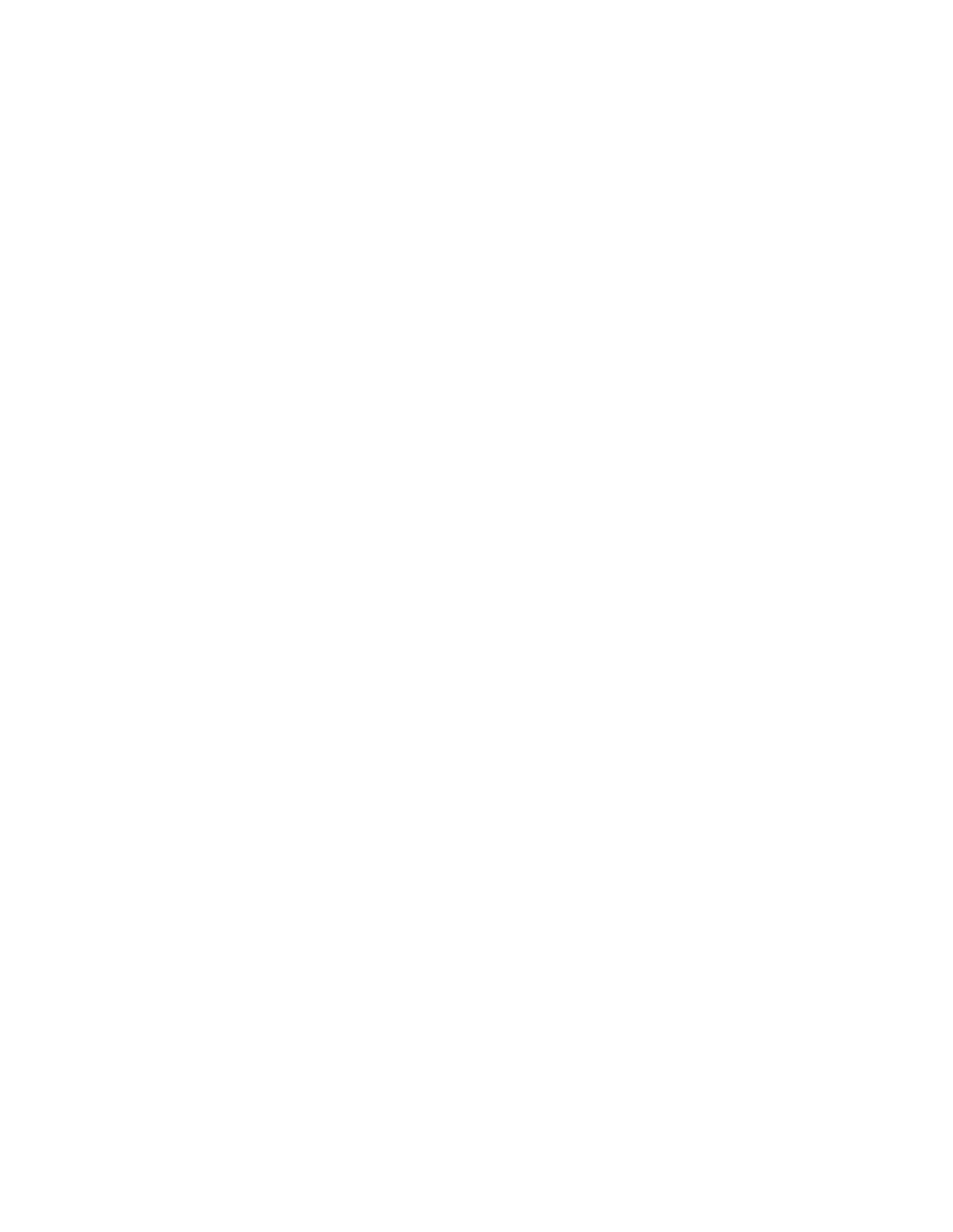## <span id="page-18-0"></span>**History of School Policing in the United States**

This section's review of school policing history examines why and how school policing came into use in educational environments across the country. This look at school policing's origins provides necessary context for better understanding the issues we must work through today. This section of the report highlights how school policing has evolved, describing the path from its first use to its wide-scale expansion across the country.

### **The Use of Dedicated Police in Schools**

Although police in some fashion have always patrolled U.S. schools and responded to calls for service coming from a school, this report focuses on police who are assigned and dedicated to a specific school or set of schools. It is commonly recognized that the first school policing program was implemented in the late 1950s in Flint, Michigan. The city's Police-School Liaison Program was the result of a shift in traditional policing attitudes toward an approach centered on more proactive crime prevention (see generally: Coon & Travis, 2012; Cray & Weiler, 2011; Patterson, 2007; Weiler & Cray, 2011). The goal of this early program was to use full-time police officers in the school to act as a deterrent and prevent crime before it happened. Initially, the program was only used in middle schools, but it was later expanded into high schools after school administrators concluded that the program was an overwhelming success. To our knowledge, success appeared to be judged by these administrators solely on satisfaction by those involved in the program, as no evaluation was conducted. Not long after, school districts in Florida, Arizona, Minnesota, and North Carolina began similar programs (Patterson, 2007).

The use of full-time police in schools continued to grow over the next several decades. Another major development in the history of school policing came when a police chief in Florida was credited with using the title school resource officers (SROs) for officers placed in schools (Coon & Travis, 2012; Weiler & Cray, 2011). Since then, in both research and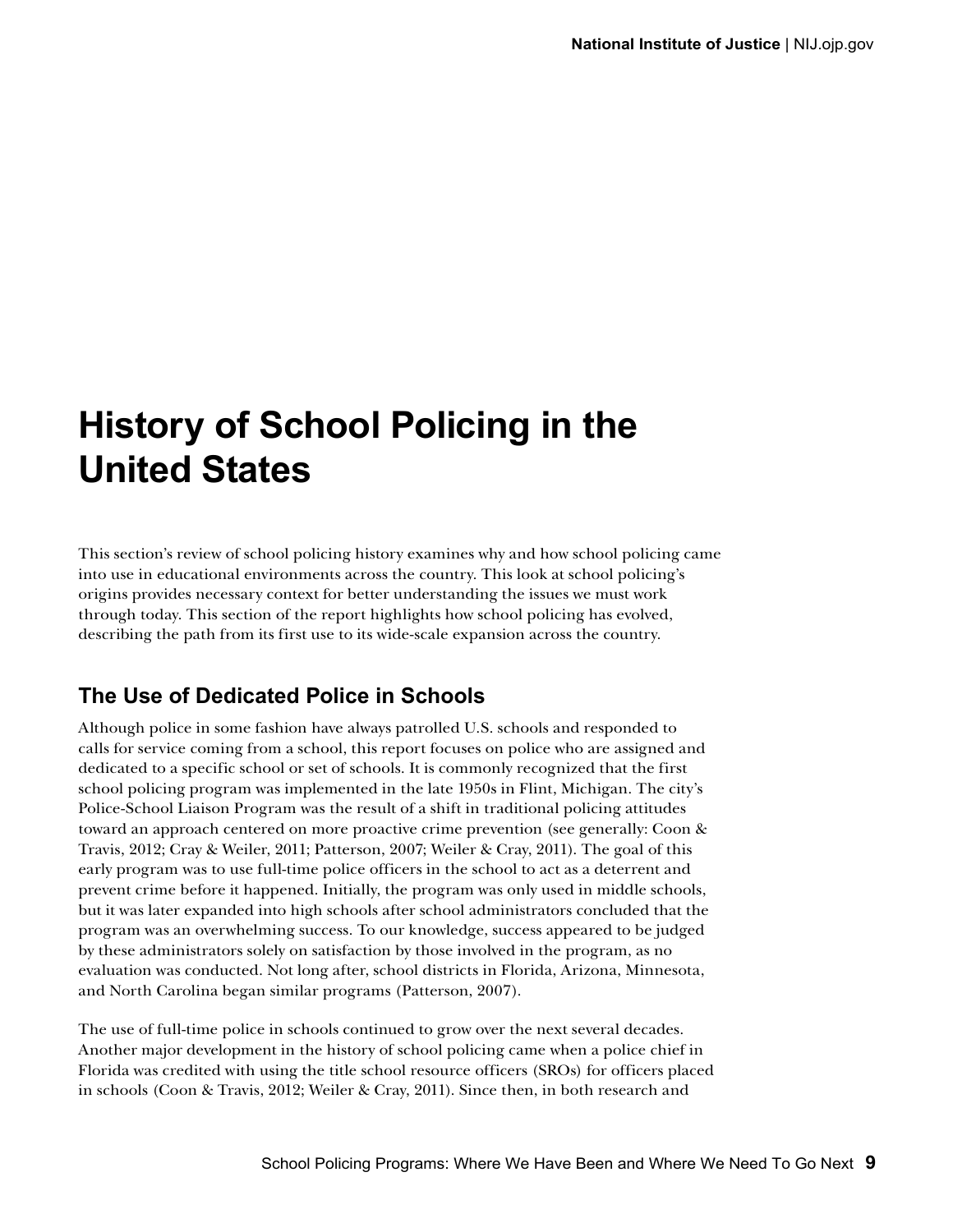<span id="page-19-0"></span>practice, SRO has become the predominant term by which officers working in schools are referenced. Definitions of an SRO vary to some degree, but almost all suggest the following: (1) the officer is a sworn, licensed officer in the state, (2) the officer is employed by a local law enforcement agency, (3) the officer is assigned to the school district permanently (whether to one campus or several), and (4) the officer's main function is to increase safety and security. Therefore, for the purpose of this report, an SRO is defined as:

A sworn peace officer who is employed by the local or county law enforcement agency with the goal of increasing safety and security for the school district or campus (Coon & Travis, 2012; Weiler & Cray, 2012).

### **The Expansion of School Police With School-Based Training Programs**

As the use of officers in schools continued to grow, another turning point in the history of school policing was the introduction and widespread expansion of school-based prevention programs, such as Drug Abuse Resistance Education (D.A.R.E.). The D.A.R.E. program, and others like it, were aimed at preventing students from using drugs and engaging in criminal behaviors (DeJong, 1987; Rosenbaum et al., 1994; Sigler & Talley, 1995). Schoolbased drug prevention programs proliferated because of the federal Drug-Free Schools and Communities Act, which was passed in 1986.

D.A.R.E. was initially launched as a partnership between the Los Angeles Police Department and the Los Angeles Unified School District (DeJong, 1987; Rosenbaum et al., 1994; Sigler & Talley, 1995). The program consisted of one-hour classroom-based lessons that were delivered to fifth and sixth grade students by a law enforcement officer during the school day (DeJong, 1987). This likely fueled the growth of officers working in schools and school policing programs around the country. Although empirical evidence of the D.A.R.E. program's effectiveness has been called into question, programs such as this demonstrated a greater acceptance by schools, police, and the community for law enforcement to be involved in schools.

Like D.A.R.E., gang prevention programs such as Gang Resistance Education And Training (G.R.E.A.T.) were increasingly implemented in schools. The G.R.E.A.T. program was developed in 1991 to reduce gang activity by having police officers teach middle school students life skills. This program grew exponentially in the 1990s following its initial collaboration between the Federal Law Enforcement Training Center; the Bureau of Alcohol, Tobacco, Firearms and Explosives; and the Phoenix Police Department. Advocates pushed for the program to be adopted nationwide.

The G.R.E.A.T. program was administered through 13 lessons at the middle school level and six lessons for elementary school students; it has been administered to more than six million students since its inception. Although the empirical evidence initially showed positive effects for students who completed the program, it did not necessarily show a reduction in the number of students who joined gangs (Esbensen et al., 2012). However, later revisions to the program and subsequent evaluations indicated significant decreases in students joining gangs (Esbensen et al., 2012). Like D.A.R.E., G.R.E.A.T. signaled a growing willingness on the part of educators and community leaders to have police in schools interacting directly with young persons.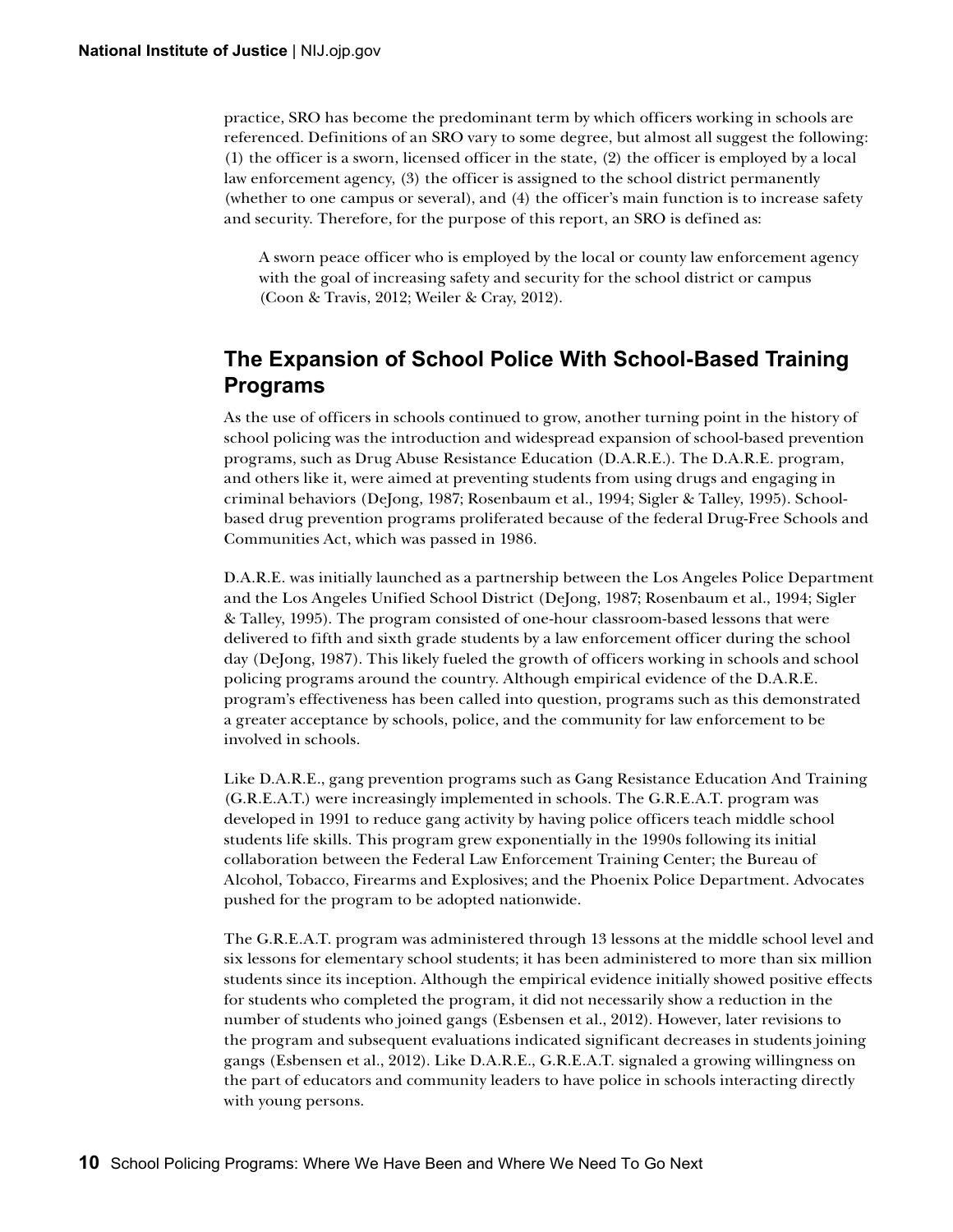### <span id="page-20-0"></span>**Federal Support and the Growth of Community Oriented Policing**

Federal legislation to control crime also led, indirectly, to funding for school policing in the 1990s. In 1994, the Public Safety Partnership and Community Policing Act (42 U.S.C. § 3796dd) and the Violent Crime Control and Law Enforcement Act (H.R. 3355, Public Law 103-322) were signed into law. The latter of the two acts would create the COPS Office, which has been responsible for distributing almost \$8 billion to reduce violence in the United States. Eventually, the office was also tasked with the implementation of school policing programs (Coon & Travis, 2012) to support community-oriented efforts and prevent crime.

The COPS Office immediately funded the addition of over 6,500 police in schools across the country under its COPS in Schools program (Patterson, 2007). This program aimed to add officers to schools by funding them for up to three years and requiring that they engage in community policing activities. Although this initiative was last funded in 2005, the COPS Office has continued, under various initiatives, to fund and support the addition of police in schools.

Other initiatives funded by the COPS Office that either directly or more broadly supported hiring police in schools (Na & Gottfredson, 2013; Office of Community Oriented Policing Services, 2014) include:

- Safe Schools/Healthy Students Initiative
- Gang Reduction Project (in collaboration with the Office of Justice Programs)
- COPS Hiring Program
- Safe School Initiative
- Secure Our Schools
- School Violence Prevention Program

The creation of the COPS Office, which became a primary funder and supporter of school police, coincided with the passing of the Safe Schools Act of 1994 (20 U.S.C. § 5961). This act allowed school officials to use a portion of federal funds for school safety and security, including police services, as part of a broader legislative effort aimed at curbing violence and drug use in American schools. Collectively, these pieces of federal legislation gave schools concerned about safety the financial resources to bring police onto campus.

### **School Violence and Columbine High School**

The mass shooting at Columbine High School in Littleton, Colorado, in 1999 resulted in 15 fatalities (including the two shooters). This shooting came on the heels of multiple-casualty shootings in other schools (e.g., West Paducah, Kentucky; Jonesboro, Arkansas; Springfield, Oregon; and Pearl, Mississippi), adding to the general perception that youth violence was a major social problem and that something needed to be done to curb youth crime and drug use. Official crime statistics appeared to confirm this belief. For instance: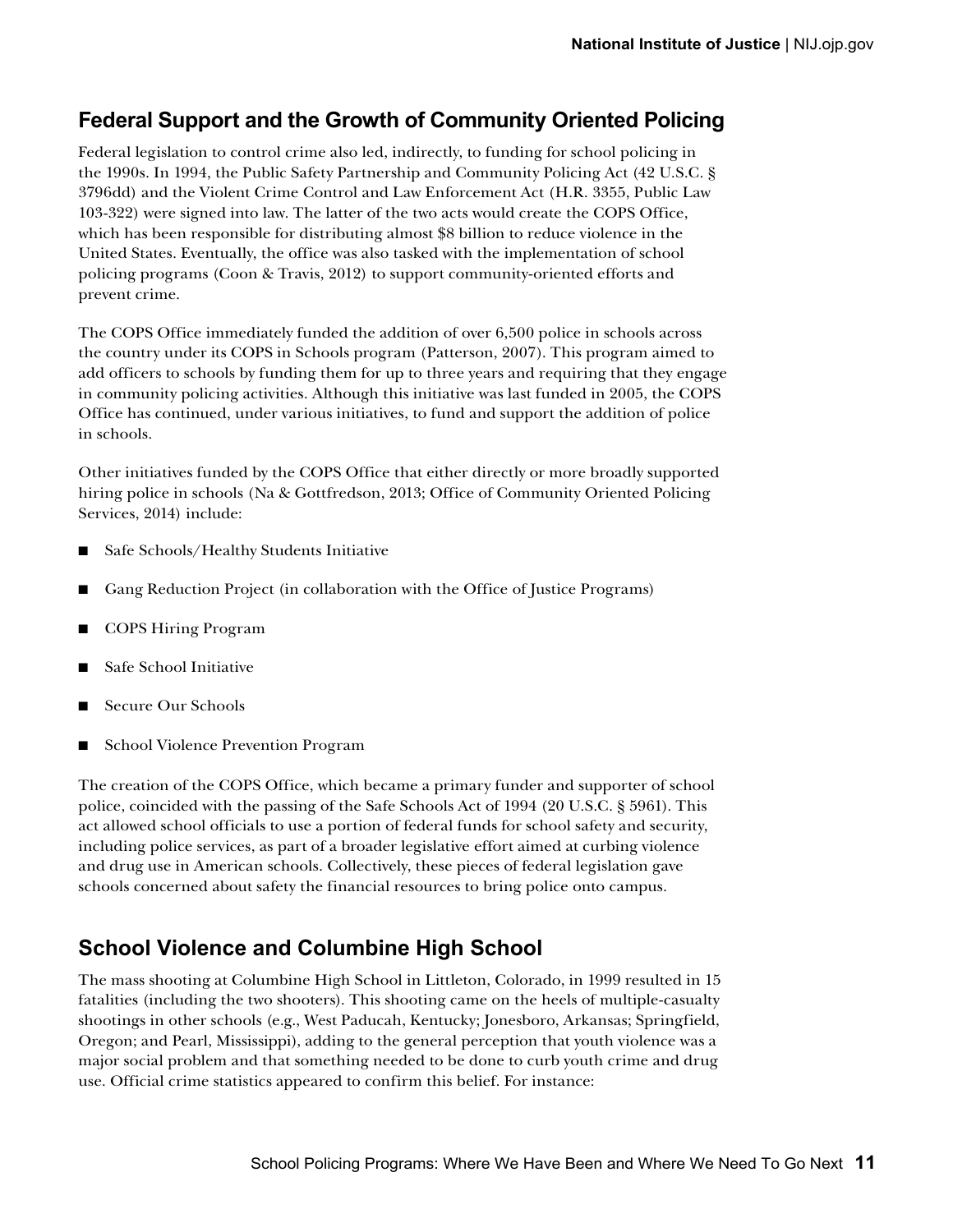- The percentage of homicides involving juveniles increased from  $10\%$  of all homicides in 1965 to 15% in 1994 (Cook & Laub, 1998).
- From 1985 to 1994, the rate of murders committed by teenagers (ages 14-17) increased 172% (Fox, 1996).
- Between 1989 and 1994, Uniform Crime Report data indicate that juveniles ages 13-18 made up 8% of the United States population, yet they accounted for 20% of individuals who were arrested for crimes (Bernard, 1999).

Although concern was directed to the safety of the general community, schools became an extension of this concern because that is where many juveniles spend much of their day. However, it was not until the 1990s that data were uniformly collected related to crimes and violence that specifically occurred in schools. Considering that perceptions of youth violence likely fueled the use and growth of school policing programs, a brief review of crime and violence in schools since the 1990s is warranted.

According to the *Indicators of School Crime and Safety* report, there has been a decrease since the 1990s in most respects regarding school crime (see Figure 1).<sup>3</sup> From 1999 to 2006, the total number of crimes in American schools fluctuated from 2.1 million to 2.3 million; however, the rate remained stable at 46 crimes per 1,000 students (DeVoe et al., 2005; Dinkes et al., 2006; Dinkes, Cataldi, & Lin-Kelly, 2007). Beginning in the 2007-2008 school year, the total number of crimes decreased to 2 million and the rate to 43 crimes per 1,000 students (Robers, Zhang, & Truman, 2010). This trend continued into the 2009-2010 school year, with the rate dropping to 40 crimes per 1,000 students (Robers et al., 2014). Crimes in schools continued to decrease to about 1.4 million (28 per 1,000 students) in the 2015-2016 school year (Musu et al., 2019). This downward trend ended during the 2017-2018 school year; although the number of crimes remained consistent at 1.4 million, the rate increased slightly to 29 incidents per 1,000 students (Wang et al., 2020).

The trend of decreasing crime at school included violent crime. For instance, the total number of schools reporting a violent crime<sup>4</sup> decreased from 71% during the 1999-2000 school year to 65% during the 2013-2014 school year. This included a decrease in serious violent crimes:5 The number of schools reporting at least one serious violent incident dropped from 20% in 1999-2000 to a low of 13% during the 2013-2014 school year. The last two years of available data, however, indicate an increase in this indicator. During the 2015-2016 school year, approximately 69% of schools reported at least one violent crime, with 15% reporting at least one serious incident (Musu et al., 2019). These levels further increased to 71% of schools reporting at least one violent crime and 21% reporting at least one serious incident during the 2017-2018 academic year (Wang et al., 2020).

<sup>3</sup> In the *Indicators of School Crime and Safety* report, the following crimes are included: rape; sexual assault other than rape; physical attack or fight with or without a weapon; threat of physical attack with or without a weapon; robbery with or without a weapon; possession of a firearm or explosive device; possession of a knife or sharp object; distribution, possession, or use of illegal drugs or alcohol; inappropriate distribution, possession, or use of prescription drugs; and vandalism.

<sup>4</sup> In the *Indicators of School Crime and Safety* report, violent crime includes rape, sexual assault other than rape, physical attack or fight with or without a weapon, threat of physical attack with or without a weapon, and robbery with or without a weapon.

<sup>5</sup> Serious violent crimes included all of those listed in note 1 above, except for physical attacks or fights without a weapon and threat of physical attacks without a weapon.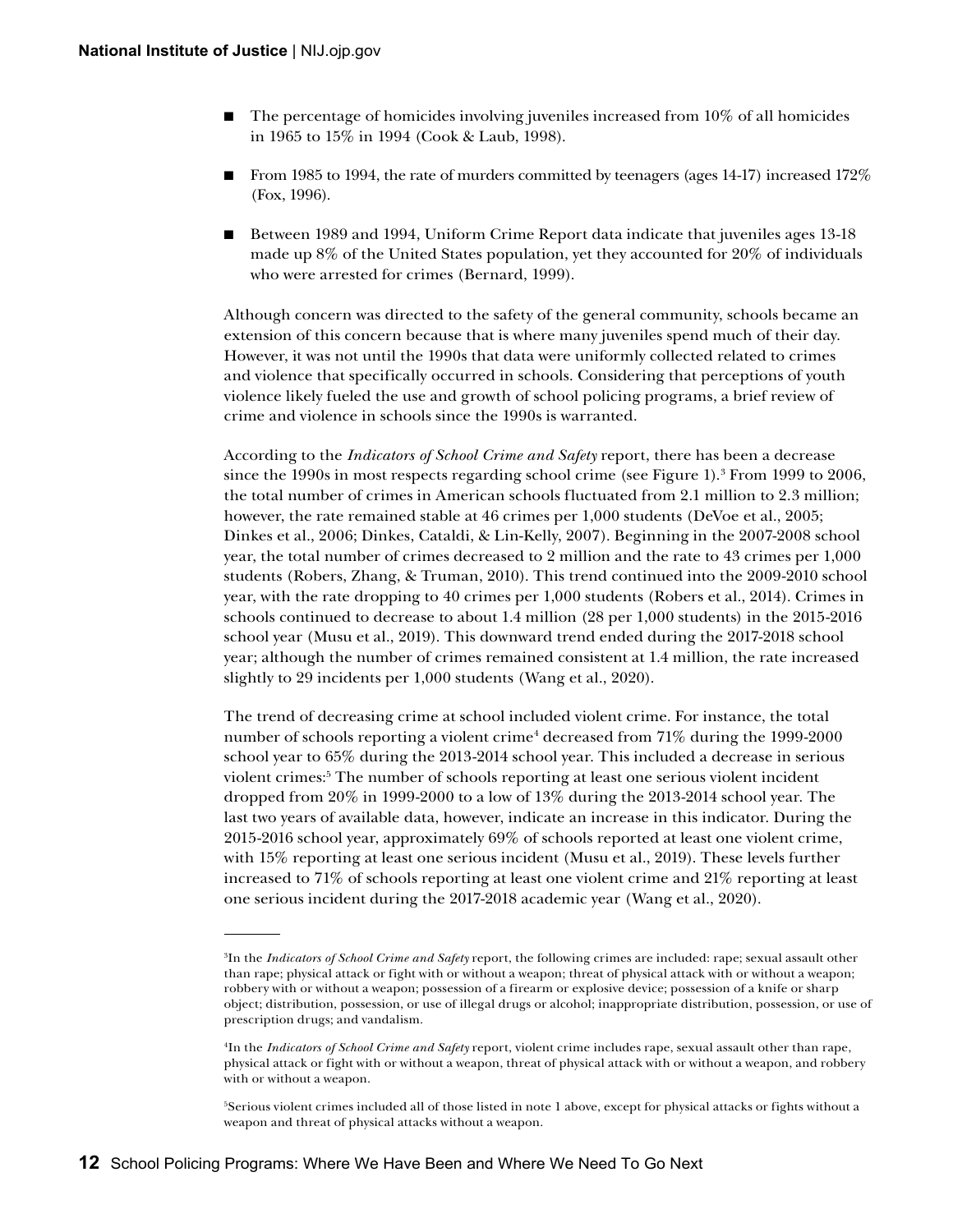

**Figure 1. Crime rate in school per 1,000 students 1999-2018**

Other indicators routinely reported by the federal government related to crime and violence in schools include gang activity, weapon carrying, fighting, and drug/alcohol use. Regardless of which indicator is tracked, all have decreased over time from the 1990s to the latest data collection.

Although minor crimes are more frequent, it is the major school crime incidents, such as active or mass shooter events, that get the most attention. Major violent incidents involving high numbers of student and staff casualties (e.g., Columbine, Sandy Hook, Parkland) are major drivers in policy change and often serve as the impetus for changing safety procedures, including the use of police in schools (Petrosino, Boal, & Mays, 2018). Mirroring the data on mass shootings in general, school homicide incidents with multiple victims increased from 2009 through the 2017-2018 school year, after a decline during the preceding period from 1994 to 2009 (Musu et al., 2019).

The Columbine High School massacre was a significant event in the history of school safety, including the evolution of school policing. On April 20, 1999, in Littleton, Colorado, two students entered Columbine High School armed with high-powered firearms and explosive devices. The two gunmen killed 12 students and one teacher, and injured 21 others before killing themselves (Hong et al., 2001). In response to this event, policymakers, government officials, and the public focused their attention on issues of school violence and possible prevention efforts. One common recommendation was the use of permanently stationed police in schools (Coon & Travis, 2012). Since the events at Columbine High School, several other high-casualty events have occurred in U.S. schools (i.e., in Newtown, Connecticut; Parkland, Florida; and Santa Fe, Texas). After each of these mass violence incidents, there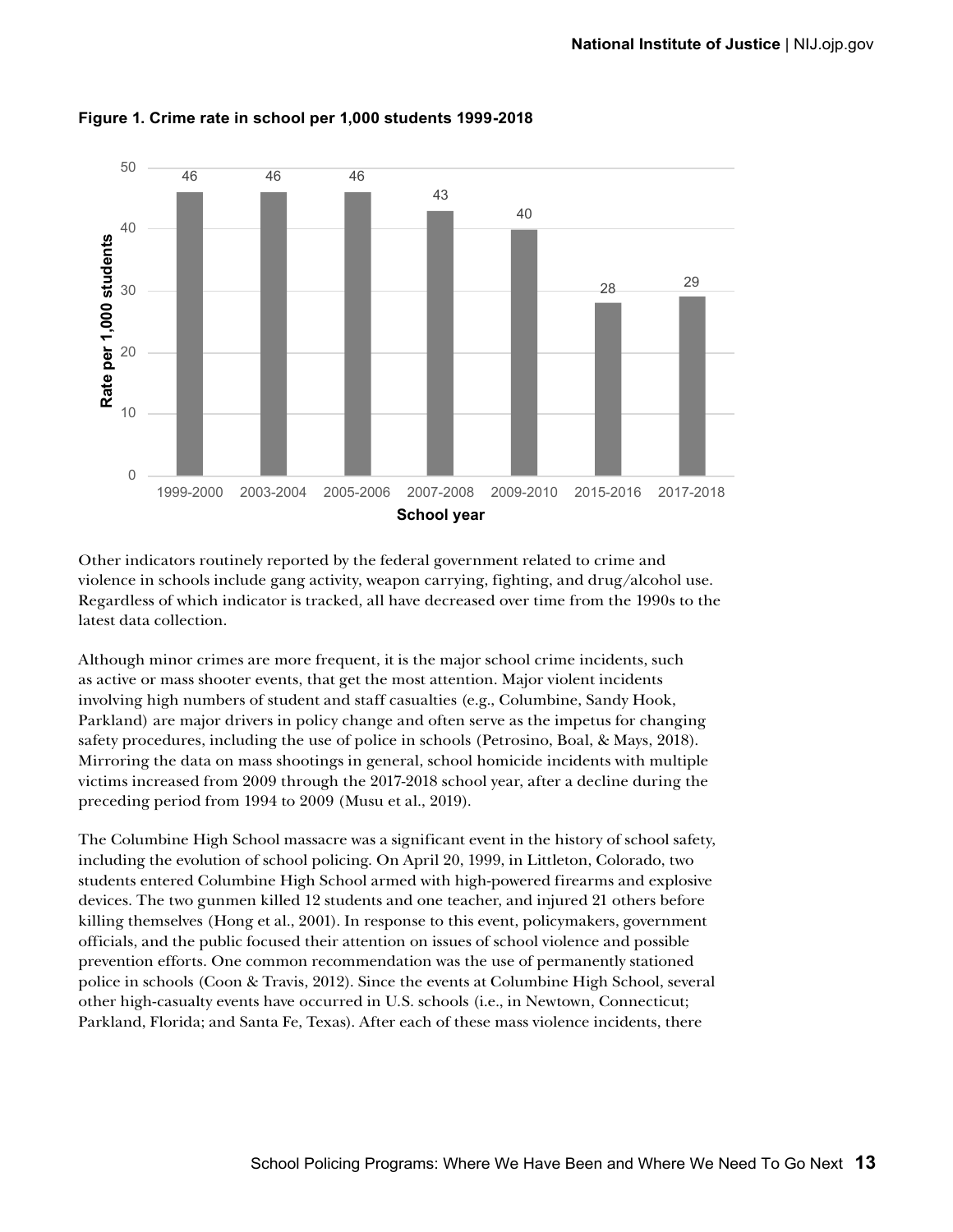<span id="page-23-0"></span>has been a consistent recommendation to increase access to permanently stationed police in schools as a safety measure. The Clinton, Obama, and Trump administrations provided federal grant programs to support the implementation of school policing for safety reasons. Many school safety task forces and commissions established after the Parkland massacre in 2018 recommended greater presence of police in schools, including the Federal Commission on School Safety (Federal Commission on School Safety, 2018; Mullin, 2018).

### **Prevalence of Police in Schools and Data Sources**

Although there is a general sense that the use of full-time police in schools has increased over time, a clear and reliable data source to substantiate this is elusive (James & McCallion, 2013). To our knowledge, school police — whether contracted SROs or part of a commissioned department through the school district — are not required to register their information to be retained by any state or national databases. In most states, as with any police agency, school-run police departments are required to apply for and receive some form of state credentialing. In some cases, the number of officers is reported, but this is not consistent across states. Therefore, the true number of officers permanently assigned to schools across the United States is unknown.

At best, we can piece together various reports over time to gauge the number of officers in schools. For instance, after the first reported occurrence of full-time police in schools in Michigan in the 1950s, there were only about 20 school districts nationwide that used school police in some capacity (Coon & Travis, 2012). In the early 2000s, the Bureau of Justice Statistics' Law Enforcement Management and Administrative Statistics survey<sup>6</sup> became the main data source used to estimate the number of law enforcement officers working in the school environment (Bureau of Justice Statistics, 2014).

According to this survey, the number of SROs peaked in 2003 at approximately 20,000 officers working in schools. This number remained relatively consistent through 2007, at which point it began to decrease slightly. Unfortunately, this survey was discontinued in 2007, leaving a void in the ability to estimate the number of law enforcement officers currently working in the school environment. Additionally, this survey only accounted for SROs who were contracted from local agencies to work in schools and did not capture the school districts that had their own departments and officers.

Media reports from 2009 estimate that the number of sworn law enforcement officers working in schools was greater than 17,000 (*New York Times,* 2009). Other sources, such as the National Association of School Resource Officers (NASRO), have also attempted to estimate the number of officers working in U.S. schools using their membership data. Based on a review of the national data and its own membership information, NASRO estimates that there are now between 14,000 and 20,000 officers assigned to schools nationwide (NASRO, 2021a).

Others have also attempted to use student or educator data to estimate how many schools or districts use police. For instance, Kim and Geronimo (2010) reported that approximately

<sup>6</sup> The Law Enforcement Management and Administrative Statistics survey, known by the acronym LEMAS, collects data from a nationally representative sample of state, county, and local law enforcement agencies in the United States.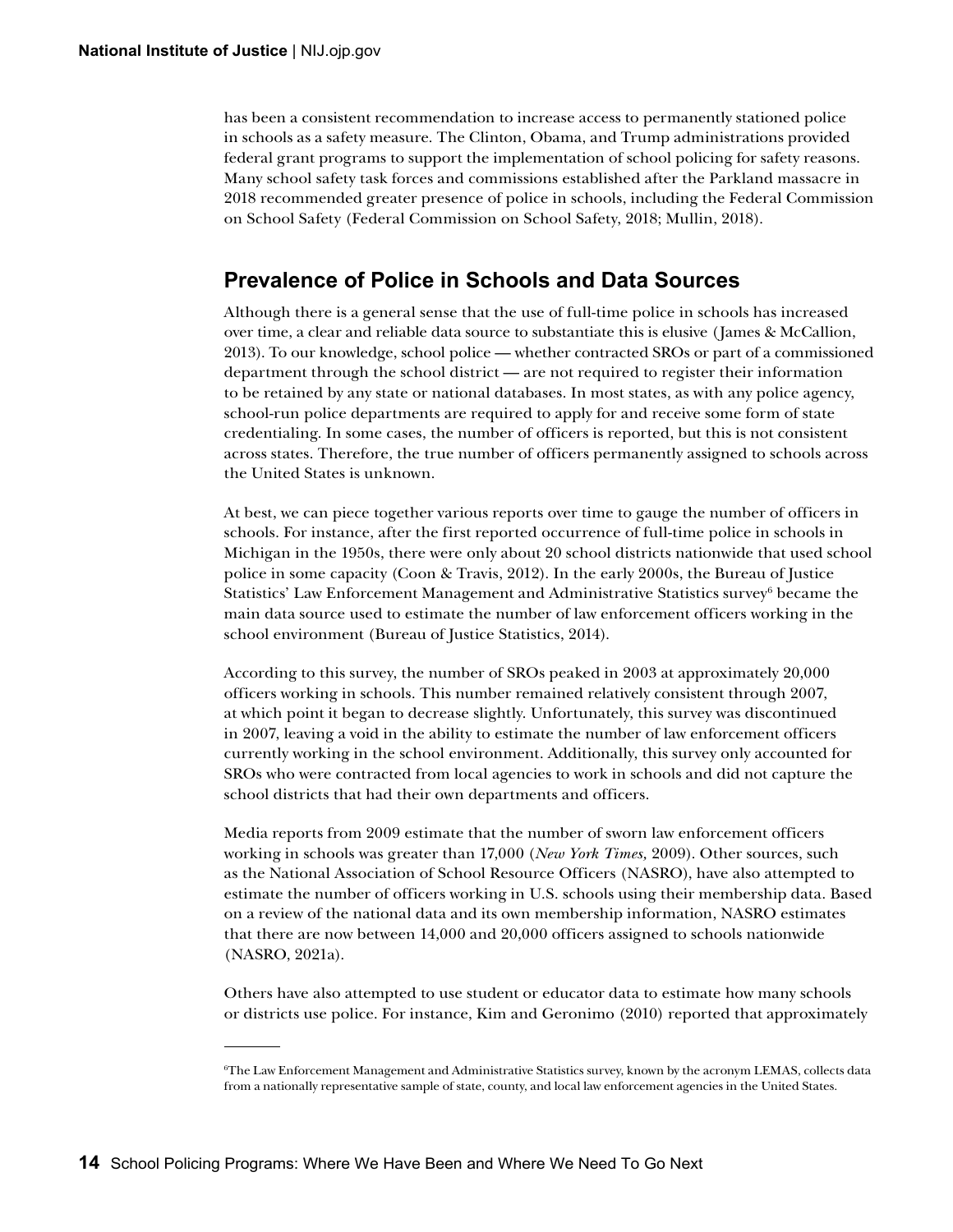<span id="page-24-0"></span>60% of high school students in the early 2000s reported the presence of law enforcement officers in their schools. The 2019 *Indicators of School Crime and Safety* (Musu et al., 2019) report showed that according to principal self-reports, 42% of public schools had at least one SRO present at least one day a week during the 2015-2016 academic year. However, the number of schools or districts using police does not allow for an estimate of the number of officers being used. Some schools may have multiple officers assigned, while others may share one officer among them.

The National Institute of Justice, through its Comprehensive School Safety Initiative, has funded the development of the Survey of Law Enforcement Personnel in Schools to, among other aims, provide a consistent and reliable measure of the prevalence of police in schools. Additionally, in October 2020, the U.S. Department of Education released the 2017-2018 Civil Rights Data Collection (CRDC), which included a question to schools regarding the number of full-time sworn law enforcement officers who were assigned to a specific campus. Although portions of the data collection effort have been released, at the time of this report data on the number of law enforcement officers have not been released. Given that all schools and districts were mandated to provide CRDC data, this could represent a promising avenue for estimating the number of police in schools more accurately in the future.

As noted previously, discussions regarding the roles of police, including whether they should be in schools or not, have emerged following the civil unrest and racial tensions surrounding the police killing of unarmed people of color. Particularly since the murder of George Floyd in May 2020, several school districts have opted to remove police or scale back their presence. Other districts opted to replace police with noncommissioned security officers or some other arrangement. Even before the murder of George Floyd, several organizations advocated for the removal of police from schools and reinvestment of those funds into behavioral health support for students. For example, the American Civil Liberties Union made this argument in its 2019 report *Counselors, Not Cops: How the Lack of Mental Health Staff Is Harming Students*. It is likely that school policing will continue to be reconsidered, but as of the current writing, federal funding is still available to support the implementation of law enforcement in schools, and many districts continue to use officers. A dedicated and consistent source of prevalence data regarding police in schools is critical to understanding and answering important questions about the use of police in schools.

### **The Importance of Understanding the History of School Policing**

The history of school policing helps us put our current policy environment in context. Police did not suddenly arrive in schools during the 21st century. Instead, they have at least a half-century of history in schools. Although there may be many reasons why police have become more present in schools over time, at least one motivation is safety. High-casualty events like the Columbine massacre, regardless of how rare they are, have elevated fear and concern about the safety of students and staff and increased focus on employing armed police to deter or respond to an active shooting incident. Such events have led to increased funding to provide schools with more access to police, regardless of the presidential administration. Despite the long history of school policing, data remain elusive, even to reliably estimate how many officers are in this position in the United States.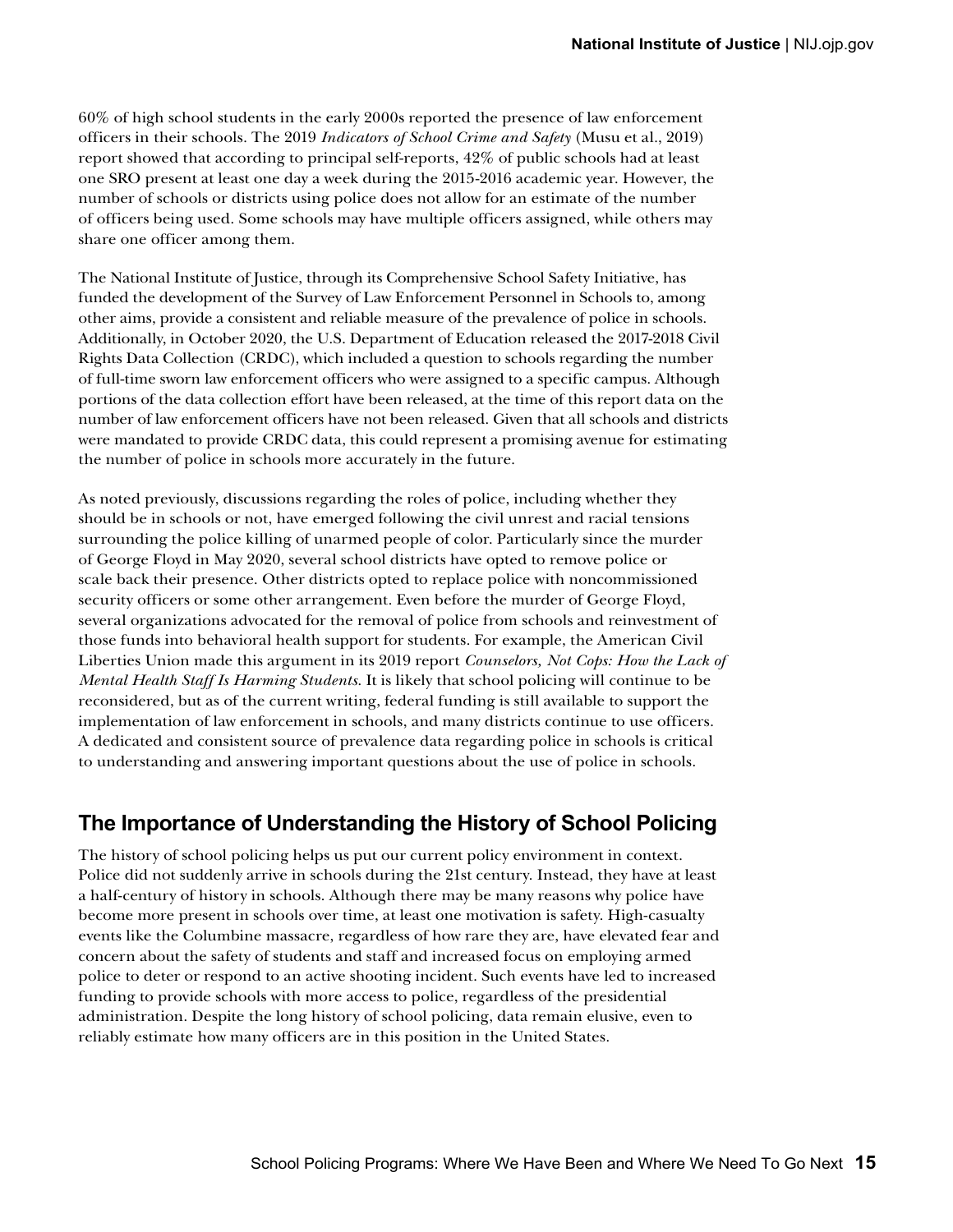This history is important to consider as we examine what roles officers take on and what impacts they have on students and their schools. It can also perhaps explain current elements of school policing programs and serve as a guide for how we may adjust programs in the future. For instance, later in this report we include a detailed examination of the roles, duties, and activities that officers have in the school setting. The history of school policing can explain why the triad concept of officer roles came to be. The law enforcer role originated in the 1950s; the educator role was born out of school-based, officer-led training programs; and the counselor role was born out of community-oriented policing. This is just one example in which the history of school policing can be used to better understand a specific facet of current school policing programs. Likewise, we will also examine the expansion of officer roles in recent years, as police responsibilities in schools have continued to expand.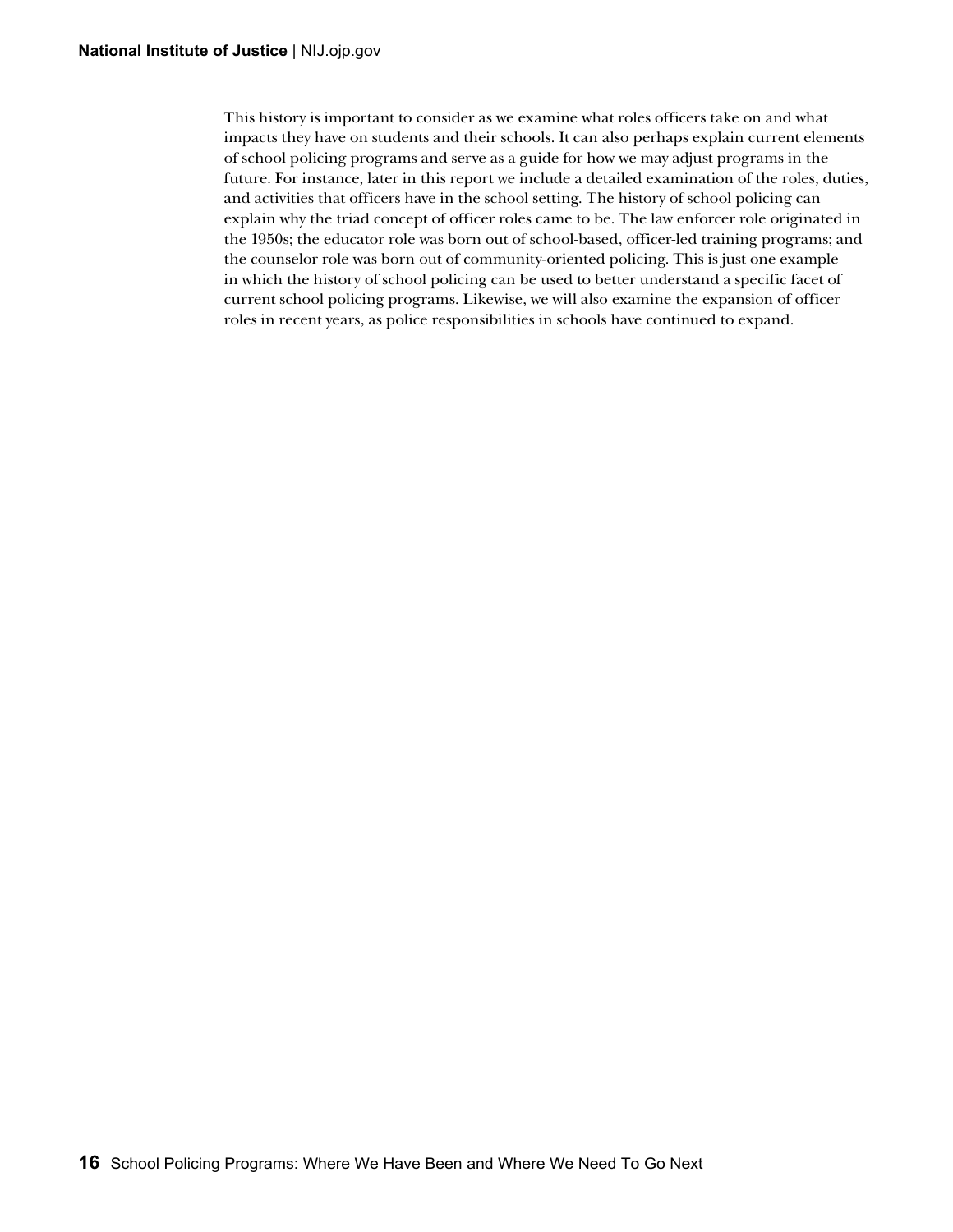## <span id="page-26-0"></span>**Models of Implementation for Police in Schools**

The history of school policing in the United States provides some insight as to how and why school policing programs are structured in specific ways. For instance, we can trace the school resource officer (SRO) model of school policing back to the 1960s. However, more recent ways of implementing school police (e.g., school-run departments) have expanded, according to research and those working in the field. Although school policing (like policing in general) continues to go through adaptation, issues of generalizability across the country have led researchers and practitioners to look for implementation characteristics of successful programs as opposed to specific program models.

This section of the report will highlight the most common models for implementing school policing programs, as well as the growing need to identify promising implementation characteristics that can be used across the country to support successful school policing programs. An overview of state-by-state legislation as it relates to defining what a school police officer is, as well as the certification and training requirements they must meet, can be found in Appendix C.

### **Common Models of Implementation for Police in Schools**

As noted in the preceding section, the first model in which police were used full time in the school setting was the SRO model. SROs fall in the chain of command of the larger police department they are employed by, and not within the organizational structure of the school district. For instance, a sergeant who oversees the SRO unit may report to a captain overseeing all community policing efforts for the department. The officers assigned to the school district report to that sergeant and not to anyone associated with the school district. That sergeant may have a working relationship with a liaison from the school district, and the officer may work with the campus principal, but in terms of formal organizational structure the law enforcement agency and the school district are separate. Programs under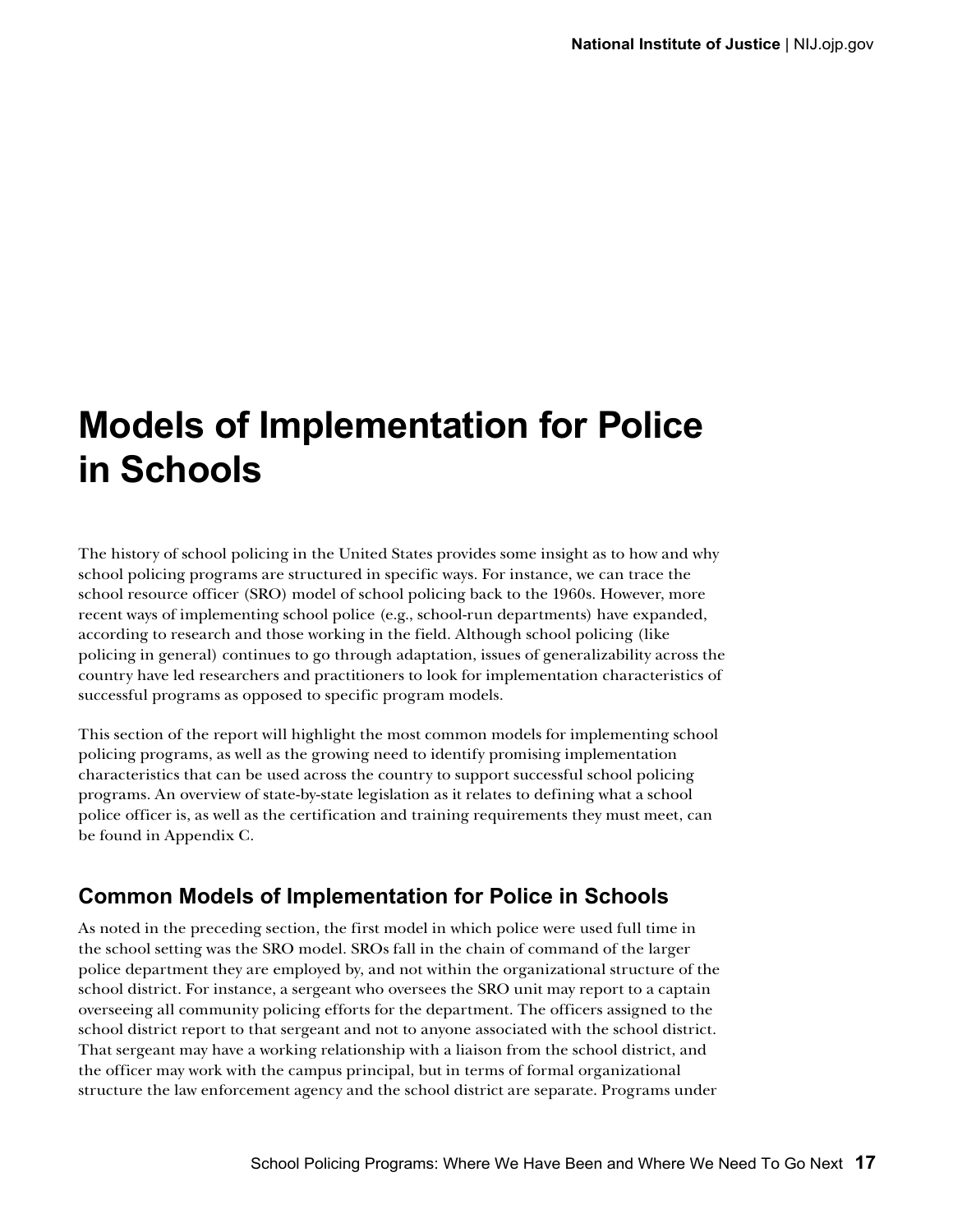an SRO model tend to have officers return to the department for assignment when not under contract with the district. During long vacation periods, some departments will keep officers in this unit working with students through summer programs or other community policing activities, while other departments may return these officers back to typical patrol duties.

In SRO models, there is also usually some form of a contract between the school district and the local agency (city police, county sheriff, etc.) to provide law enforcement services beyond responding to calls for service. These are often referred to as memorandums of understanding (MOUs), interlocal agreements, or intergovernmental agreements. Rosiak (2020a) notes that often the MOU or other formal agreement is taken for granted, and perhaps not seen as a critical component to the SRO model of school policing. In Rosiak's view, however, the MOU should be used as a tool to provide more clarity about the SRO's roles and responsibilities in the school setting.

In the 2017-2018 School Survey on Crime and Safety, 64% of schools in the sample that utilized commissioned law enforcement officers at least once a week had a policy that outlined the officer's roles, 55% of schools in the sample had a written policy on how the officer should handle student discipline, and 56% of schools in the sample had a policy relating to arrests on campus (U.S. Department of Education, National Center for Education Statistics, 2019). However, on these topics and others, principals who were surveyed were often unsure if the MOU included language on the specific issues asked about.

Further, Curran and colleagues (2020) found that even when an MOU prohibited officers from engaging in activities like discipline, and they were aware of the policy, they still described engaging in activities consistent with being involved in discipline. The researchers noted that when some officers were interviewed, they would describe the policy prohibiting discipline and then proceed to describe an action that most would consider discipline. The study concluded that many of the officers had a different interpretation of what being involved in discipline meant than what was outlined in the MOU. This is concerning, especially if those implementing the program are unaware of the contents of the agreement or do not share an understanding of what is and is not allowed under the agreement.

The Office of Community Oriented Policing Services (COPS) advocates for schools to obtain MOUs for their policing programs that lay out formal guidelines for how officers will work within a school or set of schools. Although the terms of these contracts vary, they usually outline the logistics of the agreement, including the method of payment by the district to the law enforcement agency for the assigned officers, the number of officers to be provided to the school district, which campuses the officers are responsible for, the period the officers will be made available to the school district, and what roles they will fulfill. Rosiak (2020a) states that most agreements likely include the business side of the agreement, but a good agreement goes much further. Agreements should include a detailed description of the roles, training, and evaluation of the program. For example, agreements should list all the situations in which SROs can engage in disciplining students and to what degree, if at all.

A more recent model involves school districts establishing their own stand-alone police departments, independent of municipal police services. Officers working for school-based departments are typically commissioned officers, just as SROs would be, with the distinction that the officers are employed by the school district as opposed to being contracted from a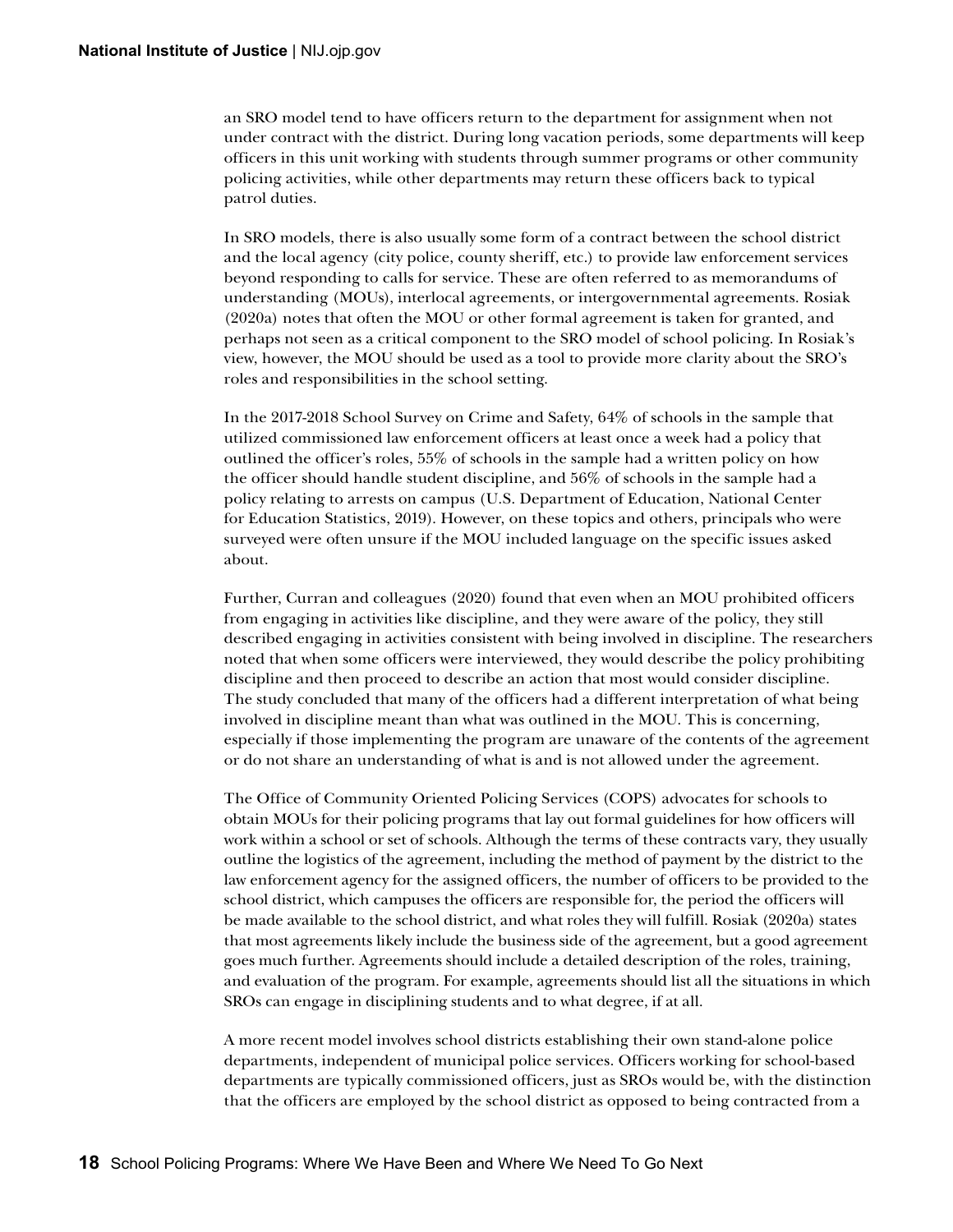<span id="page-28-0"></span>municipal agency. These departments tend to follow the same structure as traditional police departments, with the chief of police being accountable to the district's superintendent or board of trustees. Although district-run police departments are still a relatively new model of school policing, a growing number of school districts across the country are choosing to adopt their own departments.

It appears that the district-run department model of policing is used by small, rural school districts as well as large, urban districts. For instance, Maypearl Independent School District in Texas, with a county population of just over 1,000 residents, has established a district police department. This is likely the result of fewer law enforcement agencies being available in the area for the district to contract with, as well as a lack of capacity from the existing agencies to assign an officer to the district. Likewise, the Los Angeles Unified School District, a large, urban district, has (as of the writing of this report) its own districtrun police department with more than 500 sworn and nonsworn personnel serving the school district.

Although SROs and district-employed officers are the two most prevalent models of implementing school policing programs, there are variations in both. For instance, many school districts use noncommissioned security officers alongside commissioned officers to support their work. In the 2019 *Indicators of School Crime and Safety* report, 71% of students ages 12-18 reported the presence of security guards or assigned police on their campus (Musu et al., 2019).

Regardless of the model being used, there are other operational decisions to be made. For example, one district may assign all or some officers to the same school each day, while another district may have its officers rotate between a set of schools. This difference, including the pros and cons of each approach, is covered by Rosiak (2020b) in his article "'Mobile' or 'Assigned'? Pros and Cons of Two Different Models of Deploying SROs." Other districts may utilize part-time, off-duty, or reserve officers to police their schools. There are likely many more operational decisions that each district and department must consider based on local and contextual factors, resulting in variations in how police can be implemented in a school setting.

### **A Developing Framework for School Police Implementation**

Despite the two predominant models of school policing, and likely several permutations, there is a developing body of literature aimed at creating promising and best practices for implementation in general, as opposed to further elaborating on specific models. Given the vast differences between districts and police agencies across the country, it is unlikely that one model will ever work consistently for all. A congressional report published by the COPS Office stated, "It is not possible to identify a 'one-size-fits-all' series of recommendations for implementing a maximally successful SRO program" (Congressional Research Service, 2014). Researchers for some time (Atkinson, 2002; Finn et al., 2005; Kim & Geronimo, 2010; Cray & Weiler, 2011) have highlighted the importance of various structural characteristics of school policing programs that are critical to the success of these programs. Therefore, the focus has shifted to identifying implementation characteristics that might lead to more positive outcomes, as opposed to a defined model. Although many of these ideas have been mentioned in academic research, they are considered "lessons learned" based on years of experience in implementing school police programs, rather than a strong empirical base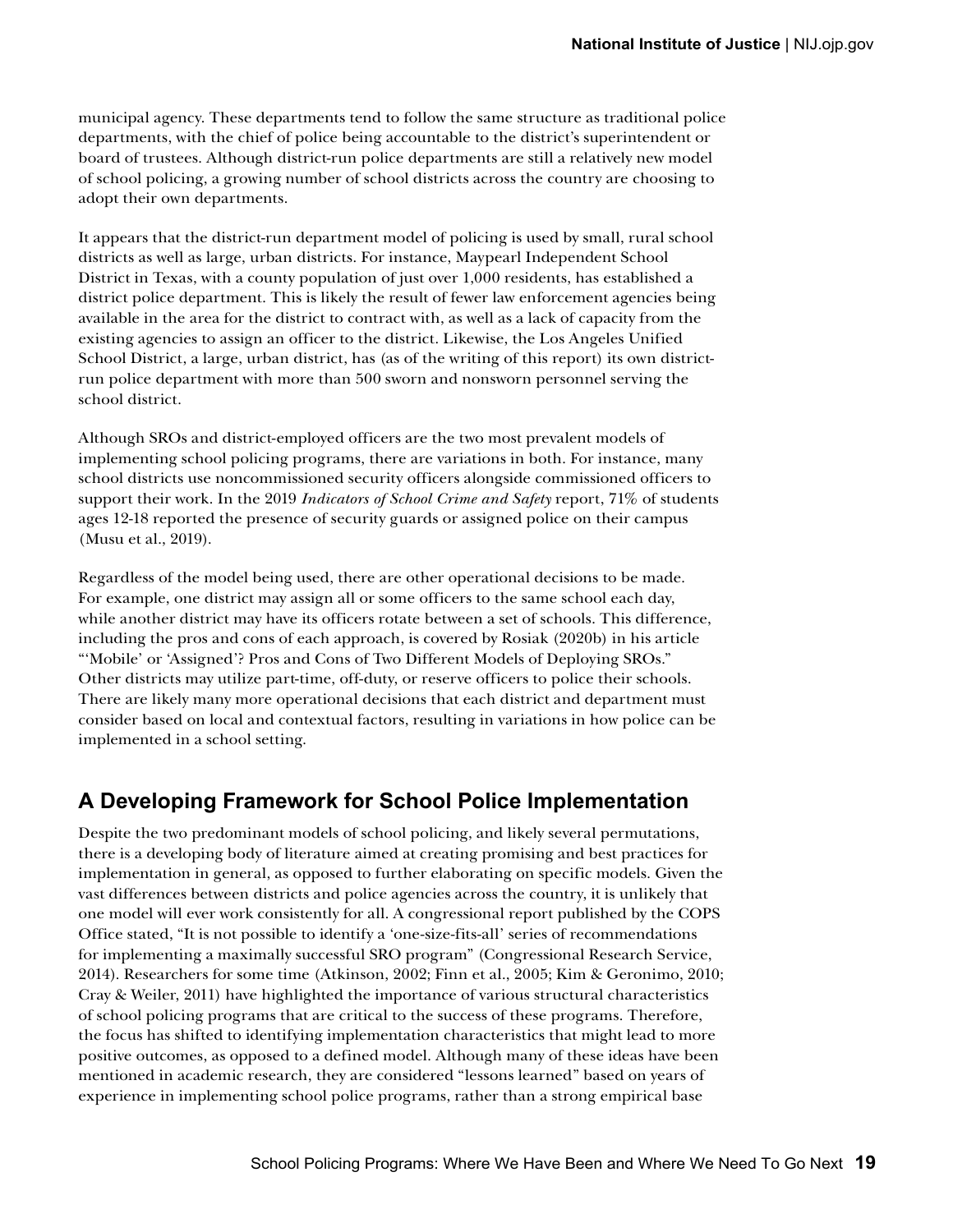of research findings. As noted later in this report, the concept of a defined yet flexible structure for school policing featured in almost all of the meetings that NIJ held with both researchers and experts in the field.

Leadership for Educational Equity (2017), a nonprofit leadership development organization, compiled recommendations from the American Civil Liberties Union, the COPS Office, and the National Juvenile Justice Network and outlined the following implementation characteristics that are believed to produce more positive outcomes:

- Develop governance documents (e.g., MOU).
- Distinguish between crime and discipline, and do not involve officers in school discipline.
- Collect and share data related to officer duties to promote transparency and accountability.
- Define SRO roles clearly so that all parties are aware of these roles.
- Provide training, especially training specific to the officer's role in the school setting.
- Promote nonpunitive approaches to student behavior (e.g., research-based practices to improve school climate).
- Enlist and work collaboratively with partners in the community.
- Review data on outcomes and adjust accordingly.

A similar set of characteristics was also outlined in a Regional Education Laboratory West Research Brief produced by WestEd, which specifically called for (1) the development of MOUs that govern the relationships between school districts and police agencies; (2) a careful process to select officers for work in schools; (3) significant and specialized training for officers working in schools, including training to address implicit bias and racism; (4) an emphasis on the non-law-enforcement roles of school police; (5) better integration of officers into the schools and communities they serve; and (6) the gathering of data for accountability and program improvement (Petrosino, Fronius, & Taylor, 2020).

One NIJ-funded project<sup>7</sup> (funded under the Comprehensive School Safety Initiative) undertook a rigorous study to determine the impact on student and school outcomes of implementing an evidence-based training framework to improve school policing programs. This specific framework was described by McKenna and Martinez-Prather (2017) in *Translational Criminology*. The characteristics of their implementation framework included:

- Identifying a specific individual to be responsible for overseeing the policing program
- Setting goals for the program each year
- Training officers to support those goals

<sup>7</sup> For a full description of the study, see: [https://nij.ojp.gov/funding/awards/2016-ck-bx-0003.](https://nij.ojp.gov/funding/awards/2016-ck-bx-0003)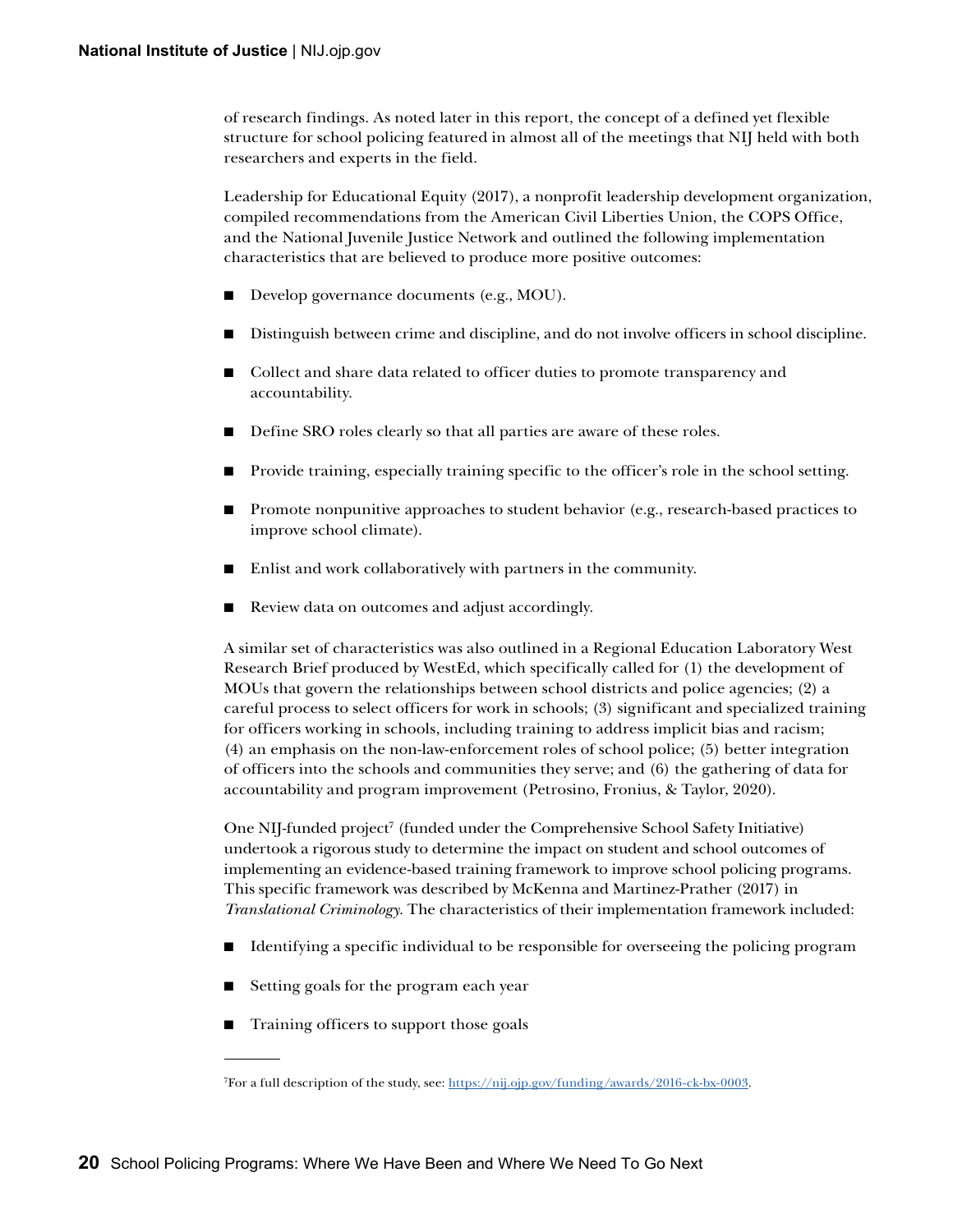- Training school staff on the policing program and its purpose
- Regularly examining data to assess progress toward goals
- Making changes to the program as needed based on the data

The study was implemented in Texas with six different school districts and a total of 24 schools participating. Schools that already had an assigned SRO were assigned to either the treatment group (a trained team ensured all implementation characteristics were implemented and supported) or control group (in which business was conducted as usual). The study aimed to test whether the implementation characteristics would produce more positive outcomes for the school and students. As of the writing of this report, final results have not yet been reported, but the study highlights a significant change from the historical approach to implementing school policing programs.

Overall, the field has moved from attempting to define exactly what officers should be doing and how, to more flexible models. However, there is still more work to be done. For instance, noticeably absent from this discussion and from the literature relevant to school policing programs is how officers are selected for these positions. What characteristics make for a good school police officer? What processes are agencies and districts using to select officers for these positions? How are school officers assessed or evaluated differently from patrol officers, since the work is different? New officer selection is a detailed process into which police departments put enormous amounts of time. Still, it is unknown what the process for selecting school resource officers looks like. Existing implementation models should be expanded to include topics such as officer selection and other critical elements likely to impact the quality of a program. Moving forward, practitioners, researchers, and policy groups seem to agree that if police are going to be used in schools, a single model of implementation is unlikely. Instead, it is preferable to develop research-based implementation characteristics that are more likely to produce positive outcomes and reduce the chance for harm.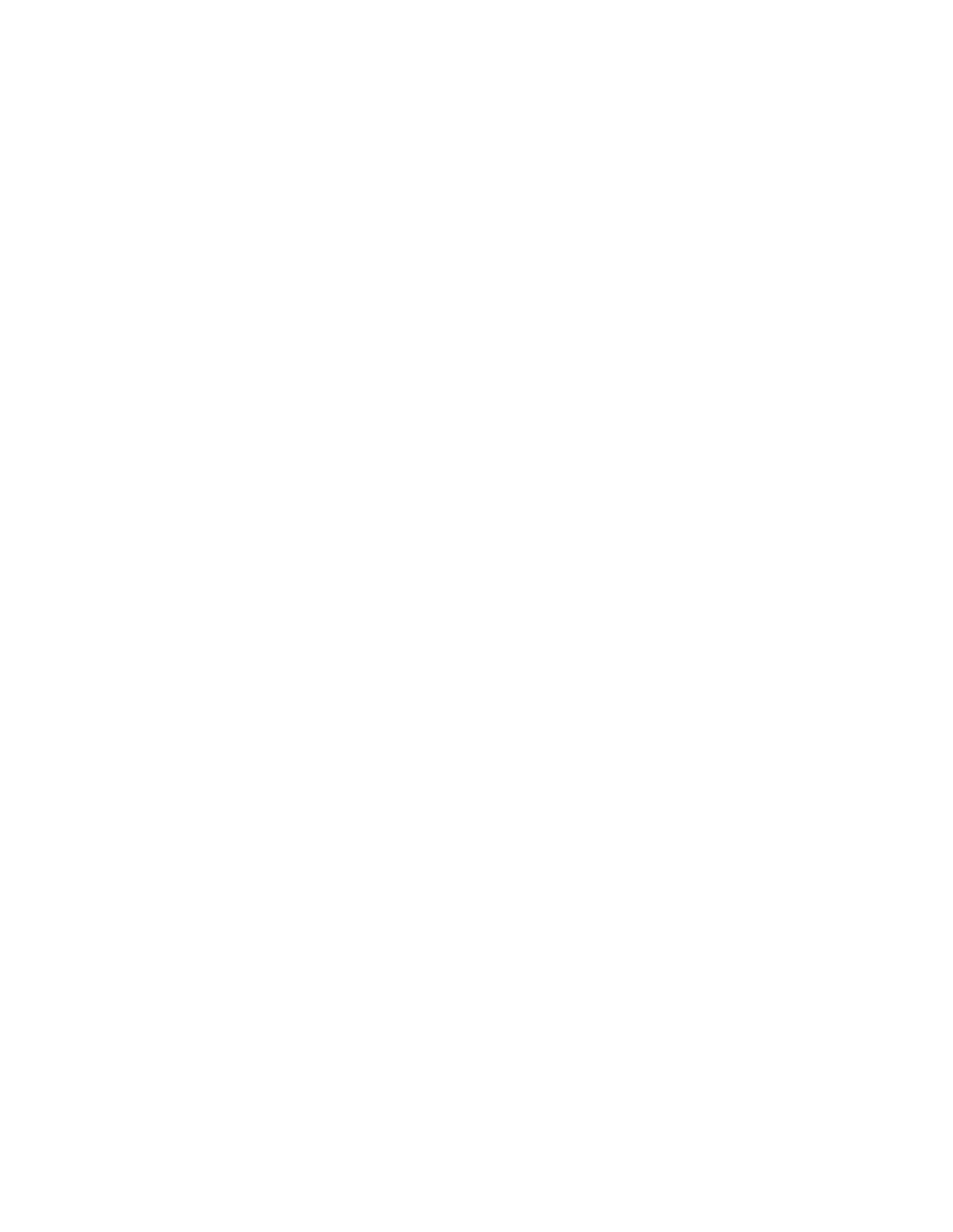## <span id="page-32-0"></span>**The Roles and Activities of Police in Schools**

Perhaps one of the most studied and debated areas in school policing is the role of officers who work in schools daily. What should officers be focused on when serving a school? Who should define this role? Should there be one defined set of roles for all officers who work in schools? The questions surrounding officer roles in the school setting are complex and depend on many factors. The history of school policing can explain why officers fulfill certain roles, but more recent research has shown that these roles and the activities associated with them continue to expand. Although expanding roles may be an adaptation necessary for school policing programs to meet the needs of students, staff, and communities, role conflicts and inconsistencies can arise. Additionally, the role of officers in schools has never been under more scrutiny, as discussions are happening across the country among school districts and communities about whether police should be working in schools at all, and if so, what their role should look like. It is likely that these ongoing discussions will continue to influence the presence and roles of police in our schools moving forward.

This section of the report highlights the well-established triad concept of officer roles, the role of police generally, the expanding and conflicting nature of officer roles, and potential issues related to program outcomes that could be impacted by the roles of an officer.

### **The Triad Concept of Officer Roles**

The triad concept is the most common way in which the duties of a school police officer have been categorized. Using this concept, officers working in schools have three main roles: law enforcer, educator, and informal counselor/mentor (Kennedy, 2001). The National Association of School Resource Officers (NASRO, 2021a) identifies this triad model as the best practice in defining the main roles of school police officers.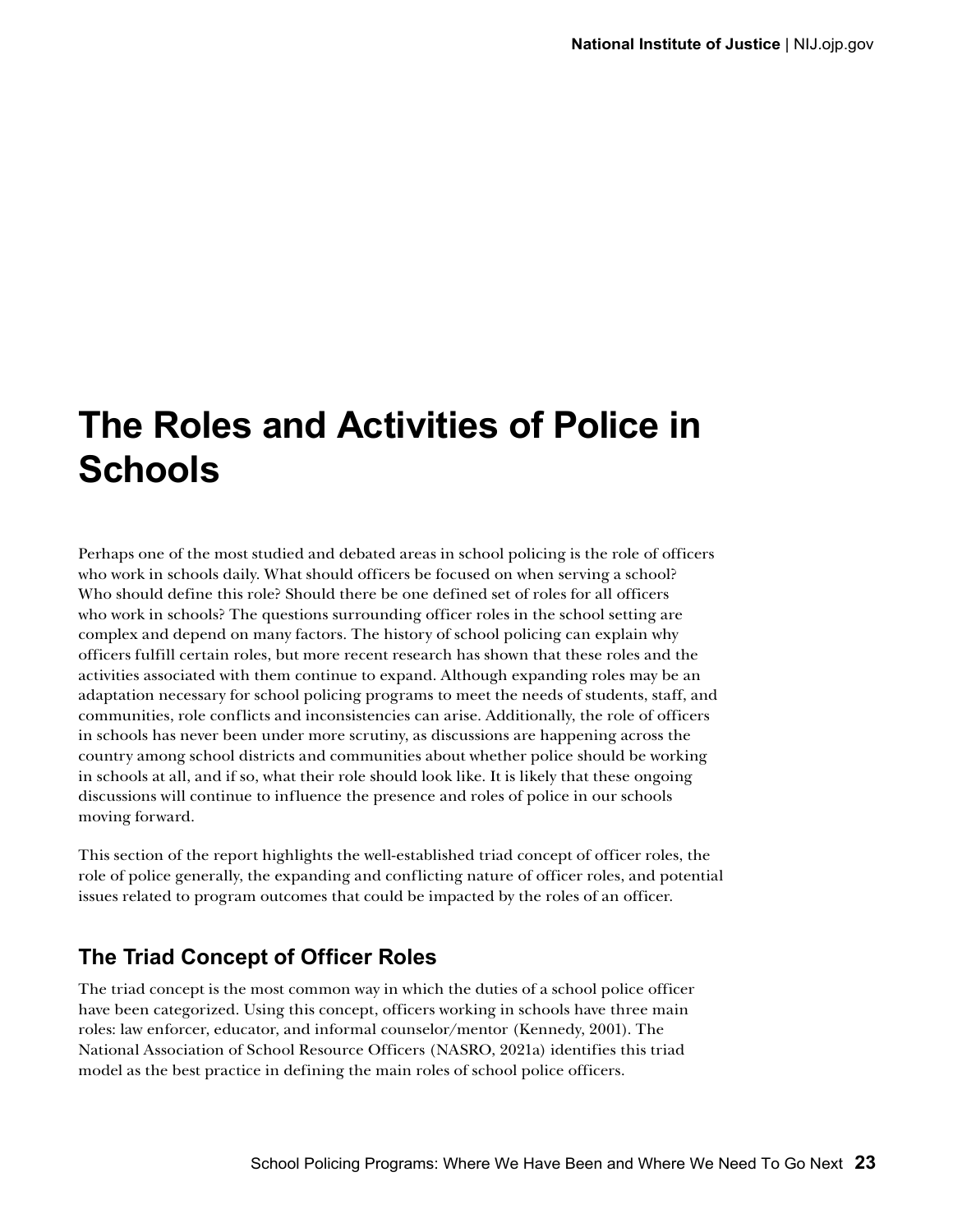<span id="page-33-0"></span>The *law enforcer* role entails typical activities such as crime prevention, the application of appropriate law, and the apprehension of individuals who violate the law. These activities are typically achieved by officers who patrol the campus and grounds, investigate complaints from staff and students, and generally ensure the school day is uninterrupted by safety concerns (Lawrence, 2007). Not surprisingly, research on the triad concept and school officer roles in general has found that officers typically take on the role of a traditional law enforcement officer most often (Coon & Travis, 2012; McKenna, Martinez-Prather, & Bowman, 2014; Rhodes, 2017). It has been reported that more than 60% of an officer's time is dedicated to traditional law enforcement activities while working in the school (McKenna, Martinez-Prather, & Bowman, 2014).

The *educator* role, like that of a classroom teacher, involves officers teaching students (and sometimes staff) about a variety of topics related to crime, the law, and positive decisionmaking. For instance, Coon and Travis (2012) noted that 41.6% of officers reported teaching Drug Abuse Resistance Education, 26.6% reported teaching alcohol awareness education, and 28% reported teaching some form of crime prevention. The educator role has also expanded beyond the normal classroom setting (McKenna, Martinez-Prather, & Bowman, 2014). Officers often use interactions with students as teachable moments throughout their work in the school environment to promote safety and positive decisionmaking (Kennedy, 2001).

The final role in the triad concept is *informal counselor/mentor*. This role refers to officers aiding students and, at times, their families with law-related issues — typically in the form of informal guidance on behavior and discipline issues, as well as other topics that relate to crime and overall school safety. Approximately 86% of officers working in middle and high schools reported providing some form of guidance or mentoring to students and families on these types of issues (Coon & Travis, 2012; McKenna, Martinez-Prather, & Bowman, 2014).

The three major roles articulated in the triad concept can be plotted against the history of school policing presented earlier. The predominant role of law enforcer can be mapped to the original need for police in schools in the 1950s. Recall that the reason for bringing police into schools full time was a desire for officers to deter crime by developing better relationships with students. The educator role became more prominent during the 1980s, with the expansion of school-based drug prevention programs that placed officers in classrooms to teach students. Finally, during the community policing and problemoriented policing movement of the 1980s and 1990s, officers stationed in schools began to adopt the informal counselor/mentor role as mediators and problem solvers. The triad concept may be considered a natural result of how the focuses and functions of school police officers have evolved over time. This could mean that as school policing programs continue to evolve, officer roles and duties will also continue to evolve. Changing roles may be appropriate to meet changing needs, but adaptations must be considered in terms of working with and supporting existing roles, as well as the type of training that will be required for officers to carry out these roles appropriately.

### **The Role of the Police Generally**

To place school policing in context, we must also consider it within the larger context of police roles in the general community. From the early 1800s, police in the community have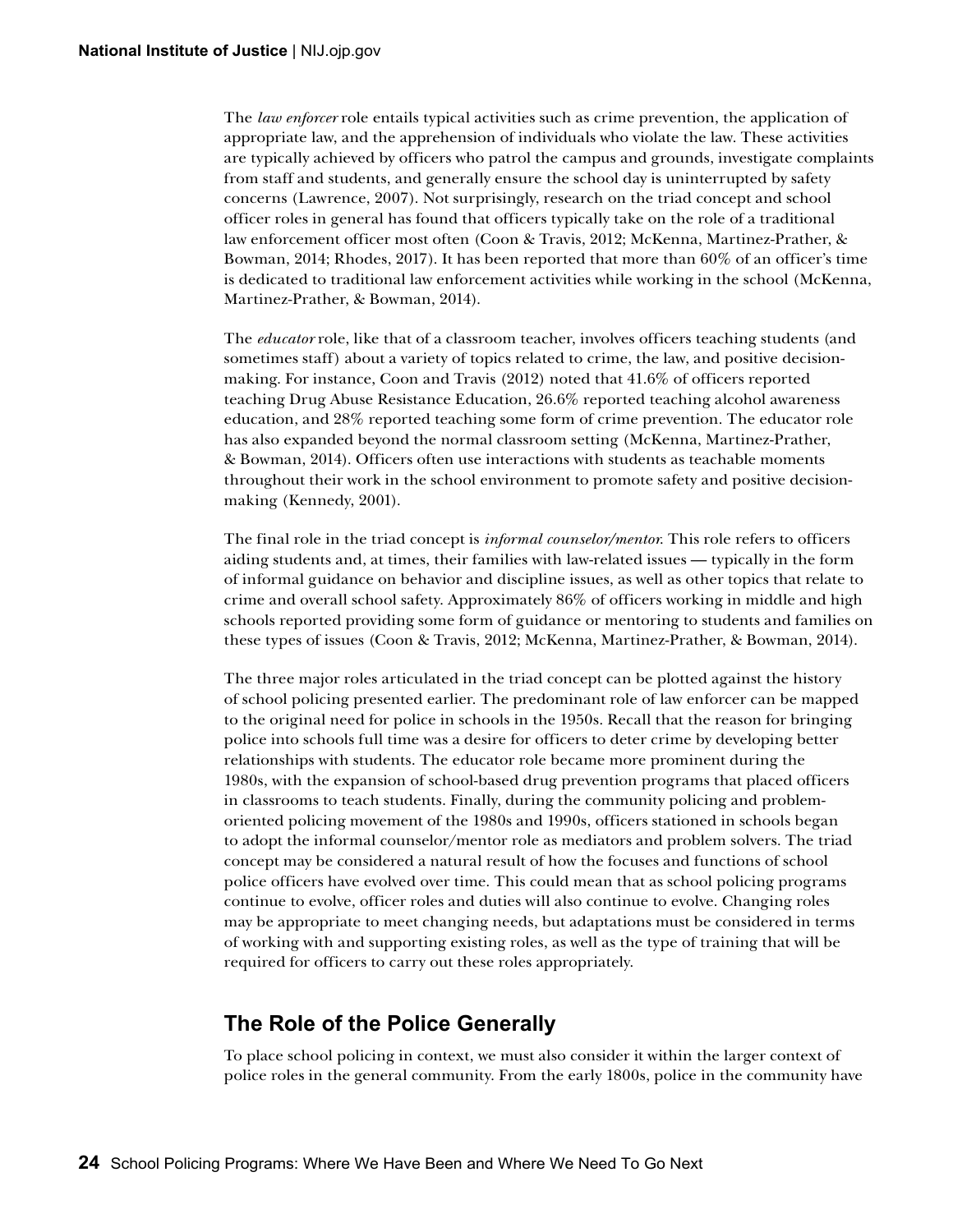had conflicting roles. For instance, much early police work was split between social service activities, like working in soup kitchens, and acting as a social control mechanism for the rich and powerful (Kappeler, Sluder, & Alpert, 1984). In the 1920s the police became more professionalized and began serving as objective crime fighters, a role that continued for much of the 1900s. However, there have been times throughout the 20th century when police have been used as a mechanism of social control such as they were early on. For instance, in the 1960s, law enforcement agencies in certain parts of the country were used by elected officials to maintain the social structures of racism. Birmingham (Alabama) Public Safety Commissioner Bull Connor used arrests, police dogs, and fire hoses to break up peaceful demonstrations of largely Black protesters against the city's segregation policies. This again illustrates the ongoing conflict in the United States about the nature of the role of the police.

As noted previously, the 1990s brought further adoption of community-oriented policing that focused on officers building relationships within the community to solve local problems. Although programs focusing on community-oriented policing existed prior to the 1990s (e.g., the New York City Police Department's Community Patrol Officer Program, the Newark (New Jersey) Foot Patrol Experiment), many interpreted this wider adoption in the 1990s as a large-scale national movement away from the long-standing crime fighter role back to a public servant role. The 9/11 terrorist attacks, however, pushed the focus of the police back to crime fighting, as they were expected, almost overnight, to perform activities related to counterterrorism and immigration control (Brown, 2007; Murray, 2005).

The conflicting nature of police work is highlighted in elements of Herbert Packer's (1968) crime control and due process models of policing, as well as elements of Joy Pollock's (2016) public servant role. Packer's crime control model emphasizes the crime fighter role, in which the most important function of the police is to suppress crime quickly and effectively by any means necessary. Juxtaposed to this role are elements of Packer's due process model and Pollock's public servant role, which presumes that those committing crimes are not so different from the general population, police should serve everyone (including those who are not supportive of them) with civility and legality, and police have limited ability to influence crime rates because these rates are the result of complex social forces.

A more recent illustration of the conflicting roles of police is the "warrior versus guardian" discussion. The warrior mindset outlines the expectation for officers to combat crime in the community as a primary focus. Officers are socialized through training to be suspicious of citizens, wary of danger, and ready to respond to a threat with little or no notice. The guardian approach, in contrast, places officers in service to the public good (Pollock et al., 2016; Rahr & Rice, 2015). Qualities such as communication, cooperation, and legitimacy are considered more desirable than command and control under this approach, and thus should be emphasized in the work of police.

Regardless of the time period of focus or the terminology used, what is important to note is that the two primary roles of the police — crime fighter and public servant — are at times in contradiction with one another. This conflict is sometimes exacerbated by the necessary element of discretion present in all of the decisions officers must make.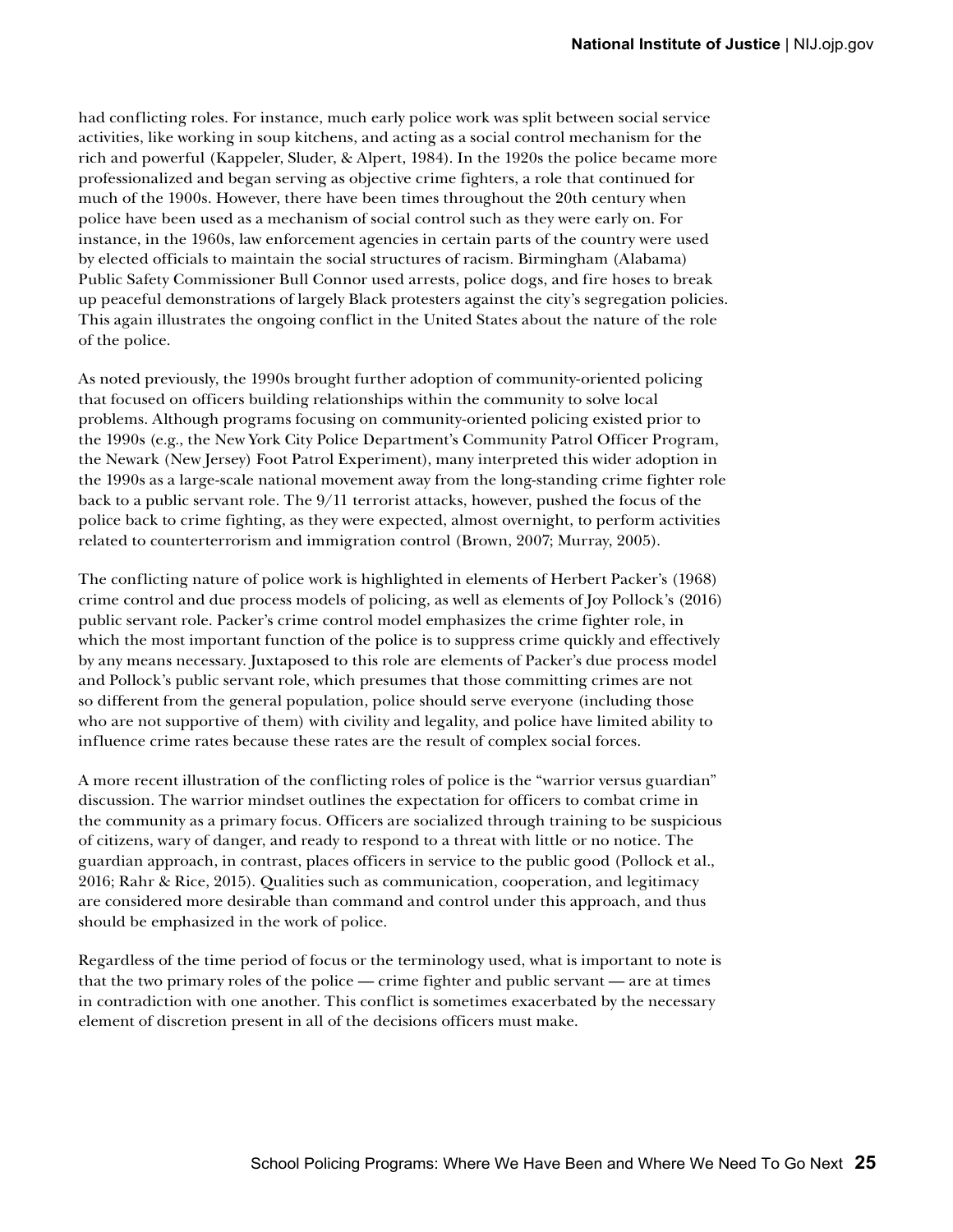### <span id="page-35-0"></span>**The Expanding and Conflicting Roles of School Officers**

The history of school policing indicates that the roles, functions, and activities of school police officers have grown and expanded over time. It is no surprise, then, that more recent research examining the roles of school police has identified some new roles that are not captured by the long-standing triad concept (Denham et al., 2016; McKenna, Martinez-Prather, & Bowman, 2014; Rhodes, 2017). For instance, one study found that officers described serving in what they called a "surrogate parent" role that does not necessarily align with any role in the triad concept (McKenna, Martinez-Prather, & Bowman, 2014). This role involves providing emotional support and material items, such as clothing and school supplies, to students. That same study identified another role, "social worker," which encompasses actions and duties aimed at providing a higher quality of life for the student.

Rhodes (2017) similarly identified the social worker role in her work. Officers reported going to students' homes to check on them and working with other community agencies like child protective services to ensure that children were cared for in their homes. Rhodes (2017) found that more than 80% of the respondents had conducted what they identified as social work within the preceding month alone. More recently, the Office of Community Oriented Policing Services has expanded the traditional triad concept to include the emergency manager role — developing and implementing comprehensive safety plans and strategies in consultation with other first responders and school administrators. Emergency management includes activities such as organizing and conducting emergency drills, conducting safety audits, and coordinating response efforts with local responders.

Officers may not be acting in just one role at a time. For example, research by McKenna, Martinez-Prather, & Bowman (2014) found that most officers reported acting in more than one role simultaneously. Officers reported that they felt as if they were asked to go from law enforcer to counselor to educator within minutes, depending on what the situation necessitated. Brown (2006) came to a similar conclusion when examining officer roles and stated that school officers likely have a multifaceted role. This further illustrates the complex nature of officer roles and activities in a school setting. Not only are roles different among campuses or districts, but they differ by situation.

Although local adaptation may be necessary in a school setting for many reasons, it can create problems if roles are not clearly defined and understood, or if officers are not trained for the various roles they may be asked to fulfill. Weiler & Cray (2011) stress the importance of understanding and defining the roles of school officers in the context of overall program success. These observations from the literature are consistent with what was discussed in the National Institute of Justice School Policing Meeting series that will be further examined later in the report. One meeting participant, for instance, noted that officer roles are "fragmented" and likely driven by local context and environment. This would explain the wide variation in roles as well as the current notion that they are expanding.

The conflict within general policing about varying and expanding roles is arguably even more pervasive in a school setting, which goes beyond the municipal officer's need to understand criminal law to include grappling with state education codes and local school district policy. For example, officers may be placed in situations that are not typical for traditional law enforcement, resulting in a law enforcement response (e.g., arrest) to an incident that could have been handled by an educational response (e.g., detention).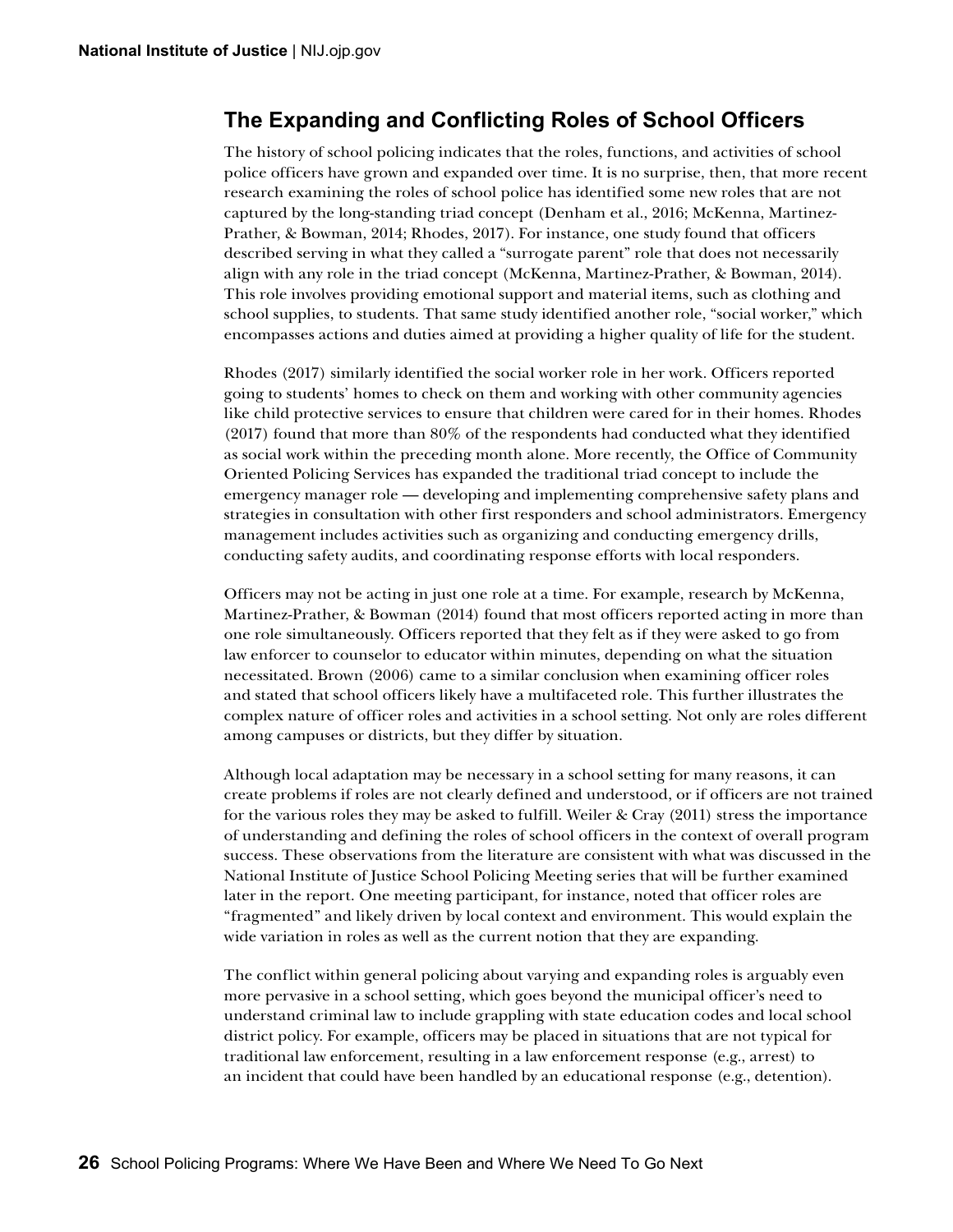There are also subcultural elements that differ between law enforcement and educators. Specifically, McKenna and Pollock (2014) noted that role conflict emerges when the law enforcement subculture (crime fighter or law enforcer) conflicts with the educational and mentoring goals of a school setting.

It is possible that this conflict may be responsible for some of the inconsistent or negative outcomes that studies of school police have demonstrated (Brown, 2006; McKenna & Pollock, 2014). For instance, Martinez-Prather, McKenna, and Bowman (2016b) concluded that the role officers fulfill in a school setting likely impacts how they respond to issues of student misconduct. McKenna and White (2017) found that as an officer took on more of a law enforcer role, the use of legal means to address student misconduct increased; as an officer shifted toward a mentor role, the use of counseling and other school-based responses to student misconduct increased.

It is vital that individual officers, as well as school staff and administrators, clearly understand what roles officers should or will have in the school setting (Clark, 2011; Finn et al., 2005). Defining officers' roles in the school is particularly important in terms of how they react to violations of criminal statutes versus noncriminal, code-of-conduct violations. There should be a clearly stated policy defining if, when, and how officers should address code-of-conduct violations that do not rise to the level of a criminal offense (Clark, 2011). As noted later in the meeting recap section of this report, meeting participants stressed this point by indicating a need to better align officer selection, evaluation, job descriptions, roles, and duties with the actual work that officers perform in the school setting daily. They further discussed the need for this type of information to be widely shared with all involved in the policing program, beyond simply being included in a high-level document like a memorandum of understanding.

The fact that the roles, duties, and activities of officers may be expanding is important to the larger understanding of policing programs. It is probable that the variety of program implementations and numerous officer roles make empirical comparisons of their impact on various student outcomes challenging. Evaluation reports are often plagued by poor descriptive validity,<sup>8</sup> especially regarding details about the implementation and the components of the intervention. This may explain why research on school policing is described, at times, as inconclusive and weak. The programs can be vastly different, and many evaluations have compared schools with policing programs to those without, instead of considering the various structural components of specific programs. Not only is this lack of data on implementation characteristics problematic for researchers seeking to understand the effectiveness of school policing, but it also hampers attempts by practitioners and policymakers to implement sound school policing programs. It is not a simple task to glean from other programs around the country what is working, what is not, and, more importantly, why.

<sup>8</sup> Descriptive validity refers to the accuracy and objectivity of the information gathered.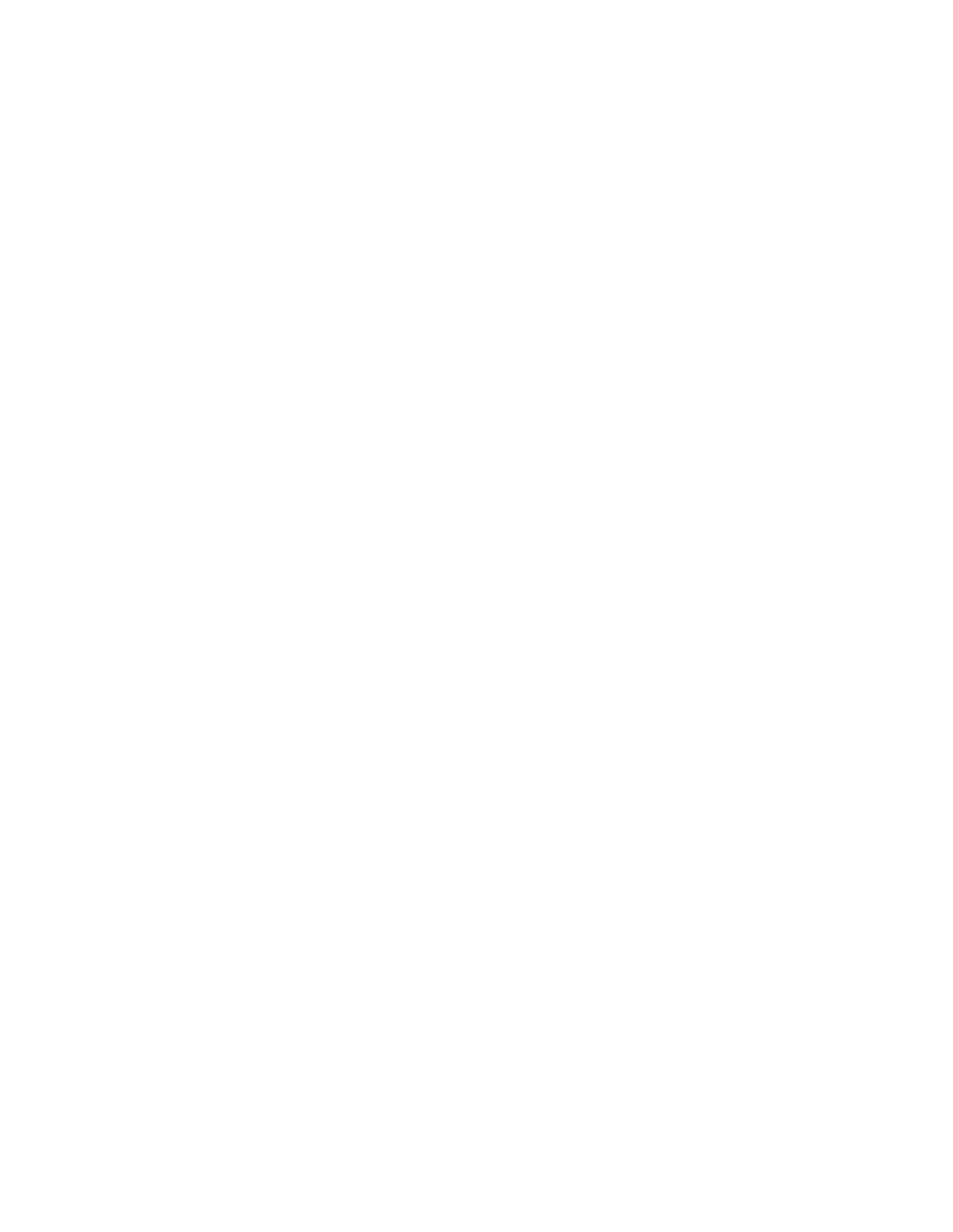## **Training for Police in Schools**

The implementation models, roles, activities, and duties of school officers are all largely dependent on the training that officers and others working within the school system receive. Researchers and practitioners alike agree that school policing is a specialized form of policing and therefore requires training specific to the work. This section of the report examines the need for training for school officers, what types of training are most appropriate, the availability of such training at the federal and state levels, and how effective training has been to date.

### **The Need for and Prevalence of Specialized Training for School Police**

The conversation regarding school police officers' roles, and ultimately the outcomes or impacts they have, must also consider the training they receive. As in any profession, an activity or task that an employee is expected to perform should be supported by experience and professional development (i.e., training). Since school officers engage in roles different from those of typical patrol officers — roles for which nearly all of their police academy training does not prepare them — research and practice experts suggest that the success of policing in schools may be dependent upon training officers specifically for working in a school setting (Buckley, Gann, & Thurau, 2013; James & McCallion, 2013).

For nearly all officers, the first place they will receive training to support their work is a standard police academy. However, the training provided by traditional police academies does not typically include any type of specialized training in school-based law enforcement (e.g., working in schools, dealing with students) or other specialized areas of policing (Clark, 2011). Academies usually provide a basic level of training that is critical for all officers to have, followed by on-the-job training, and eventually by specialized training to support certain functions that some officers may engage in (e.g., SWAT, narcotics). Clark (2011) concluded that the training officers receive in a standard police academy is not enough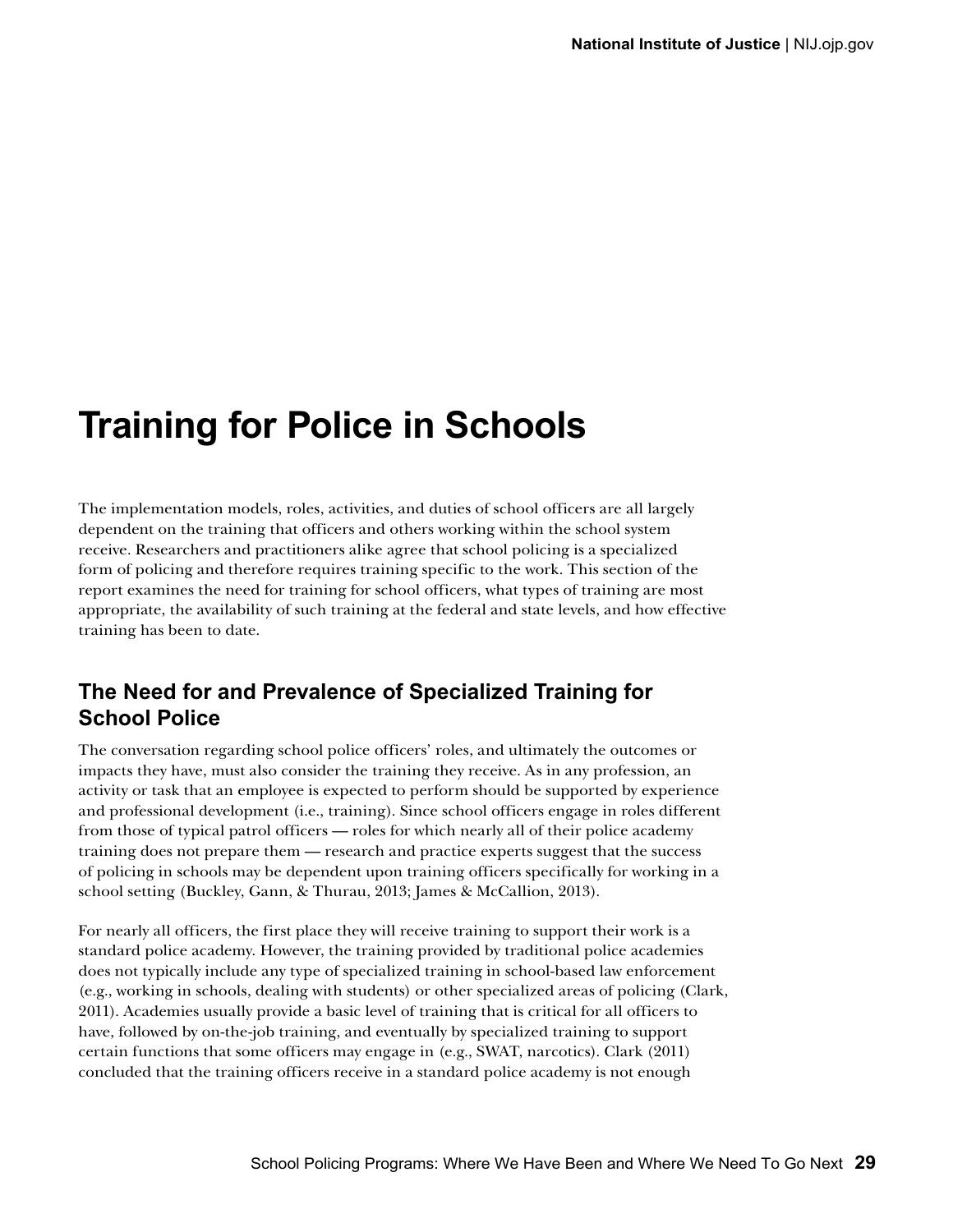to prepare them to work in a school. In our meeting series with researchers and experts from the field, many even noted that academy training may be part of the problem for school officers, at least in some cases. They noted that the culture of most traditional police academies runs counter to the demeanor and approach to policing needed in schools.

What types of training do officers need to be successful in a school setting? Brown (2006) concluded that officers working in the school environment need training on dealing with youth, and that generally they need more specialized training in the field of education. Researchers and practitioners have identified several other training areas useful for school police, including juvenile law, alternatives to arrest, classroom teaching techniques, cultural diversity, mental health/child psychology, adolescent development, substance abuse, and counseling (Finn et al., 2005; International Association of Chiefs of Police, 2011). A more recent study by Espelage and colleagues (2020) conducted a gap analysis of officer training and developed online training to fill these gaps. Topics included trauma-informed care, social-emotional learning, restorative problem-solving, and cultural competence.

The National Association of School Resource Officers (NASRO) (2021b) offers an adolescent mental health training course that specializes in teaching about adolescent behavioral development, mental health treatment, and de-escalation techniques. The theory underlying the call for additional training is that giving officers the skill set and knowledge to carry out many of the roles and activities discussed previously will promote more appropriate responses to student behavior and lead to more successful outcomes for school policing. In the meeting series that we conducted, many of these same topics surfaced as recommended targets of training courses; however, several participants stressed that training must be "job-embedded," meaning it must align with what an officer is being asked to do on a daily basis.

Despite the growth of, and attention on, school policing programs during the past several decades, there continues to be a lack of available training as well as consistency in the training received (Martinez-Prather, McKenna, & Bowman, 2016a). Although the quantity and types of training offered for school police have increased in recent years, many training programs, such as those offered by NASRO, are optional rather than mandatory. However, some progress has been made in requiring training of officers to support their work in schools. For instance, all officers funded under the hiring programs of the Office of Community Oriented Policing Services (COPS) are required to complete specific training.

Furthermore, at least two dozen states do not have laws addressing police in schools, and even fewer states mandate any type of training (Thurau et al., 2019). Even though research and practice indicate that school policing differs from traditional policing, it will be difficult for officers to work successfully in schools and with students if they do not receive the training they need for that environment. Providing training related to work in schools will, at the very least, help to produce officers that are better equipped to handle situations that arise in a school setting.

Many participants in the meeting series noted that even with more training available now than in the past, much of it is "one-and-done" training; officers are trained once with no ongoing training requirements. The participants stressed the need for continuing education throughout the career of a school officer. They also noted the need for more co-training between educators and police for both to get the full benefit and impact of a particular training. Knowing that so much of a school police officer's work can and should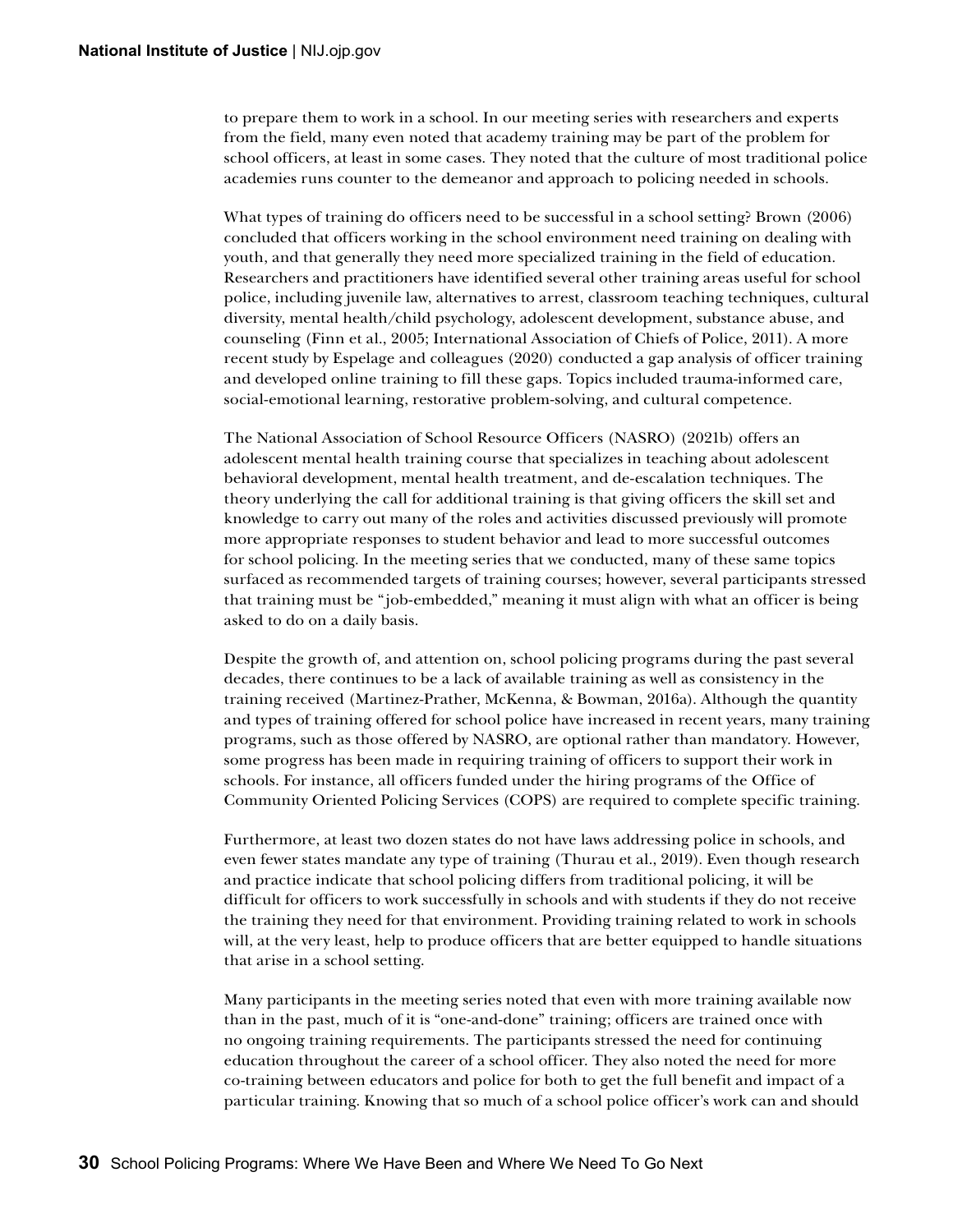be intertwined with the work of school staff, participants offered that the program would be better if both officers and educators had similar training or attended the same training. Overall, the participants agreed that cohesive, well-rounded training for officers and school staff would result in better responses to situations on a campus, rather than each group working in isolation based on what they have been trained to do independently.

Another issue with existing training programs is the lack of evaluation of impact. Training programs should incorporate an understanding of not only the areas in which officers need training, but also the impact, if any, that existing training programs are having. Existing training programs, as well as those developed in the future, should be rooted in systematic evaluation of what officers need and include follow-up to ensure the training has had its intended outcome.

#### **Federal and State Training Programs**

There are some national training programs that have existed or still exist for school officers. Unfortunately, research on the effectiveness of such training is limited. NASRO (2021b) offers training courses for officers interested in working in a school setting and stresses the three fundamental roles of the triad concept. NASRO offers both basic and advanced school resource officer (SRO) training courses to teach officers about their law enforcement role as well as their role in the educational process. The basic course covers foundational topics such as the roles of school police, ethics, understanding populations with special needs, understanding youth, and school law. The goal of the course is to provide the introductory resources and skills necessary for an officer to be successful in the school setting. The COPS Office requires that all officers funded under any of its grant programs complete the NASRO basic course and encourages school administrators to attend with the officers. NASRO also offers an advanced course that covers topics such as leadership, threat assessment, incident command, and crime prevention. It also covers how to work closely and effectively with school administrators using problem-solving strategies, as well as understanding the root causes of crime in a school.

In addition to these main courses, NASRO offers specialized courses in youth mental health, Crime Prevention Through Environmental Design (CPTED), and a supervisory and management course. The mental health course provides officers with resources to better understand which student behaviors might indicate mental health issues so they can use appropriate responses. The CPTED course is designed to teach situational prevention strategies that diminish criminal opportunities and therefore increase school safety. The supervisor and management courses are tailored for those who are involved in the supervision of officers, as well as those who evaluate the effectiveness of school police programs.

In addition to training that is directly specific to law enforcement working in schools, many other agencies and groups offer courses and programs in which the content, though more general, would be useful to officers working in schools. For example, additional federal training is offered by the Substance Abuse and Mental Health Services Administration, whose Advancing Wellness and Resiliency in Education program is intended to increase the awareness of mental health issues among school-aged youth for individuals who often interact with students. Moreover, the training is intended to improve responsiveness to students who suffer from mental health issues and potentially connect them with appropriate resources.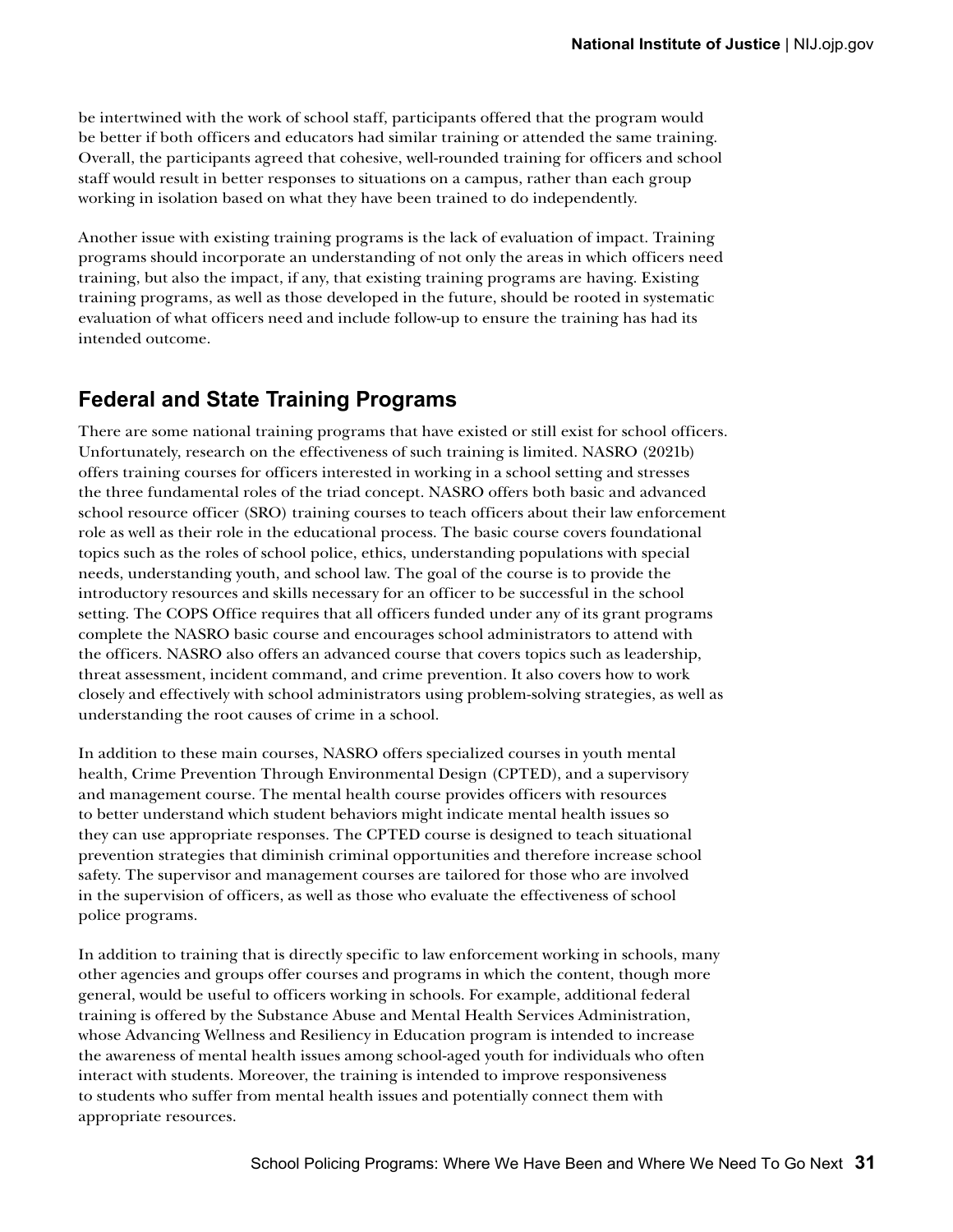Some states have also developed training programs intended to improve school-based policing. While some of these programs are provided to officers to complete at their discretion, others are required to be completed by officers before they are able to serve a school or district. To our knowledge, 24 states have now made additional training a requirement for police working in schools, and two others have legislation providing for an optional training curriculum (Thurau et al., 2019). However, some of these states have a grandfather clause that allows existing officers to be exempt from training. As mentioned previously, the empirical research on training programs is limited.

Those states that do have training programs also differ on what topics are covered (Thurau et al., 2019). For instance, only nine states have made it a requirement for officers to attend training in adolescent development, and just six require training regarding mental health. Additionally, only five states require officers to attend a trauma-informed training course, and only three states and the District of Columbia require officers to be educated in using community resources to divert children away from the criminal justice system. Again, to our knowledge, no systematic assessments of the prevalence or effectiveness of any specialized training programs have been conducted.

Nebraska, Virginia, and Texas require some of the most comprehensive training for police working in schools. Nebraska requires that SROs receive at least 40 hours of training covering a variety of topics such as student rights (including legal rights and rights to privacy), conflict de-escalation techniques, teenage brain development, adolescent behavior, trauma-informed responses, and preventing school violence (Thurau et al., 2019). In addition, officers learn about the complexity of working in schools through training on diversity, cultural awareness, and ethics. This type of required training is thought to minimize ambiguity regarding an officer's role in the school while also improving student outcomes. Nebraska's legislation on officer training also requires that parents be notified immediately after their children are involved in any activity with an officer, such as being questioned or arrested, and clearly states the situations in which parents should be notified or should be present.

Virginia has taken similar steps in establishing school police training requirements (Thurau et al., 2019). This training was developed through the Virginia Center for School and Campus Safety, which was created within the state's Department of Criminal Justice Services. The training is delivered through four modules covering topics such as officer roles, the impacts that an officer can have on student disciplinary outcomes, legal issues such as students' rights to privacy, implicit bias, adolescent development, de-escalation, how to recognize signs of mental distress and trauma, and cultural awareness.

Finally, Texas requires statewide training for officers working in schools with the goal of improving student outcomes and building successful school policing programs (Thurau et al., 2019). Officers are trained in various techniques to respond to student misconduct, including mediation, restorative justice, and conflict de-escalation. The focus is on training officers in these tools so they can be used in place of more punitive responses when it is appropriate. The program also educates officers on child and adolescent development, and how the various stages of development may influence student misbehavior. The training covers information on mental health, ways to recognize students who need additional support, and how to respond to students who have faced traumatic events. Finally, the program provides training on how best to support students with special needs when working in a school setting.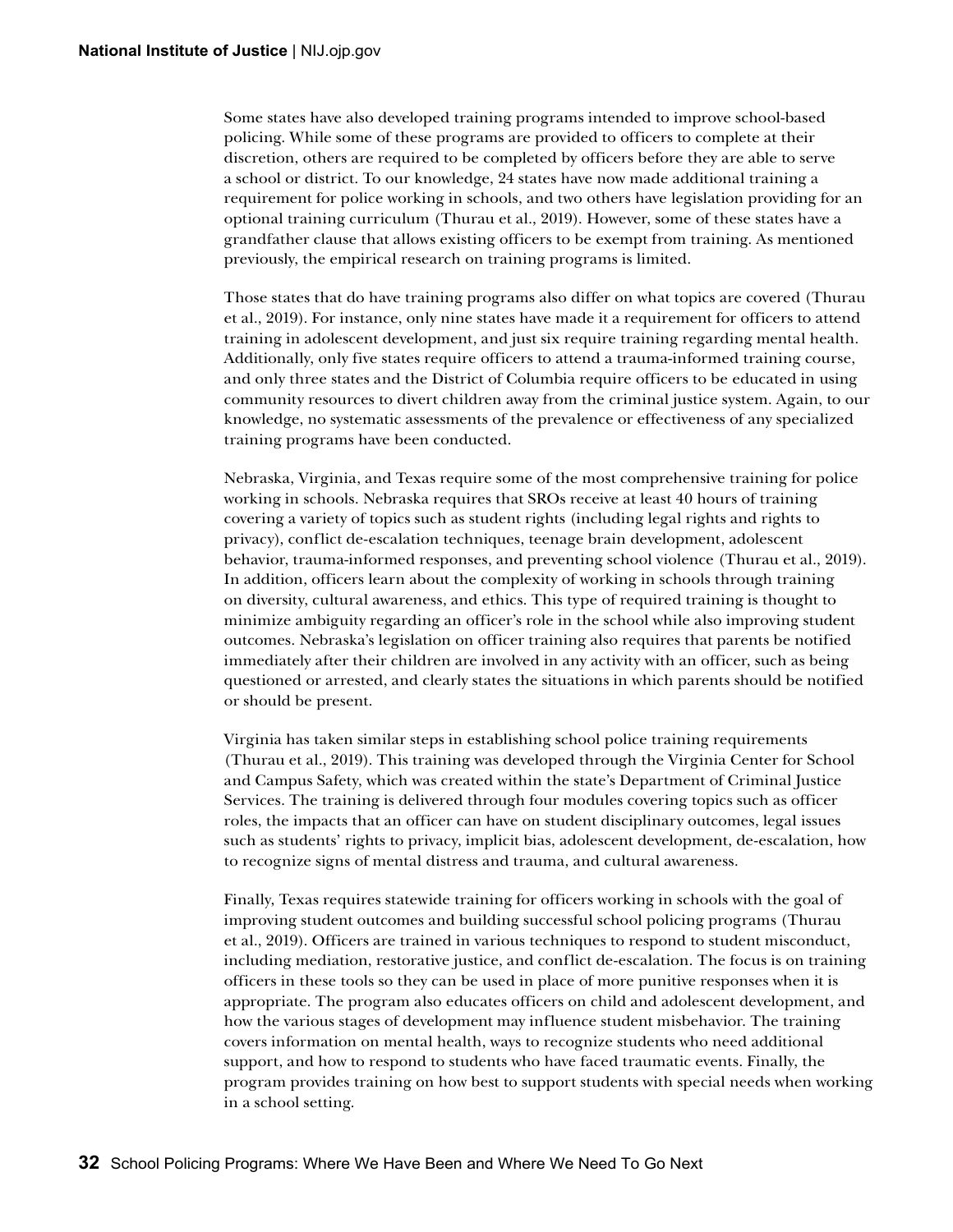What seems to be more common than traditional classroom training for officers is what has been referred to in research as informal, on-the-job training. In practice, school police receive this training in a way that resembles the more formal field training officer program that exists in municipal departments across the country. That is, school police reported learning from other, more seasoned officers who have been working in schools (Martinez-Prather, McKenna, & Bowman, 2016a). Some even admitted that trying things and making mistakes while on the job is a form of training for them. Participants in the meeting series noted that this type of training should be intentionally included in the scope of ongoing training throughout a school officer's career.

#### **The Possible Impact of Not Training School Officers for the Job**

Among researchers and practitioners, there is a general concern that if officers are not trained specifically for their work in a school setting, this lack of training can have negative impacts on the students, schools, and districts they serve (Martinez-Prather, McKenna, & Bowman, 2016a). For example, many researchers and those in the field have noted that middle and high school students are still going through brain development, and it is common for them to act out at times. However, officers who lack training in adolescent development may not fully understand teenage cognitive development and may respond in a manner that would be appropriate with adults but is inappropriate for the school setting. If provided appropriate training, officers may be more equipped to respond to students in age-appropriate ways. Additionally, school codes of conduct might vary between schools or districts, which makes it imperative that officers understand their role in the school to which they are assigned. When new officers begin working at a school or district, they should be given training about the specific setting to fully understand how they are supposed to operate in that school. The need to align training with the work that school officers are actually doing in a school setting again highlights the critical need to clearly define and communicate officer roles and duties as well as the overall goals of the school policing program.

Although many external factors are likely to shape an officer's behavior, including personal characteristics and other aspects of officer selection, appropriate training should cover the expectations for police and school administrators. Many have stressed that for an officer to be successful in any environment, but perhaps even more so in a school setting, training should match the roles and expectations that have been established, as these are likely to vary between districts or even between campuses within the same district. The history of school policing and our research on officer roles in the school setting both indicate that officers are being asked to do more now than before, but training has been lacking to adequately prepare officers for these roles. This lack of specific training can result in officers not being fully prepared, and consequently, being unable to effect positive outcomes for students, schools, and districts. Training programs in the future should empirically examine what officers truly need in terms of training and evaluate the impacts of training on officer knowledge, attitudes, and performance.

Overall, the training landscape for police in schools has improved in recent years. There are some dedicated local, state, and federal training programs, but they are still plagued by issues of scalability, a lack of evaluation, and a one-and-done mentality. These issues are particularly concerning because training is arguably the most important piece of any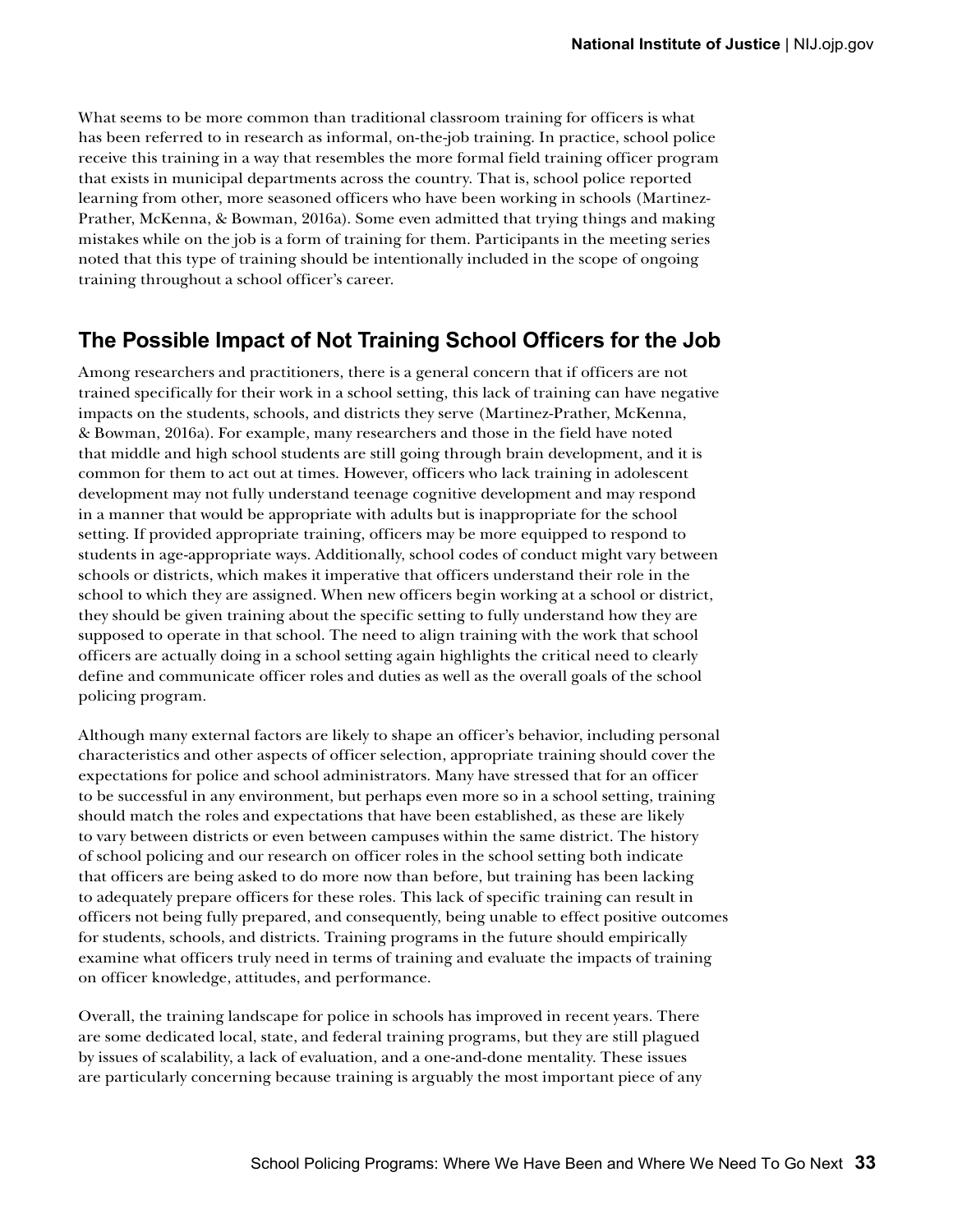school policing program. It has been heavily documented in both research and practice that school policing is significantly different from traditional policing in a community. Therefore, officers who are not trained for this specific job may revert to the police academy training they have received to prepare them for work in the community, which is not appropriate preparation for the school setting. Moving forward, we must develop not only baseline training programs that provide a basic framework for school policing, but also more advanced courses that align specifically to what an officer is being asked to do in a certain school setting. These trainings should be ongoing as officers progress through their school careers. Training cannot just be one size fits all: Districts and campuses must have the flexibility to define, within some parameters, what they need their officers to do, and training must be provided accordingly.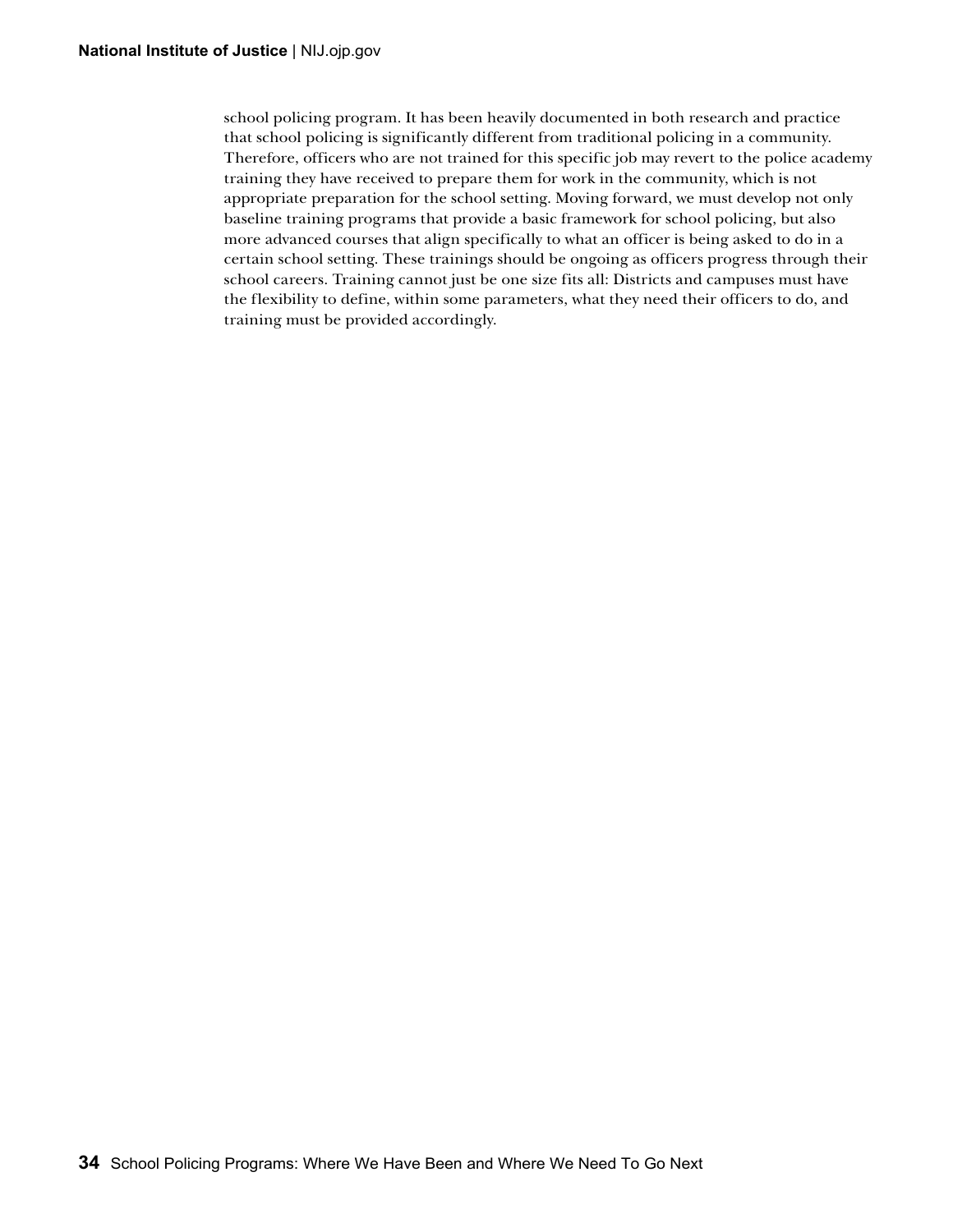## **The Impact of School Policing Programs**

In this section, we summarize the available research on the impact of school policing. After discussing the underlying theory about why such programs could work, we present findings on how school police may be perceived differently across racial and ethnic groups. We then provide a review of evidence from quasi-experimental and systematic review studies on the impacts of school policing programs on outcomes of interest.

#### **Theory of Change: Why Should School Policing Programs Work?**

A general theory of change — identifying how an intervention should work to improve outcomes (e.g., see Rogers et al., 2000) — is provided for school policing in Appendix D (Petrosino, Guckenburg, & Fronius, 2014). As shown, there are several anticipated interventions that fall under school policing, including various police patrol strategies, school resource officer (SRO) allocation, police-school liaisons, safe routes/corridor programs, and community and problem-oriented policing strategies specifically targeting schools. Although our focus here is on police officers who are assigned to schools on a regular basis, these interventions are all part of a general theory that officer presence at schools will impact safety and other outcomes. But why should school policing work?

Advocates articulate a theory of change according to which school policing is expected to increase police presence, activities, and interaction with students and staff at the schools. Police presence then serves as a deterrent to crime and misbehavior, and the greater exposure to students allows police to establish relationships with students and staff that facilitate gathering information to prevent crimes or intervening with students who may be planning a crime. In turn, this should reduce criminal behavior and noncriminal student misconduct; increase perceptions of safety by students, staff, and parents; and lead to more positive relationships between police and young persons, and between police and schools.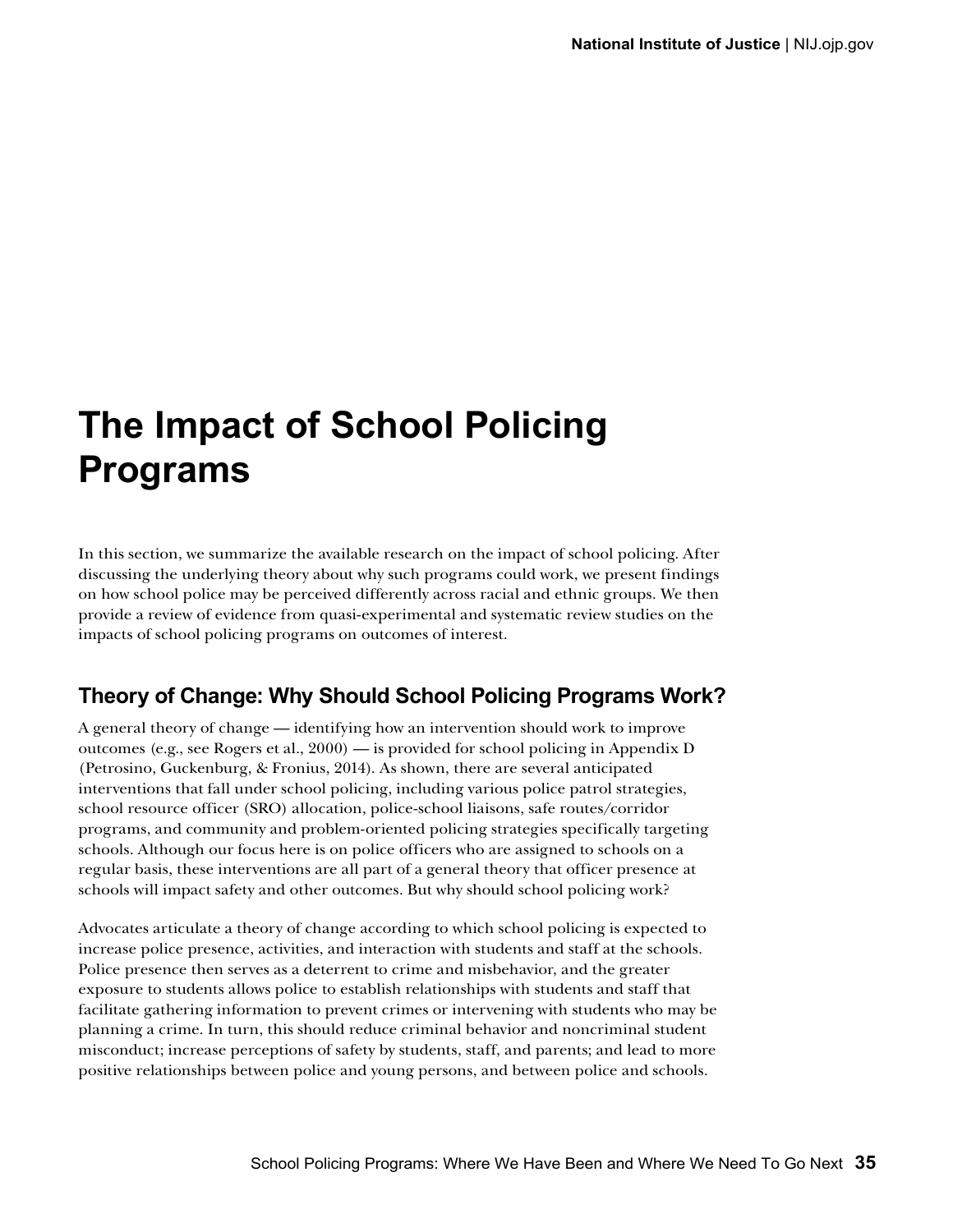Ultimately, safer school conditions should promote better learning conditions, resulting in increased attendance, test scores, and grades and improved perceptions of school climate.

However, there is the possibility of unintended negative consequences. This part of the theory is at the heart of many calls to remove police from schools. The concern is that police presence in schools will increase surveillance of students, resulting in officers coming across more minor misbehavior by youth and leading to overuse of arrest for behavior normally handled informally by schools. It may also be the case that with police readily accessible on school grounds, educators may get pulled into situations that would have previously been handled informally by law enforcement. This greater scrutiny could disproportionately affect students belonging to racial and ethnic minorities and youth with disabilities. Police presence could also lead to increased fear of crime and misbehavior by sending a signal to the school community that the building is unsafe. Police presence may also signal to Black and other minority students that they are viewed as criminals or may increase perceptions of fear because of students' negative encounters with police in their communities.

#### **Racial Differences in How School Policing Is Experienced**

Scrutiny of police after the murder of George Floyd has focused on disparities in how policing is experienced by different racial and ethnic groups. Research substantiates that race influences how people experience and perceive school-based law enforcement. The studies described in this section are not impact evaluations but instead draw on data obtained from cross-sectional surveys of students in a jurisdiction. For example, a WestEd survey examined perceptions by California high school students about both municipal police in their communities and police in their schools (Nakamoto, Cerna, & Stern, 2019). Overall, compared to their white peers, students of color, especially Black students, had fewer positive perceptions of police in both instances, although this disparity was smaller in relation to students' perceptions about police in their school versus how they perceived police in their communities. In a survey of students in the Los Angeles Unified School District, "60 percent or more of Black students in the district did not believe that school police were trustworthy or cared about them, 73 percent found police overly aggressive, and 67 percent said they tended to escalate situations rather than calming them down" (Sparks, 2020). Recent data from Virginia also show a gap in perceptions of SROs between Black and white students, although this gap is smaller than in the WestEd study (Breen, 2020).

The complexity of this issue, however, is underscored by survey data from Minnesota and elsewhere. Pentek and Eisenberg's (2018) study in Minnesota indicated, as in the WestEd and Virginia studies cited above, that white and Asian students had more positive perceptions of SROs than Black, multiracial, or American Indian students. However, the odds of a Black student feeling safe were 21% higher in a school with an SRO than in a school without one. In Theriot's (2016) survey of high school students, student perceptions of school police improved with the number of interactions with an officer, regardless of race. One caveat is that the school he surveyed had only 46 African American students compared to over 500 white students.

Racial differences are not just evidenced in how students perceive officers, but also in how officers perceive the students they are policing. Fisher and his colleagues (2020) conducted a study in which they examined the perceptions held by school police. They interviewed school police from one majority-white district and one majority-Black district. They found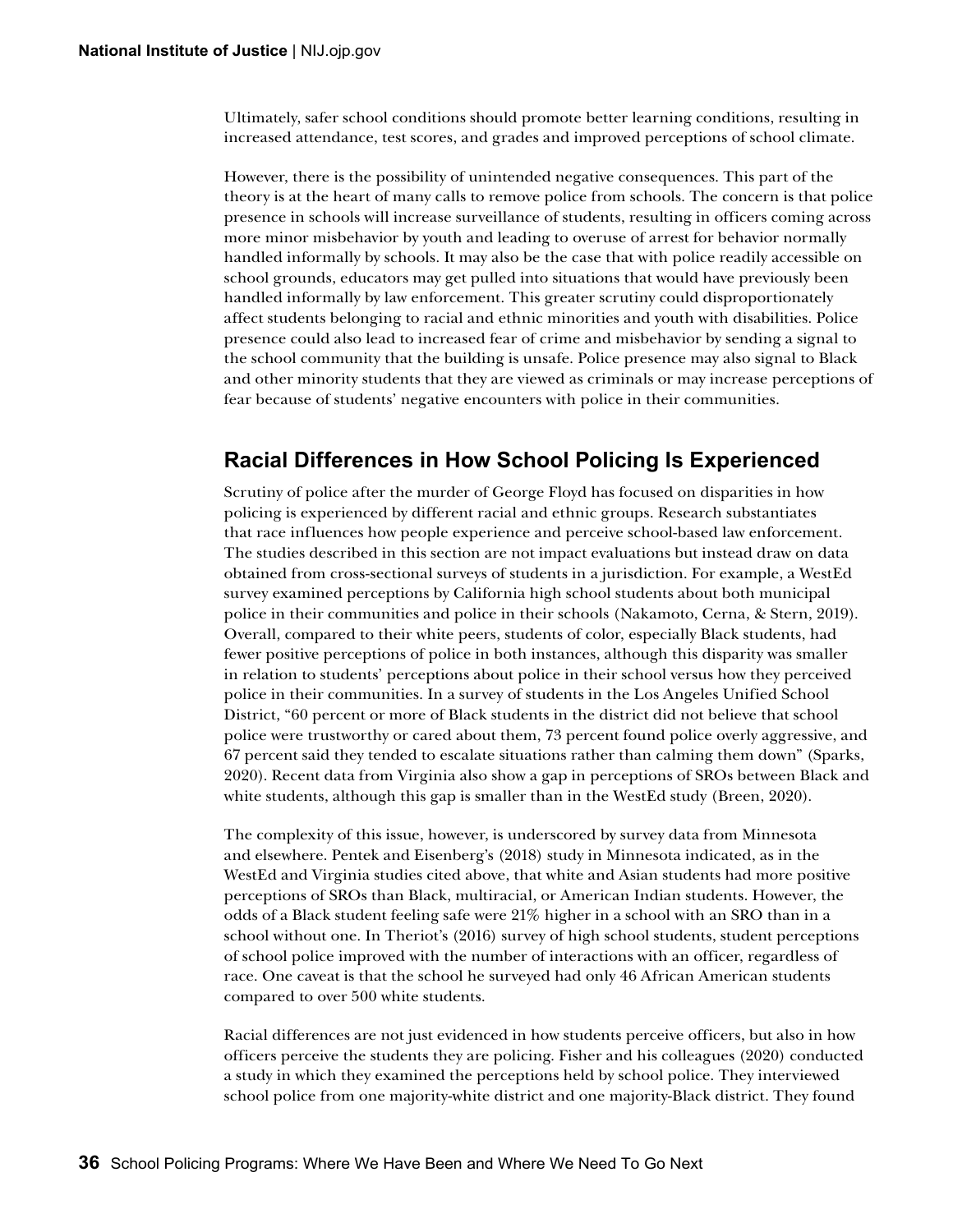that officers from the majority-white district considered the most vital threat to school safety to come from intruders, and the officers from the majority-Black district considered the most vital threat to be from the students themselves.

#### **Methodological Criteria for Safety Outcomes**

It would be ideal if all studies were created equal. If every study were conducted using the same methods, measured the same outcomes, and came to the same conclusions, we would only need one study to understand the impacts of an intervention like school policing. Instead, studies vary on all sorts of dimensions, and a selective or haphazard sampling of studies could lead to erroneous or biased conclusions in assessing the evidence on schoolbased law enforcement. Fortunately, the research community has been developing methods for assessing literature and reducing bias when examining the evidence for an intervention.

For this review, although we did not complete a formal systematic review and meta-analysis, we did execute and document comprehensive searches of the literature to identify the evidence on school-based law enforcement (see Appendix E for a list of databases searched). To be most relevant to the current context, we looked only at studies published or made available from 2000 to 2020 and, as mentioned earlier, limited our considerations to the United States. We focused on two types of evidence considered by many researchers to be the strongest methodologically: systematic reviews and meta-analyses, and experiments and quasi-experiments (e.g., Petrosino & Boruch, 2014).

The first of these are rigorous research syntheses known as systematic reviews and metaanalyses. Research syntheses that comprehensively cover the prior research on school-based law enforcement can be valuable for determining what the evidence collectively reveals about the impact of the intervention. Syntheses in this area can vary considerably in terms of purpose, inclusion criteria, comprehensiveness, and outcomes of interest, but they share a general recognition that there is insufficient evidence for drawing a decisive conclusion about the overall effectiveness of noneducational school policing programs (Petrosino, Guckenburg, & Fronius, 2012; Gonzalez, Jetelina, & Jennings, 2016; James & McCallion, 2013; Raymond, 2010). The evidence they include on safety outcomes is not suggestive, however, of a positive impact for school-based law enforcement (Stern & Petrosino, 2018).

The second type of evidence that we considered here is quasi-experimental and experimental evaluations. Considering that police have been working with schools since the 1950s, and that this has become a more popular strategy since the 1990s, it is surprising that there are comparatively few methodologically rigorous studies available to review. Many of the completed studies are descriptive rather than evaluative and do not report on outcomes. Of the evaluations that do include outcome data, most were not conducted with research designs that are credible in establishing the impact of school-based law enforcement (Fisher & Hennessy, 2016). For example, a popular type of design is the pre-post (before and after) evaluation. Most researchers are highly skeptical of the findings from pre-post evaluations because they do not control for many factors that can confound results (e.g., Shadish, Cook, & Campbell, 2002).

We did not locate any randomized controlled trials that were relevant to understanding the impact of police in schools. Indeed, the randomized experimental studies involving police in schools that we located for this report focused on the effects of police-taught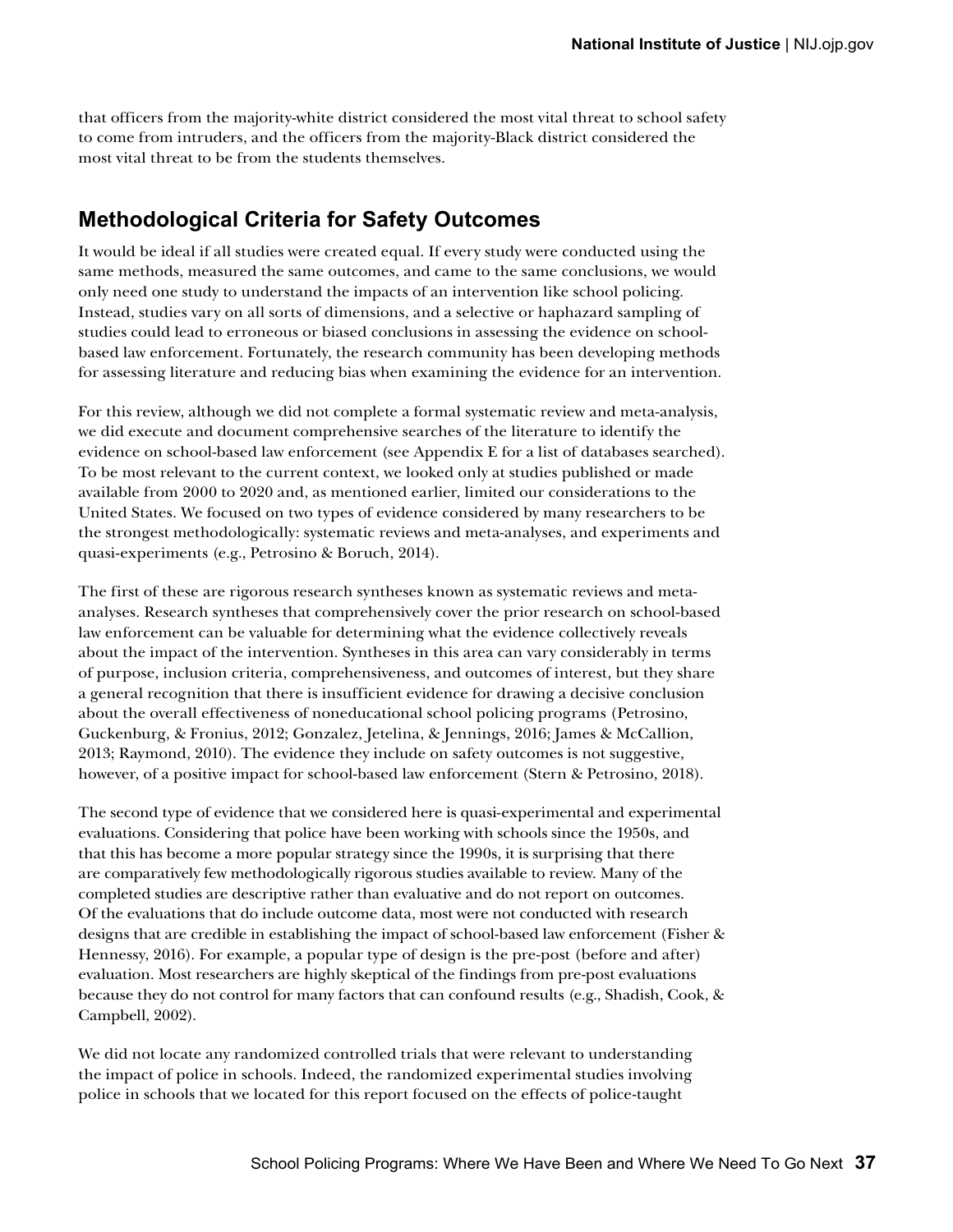prevention curricula, such as Drug Abuse Resistance Education, on student outcomes such as self-reported drug use; these studies have not specifically focused on school safety as an outcome.

We also examined quasi-experiments involving a comparison group. These ranged from designs that are less controlled (i.e., nonequivalent comparison group designs) to more rigorous quasi-experimental studies that included matching to form equivalent sets of treatment and control schools.

The impact studies that we examined also did not look at more nuanced findings of how the impacts may have been moderated by other factors, such as the types of activities and roles that officers emphasized. For the most part, the studies looked at the relationship between the presence of, absence of, or increase in school-based law enforcement (or funding to support school police officers) and outcomes.

#### **Impact of the Presence of School Police on Safety**

There is no conclusive evidence that the presence of police in schools has a positive effect on students' perceptions of safety in schools. This is not to say that there are no positive findings scattered across the studies we considered, but that in their totality, these studies provide no evidence base that suggests that police presence in schools makes a difference in improving safety outcomes.

The most definitive review is being completed by Fisher and his colleagues (forthcoming) for the international Campbell Collaboration. In this review, the authors conducted a systematic and exhaustive search of literature to find studies of school policing, identifying quasi-experiments published or available through 2020 that met the criteria for focus, rigor, outcomes, use of a comparison group, types of data used, and scale of the program studied. We should note that this review was broad and considered a wide range of policing strategies used in schools, ranging from SROs to "safe route to school" interventions. The review also covered over 40 years of publications, with the first evaluation published in 1968, and included all publications that examined the theory of putting police in schools. The review suggests that school-based law enforcement has no overall effects on measures of crime or discipline in schools. In fact, the intervention of school policing was associated with slightly negative outcomes. For example, in the 28 studies that compared schools with policing to those without, the schools without policing had approximately 3% fewer crime and discipline issues than the schools with policing. In the four studies that compared individual students who were exposed to policing versus those who were not, the effect was also negative but slightly larger, with about 5.5% worse crime and discipline outcomes among students in schools without policing.

Fisher and colleagues (forthcoming) found only three studies examining school policing's impact on perceptions of safety. The difference in these perceptions between students who experienced policing and those who did not was negligible.

The lack of positive impacts for school policing reported in the Fisher and colleagues (forthcoming) review was, not surprisingly, also evident across the individual evaluations. For example, in 2004 the New York City Police Department, in partnership with the Mayor's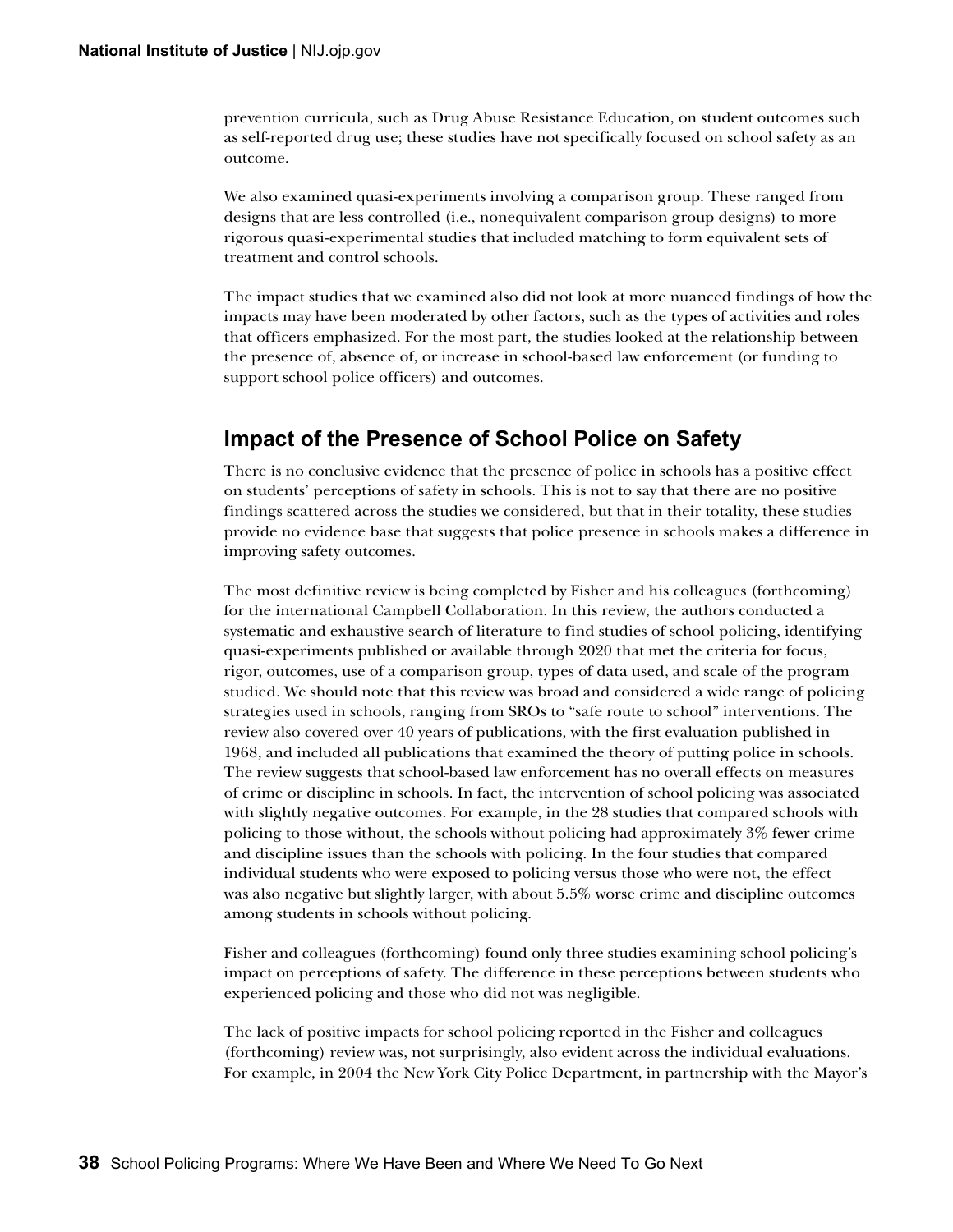Office and the New York City Public Schools, initiated the Impact Schools program (Brady, Balmer, & Phenix, 2007). This was an intensive, multipronged approach to improving school safety. The program first involved analysts using data to identify the city's most dangerous schools, known as "impact schools." At impact schools, police presence was increased (doubled at minimum), and police engaged in aggressive enforcement of lower-level student crime and disorder, rigorously enforcing the New York City Public Schools' Discipline Code to correct the early conditions that were theorized as leading to school disorder. Safety intervention teams were formed to visit each school, assess safety issues, and monitor the response of principals to serious student incidents. Five "student suspension centers" were opened to deal with troubled students, and increased coordination with courts and probation officers also took place. The evaluation used a nonequivalent comparison group design, although attempts were made to find 10 comparison schools that were similar to the treatment schools in demographics and other factors.

Comparisons were also made to all nonimpact schools in the city. Outcomes included suspensions, major crimes, attendance, and police noncriminal activities. Because the emphasis of the initiative was to crack down on even minor student infractions, it may have been no surprise that noncriminal police incidents and suspensions increased at impact schools and reached substantially higher levels than those reported at comparison schools. However, no difference in major crime was indicated between impact and nonimpact schools. Despite the evaluation team's attempt to control for confounding factors, the study data indicated that compared to other New York City public schools, impact schools were more crowded and received less funding (Brady, Balmer, & Phenix, 2007).

Barnes (2008) analyzed statewide data from 1995 to 2000 to test the impact of school police in North Carolina public schools. The state's school policing program had been designed to develop a positive relationship between the police and students; the main objective was to reduce crime in and around the school. Barnes' study of the program involved an assessment of data drawn from five consecutive academic years. The evaluation utilized a nonequivalent experimental comparison group design, with data collected before and after an SRO program was implemented, to assess middle and high schools that implemented the SRO program (treatment) versus schools without the SRO program (comparisons). The number of schools implementing SROs varied each year and increased from 122 in 1995 to 176 in 2000. The results indicated that the placement of an SRO had little to no impact on the levels of crime and negative behavior in school. As a possible explanation for this outcome, the study's author suggested that if officers are often pulled out of school assignments for various tasks, they may not have an opportunity to develop bonds with students.

More mixed results are reported by Sullivan (2013) in his study of the impact of SROs in a mostly rural area of Kentucky. Like Barnes (2008), he utilized a nonequivalent comparison group design, with treatment schools having a full-time assigned SRO compared to schools without one, to examine students exposed to an SRO versus those who were not exposed. For criminal violation rates, he reports no statistically significant difference between schools with SROs versus schools without them. Conversely, Sullivan does report a positive impact for SROs on the rate of noncriminal violations of the student code, even after controlling for race/ethnicity and poverty.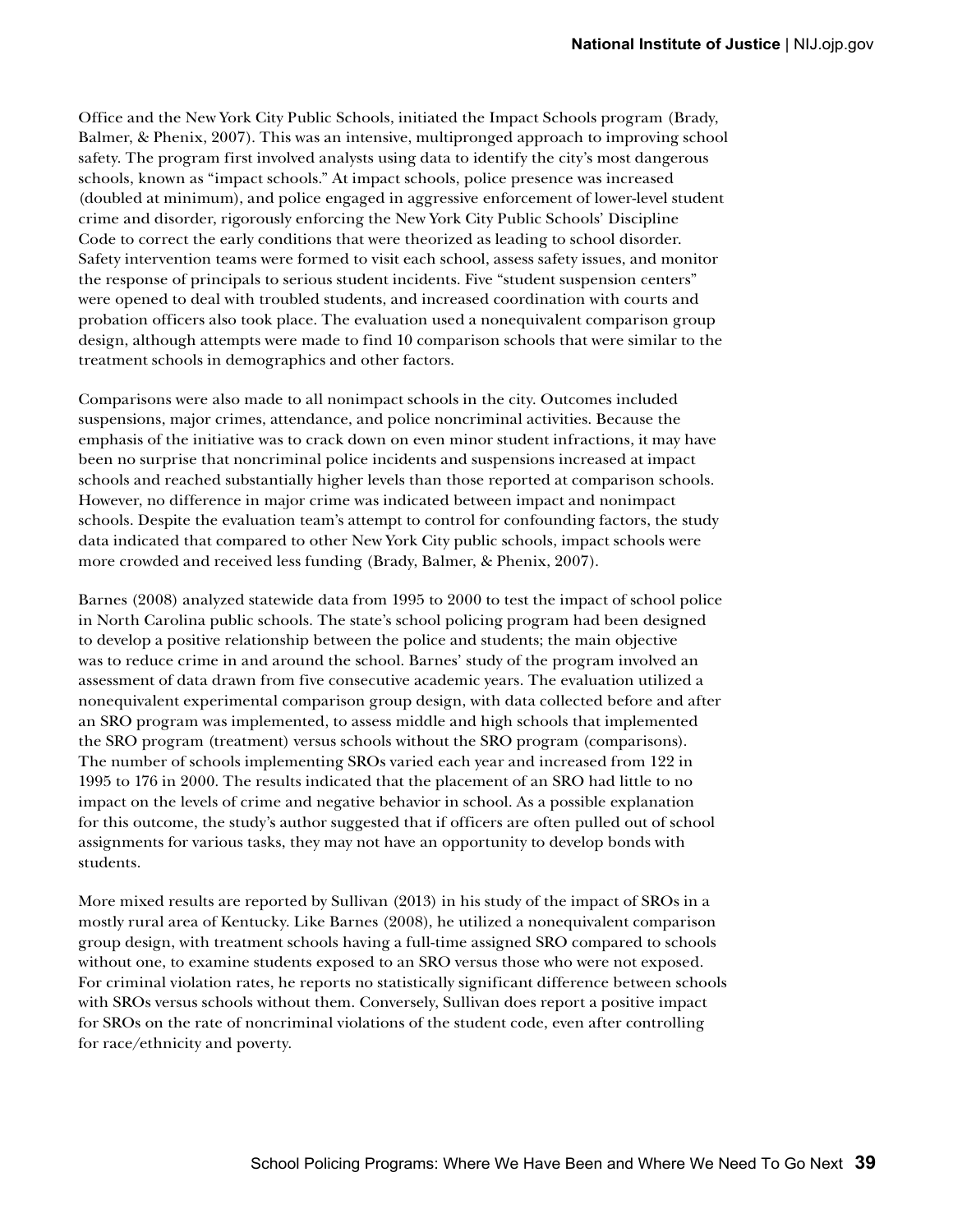Zhang's (2018) study used the School Survey on Crime and Safety (SSOCS) to determine whether school-based situational crime prevention measures led to changes in any of seven measures of school crime. The SSOCS is administered to a nationally representative sample of over 2,500 schools and is generally completed by the principal with the help of other school staff. Zhang (2018) utilized a quasi-experimental, propensity-score weighting approach with the sample data to determine the impacts of different prevention measures on school crime. Of special interest is his analysis of schools that had security officers or police. Schools that had "security staff" (which included security or sworn police) produced an average increase of recorded incidents for three offenses (weapon possession, theft/ larceny, and drug/alcohol offenses) compared to schools that did not.

Devlin and colleagues (2018) utilized the same SSOCS data to study the impact of school police on bullying. Using three years of data, she compared 480 schools that had initiated, discontinued, or continued their use of school police from one time point to another to a control group of schools without police. She reported that there was no effect on school bullying.

Using data from the 2010 SSOCS, Swartz et al. (2015) applied propensity score matching to create a quasi-experimental design to isolate the influence of school police on schoolbased serious violence. She reported that schools with an officer were associated with higher rates of reported serious violence. This contrasts with a study by Jennings and his colleagues (2011), who analyzed the 2005 SSOCS data and found that the presence of an officer was associated with decreased serious violent crime. However, the use of a security officer (rather than an SRO) was associated with an increase in serious violent crime.

Zhang and Spence (2018) reported mixed findings in their study of school policing in West Virginia. They conducted an evaluation of the impact of a different type of SRO, referred to as a prevention resource officer (PRO), a sworn officer who works full-time in the school and maintains an office there. The three main components of the PRO program are prevention, mentoring, and safety. The evaluation included three years of data from 238 middle and high schools; impact was determined by examining crime and discipline outcomes using quasi-experimental techniques (including propensity score matching). Zhang and Spence (2018) reported that the presence of a PRO in any school year increased the number of reported drug crimes and out-of-school suspensions for drug crimes. When PROs were present in the school for all three years, drug crime and suspensions for drug crime remained significantly higher, but there was a decrease in violent crimes and incidents of disorder.

Sorensen and her colleagues (2020) analyzed data from North Carolina to examine the impact of implementing full-time SROs in middle schools over a four-year period (2005- 2009). They reported that an SRO's arrival at a school decreased the incidence of serious violent offenses but increased a student's likelihood to receive out-of-school suspensions, expulsions, or referrals to law enforcement.

Gottfredson and her colleagues (2020) conducted a study of the impact of increasing SROs on safety, using a sample of California schools. They compared 33 public schools that enhanced SRO staffing with a matched sample of 72 schools that did not increase SRO staffing. They found that schools that increased SROs saw an increased number of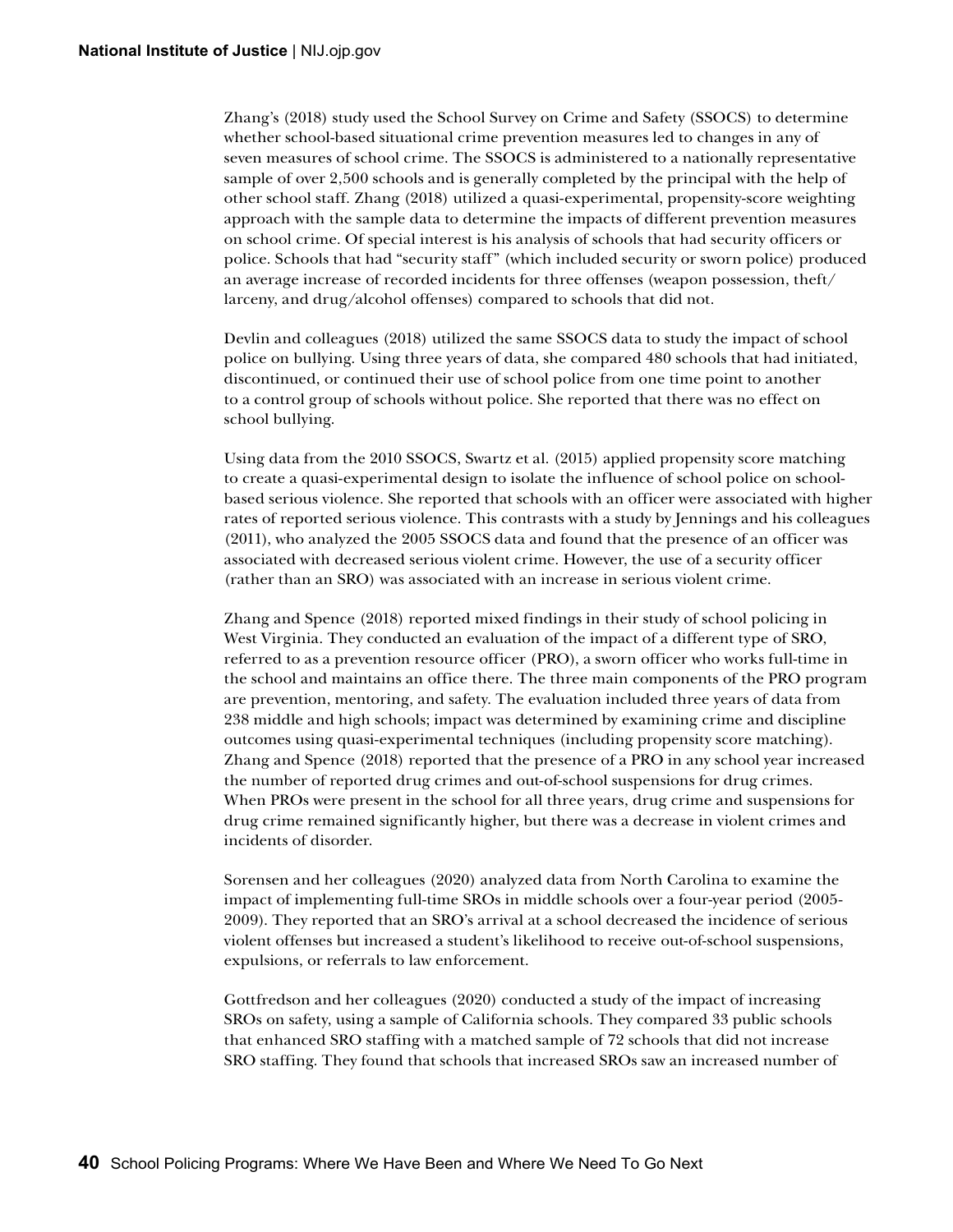drug- and weapon-related offenses. Exclusionary disciplinary actions also increased for treatment schools relative to comparison schools. Scanlon's (2016) study, in part, examined the effect in 28 schools of reducing their SRO positions by half and compared that, using propensity score matching, to a similar set of schools that did not make that change. Her conclusion was that "limiting school police officer staff positions may have led to declines in the rates of incidents involving law enforcement and arrests, but the evidence is weak due to low statistical modeling power" (Scanlon, 2016, p. 1).

#### **Impact of Funding School Police on Safety**

Anderson (2018) used an interrupted time series design with a comparison group to evaluate the impact of a North Carolina grant program for SROs. In short, North Carolina Senate Bill 402, Section 8.36, provided selected school districts with \$2 for every \$1 they spent to hire or train SROs in elementary and middle schools. Using generalized difference-in-difference and negative binomial hurdle regression designs, Anderson compared disciplinary acts in 460 middle schools (some of which received the matching funds and some of which did not) over a seven-year period, before and after the policy was implemented. Anderson reported no statistical relationships between the additional dollars received for SROs and reductions in 16 disciplinary acts (including several violent crimes) that must be reported to the state. Weisburst (2019) also conducted a quasi-experimental study of the impact of funding for school police on student outcomes but focused on federal funding from the Office of Community Oriented Policing Services (COPS) and utilized discipline records from over 2.5 million students in Texas. She reported that federal grants for police in schools increased middle school discipline rates by 6%, driven for the most part by punishments for low-level offenses or school code-of-conduct violations. This increase was most evidenced for Black students. Weisburst's (2019) analyses indicated that exposure to a three-year federal grant for school police was associated with a 2.5% decrease in high school graduation rates and a 4% decrease in college enrollment rates. Owens (2017) used the receipt of county-level Cops in Schools grants for SROs (awarded by the COPS Office) to examine the relationship between funding and school-related safety outcomes derived from SSOCS data. She reported that law enforcement agencies receiving such grants were more likely to find out about crimes at the schools and to make arrests, particularly for youth under age 15. Agencies receiving these grants were also more likely to make arrests for drug offenses in and outside of school. Owens (2017) also reported that jurisdictions receiving funds were associated with a 1.1% to 1.9% reduction in disruptive criminal incidents in school.

#### **Arrests and Exclusionary Discipline**

The potentially harmful effects of school policing, particularly for children of color, are a driving factor in revisiting this role for police. An important consideration is whether having school-based law enforcement contributes to more arrests or other formal responses to behavior by students that, without policing, would have been handled informally by the schools (e.g., by calling in parents). A report by the Justice Policy Institute (2011) argues that the presence of police on school grounds has led to increased scrutiny and increases in referrals to the justice system, especially for minor offenses like disorderly conduct.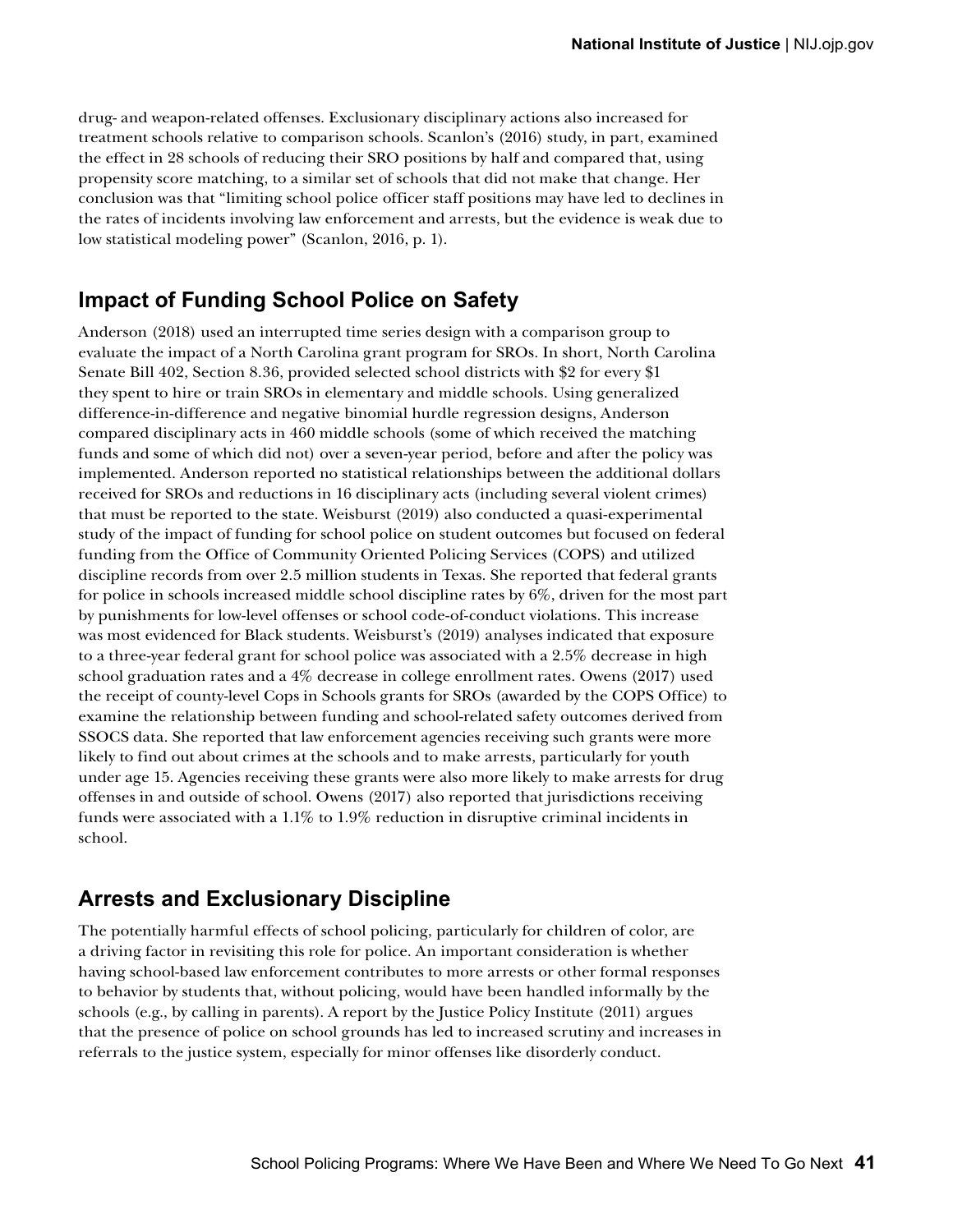A systematic review by Fisher and Hennessy (2016) examined studies that looked at the relationship between having an SRO and the use of exclusionary discipline (e.g., out-ofschool suspension, expulsion). They reported that school-based law enforcement in the form of an SRO may be associated with higher rates of exclusionary discipline. In their review, the authors found that schools recorded 21% more incidents of exclusionary discipline after the introduction of SROs. This finding is correlational, and the authors noted that it is impossible to determine whether this difference reflects a change in student behavior or a change in the level of disciplinary or police enforcement. However, they hypothesized that schools with SROs may be applying harsher responses to student disciplinary infractions compared to schools without a police presence. Conversely, although Na and Gottfredson (2013) found that reported offenses increased in schools that added police officers, they also found that students were not more likely to receive exclusionary discipline because of an offense than were students in schools that did not add officers. There was also no evidence that police officer presence had a negative impact on minority groups or on special education populations.

An important study by Theriot (2009) examined how the presence of SROs can lead to the "criminalization of student behavior" (p. 280). In the study, Theriot analyzed arrest data from 28 schools in a large, urban, southeastern U.S. district. Thirteen schools had an SRO for at least three years, and 15 schools did not. He reported that the mean arrest rate per 100 students across the 13 treatment schools was 12; comparison schools averaged just four arrests during this period. When broken down by certain types of arrests, rates were similar for most offenses except disorderly conduct arrests: SRO schools averaged nine arrests per 100 students for disorderly conduct compared to two arrests for schools without SROs. This difference remained statistically significant even after controlling for economic disadvantage between the SRO and non-SRO schools. This research echoes a report from the Congressional Research Service, produced as a response to the December 2012 massacre at Sandy Hook Elementary School in Newtown, Connecticut, that reviewed the research and found that children who attend schools that have police might be more likely to face arrest for minor offenses than children who attend schools without police (James & McCallion, 2013).

Although it is not an evaluation study, May and his colleagues (2018) contributed an important analysis to understanding police referrals of juveniles to the formal justice system. In their study, both SROs and municipal police (working outside the schools) were similar in their rate of referral of youth to the formal justice system for serious offenses and for status offenses. But for minor offenses, SROs were *less likely* to refer juveniles to the courts than their municipal police counterparts. This study adds more complexity to our understanding of whether and how police contribute to a school-to-prison pipeline.

#### **Impact on School Shootings and Other Extreme Violence**

High-casualty school shootings — such as those that occurred in Columbine, Newtown, and more recently in Parkland, Florida, and Santa Fe, Texas — bring increased attention to the role of school-based law enforcement in preventing serious acts of violence. Following the massacre at Sandy Hook Elementary School in Newtown, Connecticut, the Congressional Research Service examined the literature on school-based law enforcement. Their 2013 review noted that "the body of research on the effectiveness of SROs does not address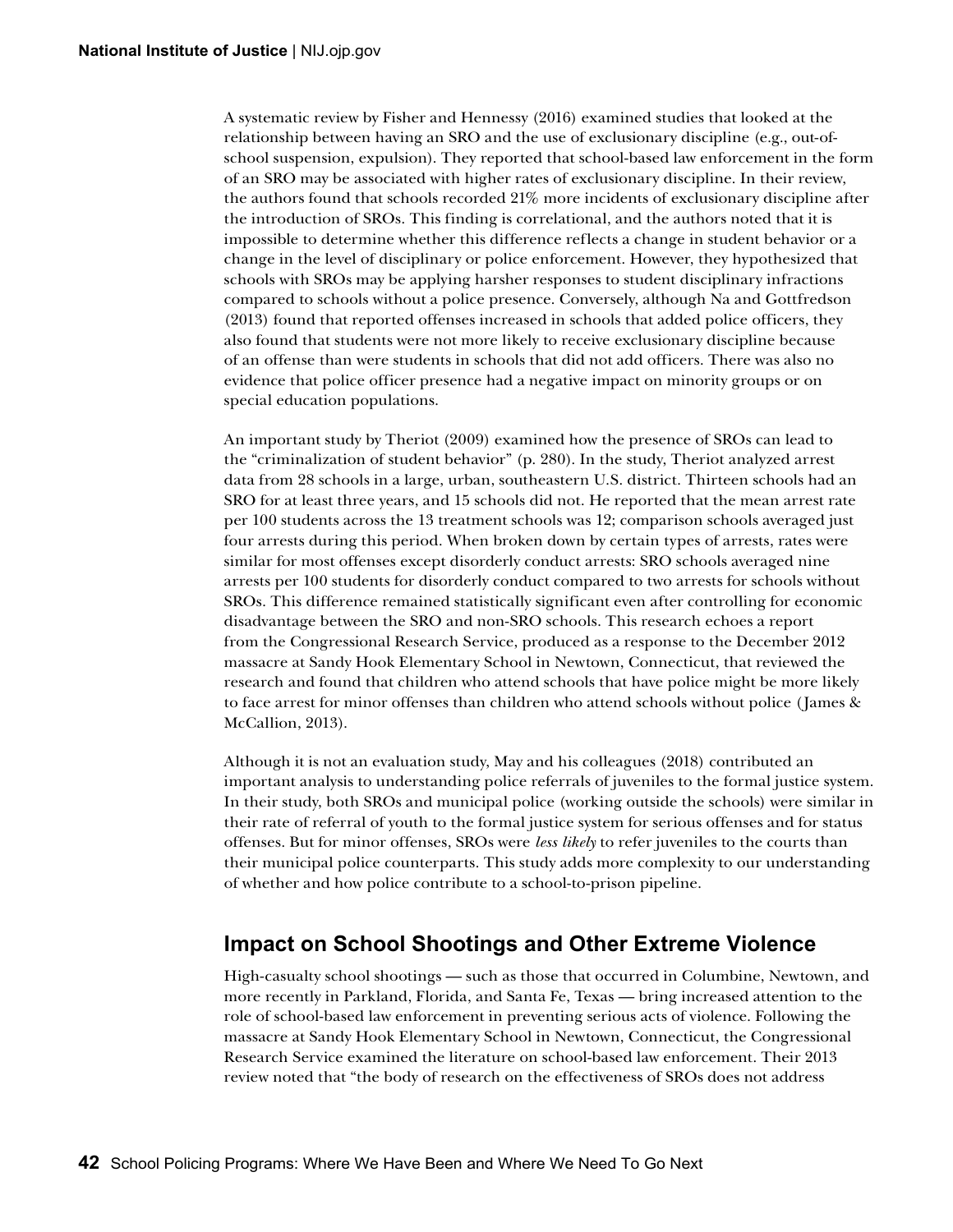whether their presence in schools has deterred mass shootings" (James & McCallion, 2013, p. 11). According to the report, some studies showed that schools with police on campus were more likely to have emergency plans in place and receive regular safety checks. In a study by the Violence Project researchers, their mass shooting data indicated that there were more casualties in such events when school police were present than when they were not present (Peterson, Densley, & Erickson, 2021).

There are anecdotal reports of school-based law enforcement officers involved in averting violent acts. In data being collected by the National Police Foundation on averted school violence, school police officers were involved in several cases of stopping a planned attack (Daniels, 2019). There are no data, however, that indicate whether students are more likely to share information on a possible act of violence with an officer or another adult they trust, such as a parent, counselor, or teacher. School-based law enforcement officers have also been present at some of the highest-casualty events (e.g., Parkland, Santa Fe, Columbine). The challenge with using stories or anecdotes is that there is usually one example in each category that any side in a debate can use to make their case. Active shooting incidents at schools are very rare. The Federal Bureau of Investigation has been collecting data on active shooters in the United States over the past two decades (Musu et al., 2019). The country has averaged approximately two to three active shooter incidents per year at elementary and secondary schools. These are events with potentially devastating consequences — but taken in the context of a country with over 130,000 public and private K-12 schools, this rate represents an extremely low-probability event.

#### **Conclusion About School Policing Impacts**

Although the evidence base is improving, there is still comparatively little rigorous evaluative research on the effects of police presence in schools. This is frustrating, given that school policing is an intervention that has been used for over a half-century and has consistently received widespread federal funding and policy support. However, the evidence that exists to date, in the form of research syntheses and quasi-experimental studies, does not suggest that police in schools increase safety and security. In fact, the most definitive review to date — including a forthcoming systematic review of 32 evaluations — indicates a slight negative effect on crime and discipline. In addition, some of the studies summarized here point to an increase in the use of exclusionary discipline in schools with police when compared with schools that do not have police.

Another result, albeit from correlational studies, is that school policing is experienced differently by different racial and ethnic student groups. These studies report that Black and Hispanic students have, on average, less positive perceptions of school police when compared to white students, although these differences vary across survey studies. Similarly, at least one study suggests that SROs themselves view the source of threats to school safety differently if they are assigned to a white-majority school district versus a Black-majority district.

One weakness of the existing studies is that they often focus on just the presence or absence of school-based law enforcement on campus, not on any other factors that might influence the impact of school policing (such as how officers are selected, what roles they have, the activities they undertake in the school, their training, and the support they receive from the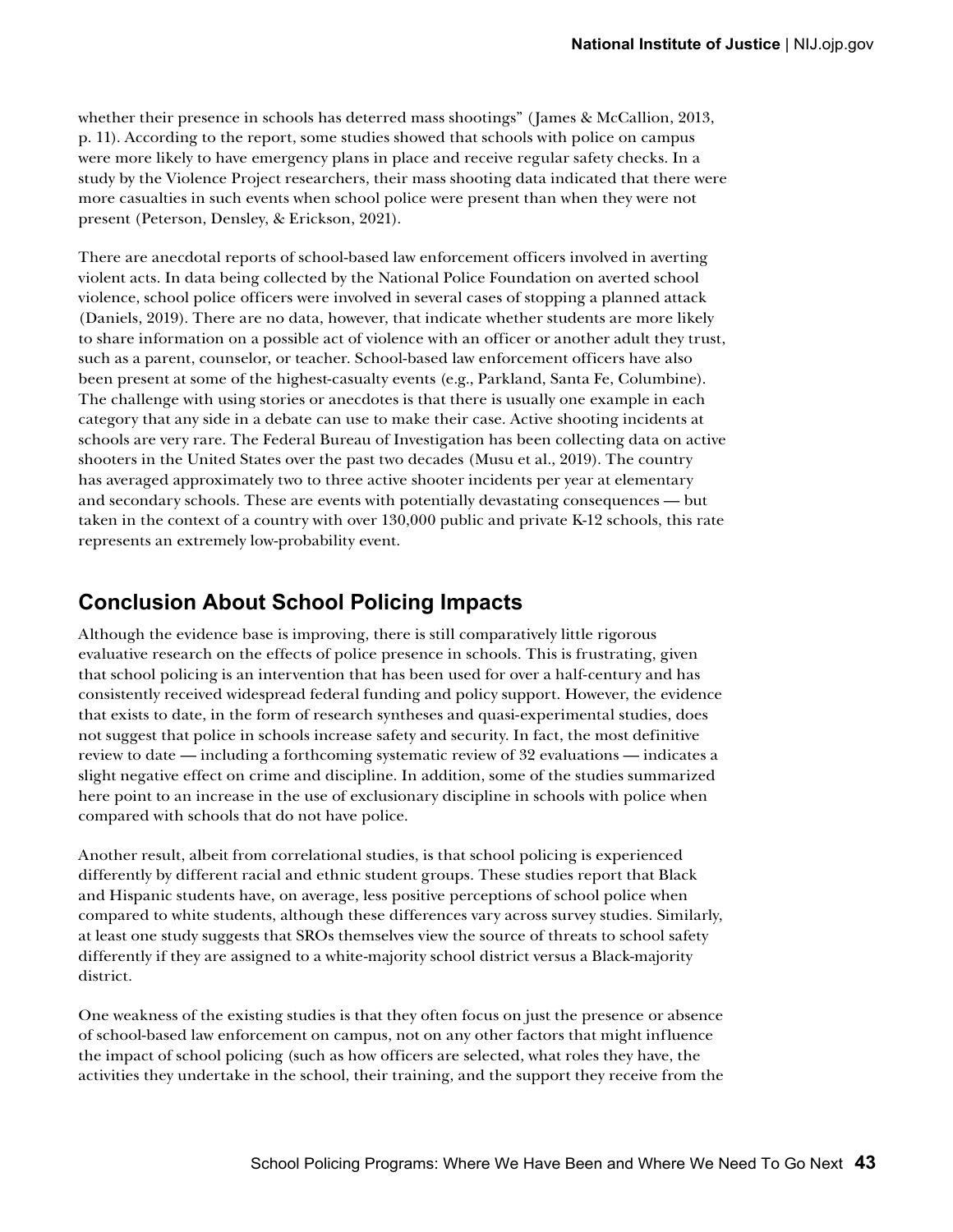school and police administration). Many studies also focus on only one or a few outcomes, failing to account for the full range of outcomes that school-based law enforcement may influence (e.g., Sorensen et al., 2020).

Fortunately, to strengthen the existing evidence base, the National Institute of Justice's (NIJ) Comprehensive School Safety Initiative funded dozens of additional rigorous studies of school safety beginning in 2015. Several of these studies look specifically at the impacts of school policing. For example, as mentioned in the section on models and frameworks of implementation, WestEd is working in partnership with Texas State University and the Texas School Safety Center to complete an experimental study of the effects of a new framework for school policing on student perceptions of safety and other outcomes at 26 middle and high schools in central Texas (McKenna & Martinez-Prather, 2017). This study's use of random assignment will make it an important addition to this body of research. Ideally, future studies funded by NIJ and other agencies will continue to improve the quality of available evidence on the effectiveness of school-based law enforcement and could be valuable in informing the decisions of schools, districts, and policymakers.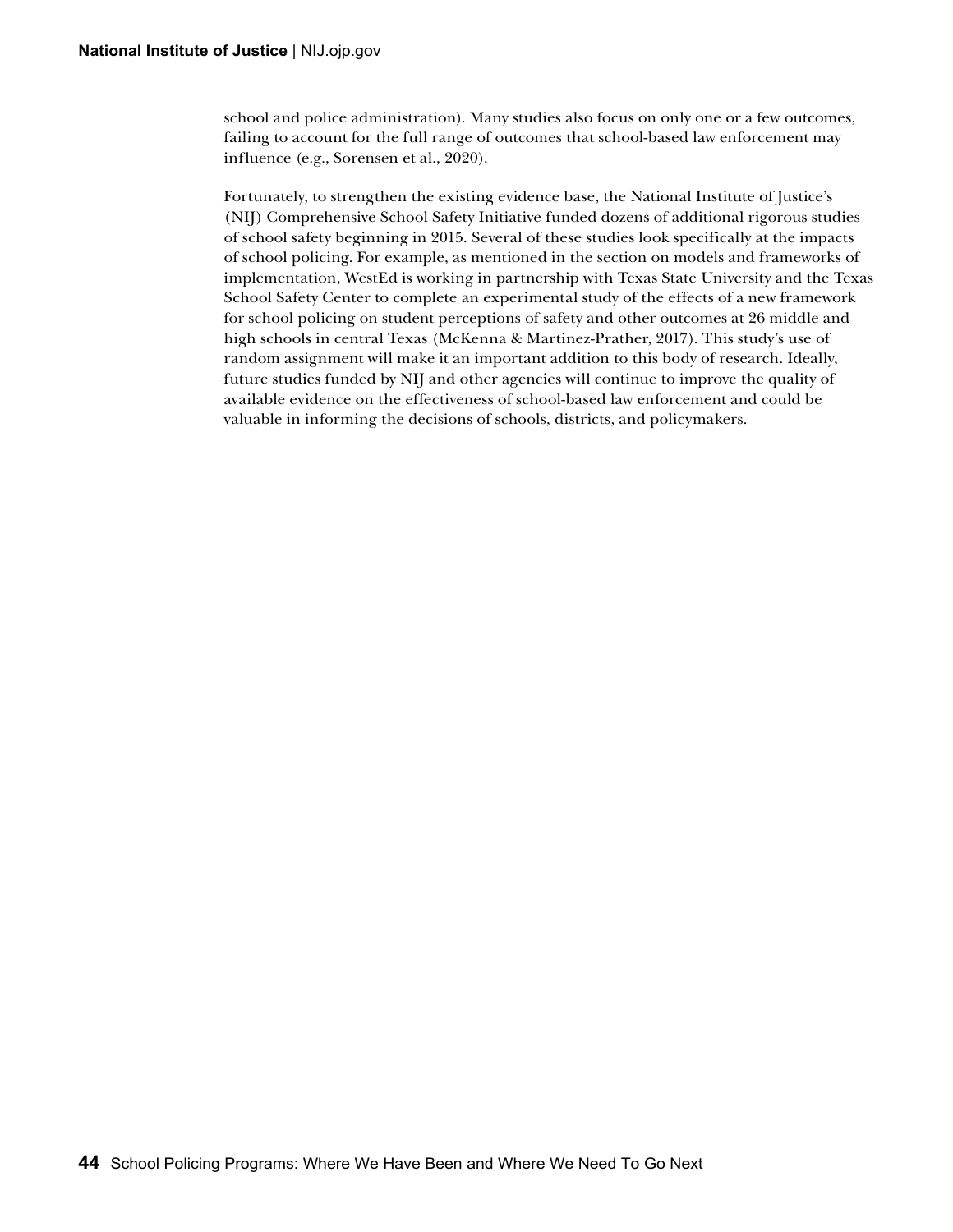# **What We Learned From the Subject Matter Expert Meetings**

To gain more insight into the current state of school policing programs and supplement what was identified in the literature, the National Institute of Justice (NIJ) planned to host a meeting that would include researchers and practitioners who are considered experts in school policing. The meeting was initially scheduled to occur in person over two days in July 2020 in Washington, D.C. However, due to the COVID-19 pandemic, the meeting was postponed until later in 2020. As the pandemic continued, the decision was made to host the meeting virtually.

To better accommodate a virtual setting, the meeting format consisted of a series of four smaller meetings that each lasted approximately two hours over videoconference. Each of the first three meetings had a defined content area — roles, training, and outcomes within the broader topic of school policing. Researchers and practitioners were invited to participate in a specific meeting to contribute their relevant expertise. The final meeting brought all invited participants from the first three meetings together to focus on recommendations moving forward. For a full list of the meeting participants, see Appendix A. The meeting schedule was as follows:

- Meeting 1: October 27, 2020 School Police Officer Roles, Responsibilities, and **Activities**
- Meeting 2: October 28, 2020 Training for School Police Officers
- Meeting 3: October 29, 2020 The Impact of School Police
- Meeting 4: October 30, 2020 The Use of School Police Moving Forward

Each of the meetings consisted of introductory remarks by NIJ leadership, a short presentation by one of the consultant authors of this report to frame the discussion for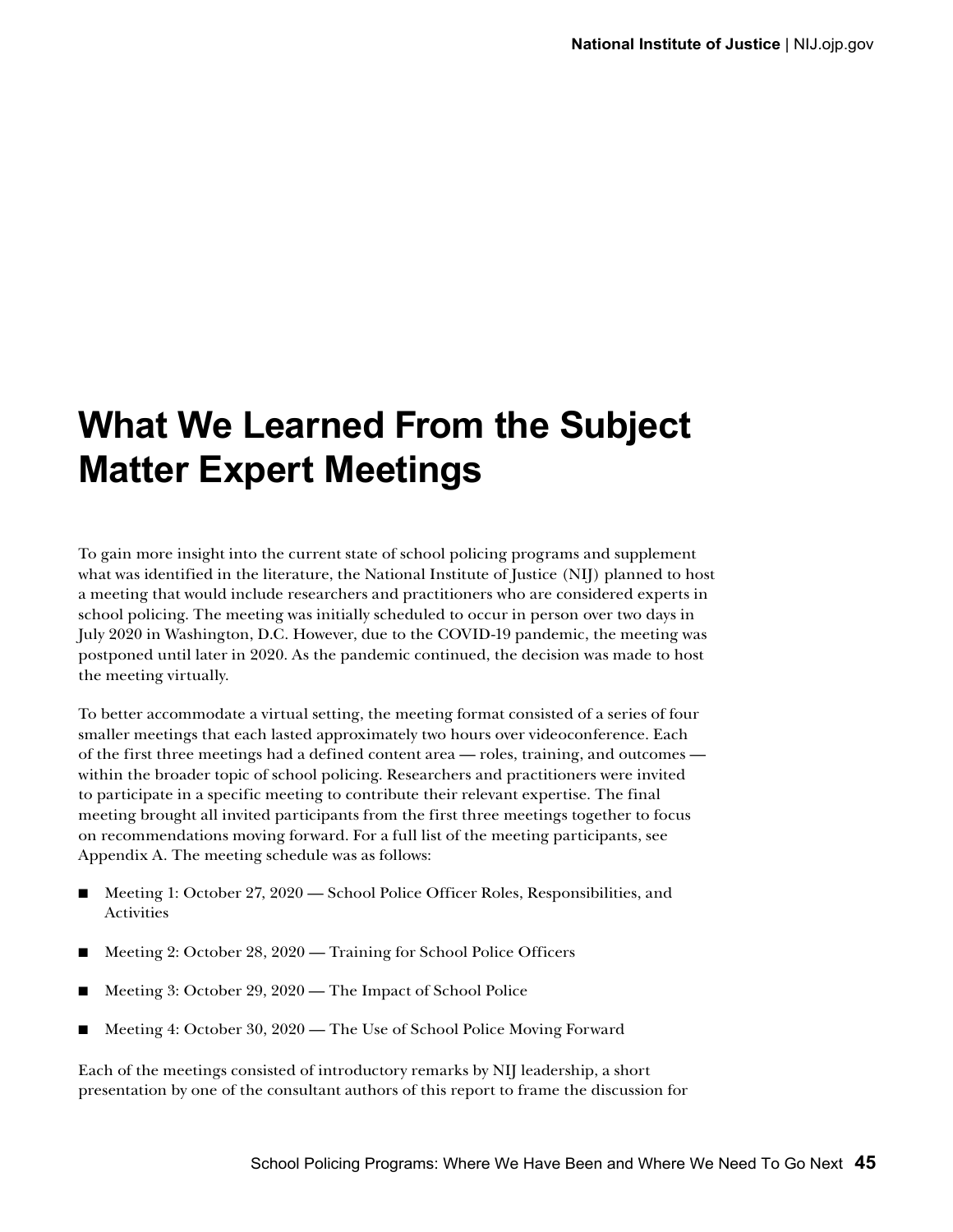that specific meeting, opening remarks by each invited panelist, and then an extensive focus group-type discussion with the panelists and other attendees who were invited to participate. The discussions were facilitated by the two consultants using a semi-structured set of questions designed to encourage a robust discussion among the participants. Prior to the meetings, participants were provided draft sections of this report to reference in the meeting; they were also encouraged to provide feedback and comment on the draft. Each of the meetings was recorded, and a professional note taker compiled notes to summarize the meetings for inclusion in this report.

In addition to the invited participants, NIJ staff, along with representatives from the Office of Community Oriented Policing Services and the Bureau of Justice Statistics, also attended the meetings. The following sections summarize each meeting, identifying the larger thematic contributions of the participants collectively.

#### **Meeting 1: School Police Officer Roles, Responsibilities, and Activities**

The first meeting of the NIJ expert panels focused on school police officer roles, responsibilities, and activities. As noted in the section of this report on officer roles, there is a great deal of focus and attention on this area of school policing. Defining what officers should be doing, and who should be involved in making decisions about what they should be doing, is likely critical to the success of such programs. Therefore, this meeting was guided by the following discussion questions:

- 1. Considering both research and practice, what are the *current* roles officers in schools are engaging in?
- 2. Have these roles changed over time?
- 3. Considering both research and practice, what roles *should* officers in schools be engaging in?
- 4. How do the roles and duties discussed in response to each of the first two questions impact students, whether positively or negatively?
- 5. In an ideal world, what would an officer working in a school do to support positive outcomes for students?
- 6. In regard to roles, activities, and implementation of officers in schools, where do we need to go next?

From the discussion with the expert group, several thematic points were identified.

*Roles are largely driven by context and environment.* The participants highlighted the fact that officer roles and activities are largely driven by context and the environment. There is no set of consistent roles or actions that officers in schools subscribe to; where an officer works and what local characteristics exist drive what that officer does in the school. For instance, the group discussed how officer roles may be vastly different in an urban versus a rural context. Many participants agreed that this difference can also be intertwined with various racial and ethnic differences between urban and rural locations. The participants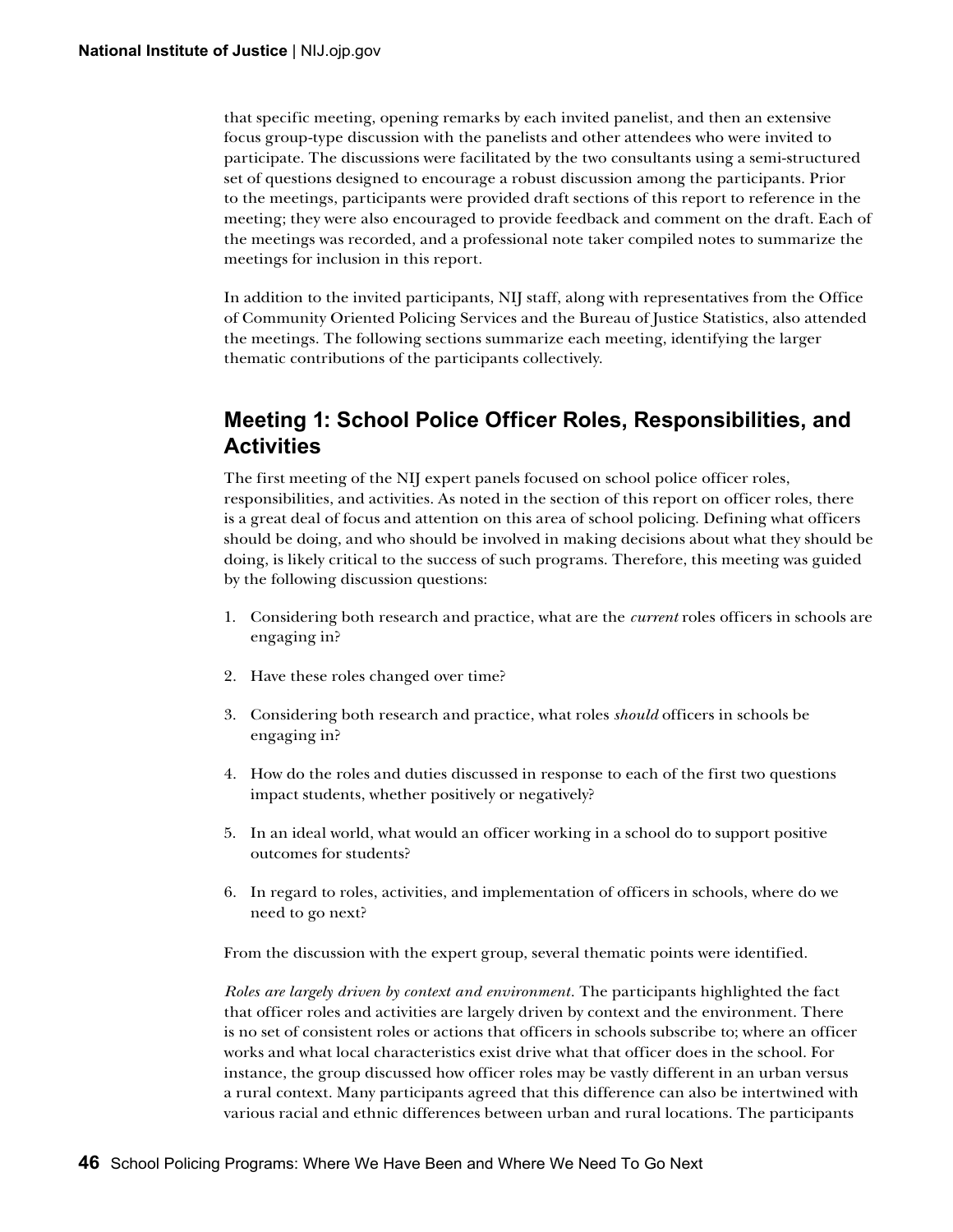agreed that in more urban environments, often with school communities composed of racial and ethnic minorities, police assume a role more focused on law enforcement. This is often characterized by patrol-related activities for identifying crime and making arrests. Environments that are more rural, however, are more likely to have officers engaging in counseling and mentor roles. This difference in roles by geography underscores the disparities in how school policing is experienced by different racial and ethnic groups that have led to concerns for districts about whether to continue their arrangements with law enforcement.

The group also discussed other contextual factors that likely contribute to the fragmented roles of officers in schools. For instance, it was noted that the roles officers engage in may change depending on which other safety programs are offered in schools. It was also noted that relationships between school staff, especially campus administrators, and officers working in the school are critical in determining what role an officer will fulfill. Collectively, the group agreed that it would be unrealistic to define a single role for all school police officers, but that some consistency would benefit the field moving forward.

*There needs to be better alignment between roles and other elements of school policing.* The participants discussed the need for better alignment between the selection of officers, job descriptions for these positions, the goals and expectations of all stakeholders, what officers are actually doing on a day-to-day basis, and how their job performance is evaluated. The discussion focused on the inherent link between the individuals selected for the job and their ability and willingness to meet an agreed-upon set of goals and expectations. For instance, the group highlighted that in some cases, officers might be forced into a school assignment without being fully supportive of the role they are being asked to fulfill. Further, what officers are being asked to do daily needs to align with formal job descriptions to ensure there is consistency between what is written down and what is occurring in practice. In many cases, the discussion participants noted that "great ideas" proposed and captured in formal documents like job descriptions and memorandums of understanding (MOUs) are disconnected from what is occurring in practice.

*There needs to be a consistent set of expectations, but with flexibility.* In terms of what adjustments might need to be made for school policing in the future, the participants identified a need for "global expectations" of what officers' roles should be, with the ability for local flexibility. Specifically, the group discussion focused on the need for specific expectations driven by policymakers at the state or federal level that also allow for local input and decisions. For example, the group mentioned that having officers handle school discipline has not been shown to be a positive strategy in any context; therefore, a recommendation could be that the officers should not engage in student discipline. However, both counseling and educating of students by officers have been shown to have more positive impact, so perhaps local school districts, along with their communities, can decide whether they want officers to teach students.

Almost every individual on the panel highlighted the need to ensure that the community including the school district, parents, and students — is involved in identifying what an officer's roles should be. The more "global" expectations should be driven by state and federal policy leaders. In turn, a more concerted effort must be made to provide local communities that want to use police in their schools with resources on these global expectations and information on approaches to setting up their own school policing programs.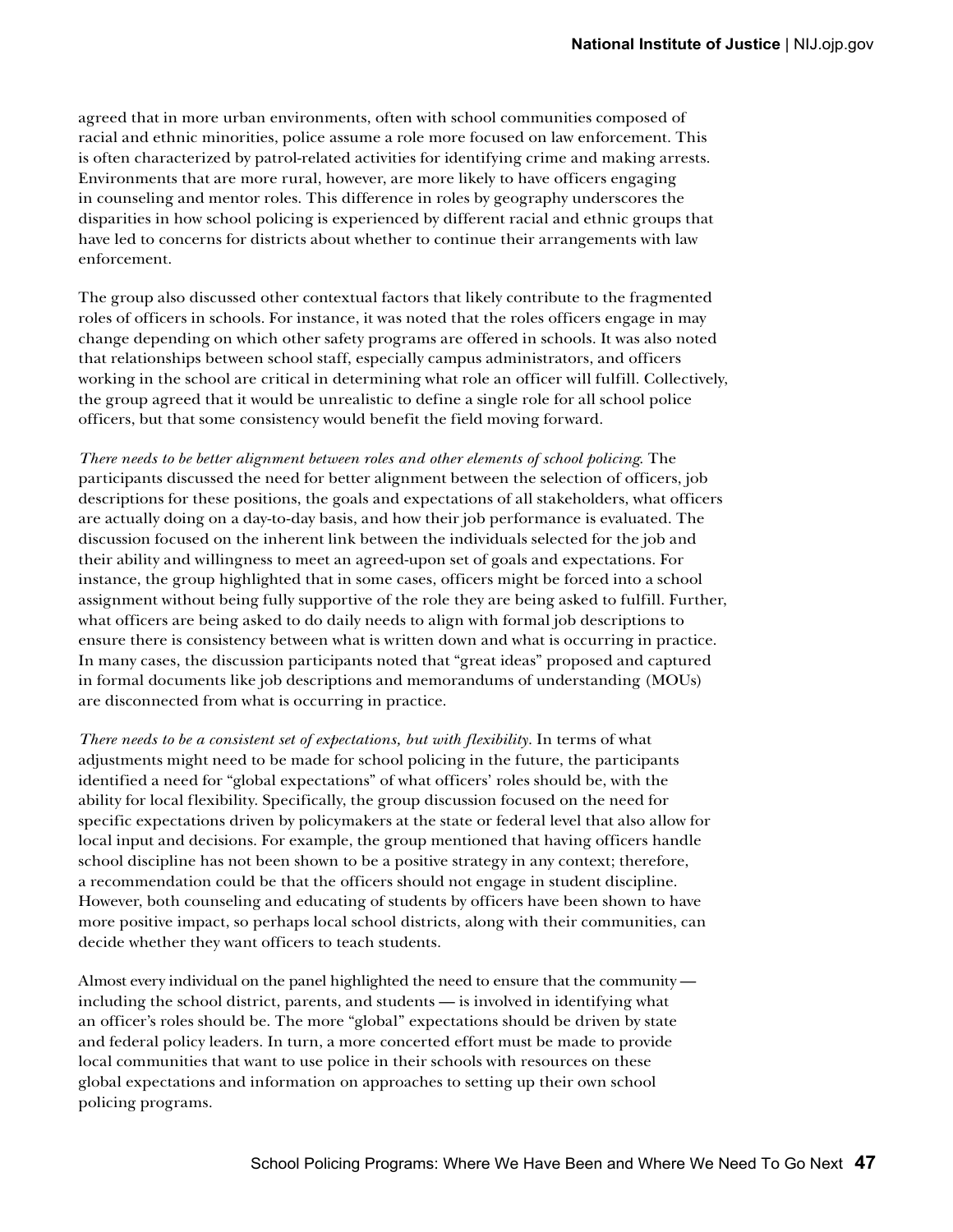*Officer roles need to be communicated and supported.* Once roles and expectations are established, school districts and communities must communicate them widely and ensure they are supported. Officer roles and expectations cannot simply be recorded in an MOU or other document without further communication or discussion. The community, including parents and students, must understand the purpose of and expectations for these officers.

Teachers and staff must also understand why an officer is at school, what the officer is expected to do, and when the officer is expected to act. Additionally, campus and district administrators must support and reinforce these expectations continuously to ensure they are being carried out. Establishing roles for officers cannot simply be a top-down policy; others who will engage with the officer and the school campus must also be aware of officers' roles.

Overall, the experts in this meeting highlighted a lack of consistency in officer roles that is both problematic and expected. They highlighted a need to identify higher-level (i.e., national and state) expectations for officer roles that have flexibility to be adapted for local contexts and environments. Although it is difficult to confirm without data from the field, perhaps we are seeing such different (and even expanded) roles for school police, some of which may have positive and others negative impact, due to a lack of global standards in this area as local communities attempt to use officers to fit their needs.

#### **Meeting 2: Training for School Police Officers**

The second meeting of the NIJ expert panels focused on school police officer training. The discussion focused on the topics in which officers should be trained, and how officers should be trained. The meeting was guided by the following discussion questions:

- 1. In your experience, what training do officers working in schools need?
- 2. Currently, what training is available for officers who work in schools?
- 3. What states are requiring training for officers in schools, and what do these requirements entail?
- 4. How are states and agencies that are offering training assessing the impact of this training for officers, schools, and students?
- 5. What are some of the barriers to providing quality training to officers who work in schools?
- 6. Regarding training, where do we need to go next?

Several thematic points were identified from this meeting discussion.

*"One-and-done" training cannot be the standard.* The panelists agreed that the one-and-done style of training — a one-time course given to officers when they begin an assignment in schools — cannot be the standard. There must be a focus on continuing education over the course of an officer's assignment to a school. Specifically, many individuals in the meeting noted that although more training requirements are being implemented, often through state legislation, many of these are one-time training requirements. Training may be 10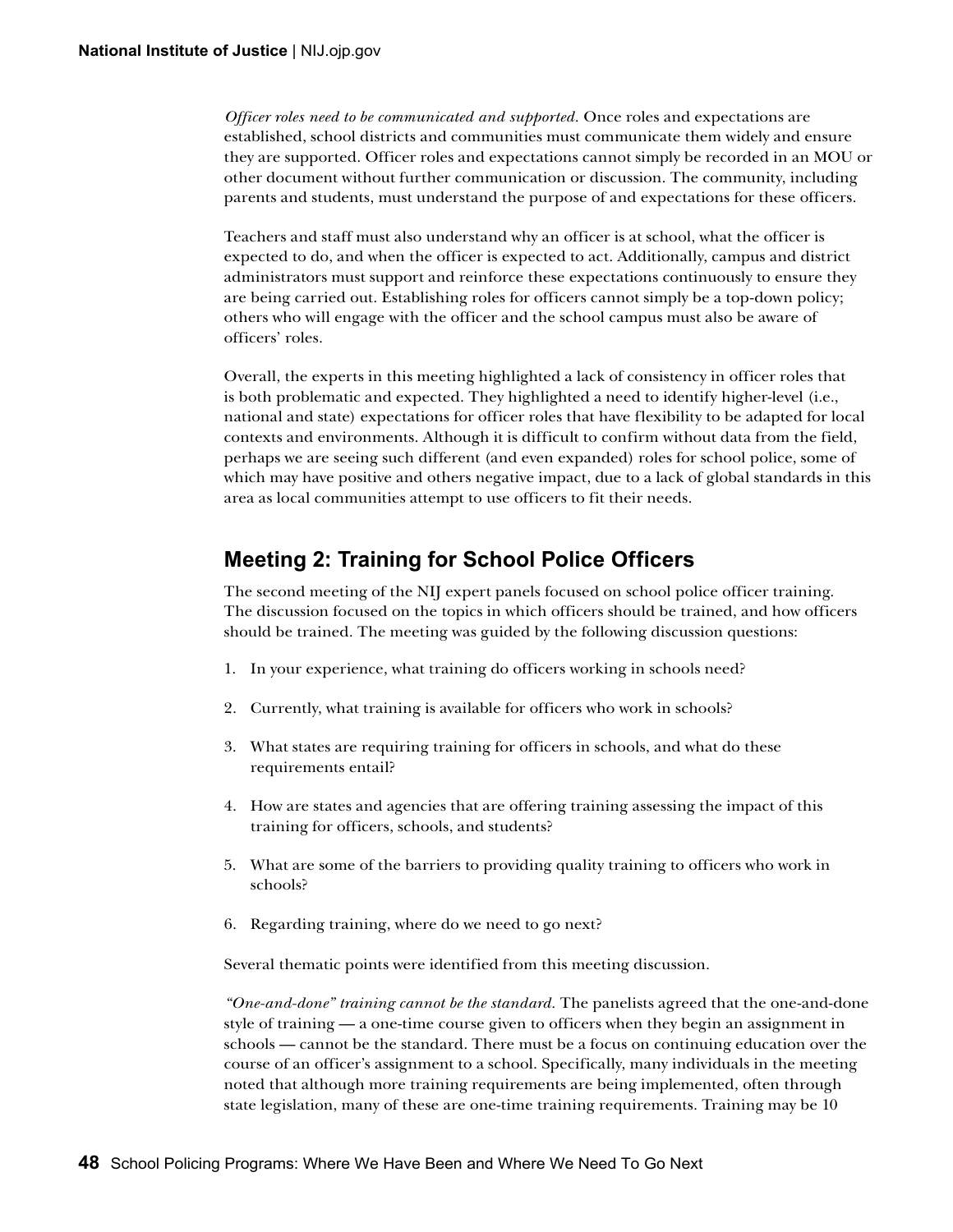hours, 20 hours, or even 40 hours, but the problem discussed by the group is that training programs need to be designed with a focus on continuing education throughout the entire career of a school officer.

Several of the participants commented that there is no other type of policing, including general patrol, that does not provide for or require continuing education. Collectively, the group outlined a hypothetical training trajectory for a school officer: initial baseline training (what all school officers need to know), a field training program with a veteran school officer, and then ongoing training throughout the officer's school-based career that covers what the officer needs to know for the specific job being done in that environment and school. The rationale for this model is that it provides an officer basic knowledge (like an academy would) that is school specific, but also allows for more advanced topics (such as implicit bias, youth mental health, and interpersonal violence) to be covered as officers grow in their positions, and as concepts and ideas change.

*Officers and educators should train together.* The participants focused on the need for joint/co-training between educators and police so that both groups get the full benefit and impact of a particular training. Considering that so many of an officer's duties when working in a school are interlaced with those of educators, specifically school administrators, participants offered that both officers and educators should have some similar training or attend the same training. This would not only allow for each group to complement the other's work but also familiarize each with the tools and strategies the other may use to address a particular situation. For example, a school administrator may be better equipped to know when to call for an officer's support if they have trained together, and vice versa. This model of co-training may also allow classroom educators a better look at what types of situations might require an officer to be called and how that officer will handle the specific situation.

Overall, the group agreed that a cohesive, well-rounded training program bringing together officers and school staff would result in better responses to situations, rather than each group working in isolation based on what they have been trained to do independently.

*Officer training should be aligned with what they actually need.* There was a great deal of discussion around how the officer training being offered might not always align with what police need or do in a school setting. One participant called for more job-embedded training that is supported by the environment in which the officer works. The participants also identified specific training topics that meet this criterion: de-escalation skills, community-based/relational policing, adolescent brain development, implicit bias, youth mental health, and interpersonal violence. During the conversation, it was also mentioned that, at times, there are good ideas for training that logically make sense, so they are implemented. However, those who identify and implement the training do not always ensure that officers have opportunities to use that training in practice. This may occur, for example, because school administrators have a different program or approach, or simply do not believe in a strategy that an officer was trained on. We need to ensure that there is better alignment between what school officers are being trained in and what is being asked of them in their actual work.

*Training and officer selection are interrelated.* The individuals attending this meeting identified the link between training and selection as a critical one. Even if the best training is provided to an officer, the training will not matter if the right officer is not selected for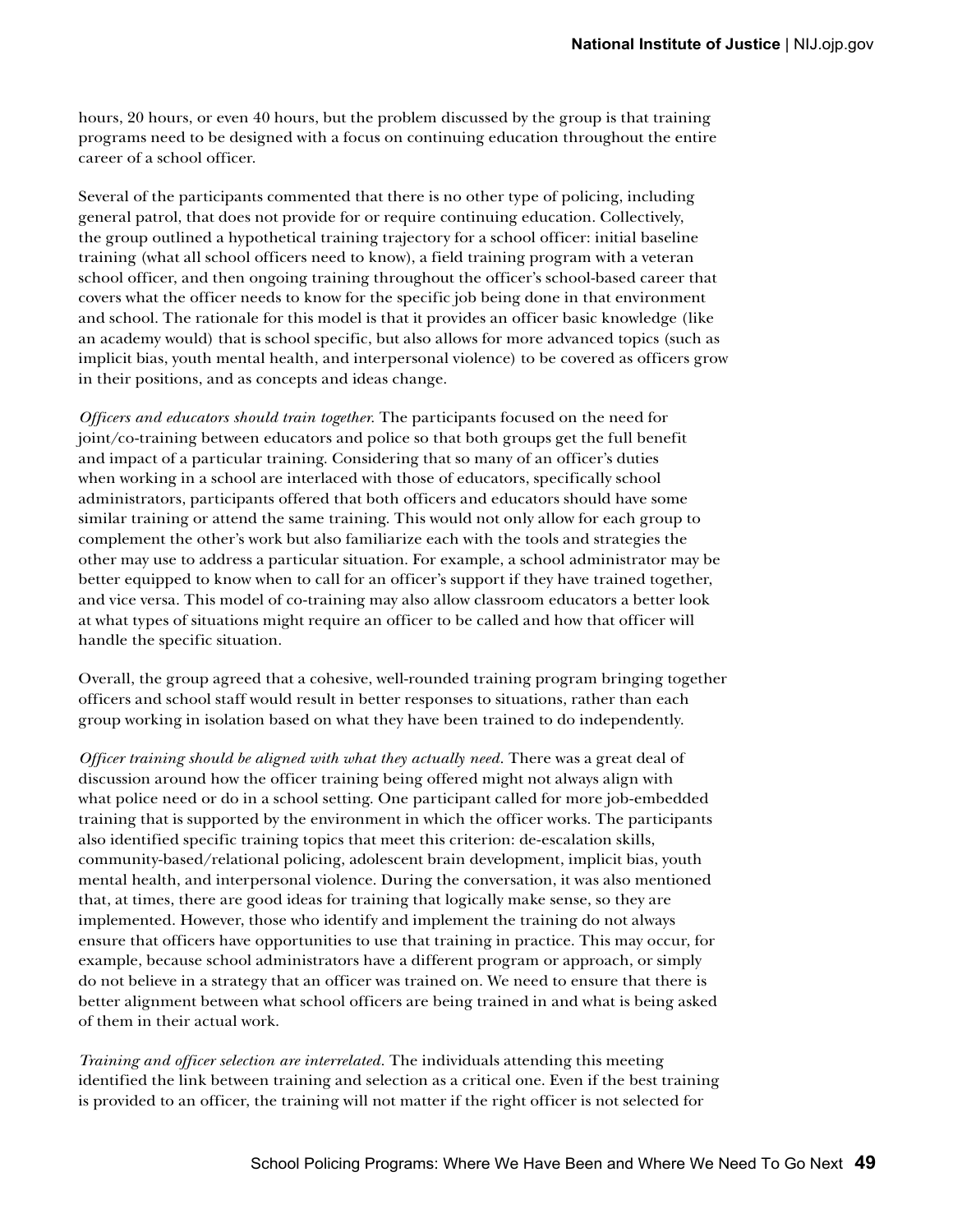the job. For example, if an officer is forced into the position of a school officer, they may not be receptive to learning the new methods and approaches needed to be successful in a school setting. The officer's lack of willingness to engage in the training or implement the strategies learned will result in poor outcomes, regardless of the training's quality. Therefore, this group of experts, like others, have suggested placing more focus on officer selection to ensure that quality training can have its intended impact.

*There are still barriers to training.* The group closed the conversation on officer training by discussing barriers to quality training for school police officers. Interestingly, the individuals in the meeting noted that the issue of officer training is much bigger than just school policing. They discussed the need to revamp existing police academies to better align with the skills and strategies officers need now — particularly, less focus on physical tactics and strategies and more on understanding the needs of those with mental health issues and other tactics to de-escalate situations. The group also noted a host of other barriers, including: (1) training that is not required to be completed is often not approved for budget and time reasons; (2) the emphasis of police training is on what is needed or required, instead of on continuing education; (3) there is limited time and money for officers to engage in training; (4) there is a general resistance in policing to change, and to participation in training that does not fit with what has always been done; and (5) metrics to measure if and what type of training is yielding positive impacts are lacking.

Overall, the group of experts on the second day stressed the importance of quality training that is continued over the course of an officer's career in school policing and mapped to what the officer is being asked to do. Officers often complete a required one-time course; some of the content may apply to what they are being asked to do locally in their work and some may not apply. Training that is ongoing, adapted to the changing dynamics of school policing, and conducted alongside the educators with whom officers will work will likely be more fruitful and produce more positive outcomes.

#### **Meeting 3: The Impact of School Police**

The third meeting of the NIJ expert panels focused on the impact of school police on various student and school outcomes. The discussion about the impact of school police covered a wide range of topics and was guided by the following questions:

- 1. Do you agree with the overall conclusions from the evidence about the ineffectiveness of school police?<sup>9</sup>
- 2. What data should we be collecting to assess the impact of school police?
- 3. What other outcomes should we be assessing?
- 4. What are the weaknesses of the evidence base?
- 5. What would be your recommendations for redesigning school police?
- 6. What funding is needed moving forward?

<sup>9</sup> Meeting participants were provided an advanced draft copy of the recommendations section of this report and were asked for their suggestions and feedback.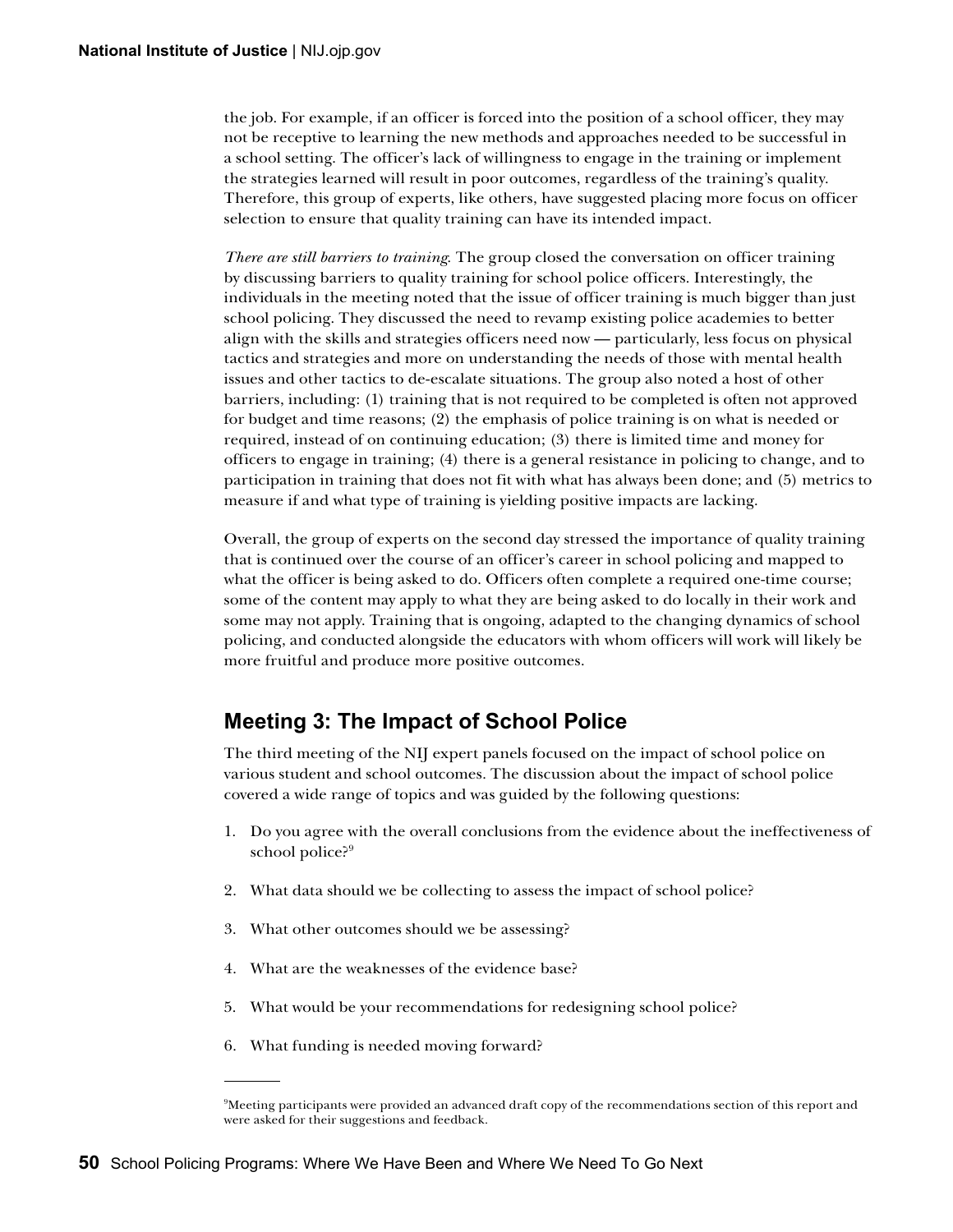Although the discussion was broad and rich, we have synthesized it into several overarching categories.

*Based on the existing evidence, school policing has not shown promise.* The group<sup>10</sup> generally agreed that the evidence as it currently stands does not support the use of school policing. Some of the panelists who reviewed the draft report expressed their view that the recommendations did not go far enough and should have concluded, based on the evidence, that "school policing should not be used." Indeed, one panelist stated, "There is an assumption in the report that school police will always exist … it seems like a forced effort to keep police in schools." Another described school policing as "an intervention in search for an outcome." Another stated that "if we were talking about the same evidence for a medication, it would be clear that it would not be in schools; evidence was well described in the report that police are not effective and may be harmful, especially for marginalized students … there is a disconnect between the evidence in the report versus the recommendations."

There was some concern that the negative impact of school policing goes beyond its effect on individual students and extends to the entire school community. Some research indicates, for example, that schools are less likely to use restorative practices when police are present, and that police reshape school climate to make it more punitive and less focused on emotional and educational supports. One panelist recommended research to understand whether an officer's perception influences school administrators, leading them to be less trusting of students, though another wondered whether a single officer could have this much impact on an entire school community.

*The current evidence base may or may not be reliable.* Although the group acknowledged weaknesses in the evidence base, the consensus was that the current research is conclusive, particularly when the focus is on the most rigorous studies. One panelist stated, "Yes, we can improve the research, but we should be confident in what we have found." However, another panelist expressed some reservation about making a broad conclusion from the research, citing the lack of understanding about the implementation of programs. Programs vary considerably, and even teachers and administrators working in the same school often lack understanding of officers' roles.

*We need to improve data systems and the evidence.* To improve the evidence, several panelists recommended that studies go beyond official school records to collect other data that would help us better understand if the behavior of students, and not just the behavior of administrators and officials, is changing. Some panelists also recommended going beyond quantitative studies to collect richer, qualitative data from officers and students. We also need more fine-grained data so we can get inside the "black box" of outcome metrics like arrest and referral. For example, referrals can result in different outcomes, and we need to understand why some referrals for a behavior result in referral to the formal justice system while others do not. Other recommendations included the need for longer-term, longitudinal data collection on school policing programs.

There was robust discussion on the variability in the implementation of school police, and participants asserted that studies need to examine these differences. There is no single

 $10P$ Policy and practice experts were invited to this session, but only researchers were able to attend.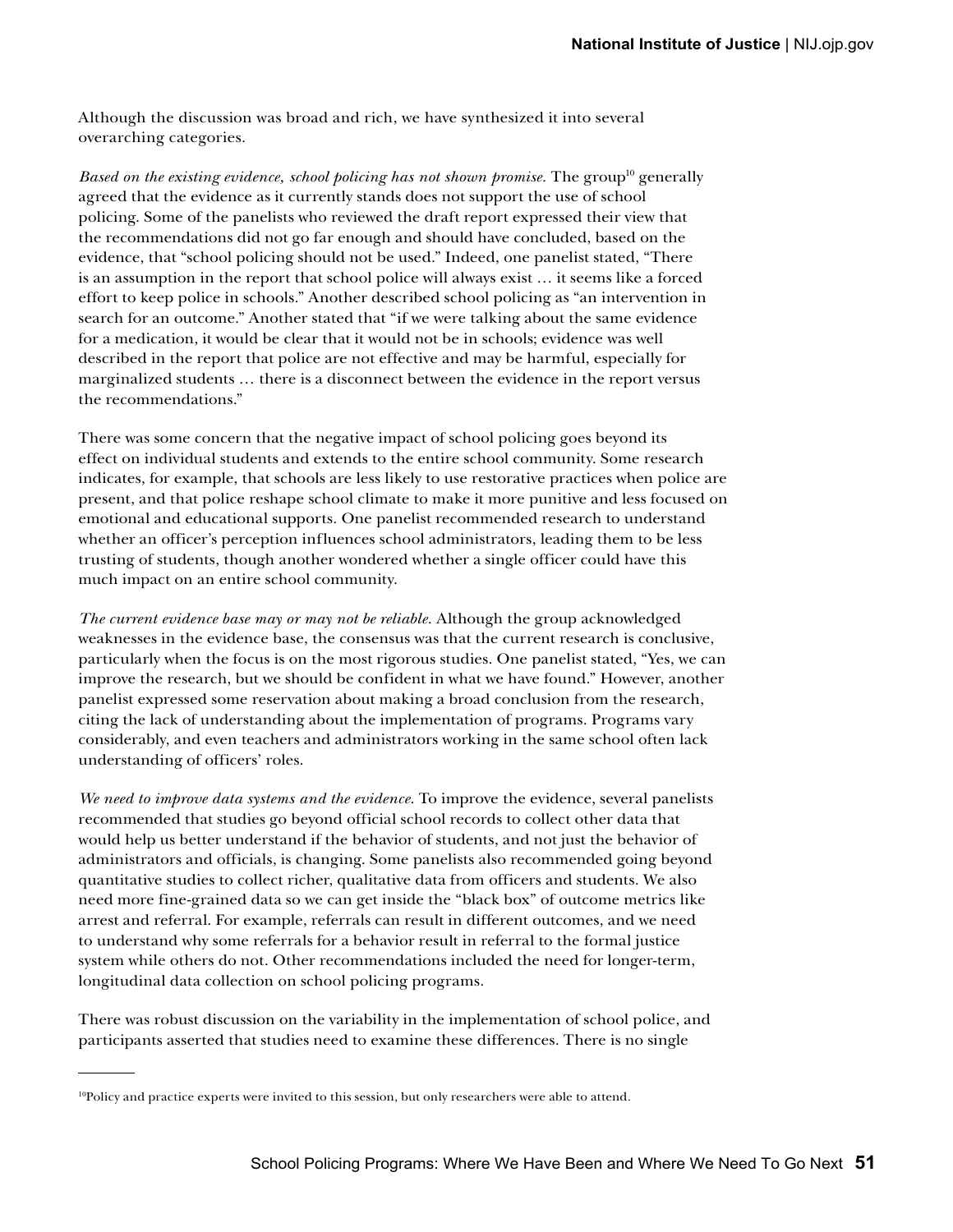school policing program, even across schools in the same jurisdiction. So many factors influence police in schools that we need to do a better job of examining these relationships. More careful measurement and description of school policing programs are needed. Another panelist recommended more research to unpack the "mechanisms" of school police programs and understand why some of them have harmful effects; those data could potentially lead to innovations and improvement.

One panelist expressed concern that although the popularity of school policing has been driven in part by concerns about school shootings, there is no easy way to obtain data for examining whether police can influence such events. As one panelist put it, "if they are there to prevent school shootings … we need data to show that they do that … we need data to study this systematically." Another concern was expressed about the national data on school police and how difficult it is to merge different databases to answer research and policy questions. One panelist recommended a national clearinghouse that would record school safety statistics.

Panelists recommended other outcome measures, such as student and teacher perspectives of police legitimacy and fairness, underlying mechanisms to explain why policing works or not, intermediate outcomes such as school climate, and social connections between students and adults. A few panelists asked whether the roles police assume in schools are disconnected from the outcomes that studies are measuring.

Given the potential harmful impacts of school policing, particularly on Black and Brown students, there was agreement that disparities need to be continuously examined. Perhaps a concerted effort to improve relationships with minority students could lead to better outcomes for school policing. Another panelist recommended that the removal of school police, which began to happen more frequently following the murder of George Floyd and subsequent protests and civil unrest, presents an opportunity for research studies to understand the impact of this decision.

*We need to understand alternatives to policing.* There was some discussion about alternatives to school police. For example, some jurisdictions use nonsworn security officers, but there is limited research available on the impact of security. School safety technology has also been offered as an alternative to policing, but several panelists indicated that the research does not support its use. There has been insufficient research to identify what happens when police are replaced with social workers, or when they are employed together in the school environment. Too little is known about school district police, and whether there is any impact when officers are part of a school district culture versus a municipal police department culture, as is the case with school resource officers (SROs).

*There are ways to improve the school police role.* To improve the school police role, several panelists offered strategies based on data, including redesigning and pilot testing innovations in the school policing model, and surveying students as to what they would like to see from their school police officers. Other panelists offered policy and practice changes, including making the SRO an attractive job with pay incentives and selecting longerterm SROs with an interview panel that includes school administrators and not just law enforcement interviewers, to determine if the officer is the right person for their students. Another panelist suggested more attention on training for police at different school levels, as there are major differences between working in an elementary, middle, or high school. One panelist questioned whether the role could be improved at all, asking, "If SROs are not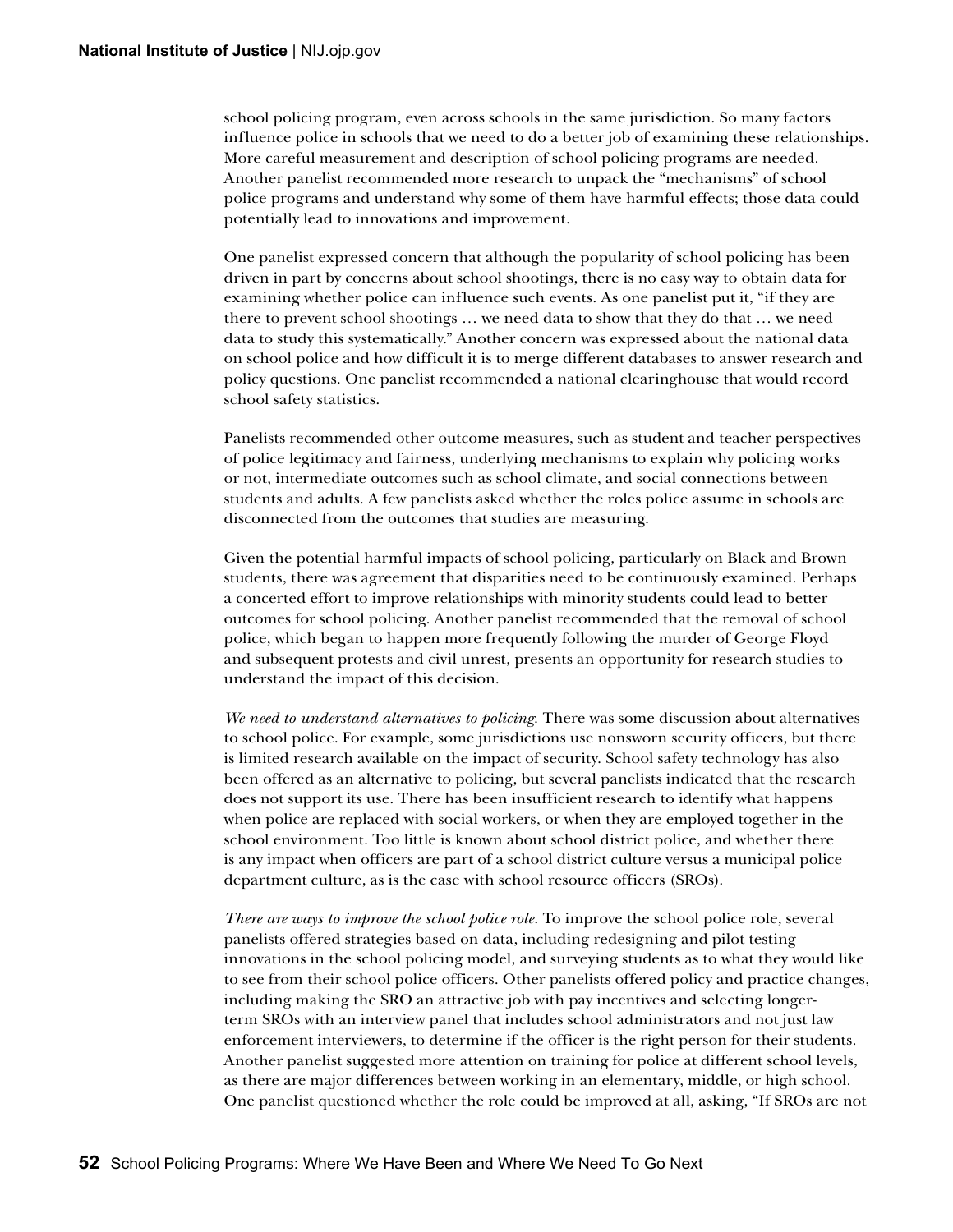to act as law enforcement but mentors and counselors, why not just have counselors?" There was some concern expressed about whether a role in schools is the right one for police, as it is so different from their academy training.

*Future funding should support rigorous evaluations.* Randomized trials that examine the removal of school police, using self-report data along with official data, should be a particular focus of future funding. Other recommendations for funding include broadening studies to get teachers' views and understand how they rely on school police for classroom management. One panelist emphasized the need to understand what happens in an incident before an arrest, i.e., what builds up to it. Along with a focus on the implementation of police programs, there needs to be more attention on the expectations in a school or district about what the police are there for. One panelist articulated a desire to study different kinds of police — e.g., municipal police versus school district police versus SROs — and analyze whether there are differences in their capabilities for building trust.

#### **Meeting 4: The Use of School Police Moving Forward**

On the final day, all attendees were invited to participate in a wrap-up session. Following a summary of the previous three days of meetings, participants were invited to comment on the proposed recommendations that had been drafted for the report, including information gathered from those meetings.

*What should be done about school policing.* Participants wondered whether the lack of promising evidence for school policing exposes fundamental problems with the strategy that need to be addressed before tackling more specific components such as selection and training. Given the evidence to date, some participants recommended that districts consider removing police programs from their schools. However, some participants acknowledged that these programs vary considerably and that implementation characteristics have been insufficiently studied. Another strategy is to recommend that districts avoid using current school policing programs, which do not seem to be working, and instead implement and test new models that might prove to be more effective. Another participant recommended reducing the role of police in schools and having them focus exclusively on threat assessment and violence prevention.

*The benefits of school policing need to be understood.* There was more vigorous discussion about the positive benefits of school police and the realities that schools face. As one participant put it, "Law enforcement will be in the schools regardless for emergencies … [so] it is important to have more control over the officer that will end up serving the school … [and to] examine the models that seem to be working and implement them." Some participants shared personal stories of how a police officer made a difference in their school, emphasizing the positive, relationship-building role that an officer can play. Because of this unique role, officers must be well trained, as "there may be an incident that requires an officer to switch from a guardian to a warrior in a split second." Although arrests are used as an outcome measure in research studies, some caution was urged: "Just because the SRO makes an arrest doesn't mean it's an SRO-initiated arrest." Another participant mentioned their district's partnership with SROs, calling them "my teammates … my partners," and noted that SROs have nothing to do with suspensions, which remain the exclusive purview of the principal.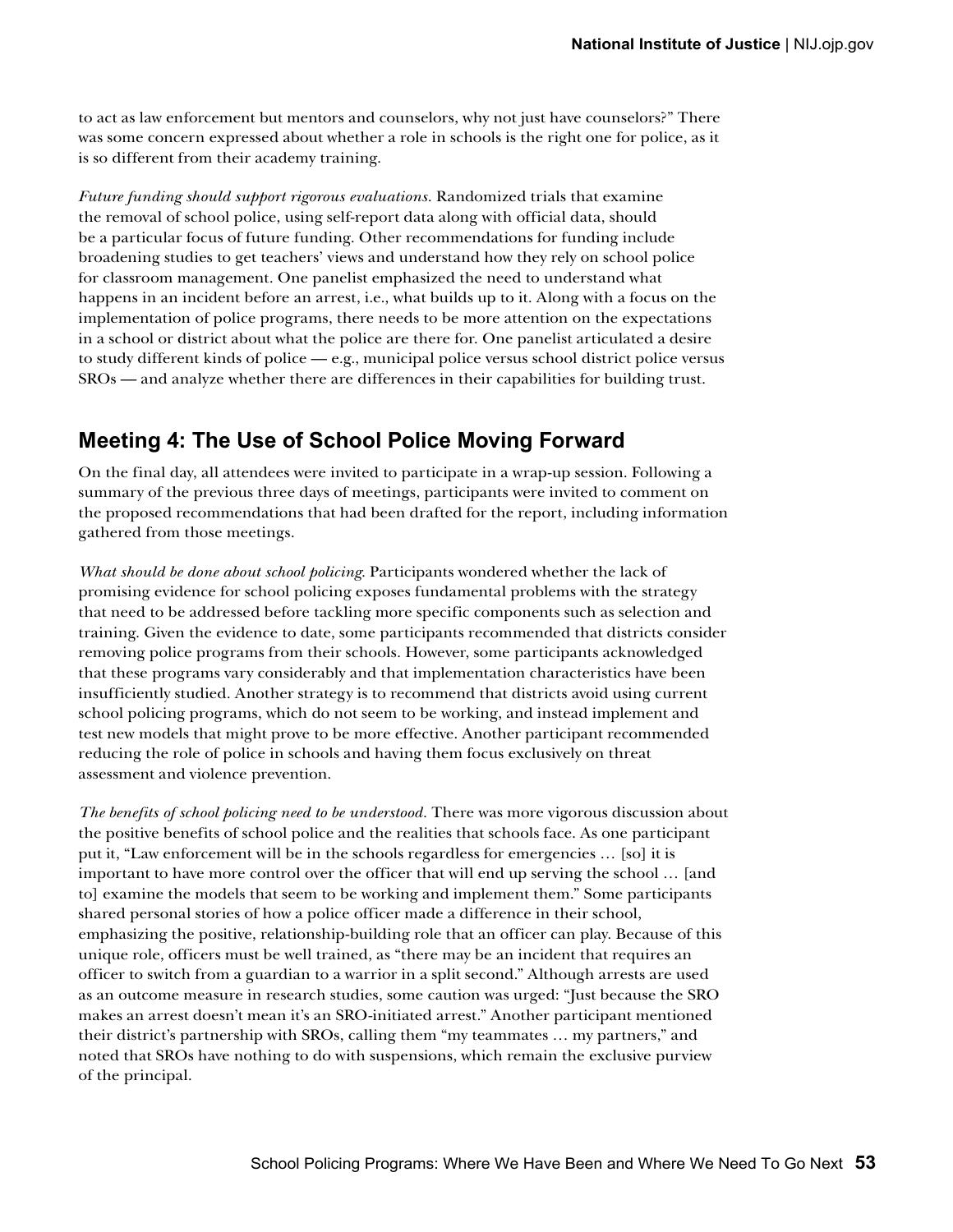*The role of police in schools is not always clear.* Several panelists recommended that the report clarify objectives for SROs and school police. As one attendee noted, at least one study indicates that students who interact more with officers report that officers make them feel safer. Other research, however, indicates that the presence of an SRO may also heighten student perceptions of safety risks. Understanding the context is important. Some communities like SROs; while safety is important to these communities, the priority for the community is to have the officer in the school serve as a liaison between school and police.

*Racial and ethnic disparities exist.* We must recognize disparities and cannot minimize the experiences of minority communities in schools. One participant noted, however, that "there is evidence that without SROs, disparities still exist in schools." Another talked about using data to better assist minority students in their district, with SROs as part of the answer.

*Future funding investments should support partnerships between researchers and practice/ policy experts.* These partnerships can help to "develop research questions and next steps … toward shared goals." There seemed to be some consensus among policy and practice participants that this kind of partnership with researchers was needed. This could help ensure that research questions are relevant to the field and the results are translated in a way that policymakers and practitioners can use to make a difference.

Research also needs to unpack the specific role of SROs in school safety. Schools with SROs are also implementing other safety approaches (e.g., metal detectors, cameras, access cards). As one participant put it, "We keep piling on safety — and it is difficult to know what SROs are doing in isolation." Negative perceptions by students could also arise from the multiple ways they are under surveillance or perceived as threats, and not just due to the presence of school police. Other advice relevant to funding for research includes getting the community engaged with studies and focusing intensively on equity issues. There needs to be sustained funding for collection of and access to data, and a central repository that indicates the type of research that has been conducted. Data need to be available in real time to identify if harm is being done, data should be collected with fidelity, and, when possible, data should be collected in comparable ways across programs.

Our research needs to move beyond police presence or absence in the school to understanding the underlying mechanisms of what officers do that can change outcomes. We also need to identify and implement performance measures for process and impact to better understand variations in implementation and effectiveness across different contexts. One panelist mentioned that research on teachers and principals is stronger, as there is regular data collection on them. "We learned a lot about what makes a good teacher … the gap is that we don't have granular data on SROs that help us understand the differences between study findings and personal experiences." Better data are needed to understand what officers really do. We also need to use referral data to tease out who is referring and where a student is being referred to, as these are untapped data.

One panelist recommended that NIJ work with state school safety centers to conduct a randomized trial to better understand school police impacts. Our recommendation, according to a participant, should emphasize funding to support the development, implementation, and evaluation of school policing focused on both short- and long-term outcomes. There should also be funding to support replication or adaptation of promising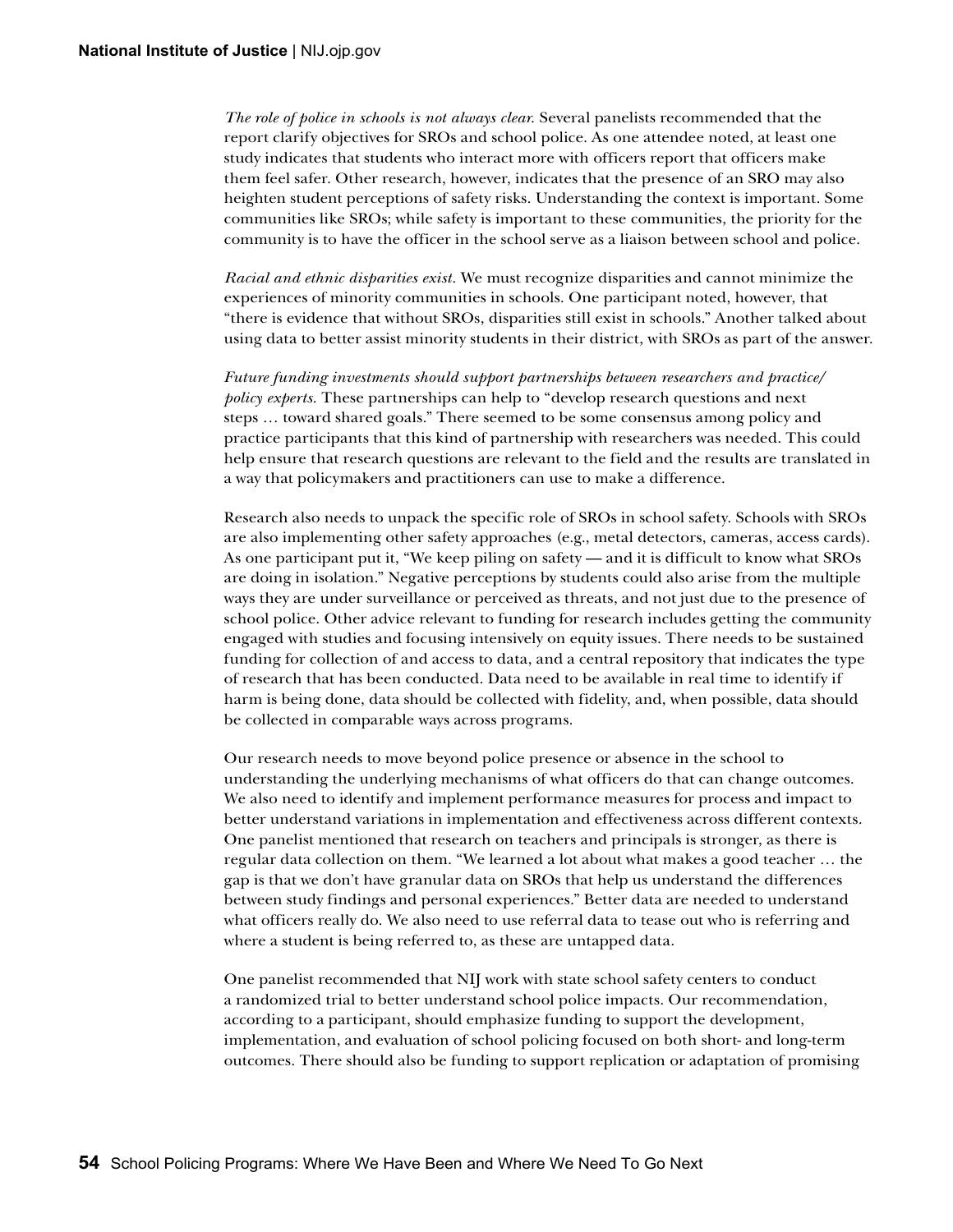and effective programs. This research plan should include collecting data — qualitative as well as quantitative — from all stakeholders and measuring a broader set of outcomes longitudinally over time.

Other suggestions focused on implementation rather than research, including the need to support officer training so that it is available for free or at reduced costs. For example, it was mentioned that the National Association of School Resource Officers will be making more training available online and reducing its training costs. Training also needs to be standardized, as there are several providers and not all training is useful or effective.

Funding could be used to support "train the trainer" programs to increase the fidelity of these trainings, and to ensure trainings relate to the actual practice of being a school officer.

*A comprehensive approach to school safety is needed.* There were suggestions to better highlight the officer's role in a comprehensive school safety plan, the development of which everyone — parents, teachers, students, administrators, and police — needs to be involved in. This was stressed several times in the meeting. Specifically, there is often not a clear picture of what is going on in the schools and what the officer is doing to promote safety and well-being. For example, the officer may be doing things that impact violence outside school grounds, which does not show up in studies of school policing or safety. Or the officer may be rendering services to students, especially student victims and other vulnerable groups, whose needs may otherwise go unmet without a school officer. Emphasizing a comprehensive view was also discussed in the context of "co-producing school safety," stressing the roles of officers and others as part of a school safety plan designed to produce a positive school safety climate. "All partners including the officers need to get kids the supports they need to stay in school and divert them from justice involvement and do no harm in the process."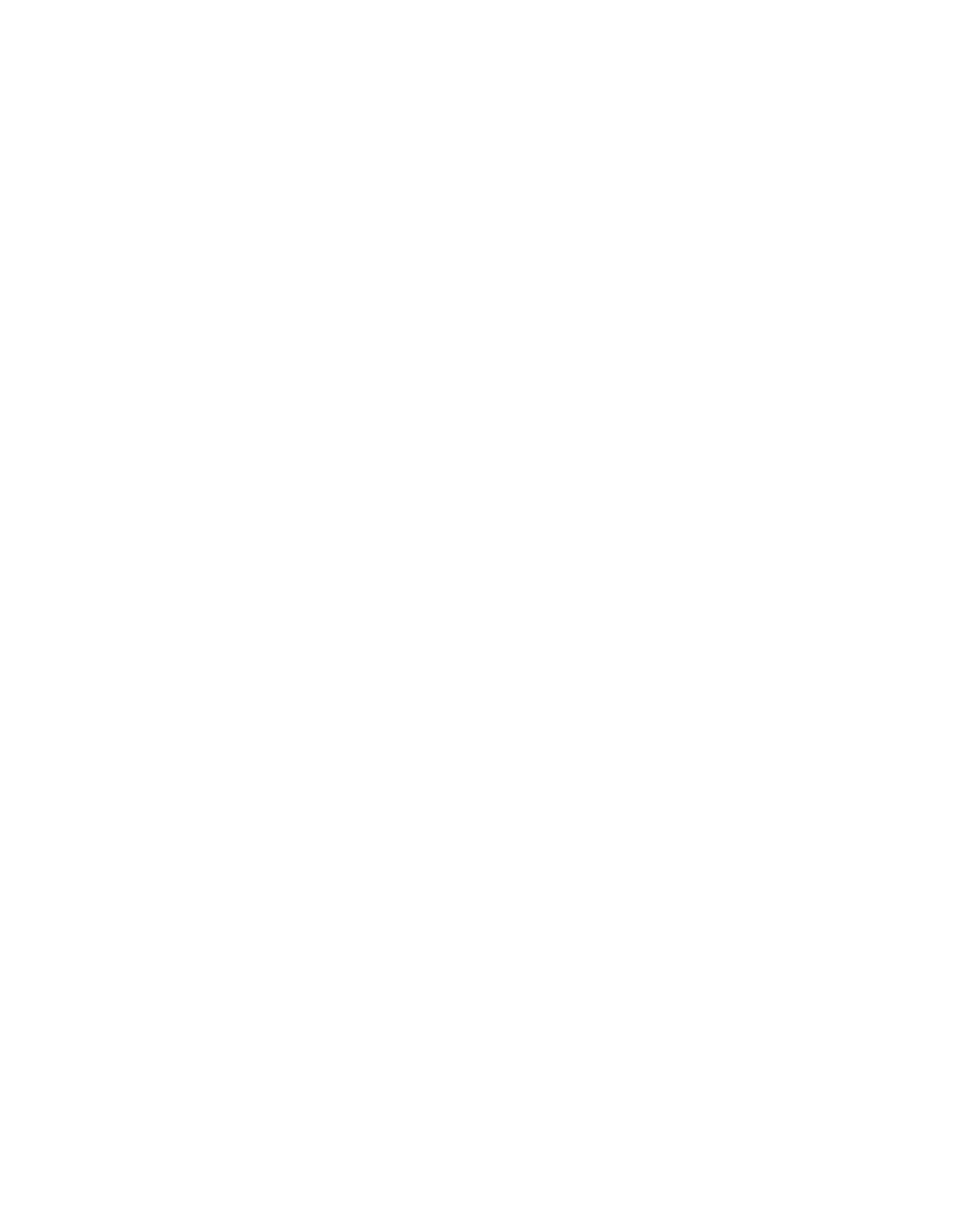### **Recommendations and Next Steps**

So far in this report, we have provided a comprehensive review of the history of school policing in the United States, common models of implementation, roles and activities associated with school policing programs, the state of training for officers working in schools, and the current knowledge base on the impact school policing programs are having on schools and students. We have also provided an overview of the meeting series that gave context to our literature review and has been invaluable in shaping the recommendations that follow in this section of the report. Before diving into our recommendations, we highlight a few points from the previous sections of the report that we feel serve as a foundation for these recommendations.

First, we must acknowledge that the history of school policing in this country has undoubtedly shaped where we are today, including the predominant roles and activities these officers engage in daily. As we refine the implementation of these programs in the future and assess the impact of police in schools, we must always consider the history of school policing to better understand the "how" and "why" behind what we are seeing today. This includes the ongoing discussions currently taking place in communities across the country regarding the appropriate roles for police, their need to be in schools, and how policing can be re-imagined to better serve all communities.

Second, although much attention has been given to the mechanics and implementation aspects of school policing programs, there is still a lack of consistency — and to some degree, disagreement — regarding how these programs should be set up and operated. This includes how officers should be selected, what they should do while working in a school, and how these programs should be assessed and measured. Also, the roles of officers appear to be expanding. Although this expansion may be a necessary response to school or community needs, it has raised questions about whether police are appropriately trained for their expanding roles. This variability also presents challenges when comparing different programs, unless careful assessment has accounted for the different roles that officers are playing in the school.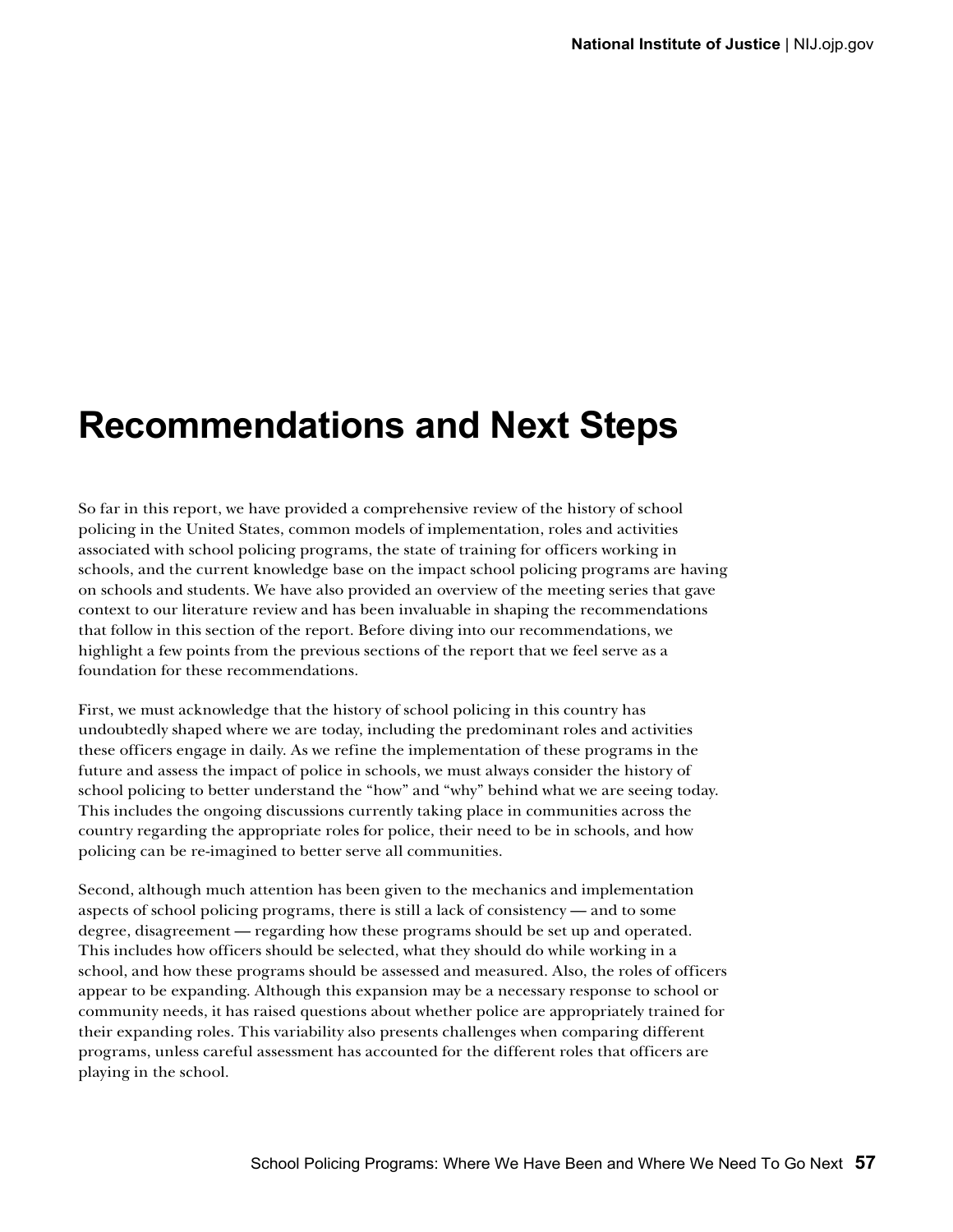Third, the field of school policing suffers from a lack of consistent, defined, and specialized training that supports the work of these officers. Although some states and federal agencies have made such training available, much of it is not designed for the long-term sustainability and growth of officers' careers and skill sets in a school setting.

Finally, although the current knowledge base examining the impact of school policing on schools and students does not indicate promising effects, there are some research gaps that need to be addressed. These gaps highlight the disconnect that exists between research and practice. Specifically, many of the implementation characteristics that practitioners say are critical to successful programs are not being considered or measured in research studies. This has likely contributed to a situation in which most practitioners are in favor of school policing programs, while researchers, relying on empirical evidence, caution against their use.

With these four points in mind, the most important thing we can do is offer recommendations on how school policing programs across the country should move forward. Although we cannot predict the future, especially amid increased public scrutiny of police and their roles, the past tells us that school policing will likely continue to exist in some form in school districts across the country, as it has now for decades. Therefore, rather than debate at this time whether police should or should not be in schools, for those school systems and communities that choose to adopt a school policing program now or in the future, this section of the report will focus its recommendations in two broad areas:

- Identifying specific research areas to be addressed in future studies, designing these studies with appropriate rigor and focus, and funding them appropriately so that they can inform decisions regarding the use of police.
- Providing practical considerations for ensuring that the best possible program is put in place based on what we currently know, including officer selection, initial and ongoing training, and the use of specific implementation characteristics.

#### **Recommendation 1: Dedicate and sustain funding for the study of school policing programs that supports targeted research to improve the existing knowledge base**

The existing body of evidence regarding the impact of school policing programs on school and student outcomes is bleak. However, there are critical gaps that have been identified in this literature, as well as in the meeting series among researchers and those in the field, which must be addressed to better inform decisions about school policing programs. To do this, sustained funding will be needed from various federal agencies that fund *targeted*  research in the areas outlined below. Additionally, there is also a lack of reliable and consistent data on the mere presence of officers in school, which is critical in conducting the research needed to begin to address these gaps. Therefore, there needs to be an established data source for regular survey and/or administrative data that can be accessed by researchers to conduct meaningful research and evaluation work. Some promising sources might be the U.S. Department of Education's Civil Rights Data Collection and/or the Survey of Law Enforcement Personnel in Schools funded by the National Institute of Justice's (NIJ) Comprehensive School Safety Initiative (CSSI).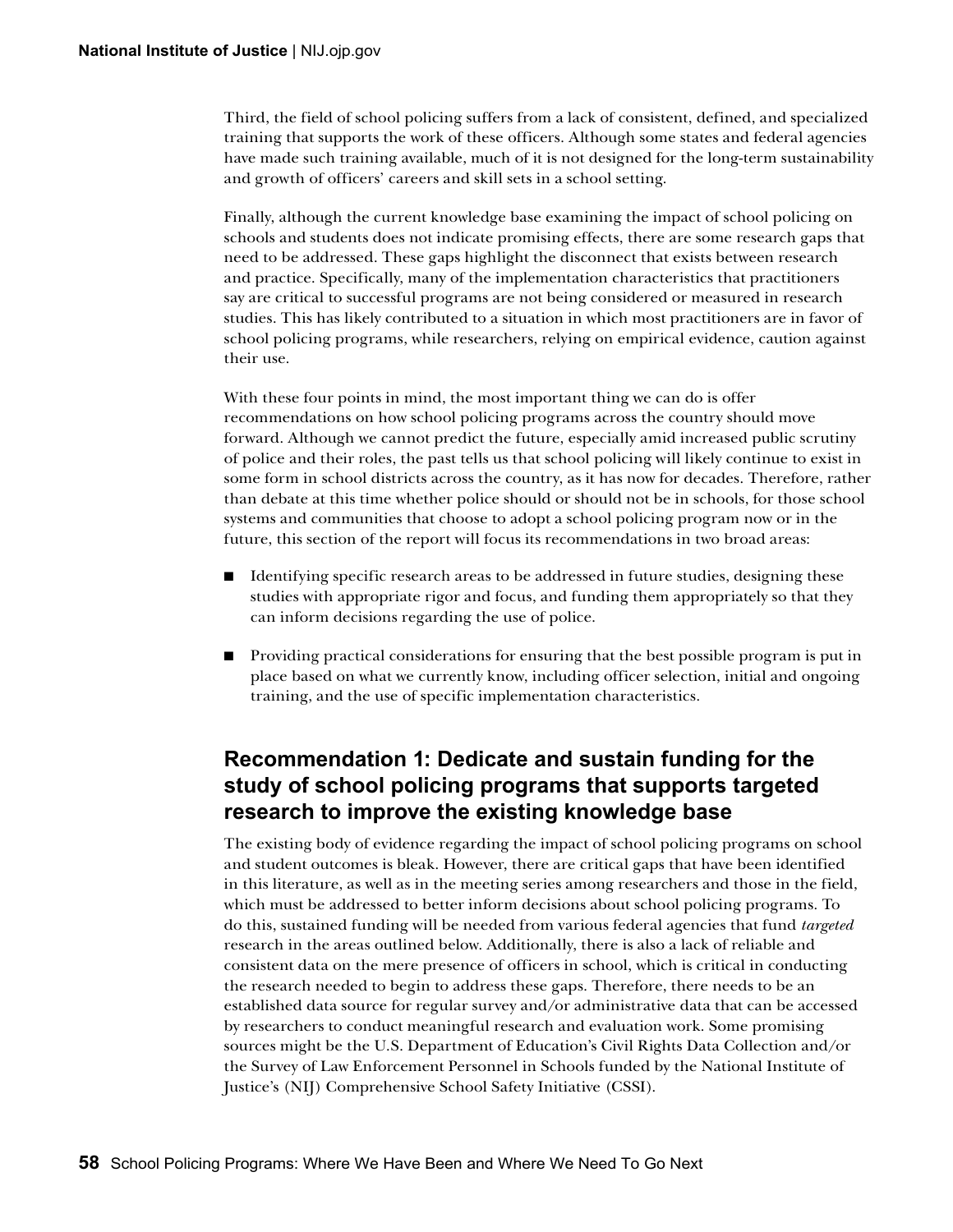NIJ received congressional appropriations to fund CSSI from 2014 to 2017. During its four years of funding, CSSI supported scores of studies relevant to school safety, including school policing. Many of these were rigorous tests in the field of specific interventions. The level of funding allocated to CSSI was exceptional and unprecedented. However, there is still a need for dedicated funding from NIJ and other federal agencies, such as the National Science Foundation's Law and Science Program and the U.S. Department of Education's Institute for Education Sciences, to fund additional studies targeted to specific areas of school policing. If the U.S. Department of Justice continues to fund school policing programs, an allocation of that funding could be provided to NIJ to ensure that specific studies in school policing are also funded. Moving forward, funded studies should address at least one of the following areas related to school policing:

- The impact of implementation characteristics on outcomes
- The alignment of outcome measures with program activities
- The identification and evaluation of local innovations in school policing models
- The impact of the removal of police from schools

First, research should examine how various program implementation characteristics impact conclusions about student and school outcomes. Much of the research literature focused on examining the impact of school policing programs simply compares the effect of the presence of school police officers on outcomes of interest (e.g., exclusionary discipline, perceptions of safety, crime/violence prevalence). These studies often account for schoollevel factors such as the size of the student body, urban versus suburban setting, measures of socioeconomic status, and other school variables likely to impact the outcomes being studied. In addition, details of how the police program is implemented are crucial to this conversation and can produce more fruitful recommendations for those working in the field or considering implementation or adaptation of a school policing program. Details on implementation characteristics have thus far remained elusive, however, at least according to our review of impact studies.

Many of the implementation characteristics noted earlier in the report are theorized to influence school policing outcomes. For instance, if officers who do not possess the right demeanor or personal characteristics are consistently selected, or perhaps even assigned, to the position of working in a school, that alone may impact important student and school outcomes. An officer who is forced into a school position will likely not act the same way as an officer who applied and was selected for the position. This, in turn, can impact student perceptions of safety based on the actions of the officer. Many of the participants in our meeting series noted this concern. The lack of true selection criteria and processes for selecting officers into school policing programs can hinder outcome and impact studies, because who is doing the job may influence those outcomes of interest.

Likewise, if no clear goals or roles are established for the assigned officers, one may find no impact or even negative impacts on a variety of outcomes of interest. Officers who do not understand what is expected of them and which activities they should be engaging in will likely not produce the positive outcomes expected. Factors such as officer selection and recruitment, clearly defined roles and goals, and training must all be considered when examining the impact of school policing programs.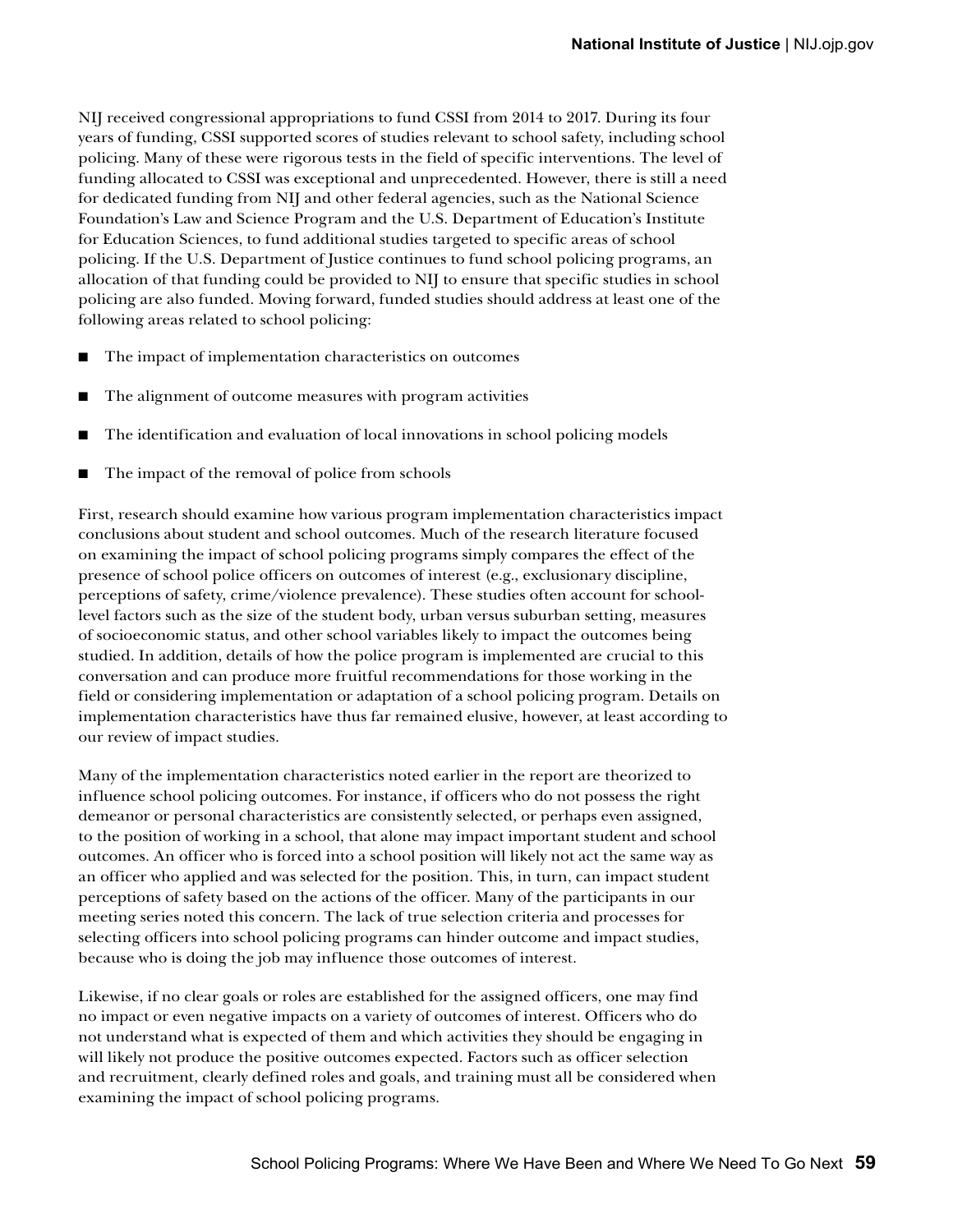Simply comparing schools that utilize officers versus those that do not on outcomes such as exclusionary discipline, perceptions of safety, and crime/violence prevalence is beneficial, but it would be even more fruitful to examine how implementation characteristics impact these same outcomes. Further, although our review of impact studies (including a forthcoming review of 32 evaluations) identified a negative overall effect associated with school policing, it is also fair to state that the knowledge base contains inconsistent findings and conclusions related to the impact and effectiveness of school policing programs. Considering implementation characteristics would result in more practical conclusions and solutions for those working in the field and a deeper understanding of why some programs are effective and others are not.

Likewise, the impacts of school police are also likely driven by environmental factors, including other actors in the school system (e.g., administrators, teachers). The different effects produced by these factors must be accounted for when examining the impact of school policing programs. Therefore, when looking at the impacts of school policing programs, the entire school safety approach of a campus must be considered. For instance, what other strategies and programs is the school using? Researchers cannot examine policing in isolation and then make the conclusion that this one strategy alone is impacting specific outcomes. Overall, school policing programs deserve a much more complex look that accounts for the many factors that might influence the outcomes associated with them.

Second, future studies need to align outcome measures more carefully to what officers really do and the outcomes they are likely to impact, which was a theme that emerged throughout our meeting series. For example, we often use disciplinary rates (e.g., suspension, expulsion) as an outcome measure to compare schools with police to those without. Often, the finding has been that schools with police have higher disciplinary rates. However, it is worth asking why disciplinary rates are increasing if many schools and officers agree that police should not be involved in the discipline process. Could schools be doing something to drive these discipline rates up, regardless of the presence of school police?

Logic models illustrating this alignment should be considered and applied in future research so that it is clear how practice is being interpreted in the research study. In some cases, this may mean moving beyond official data types and quantitative studies. As noted later in our second recommendation, there needs to be an appropriate place for descriptive and qualitative studies to inform more rigorous evaluative studies. These types of research might lead to more appropriate outcome measures of study that better align with the impacts expected from school policing programs.

Third, special consideration for funding should be given to the identification of innovation by districts and jurisdictions that have modified their school policing programs to better serve their communities, and to the evaluation of the impact such innovative models have. This area of research is particularly important given the current negative perceptions of police generally, as well as the calls for "defunding," "decentering," or "re-imagining" the role of the police in communities. For example, what innovative school policing programs and approaches are being implemented in districts serving large numbers of minority students? What are the early returns of such models based on student and staff perceptions, parent satisfaction, and safety and discipline outcomes? Conversely, are there districts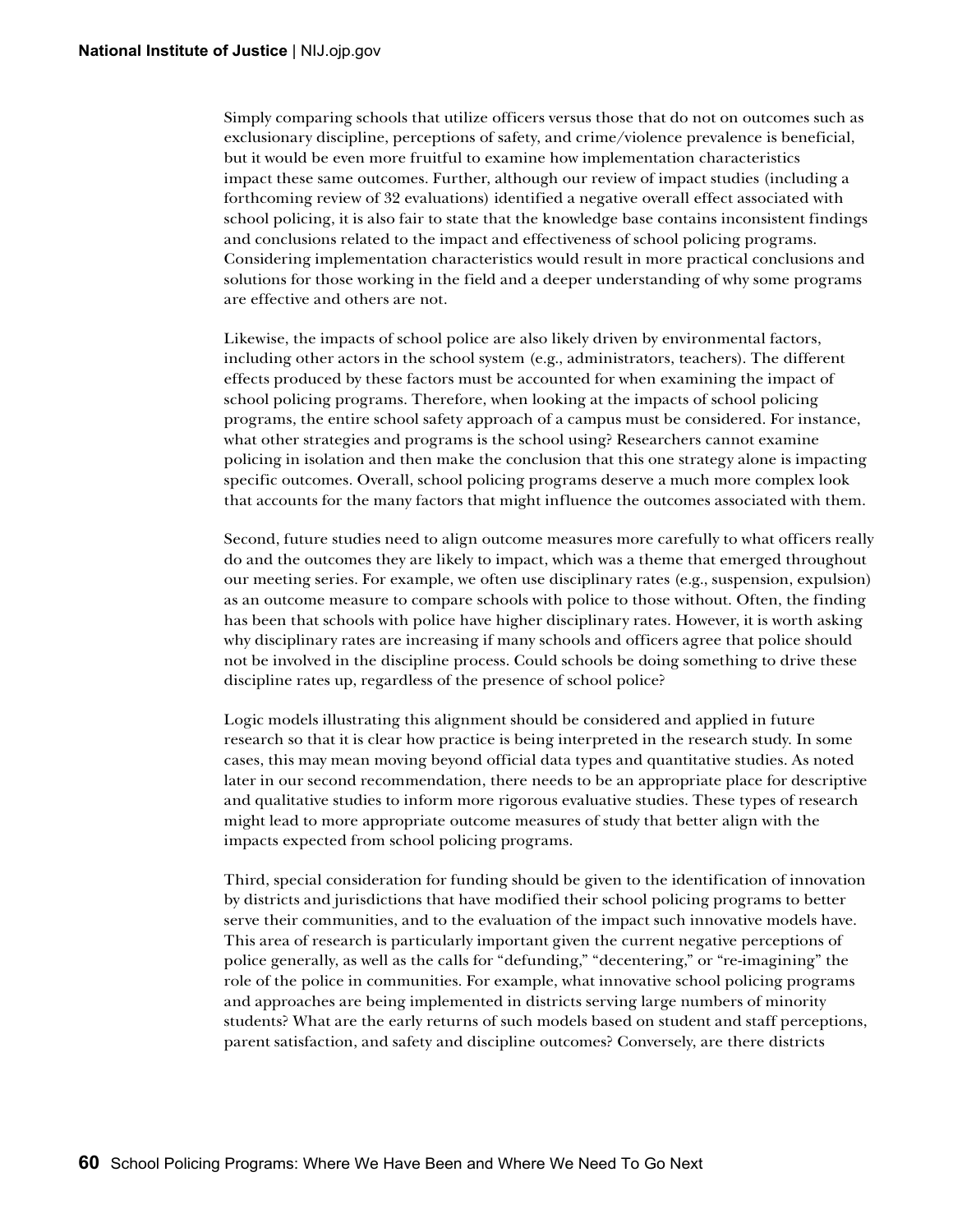serving large percentages of minority students that have positive outcomes in terms of how students, parents, and the community perceive the school officers? What are the key ingredients of such programs? These are only a few of the important questions that need to be answered. And although racial differences and disparities are just one outcome that can be looked at in terms of innovative school policing programs, racial equity is an area that needs much more focus and attention.

#### **How To Develop and Evaluate a Potential Model: Learning From the Example of D.A.R.E.**

A compelling example from 20 years ago exists to show how a new model of schoolbased law enforcement can be developed and rigorously tested. By the mid-1990s, the school-based drug prevention program Drug Abuse Resistance Education (D.A.R.E.) had become widely popular in the United States, with an estimated 80% of elementary schools implementing the program by the mid-1990s (Petrosino, 2005). However, a series of rigorous studies questioned the impact of D.A.R.E. on self-reported outcomes of substance use (Petrosino et al., 2006). The field faced a dilemma about what to do with a popular program that was not currently showing success in experimental outcome studies.

In the early 2000s, the Robert Wood Johnson Foundation (RWJF) decided to act. The foundation began to search for a way to take advantage of the "program delivery system" in which police were being trained to deliver D.A.R.E. to elementary school classrooms. RWJF invested \$14 million to redesign D.A.R.E. To do this, they brought together two panels of experts. The first was a panel of prevention experts tasked with redesigning D.A.R.E. The second was a panel of evaluation experts who created a rigorous study to test the redesigned program. Both goals were accomplished: D.A.R.E. was revised according to the latest (at that time) prevention science, and the evaluation team was able to implement a randomized field trial involving 80 school districts so that all feeder schools would be included in either treatment or control conditions (Petrosino, 2005).

The randomized trial indicated that this effort to improve D.A.R.E. did not work (Sloboda et al., 2009). The new program had negative impacts on substance use and abuse outcomes. Nonetheless, the model employed by RWJF to bring together the best of prevention and evaluation science, innovate, and then rigorously test is an example that school policing researchers and practitioners should follow today.

Finally — and certainly now that some districts are opting to remove or reduce police presence — funded research should focus on better understanding what impacts the removal of police from schools might have on students, schools, and communities at large. While some school districts and police agencies are disbanding their school policing programs amid the current civil unrest, it remains to be seen what impacts this might have on students and schools. For instance, if we do not have police in schools and an emergency occurs or a crime is committed, a patrol officer will likely still arrive when called. Would the outcome be different? Would it be better? Would it be worse? Given the timely nature of this report, and what is occurring naturally in society in response to the ongoing civil unrest, we would be remiss if we did not mention the idea of empirically studying the impacts of such decisions. This type of research would give NIJ, and the larger body of researchers working on school policing, a completely different view on this issue that to our knowledge has not yet been considered in research.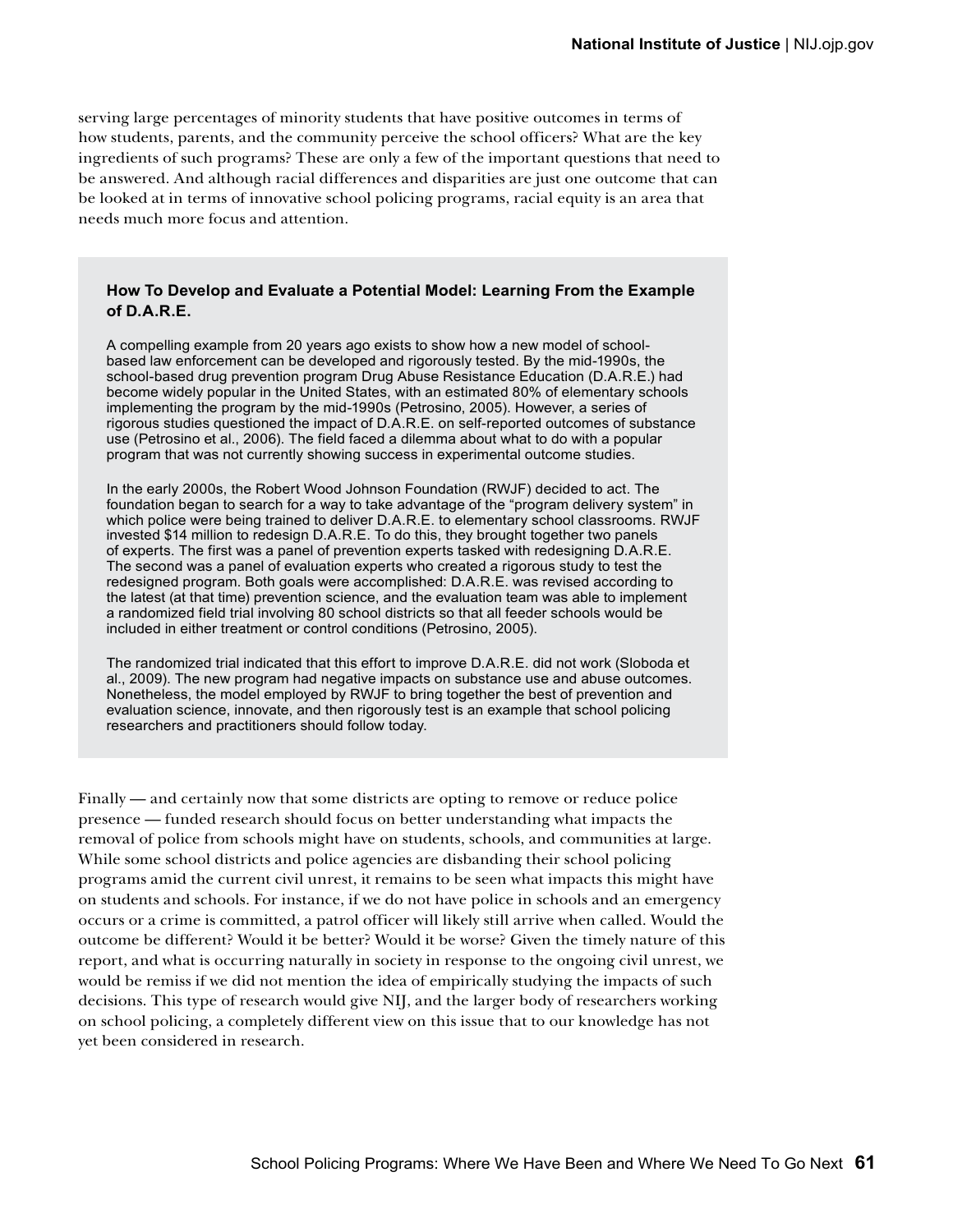Overall, this recommendation calls for sustained funding to look at specific issues related to school policing that are needed to advance that knowledge base. We recommend that the inherent complexity in school policing must be considered regarding the many factors and variables that could be involved and intertwined in a school policing program and the associated outcomes of interest. A funded focus in these areas will allow us to advance research in school policing, while also continuing to directly inform the needs of the field.

#### **Recommendation 2: Ensure that the most rigorous and appropriate research designs are being used in the study of school policing**

Our next recommendation builds on the need for sustained funding for research in specific targeted areas of school policing by recommending that the most appropriate and rigorous research methods be used moving forward. It is critical that any research funded on school policing programs, especially research related to assessing the impact of these programs, be conducted with the highest rigor and focus. That is, research should aim to use the most rigorous and appropriate research designs when filling the critical gaps in our knowledge base that were detailed above. This will ensure that we make strong and empirically sound conclusions about what works and what does not work when using policing in schools. It is unfortunate that in our search for impact studies to summarize for this report, we located only 32 eligible evaluations and passed over hundreds due to methodological design issues (e.g., did not include a comparison group, did not include outcomes of interest). The following methodological and design elements should be considered in future research:

- Randomized controlled trials, when possible, or other rigorous designs
- Descriptive validity
- Partnerships between researchers and practitioners
- Centralized data that include information on school policing

First, as outlined in earlier publications (e.g., Petrosino, Guckenburg, & Fronius, 2012), we continue to recommend that randomized field trials be implemented, when possible, to study the impact of school policing programs. Given that such programs target the whole school, the random assignment of treatment schools that receive the intervention and control schools that do not is optimal. When such randomized field trials cannot be implemented, we recommend other quasi-experimental designs to increase confidence that the observed results are due to the intervention being implemented. These would include approaches that use regression-discontinuity design, propensity score matching, and interrupted time series. Shadish, Cook, & Campbell (2002) provide excellent primers of these and other possible quasi-experimental approaches.

Quasi-experiments are an especially useful approach for reducing methodological skepticism in instances in which only one jurisdiction is implementing a school-based law enforcement strategy. Bloom (2003) has shown how even annually collected data can be used in a short-interrupted time series design to assess the introduction of an intervention in even one treatment school. Such a study could be further strengthened with the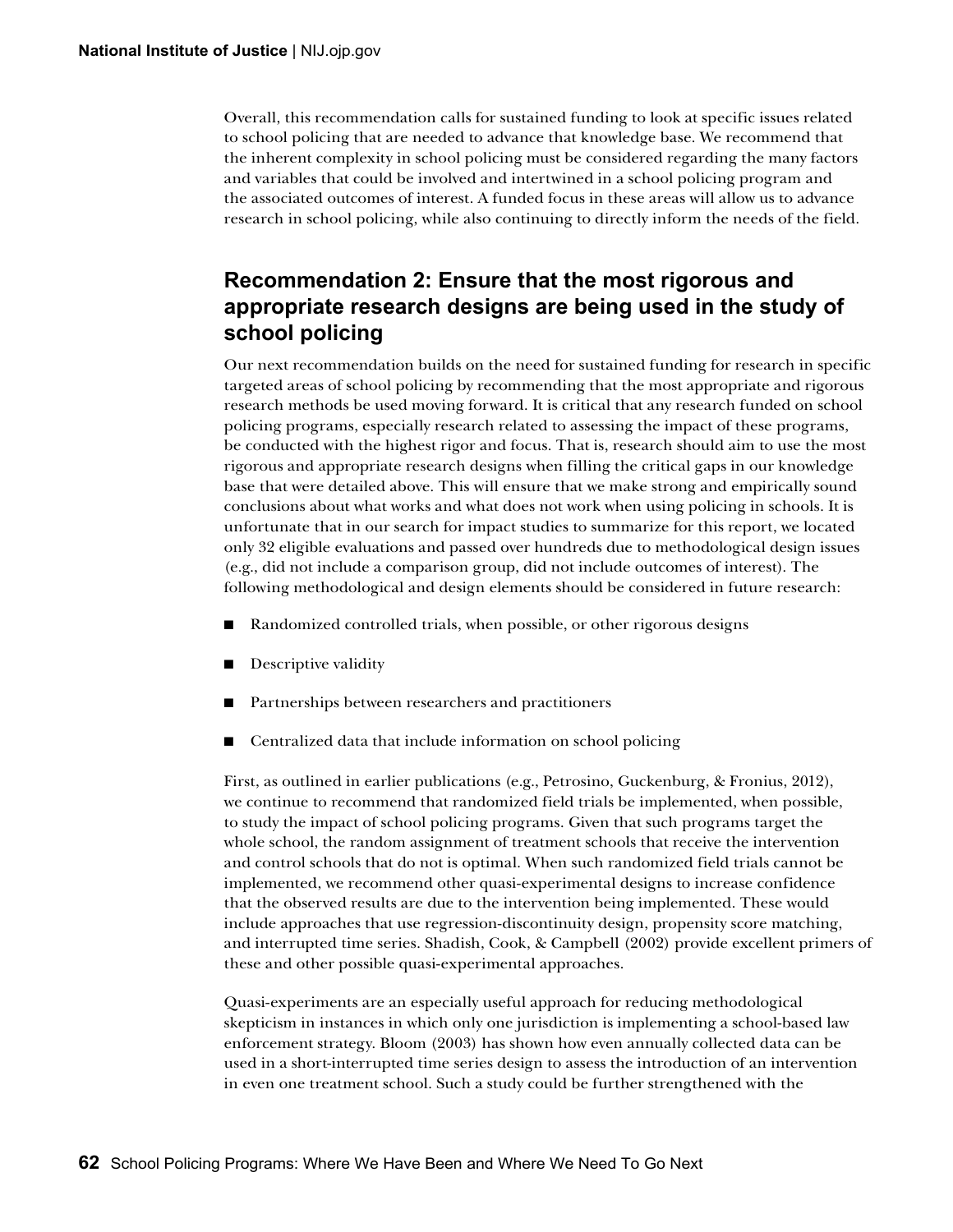introduction of a comparison school. Although the short-interrupted time series design is not ideal, it is a much stronger design than the simple before and after (pre-post design) studies that dominate the literature on school-based law enforcement programs.

We recognize the challenges that evaluators face in the field (e.g., insufficient funding, evaluating a program after the fact), but far too many impact studies are quasi-experiments with nonequivalent comparison groups. Without evidence that the comparison groups were equivalent at the start of the intervention, it is not possible to determine with confidence whether the school policing program is responsible for observed changes in the outcome metrics, or whether some other confounding factor, such as an overall change in school policy, is responsible.

Studies that do not meet our criteria for inclusion into a review of impact still have potential value, despite their methodological shortcomings. Mining the data from pre-post analyses is a possibility, as well as examining correlations between selected aspects of school safety (including police presence) and increases or decreases in school crime. There are also some qualitative studies that have investigated the role of police in schools; these can add to our knowledge. Although the internal validity issues in pre-post and correlation studies are concerning, these studies can still be mined for important insights into police interventions in schools. Such a review could proceed in narrative rather than quantitative fashion, with the focus not on "what works" but on "lessons learned." Do they suggest innovative strategies, for example, that should be tested in more rigorous designs?

Second, another improvement for research on school policing is directly related to what Losel and Koferl (1989) call "descriptive validity." In short, reports of the studies of schoolbased law enforcement programs are often lacking in the detail necessary to carefully assess the intervention involved. This is particularly true with respect to details of the program's implementation and the roles and functions of the officers; it is only through careful description of the intervention that we can understand exactly what was implemented and how faithful the implementation was to the original plan. At a minimum, there needs to be a checklist of information that all evaluations should provide so that they can fully contribute to the evidence base.

Third, funded studies should aim to prioritize partnerships between researchers and practitioners. Greater attention should be given to studies that involve researchers working with those in the field. This concept was brought up in our meeting series, and nearly every participant agreed. It is not a new concept; an early CSSI solicitation (in 2014) required such partnerships, often with departments and agencies taking the lead on these projects. It may not be practical for local agencies, departments, and school districts to lead such complex and rigorous research studies, but they can be valuable as partners in shaping the precise research questions and data collection measures.

Further, there is a divide between the empirical literature that researchers consider when making conclusions about school policing programs and the experiences of practitioners working in the field of school policing. Specifically, the existing empirical literature does not support positive impacts for school policing programs; however, those in the field have countless anecdotal accounts of positive impacts these programs have had on schools and students. Partnerships between researchers and those in the field can help bridge these starkly different perspectives. For example, as noted in recommendation 1, there are many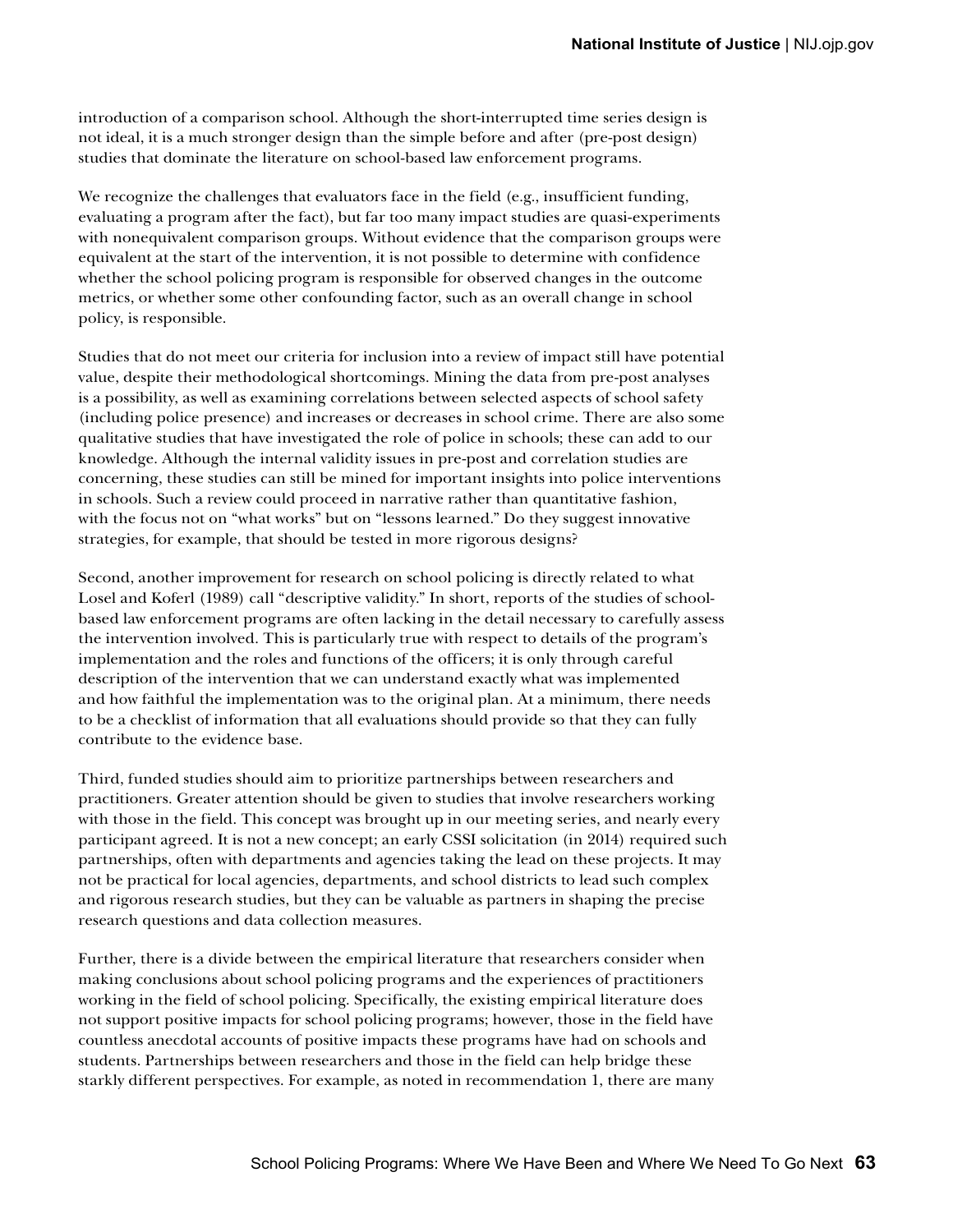implementation elements to which practitioners attribute program quality, yet which are often absent from empirical evaluations of the impact of school policing. A partnership may not only help identify and study these implementation elements, but perhaps even further develop and replicate them beyond a single district or area. We believe that partnerships will assist in developing a more complete and translational approach to research that will improve not only programs but also our empirical knowledge base.

Finally, government can do more to facilitate studies in addition to funding them. Many states have large repositories of school-level data from surveys, test scores, and administrative collections. However, states often do not have a centralized repository for data that indicate the types of policing programs schools have. A simple list of program types would facilitate analyses examining the relationship of different types of school policing programs with school-level outcomes. Availability of these data could facilitate a wave of quantitative and quasi-experimental analyses that could increase the yield of studies and knowledge on this intervention.

This recommendation builds on the first one by highlighting the need to not only fund research in targeted areas of school policing, but also to ensure that the highest quality research designs and elements are proposed. This will allow for empirically sound conclusions that account for both quality research practices as well as vital input from those in the field.

### **Recommendation 3: Focus more, in both practice and research, on the selection of officers for school positions**

Officer selection is an area of school policing that was noticeably absent from the articles and studies reviewed for this report, yet participants in the meeting series noted it as a critical component of programs that needs more attention. Therefore, we are recommending that the selection of school officers, as well as how they are evaluated in terms of job performance in a school position, be given more attention and focus — in both research and practice — to better understand how selection may impact other areas of interest. In much of the literature on school policing programs, selection is mentioned as a side note but hardly stressed as an area of focus or consideration. However, when discussing this area with both researchers and practitioners in our meeting series, a comment was made in almost every discussion that all other aspects of school policing's success are predicated on having the right individual for the job. Putting more focus on, and gaining a better understanding of, officer selection for school policing programs has implications for both research and practice.

First, in terms of practice, being a school officer is not the same as being a patrol officer in the local community. It is highly possible that even the best patrol officer is not the ideal candidate for a school assignment. The nature and type of work can be vastly different in many respects. Therefore, depending on the goals of the school policing program, and what duties and roles the officer will fulfill for the school, it is critical that the person selected for the position is in alignment with those goals and duties. The program can have the best intentions established through goal-setting by the implementation team, but if the person selected does not align with those goals or have the skills and abilities to carry out the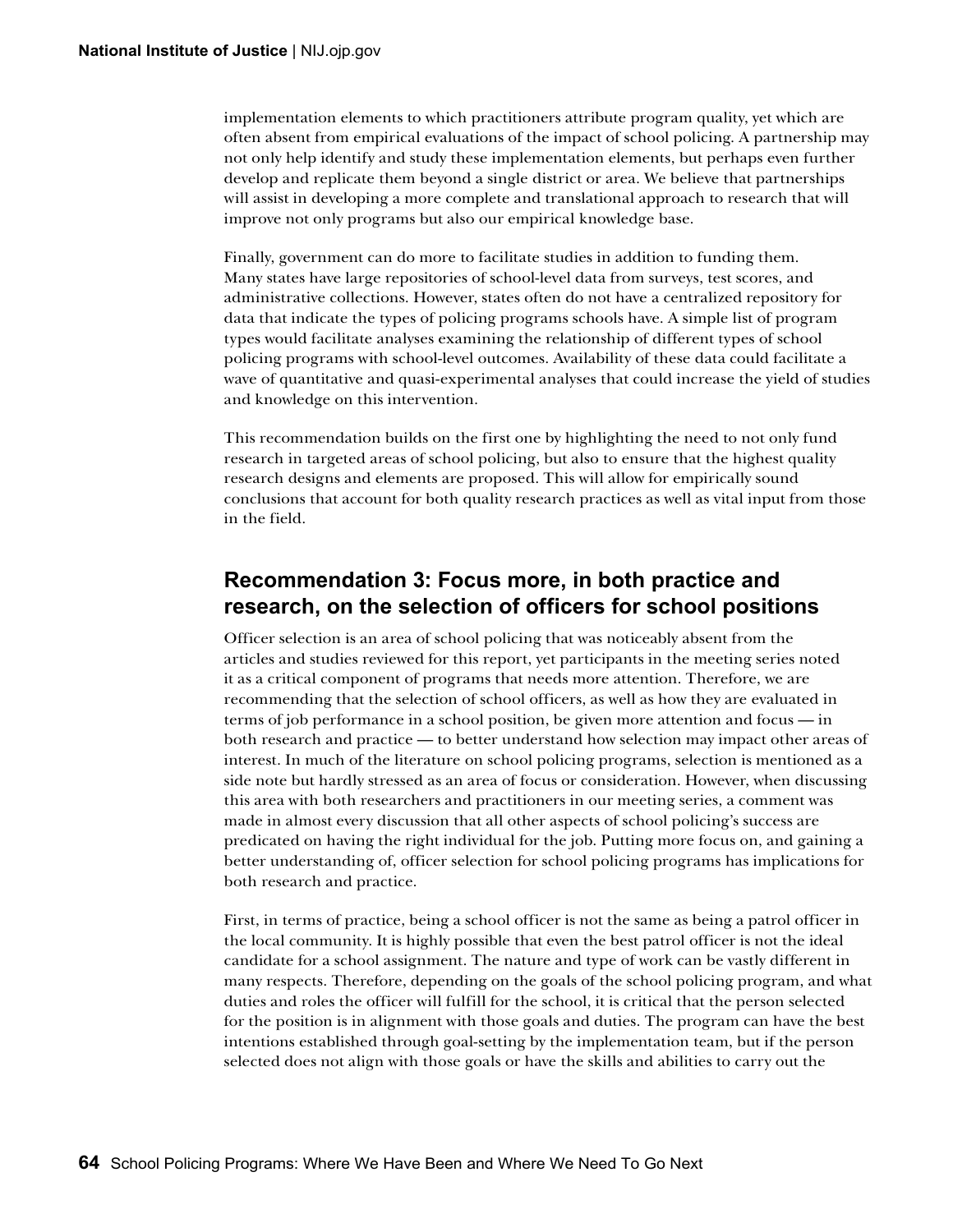roles and duties, the program will likely not be successful. There should also be alignment between the goals of the program, the roles and duties of the officer, and the criteria used to assess and evaluate their job performance.

The same can be said for training: A school district or police agency can lay out the most comprehensive and robust training program for their school officers, yet if the officer selected for the job does not commit to learning the skills being taught, then the quality of the training will not matter. As one participant in the meeting series put it, "The training will only be as good as the officer selected for the position." One panelist, in several of the meetings, concluded that better alignment is needed across officer selection, job descriptions, the goals of the policing program, training, what officers are actually doing day to day, and how they are formally evaluated in terms of their job performance. This alignment, beginning with the selection of a school officer, will result in a policing program that is better able to produce positive outcomes for the school and community.

Despite a consensus that more focus should be given to officer selection, many of the meeting attendees discussed barriers to selection. For instance, many noted that there is a lack of criteria that identify an individual as a good candidate for school policing. Many noted that they had used their professional judgment in this area, but they still expressed a desire for more formal selection criteria and processes to assist schools and departments. Others noted that even with defined criteria, resources (mainly individuals) are scarce in many departments, making it difficult to find the best officer for the job. A contracting police agency may have to balance the need for good officers to work patrol in the community and good officers to work in the schools. Many departments are understaffed and have trouble filling school assignments. This may result in officers being forced into school positions, or those who want to be in school positions being reassigned elsewhere. A school position can be viewed as a negative assignment in some departments. Some meeting participants noted that school assignments have been seen as the equivalent of "desk duty" or being "retired while on the job." Even for school-based departments, getting enough qualified applicants was noted as a challenge. Regardless, more focus and attention should be paid to establishing criteria for school officer selection and developing ways in which these positions can be filled with the best candidates.

In terms of research, better understanding of and accounting for officer selection will likely help explain various outcomes of interest. It was suggested in our meeting series that selection is one area that could serve as a mediating variable in some cases. For instance, the officer selected for the job could impact various outcomes being considered in a study, such as arrests. If the officer selected does not adapt to the school setting, they may respond to school situations just as they would on the street and arrest students and staff for offenses in all cases in which it is legal for them to do so. Another officer selected for the job may embrace the educational environment and choose to respond in ways that educate students on their mistakes without officially arresting them for their behavior. Therefore, the lack of an officer selection process, or consideration of a process, could be contributing to an implementation problem that influences research results and our subsequent interpretation of outcome studies. Research moving forward should not only attempt to consider the impact of officer selection in outcome studies, but also assist with the development of an evidence-based selection process for school policing programs that yields officers who are best fit to serve in a school position.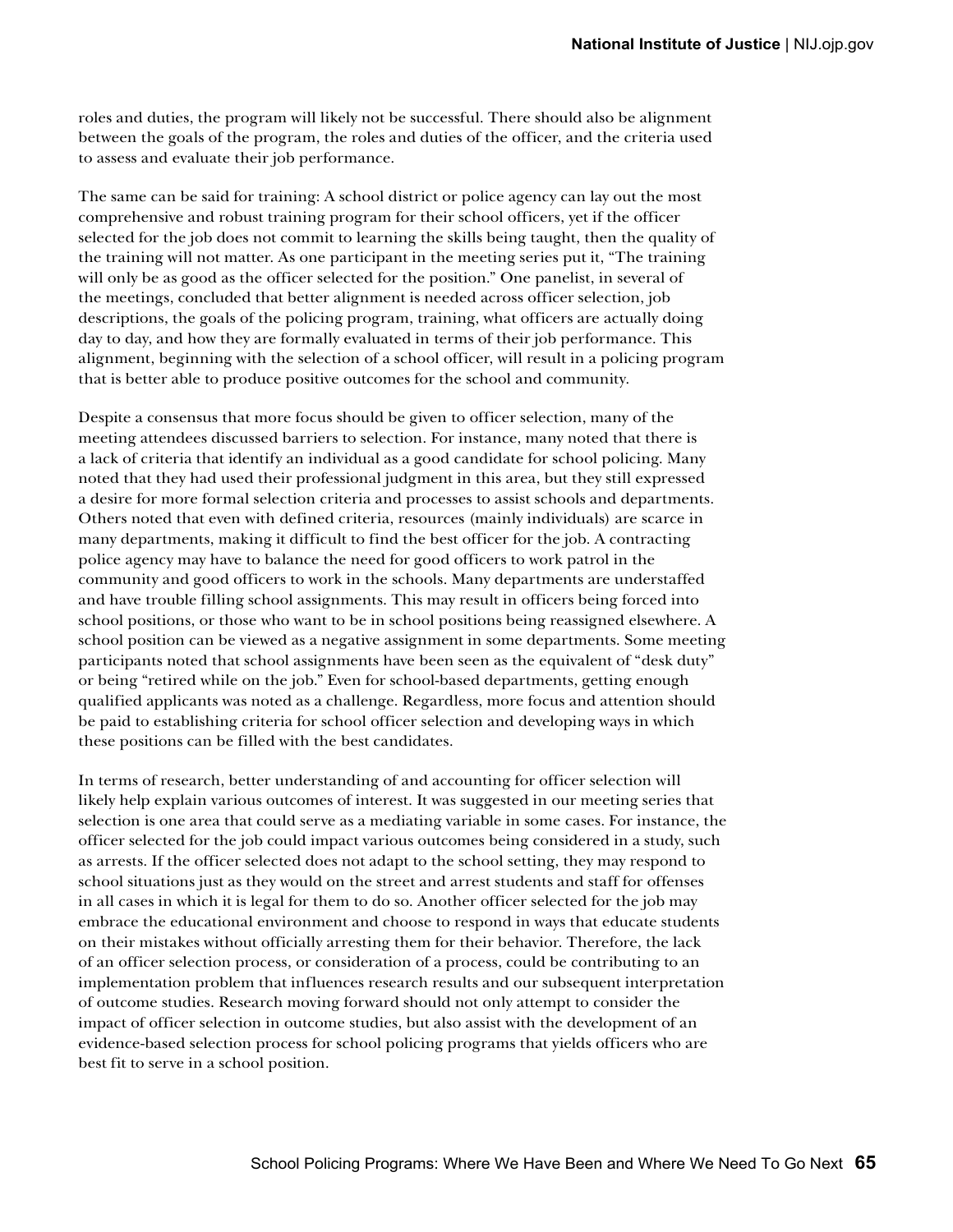## **Recommendation 4: Provide officers with training specific to working in schools, and to the duties and activities expected of that officer in that school**

Practitioners and researchers alike agree that school policing requires a different skill set than the traditional policing an officer might engage in while patrolling in a community. Although school policing is still considered policing, the dynamics of a school, and the roles and activities officers might be asked to engage in there, are different than what a patrol officer might do each day.

To be successful, school police need specialized training with a focus on the dynamics of the school environment and the roles they will engage in. A clear articulation of specific roles for officers in the school environment must be aligned with the training required for school policing. School policing programs should also consider the need for specialized training that accounts for the changing and expanding roles of officers in a school setting. For instance, as officers take on the role of a social worker in the school setting, we cannot expect them to succeed unless the appropriate training has been provided. This again highlights the importance of clearly defining roles, not only for the sake of ensuring appropriate duties and interactions, but also so the officer can be specifically trained for what is expected in that environment.

However, despite the growth of and attention on school policing programs during the past several decades, there continues to be a lack of available training as well as inconsistency in the training received. Many states have tried to address this gap in training by passing laws requiring that officers who work in schools participate in some form of mandatory training program prior to being assigned to a school. Although well-intended, blanket statewide training requirements leave some gaps for officers assigned to a school setting.

First, we must clearly understand what officers working in schools need in terms of training. There is likely some basic training beyond a traditional police academy that all officers working in schools need; some states have implemented this kind of training, but to our knowledge no real work has gone into identifying what topics should be covered. Do officers really need to understand adolescent development? Have all educators been taught this in their college preparation programs as well? It is likely that both groups need some understanding on this topic, but there are no available studies that have systematically examined what broad, high-level skills and understanding all officers need to be successful in a school setting. Such studies could be very helpful to individual states and even the federal government, providing them a basis to widely offer a research-based set of trainings that equip officers with what they need to be successful in a school setting.

In our meeting series, both researchers and those working in the field mentioned how critical it is that training for officers be "job-embedded." This means that the training topic must be something that officers need and will use in their work. Another meeting participant noted that we have a lot of "good ideas" for training topics, but many of these topics are rarely used or implemented by officers in practice. Therefore, we must be careful to identify training content that will be useful to officers working in schools. For instance, one officer mentioned that they had received training on a specific program, but when they returned to campus, school administrators were not interested in such a program. This again highlights the need to carefully articulate an officer's role so that training can be aligned to that role.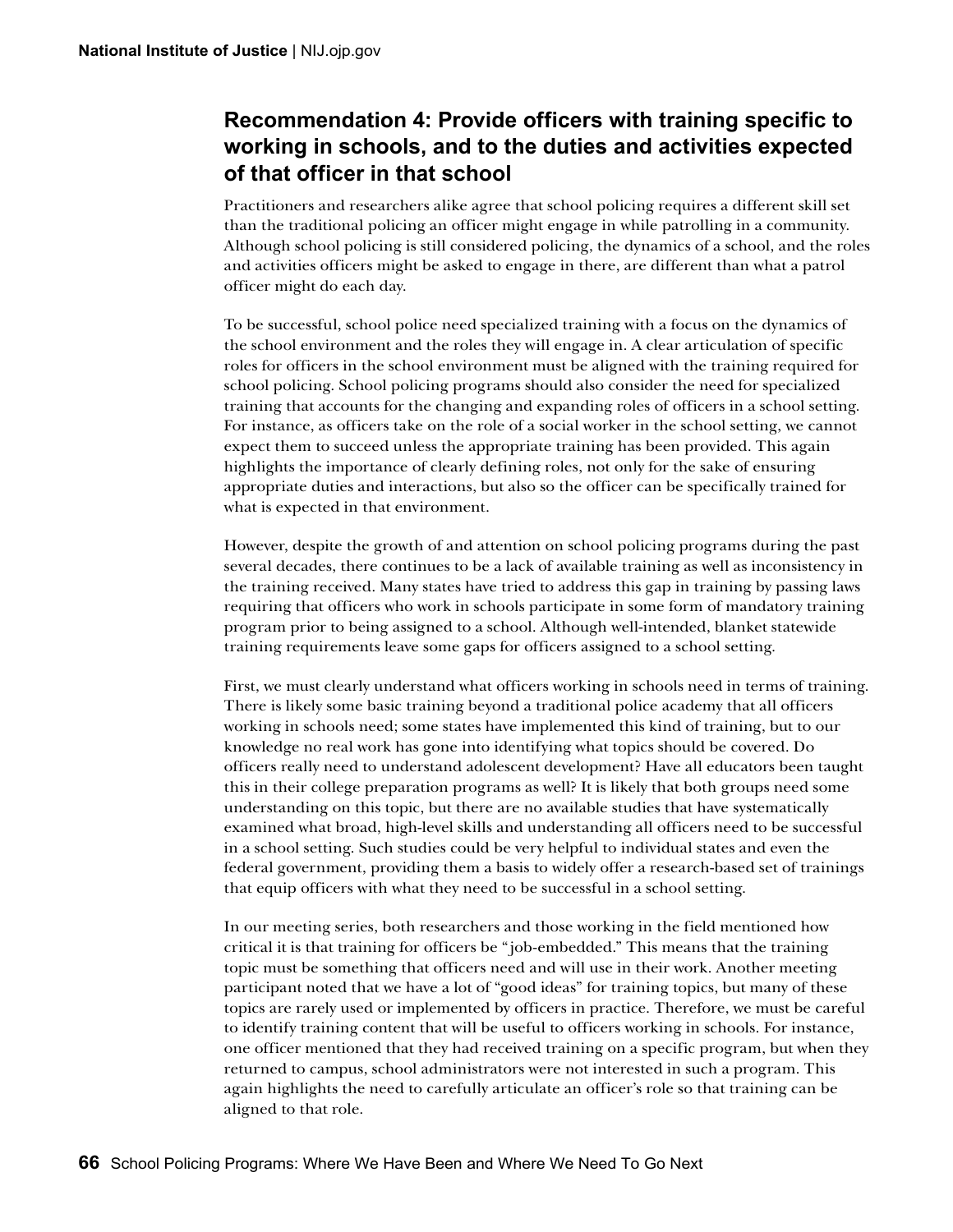Meeting participants also recommended conducting co-training with officers and school staff, including administrators (Martinez-Prather, McKenna, & Bowman, 2016a). School staff should be educated on the purpose of the policing program and informed of what officers will and will not do during their work on campus. Additionally, co-training officers and school staff on various programs and strategies for student safety is necessary, as neither group typically works on its own, nor should they. Common understanding and coordination are vital to the successful implementation of a school policing program.

Second, a basic set of school policing skills should not be all an officer receives to support their work in schools. Each policing program should have specific and defined goals that are mapped to the needs of the campus, school system, and community. These goals will result in a customization of the roles and activities that officers engage in. Therefore, a second layer of training should be mapped to the work that each specific officer will be doing to support the local goals for the policing program. This type of training cannot be delivered en masse by state or national training programs, but rather must be developed locally so that as goals and aims change over time, officer training can be modified to follow suit.

As a central point of discussion in the meeting series, several participants noted that we must move away from a "one-and-done" mentality when it comes to school officer training. One-time, mandated courses required by states, or some other authority, may provide a good base level, but ongoing, job-specific training must also occur. For instance, the training progression could be as follows: (1) initial base-level school officer training (e.g., to fulfill state requirements), (2) a field training program at the department level that is specific to working in a school, and (3) ongoing training based on what officers need for their specific job environment. A model like this is how police training typically progresses in other units of law enforcement (e.g., SWAT, narcotics, detective).

It is critical that the ongoing, job-specific training be mapped to what the particular officer needs. For example, not all school districts or campuses will want their officers teaching classes to students. Those that do can ensure the officers learn classroom management practices and lesson development to make certain they have been trained to carry out that role successfully. In this example, the officer may not need content-specific training because they may already be an expert in the content area (e.g., drug prevention), but they may still need the skills to fill the role of an educator. This skill set may be rudimentarily covered in a broad, statewide training program, but likely not in any detail, because it is not a task common to all officers.

We know from prior research and practitioner experience that most officers going into school policing have experience and academy training related to the work of a law enforcement officer. However, we also know that the type of skills needed and the work being done in schools differ from what an officer does in the community. Schools and police agencies, working with specific state and federal agencies as well as various training providers, should develop and implement a research-based training approach that consists of two tiers. The first tier should focus on the broad, high-level skills and knowledge any officer will need to be successful in a school setting. For example, topics such as juvenile law, alternatives to arrest, and cultural diversity are applicable to all school officers. A second tier of training should be aligned to the identified skills and knowledge officers need to be successful in carrying out the specific goals and focus of each individual policing program.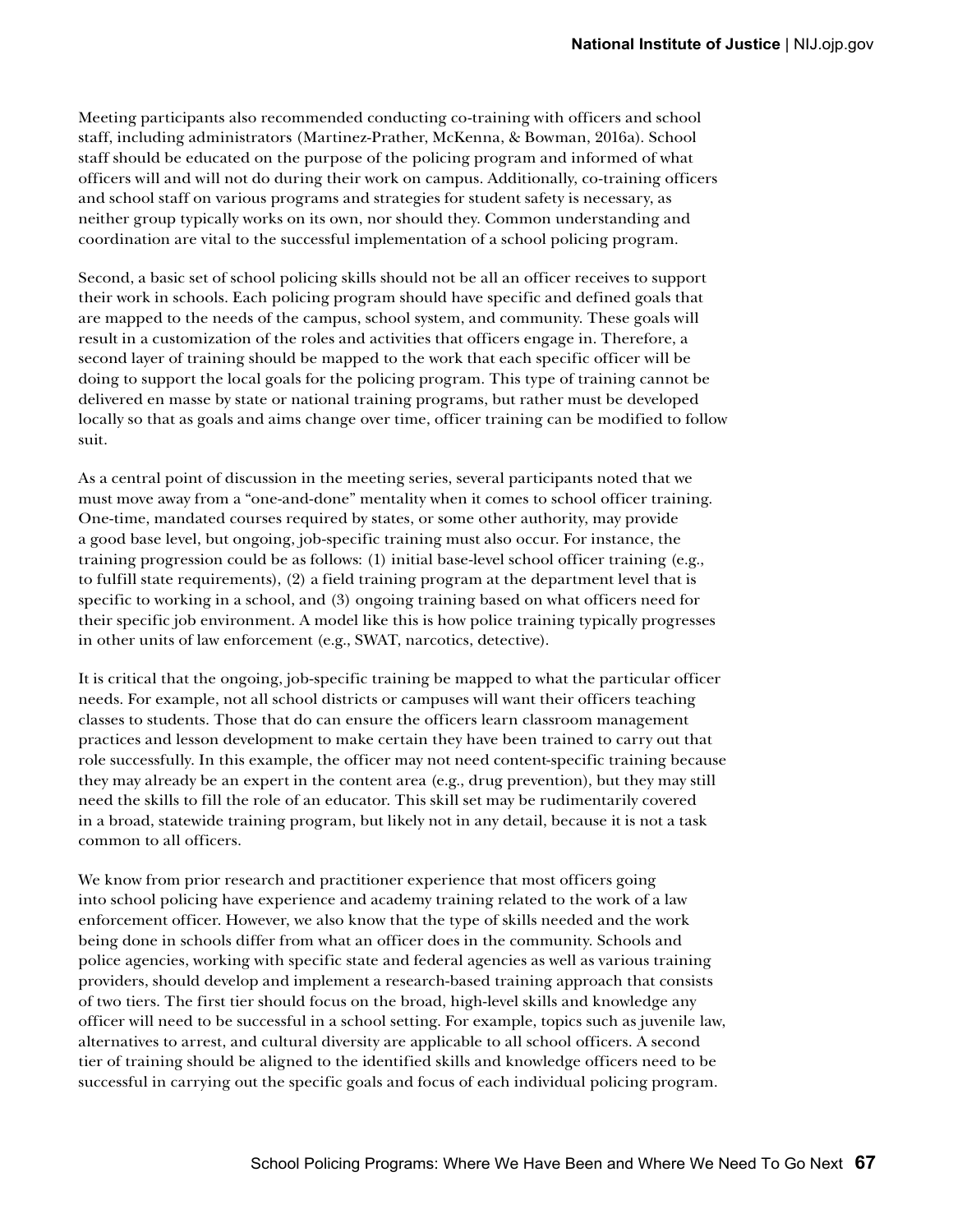### **Recommendation 5: Implement and test a consistent set of implementation characteristics for setting up and operating school policing programs**

In our final recommendation, we propose implementing and testing a set of implementation characteristics for school policing programs that has been developed by synthesizing existing literature and discussions with experts in the field. This recommendation could be viewed as the culmination of our first four recommendations in that it ties together key implementation elements, such as selection and training, and can also provide a framework for future research that addresses many of the targeted areas that we mentioned in our first recommendation.

School policing programs have predominantly focused on two models of implementation: the school resource officer (SRO) model and the school-based law enforcement model. Additionally, much of the literature and many practitioners have focused granularly on what roles and activities officers participate in while working in a school setting. Although these are important considerations, a school policing program should move past simply identifying how police officers will be assigned organizationally (which is often based partially on financial considerations) and what they should be doing, to a more substantive process that further defines how school policing programs are set up structurally.

This need was brought to light during the meeting series held in conjunction with this report. Overwhelmingly, the researchers and practitioners who participated discussed a fragmented set of officer roles and expectations that often differ by local context and environment. Considering this, the meeting participants discussed the need to align the selection of officers, job descriptions for these positions, the goals and expectations from all stakeholders, and what officers do on a day-to-day basis by establishing global expectations for school policing programs that still allow for local flexibility.

One participant noted that perhaps we are in the early stages of true program development, a process that can take years to specifically determine how policing programs should operate to be successful. Another noted that school policing as a field is currently in a position akin to where mental health programming was in the 1970s and 1980s — we are implementing programs but do not fully understand if they work, how they work, and what needs to be done differently. The group collectively laid out three stages: (1) information gathering on what officers are doing and what impact they are having; (2) program development, implementation, and evaluation; and (3) program replication and adaptation. Taking this approach, researchers and practitioners collectively have identified promising practices that could serve as a framework for school policing programs (i.e., at stages 1 and 2), while still leaving flexibility for local agencies and school districts.

There are vast differences between the districts and agencies across the country that may choose to use a school policing program; therefore, it is unlikely that one rigidly defined model will work for all. However, there are structural practices and elements that can be replicated to produce more successful programs. Earlier, we noted the Leadership for Educational Equity (2017) report that compiled recommendations from the American Civil Liberties Union, Office of Community Oriented Policing Services, and National Juvenile Justice Network, suggesting that certain implementation characteristics are likely to produce more positive outcomes. We also identified a study in Texas, currently ongoing and funded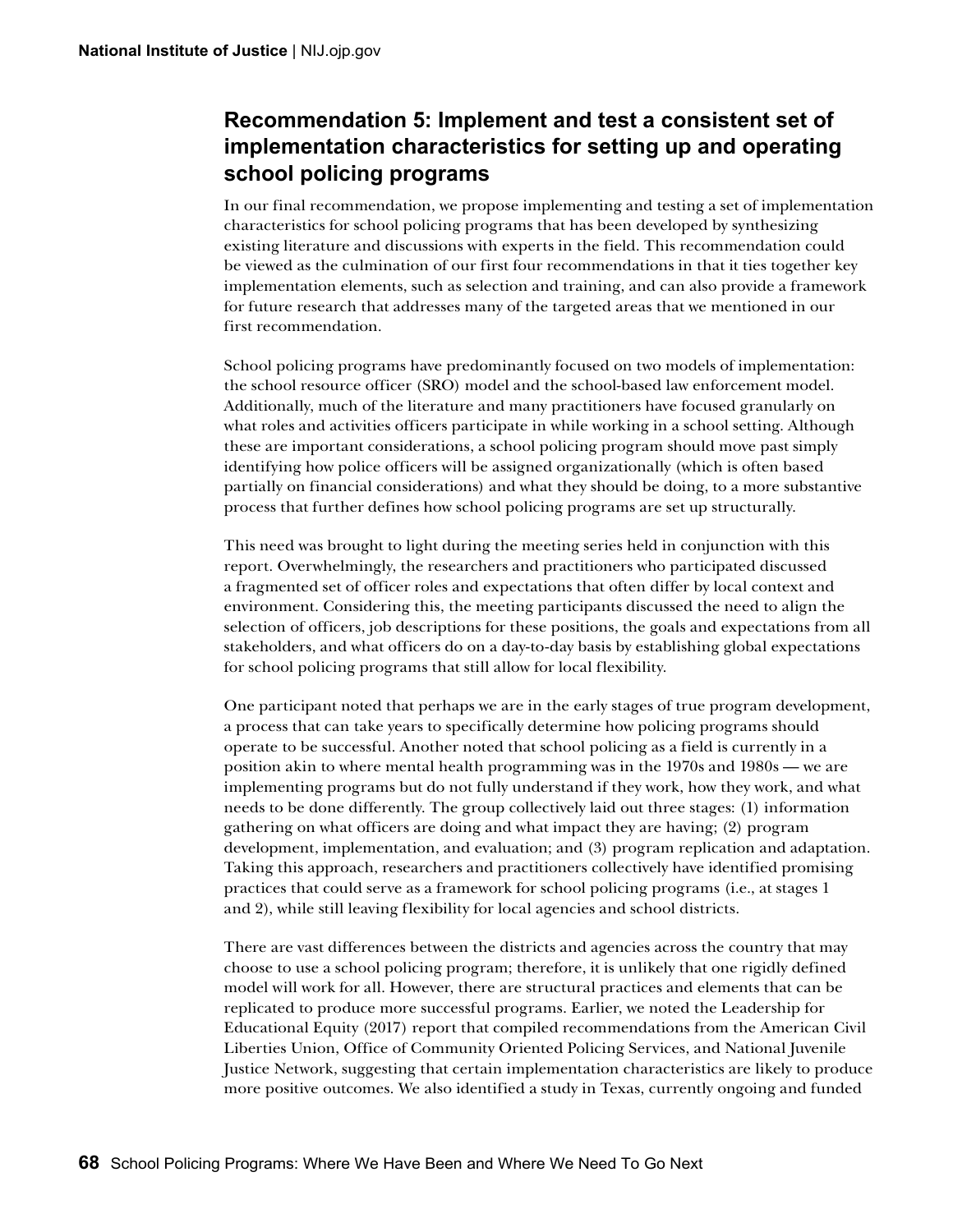by NIJ, which is focused on testing whether certain implementation characteristics produce more positive outcomes than programs not using these characteristics.

Based on this literature and the expertise of leading practitioners in the field, the following implementation characteristics should be adopted, studied, tested, and refined as a programmatic framework for implementing school policing programs.

### *Clearly Define the Purpose of the Policing Program and Who Is Responsible for It*

The school district and police agency (if contracting for SROs) should clearly define the purpose for putting police in schools, including what they will be doing and what they will not be doing. This definition should be included in all documents and communication.

The school district and police agency should also identify who is responsible for the policing program's implementation and monitoring. If contracting for SROs, both the police agency and school district should clearly state in their formal agreement who is the primary point of contact for the program in both agencies. If the program is being run solely by the school district, it should be clearly identified who has oversight over the policing program.

### *Develop a Detailed Governance Document*

A clear and complete governing document should be developed prior to program implementation. Such a document can be useful both when officers are contracted from a local police agency (i.e., the SRO model) and when officers are employed by the school system directly (i.e., the school-based law enforcement model). This type of document is often referred to as a memorandum of understanding, interlocal agreement, or intergovernmental agreement when contracting officers from a local police agency. As several have noted, including Rosiak (2020a), the development of a guiding document such as this is critical to the operation of a school policing program.

This document should not only lay out guidelines for how officers will work within a school or set of schools (e.g., the method of payment, the number of officers to be assigned to the school district, what campuses the officers are responsible for, the period when officers will be made available to the school district), but also describe in detail the roles, training, and evaluation of the program. The document should include a clear distinction between crime and discipline and stipulate that officers are not responsible for school discipline. The elements of this agreement should be clearly communicated to school staff, including administrators and teachers, as well as the community.

### *Select the Right Officers for the Job*

Although it is a subject not widely referenced in the academic literature, practitioners have noted how important it is to select the right officers to work in a school setting. They may not be the best patrol officers, but those who have the skills and demeanor to work in a school setting and fulfill the specific roles and activities identified. More research and focus need to be dedicated to identifying what personal characteristics and selection criteria should be used for officers in a school setting. Selecting the right officer for a school assignment also means adapting the assessment and evaluation of that officer's work to ensure they align with those expectations.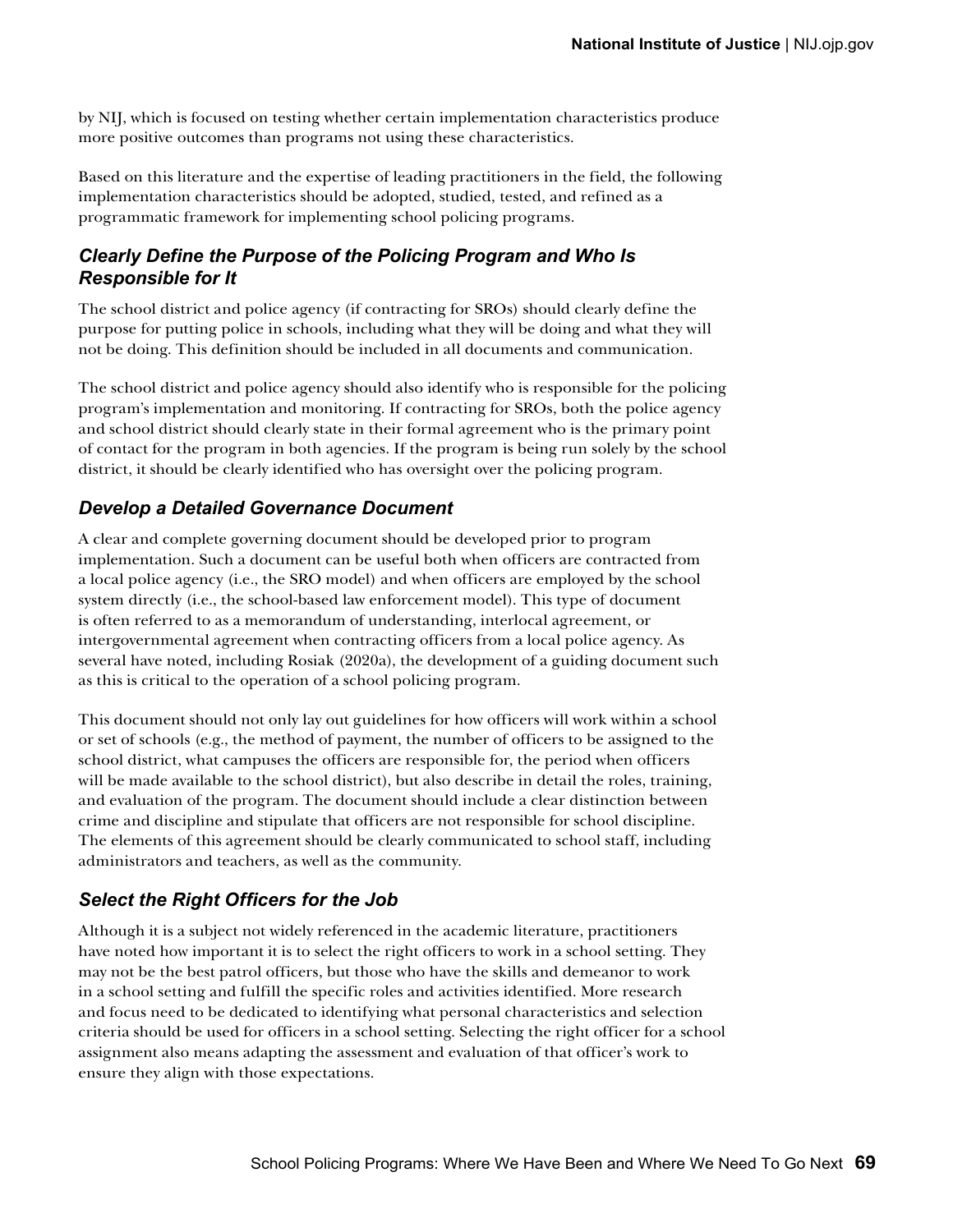#### *Establish Annual Goals and Expectations for the Policing Program*

Each year, the policing program should have clear and achievable goals that are developed collectively between school administrators and officers with input from the community and other stakeholders. These goals should be shared with all involved in the program's implementation. Based on these goals, the officer's roles, duties, and activities should be established and communicated to the campus community. This will result in a clearer understanding of what the purpose of the program is and which areas the officer can and should be supporting, as well as areas that may not be appropriate for law enforcement involvement.

#### *Provide Program-Specific Training*

Officers and school staff should be trained for their specific duties and activities to reach the established goals in the school setting. As noted earlier, some states have adopted statewide training programs for officers who will be working in schools. Although this type of training may have a place and purpose, it should only serve as a basic foundation for working in a school.

Because communities and school systems will differ vastly on what they would like to achieve with their policing programs, it is unlikely that statewide training will be effective at meeting the needs of all districts and officers in a state. Individual school policing programs should identify their own specific goals, and training must be mapped to the roles and activities the officers will be asked to engage in to support these focus areas. Training should be ongoing throughout the course of the officer's time working in the school.

In addition, school staff (including administrators) and others who will intersect with the policing program in the educational setting should also receive training. School staff should be taught about the purpose of the policing program and what officers will and will not do during their work on campus. When possible, school staff and officers should train together.

#### *Collect Data To Assess Progress Toward Goals and Evaluate the Program*

Prior to program implementation, data sources should be identified that can be used to assess progress toward the program's goals. The data should be regularly examined throughout program implementation to help ensure that the program stays focused on established goals and that the goals can be critically examined. To be successful, the use of police in schools must be treated as a program that needs to be assessed regularly to determine whether it is meeting its intended outcomes. Often, school policing is implemented and then forgotten about. The regular assessment of policing in schools will allow for goals, training, and expected outcomes to be examined on a regular basis.

#### *Regularly Assess the Program and Adjust as Needed*

As the program progresses, the district and campuses should regularly review progress toward the identified goals. If needed, adjustments to goals, duties, and activities should be made based on the data being collected. If additional training is needed for officers or staff, it should be provided. Regular assessment and refinement of the program is a critical piece in ensuring the program stays on track and in line with the expected outcomes and vision of the community.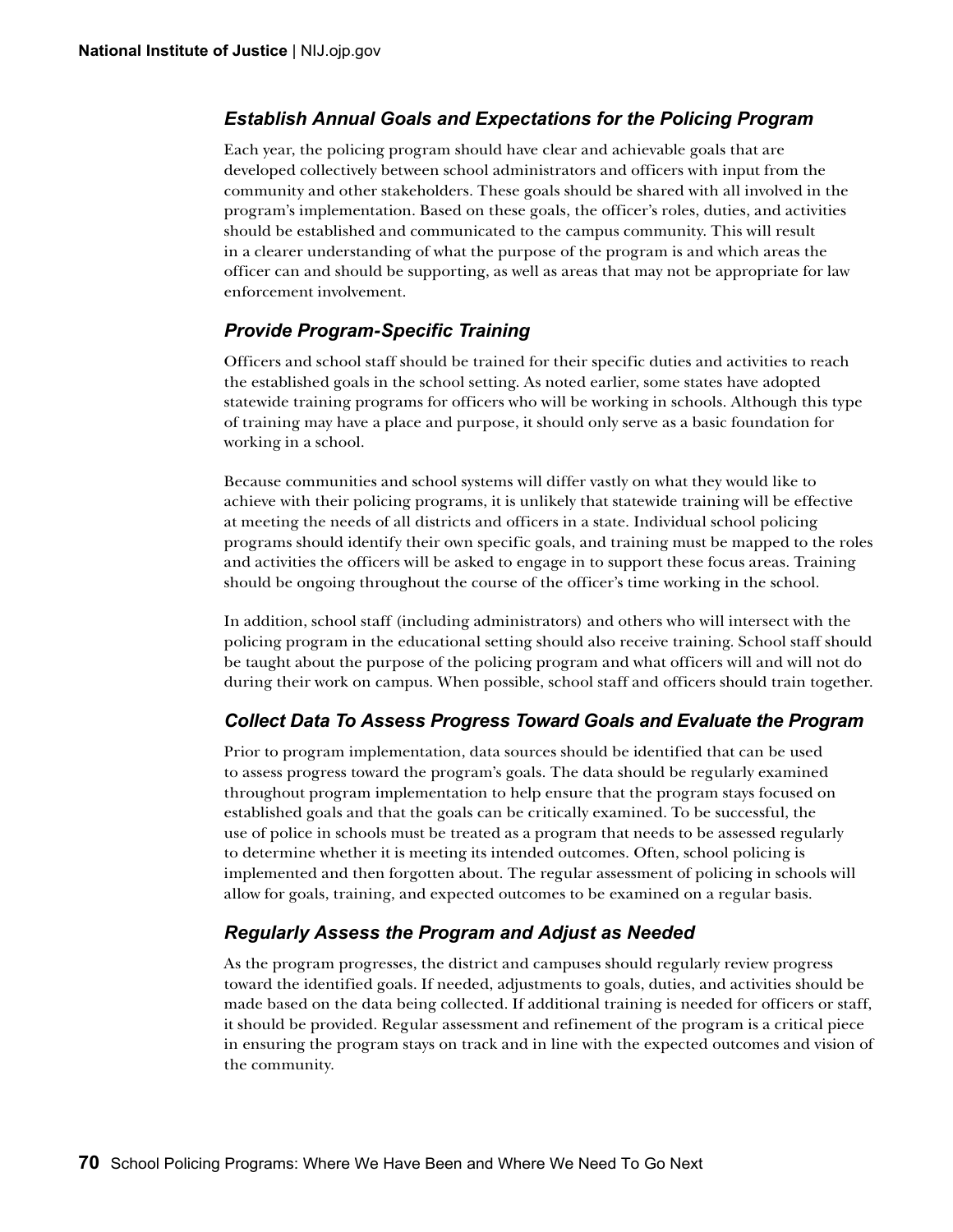Future research should move beyond the debate over SRO versus school-based models of school policing, focusing instead on implementation characteristics that show evidence of contributing to successful programs. Establishing and implementing characteristics such as those mentioned above allow for flexibility and local decision-making, while also building commonalities across programs that will increase their potential for success. For practitioners, this focus should result in more stable and consistent programs. History tells us that the roles and activities of officers will continue to change and expand, but if we identify and study characteristics of programs that result in success, these characteristics should stabilize across time. Ultimately, the focus should be less on roles and activities, and more on implementation. This approach allows for more flexibility in terms of what a specific school needs from its program.

From a research perspective, the existence of comparison groups that are constant on some structural variables will allow for much more rigorous studies to be conducted. This will open the door for better identification of other areas, such as officer roles and specific activities, that might result in positive or negative outcomes for schools and students. At that point, research can move past the common evaluation and impact studies that compare campuses with police to those without to make conclusions about various school and student outcomes based on specific program elements. Not examining or controlling for key structural elements of the program like those mentioned above leaves questions as to the validity of the conclusions.

Overall, our recommendations focus on what we can do now to ensure current programs meet the desired outcomes for staff and students in schools across the country, as well as how we can continue to advance the body of work focused on evaluating the impacts of these programs. We cannot ignore that current literature examining the impacts of school policing programs generally paints a bleak picture in terms of success. However, there are several areas that have been largely unaddressed in the existing body of impact studies on school policing, but have been highlighted by those in the field as key elements that make for a successful program.

Moving forward, it will be critical to consider the many factors and variables that must be examined to adequately make large-scale generalizations regarding all school policing programs across the country. We must continue to develop school policing programs and rigorously test them to ensure the best possible outcomes for schools and students.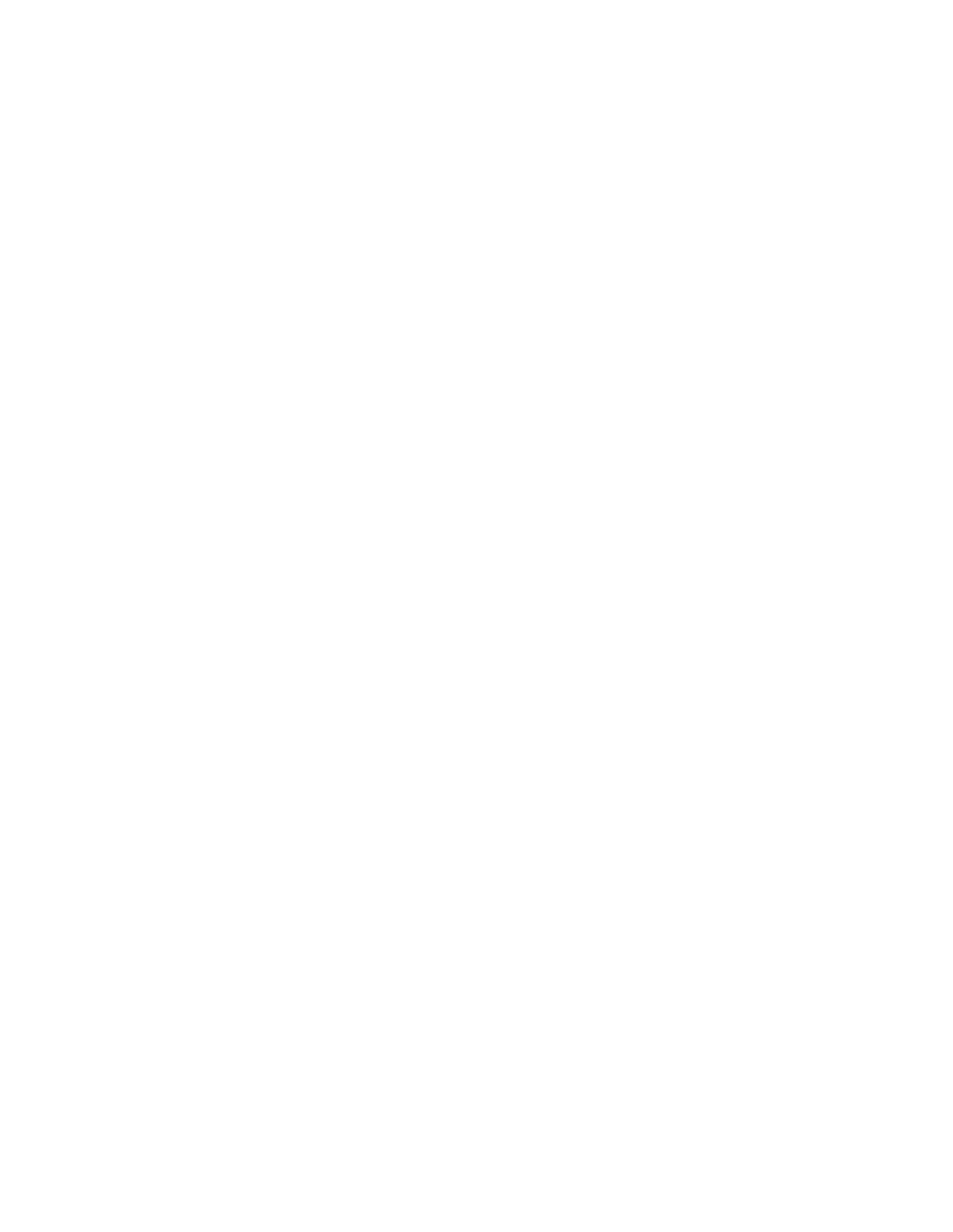# **Conclusion**

The National Institute of Justice (NIJ) was directed to provide Congress with a report on the state of school policing in the United States. To address this directive, NIJ engaged two consultants to conduct a comprehensive literature review and examination of data sources, facilitate four days of expert panel discussions, and synthesize the results from these data collection efforts.

At the time of the directive in 2019, school policing was, by all accounts, increasing rapidly across the United States. This was fueled, at least in part, by concerns about active shooters and mass shootings, with 2018 a witness to two high-casualty events at American high schools. The federal government continues to support the implementation of school policing through grant programs, and many commissions and task forces have recommended greater access to policing to increase school safety. Yet despite the growth and popularity of school policing, the research conducted to this point has not evidenced positive results. Indeed, some research indicates possible harmful effects, especially for students belonging to racial and ethnic minorities.

As we continued our work on this report, May 2020 brought protests and civil unrest around the world, along with increased scrutiny of racial bias across all areas of society. Naturally, this scrutiny was most focused on how the justice system is experienced differently by people of different racial and ethnic groups, and especially on how the police interact with communities of color. This has extended beyond municipal police to the presence of police in schools. Since May 2020, several districts in the United States have undergone deliberations about whether to maintain a police presence in their schools, and some local jurisdictions have opted to remove or reduce police presence (Petrosino, Fronius, & Taylor, 2020). This report contains no mandate to local communities and school districts about what they should do regarding school police. The decision to adopt, increase, reduce, or remove school police is a local decision. One conclusion, offered by many in the research community based on the research to date, is that school policing is a failed intervention that schools and districts should not be using. Another conclusion, offered by many in the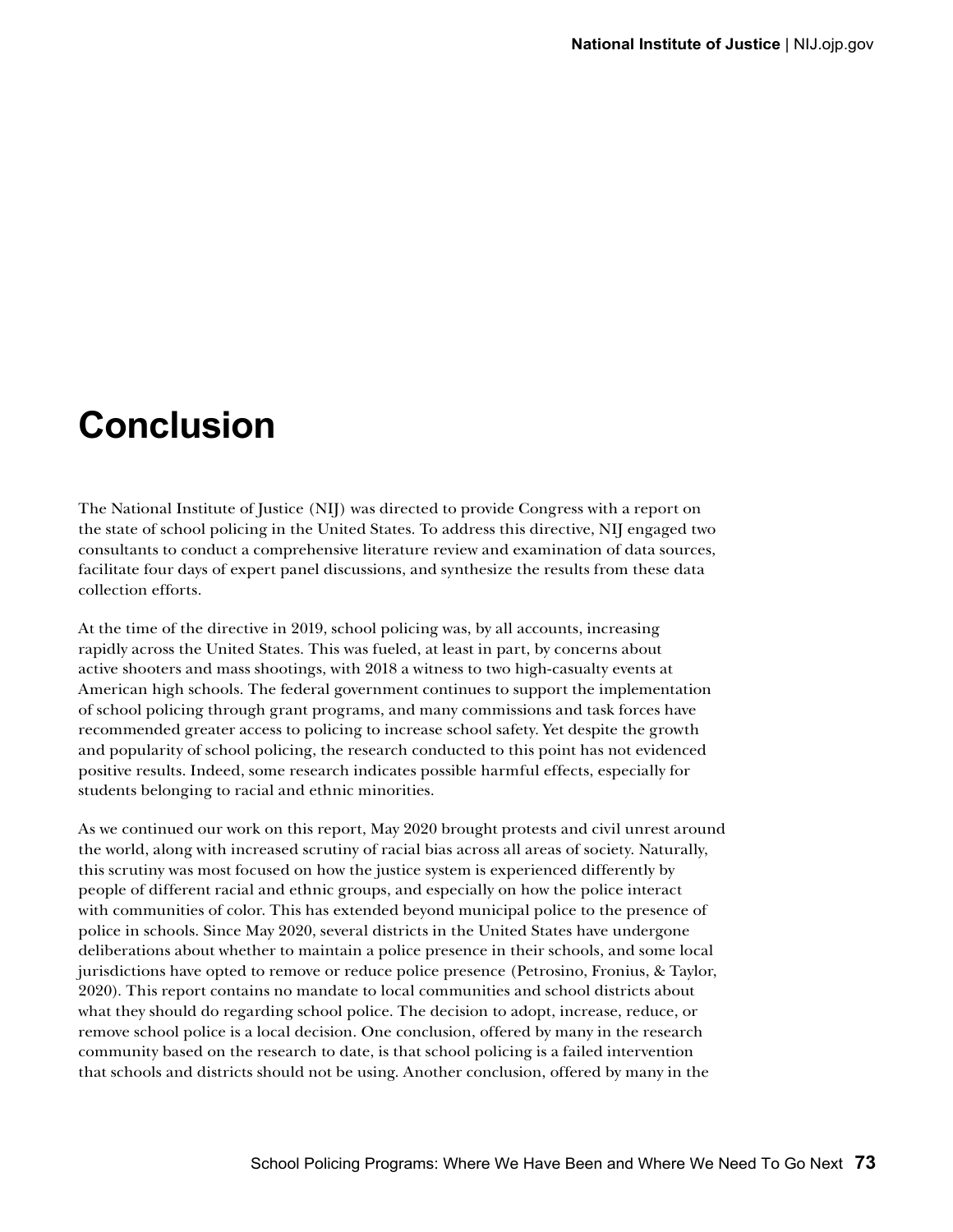practice and policy community, is that good school policing programs can provide benefits to students, staff, and the school community — but these programs need to be implemented properly to increase safety and build trusting relationships, regardless of the community in which they are employed.

Our recommendations are borne out of these two ironies: (1) the popularity and growth of school policing, and the lack of research evidence supporting its positive impacts and (2) the divide in perceptions about the merits of school policing between many in the research community who have concluded that it is an unsupported intervention, and many in the policy and practice community who continue to see benefits from these programs. We recognize that some local jurisdictions, concerned about having police in schools, will choose to eliminate them or reduce their role. But other local jurisdictions will continue their programs, or even expand them. Those local jurisdictions that adopt, continue, and expand school policing should exercise caution in implementation. Any school district or local community that puts officers into its schools without attending to concerns such as selection, training, and officer and educator roles is likely to create an ineffective program at best, and a potentially harmful one at worst.

Our recommendations are designed to help federal, state, and local jurisdictions make more informed choices. At the federal level, we recommend targeted and consistent funding — not only by NIJ — to support a stronger knowledge base about school policing. This includes more funding of randomized controlled trials and rigorous quasiexperiments. At the state and local levels, we urge greater attention to the selection and training of officers and careful delineation of roles, all with some flexibility for adaptation to meet local community needs. All communities implementing school policing need to attend to implementation characteristics that improve the opportunities for program success and reduce the probability of harm.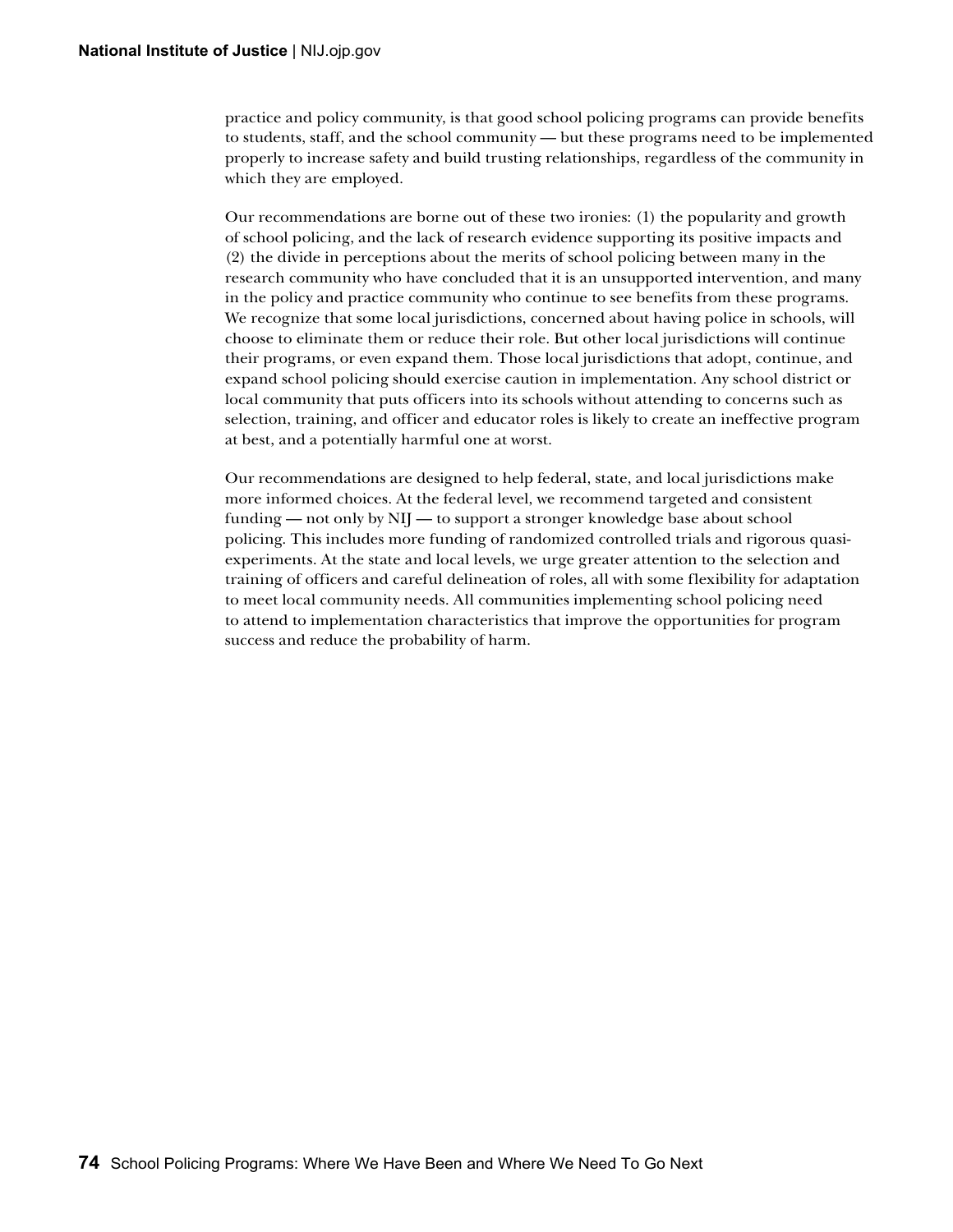# **References**

Anderson, A. 2018. Does more policing make middle schools safer? *Brookings Institute Brown Center Chalkboard*. Accessed on July 17, 2020. [https://www.brookings.edu/blog/](https://www.brookings.edu/blog/brown-center-chalkboard/2018/11/08/does-more-policing-make-middle-schools-safer/) [brown-center-chalkboard/2018/11/08/does-more-policing-make-middle-schools-safer/](https://www.brookings.edu/blog/brown-center-chalkboard/2018/11/08/does-more-policing-make-middle-schools-safer/).

Atkinson, A. 2002. *Fostering school-law enforcement partnerships*. Washington, DC: U.S. Department of Justice, Office of Juvenile Justice and Delinquency Prevention, and U.S. Department of Education, Safe and Drug-Free Schools Program.

Barnes, L. M. 2008. *Policing the schools: An evaluation of the North Carolina School Resource Officer Program.* Doctoral dissertation, Rutgers.

Bernard, T. 1999. Juvenile crime and the transformation of juvenile justice: Is there a juvenile crime wave? *Justice Quarterly*, 16(2), 337-356.

Bloom, H. S. 2003. Using "short" interrupted time-series analysis to measure the impacts of whole-school reforms. *Evaluation Review,* 27(1), 3-49.

Brady, K. P., Balmer, S., & Phenix, D. 2007. School-police partnership effectiveness in urban schools: An analysis of New York City's Impact Schools Initiative. *Education and Urban Society,* 39(4), 455-478.

Breen, A. 2020. "Survey: Most VA high schoolers agree SROs make them feel safer, some disagree." [https://curry.virginia.edu/news/survey-most-va-high-schoolers-agree-sros-make](https://education.virginia.edu/news/survey-most-va-high-schoolers-agree-sros-make-them-feel-safer%20some-disagree)[them-feel-safer some-disagree](https://education.virginia.edu/news/survey-most-va-high-schoolers-agree-sros-make-them-feel-safer%20some-disagree).

Brown, B. 2006. Understanding and assessing school police officers: A conceptual and methodological comment. *Journal of Criminal Justice,* 34, 591-604.

Brown, B. 2007. Community policing in post-September 11 America: A comment on the concept of community-oriented counterterrorism. *Police Practice and Research,* 8, 239-251.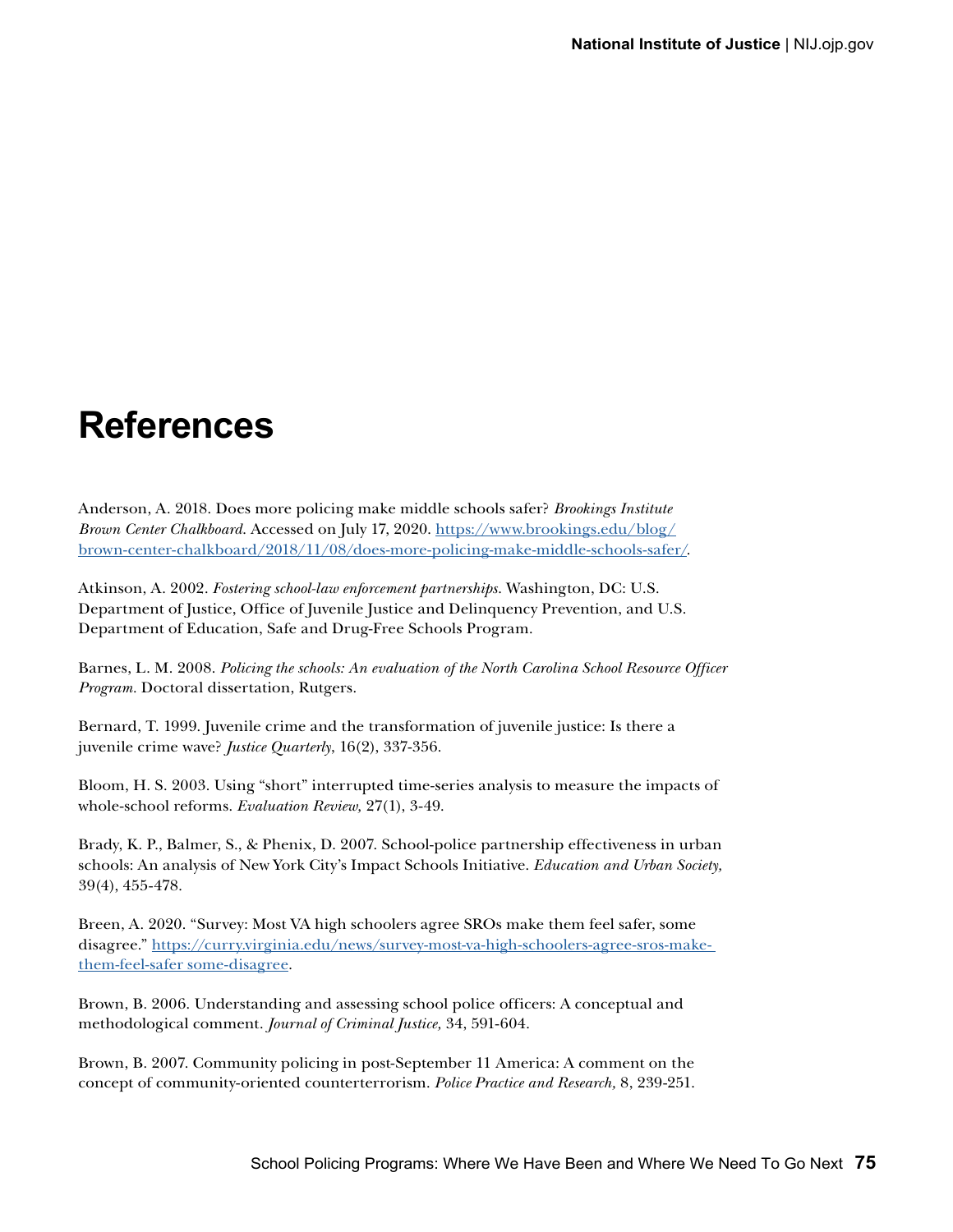Buckley, P., Gann, G., & Thurau, L. 2013. *If not now, when?: A survey of juvenile justice training in America's police academies.* Cambridge, MA: Strategies for Youth.

Bureau of Justice Statistics. 2014. *Data collection: Law enforcement management and administrative statistics*. <http://www.bjs.gov/index.cfm?ty=dcdetail&iid=248>.

Clark, S. 2011. The role of law enforcement in schools: The Virginia experience—A practitioner report. *Directions for Youth Development,* 129, 89-101.

Congressional Research Service. 2014. School Resource Officers: Law Enforcement in Our Schools. [https://www.everycrsreport.com/files/20140206\\_](https://www.everycrsreport.com/files/20140206_R43126_734b661c87fd809fc58d5d5c9346e69bdeef626c.pdf. ) [R43126\\_734b661c87fd809fc58d5d5c9346e69bdeef626c.pdf.](https://www.everycrsreport.com/files/20140206_R43126_734b661c87fd809fc58d5d5c9346e69bdeef626c.pdf. )

Cook, P. J., & Laub, J. H. 1998. The unprecedented epidemic in youth violence. In M. Tonry & M. H. Moore (eds.). *Youth violence* (vol. 24, pp. 27-64). Chicago: The University of Chicago Press.

Coon, J. K., & Travis, L. 2012. The role of police in public schools: A comparison of principal and police reports of activities in schools. *Police Practice and Research,* 13(1), 15-30.

Cray, M., & Weiler, S. 2011. Policy to practice: A look at national and state implementation of school resource officer programs. *The Clearing House: A Journal of Educational Strategies, Issues and Ideas,* 84, 164-170.

Curran, F. C., Fisher, B., Viano, S., & Kupchik, A. 2020. *Understanding school safety and the use of school resource officers in understudied settings.* Final report to the National Institute of Justice, award number 2016-CK-BX-0020, NCJ 254621.

Daniels, J. A. 2019. *A preliminary report on the Police Foundation's averted school violence database.* Washington, DC: Office of Community Oriented Policing Services.

DeJong, W. 1987. A short-term evaluation of project DARE (Drug Abuse Resistance Education): Preliminary indications of effectiveness. *Journal of Drug Education,* 17, 279-294.

Denham, M., Robles-Pina, R., Polnick, B., & Webb, D. 2016. Expanding the triad model of school policing. *Law Enforcement Executive Forum,* 16(2), 1-37.

Devlin, D. N., Santos, M. R., & Gottfredson, D. C. 2018. An evaluation of police officers in schools as a bullying intervention. *Evaluation & Program Planning,* 71, 12-21.

DeVoe, J. F., Peter, K., Noonan, M., Snyder, T. D., & Baum, K. 2005. *Indicators of school crime and safety: 2005* (NCES 2006-001/NCJ 210697). Washington, DC: U.S. Department of Education and U.S. Department of Justice.

Dinkes, R., Cataldi, E. F., Kena, G., & Baum, K. 2006. *Indicators of school crime and safety: 2006*  (NCES 2007-003/NCJ 214262). Washington, DC: U.S. Department of Education and U.S. Department of Justice.

Dinkes, R., Cataldi, E. F., & Lin-Kelly, W. 2007. *Indicators of school crime and safety: 2007*  (NCES 2008-021/NCJ 219553). Washington, DC: U.S. Department of Education and U.S. Department of Justice.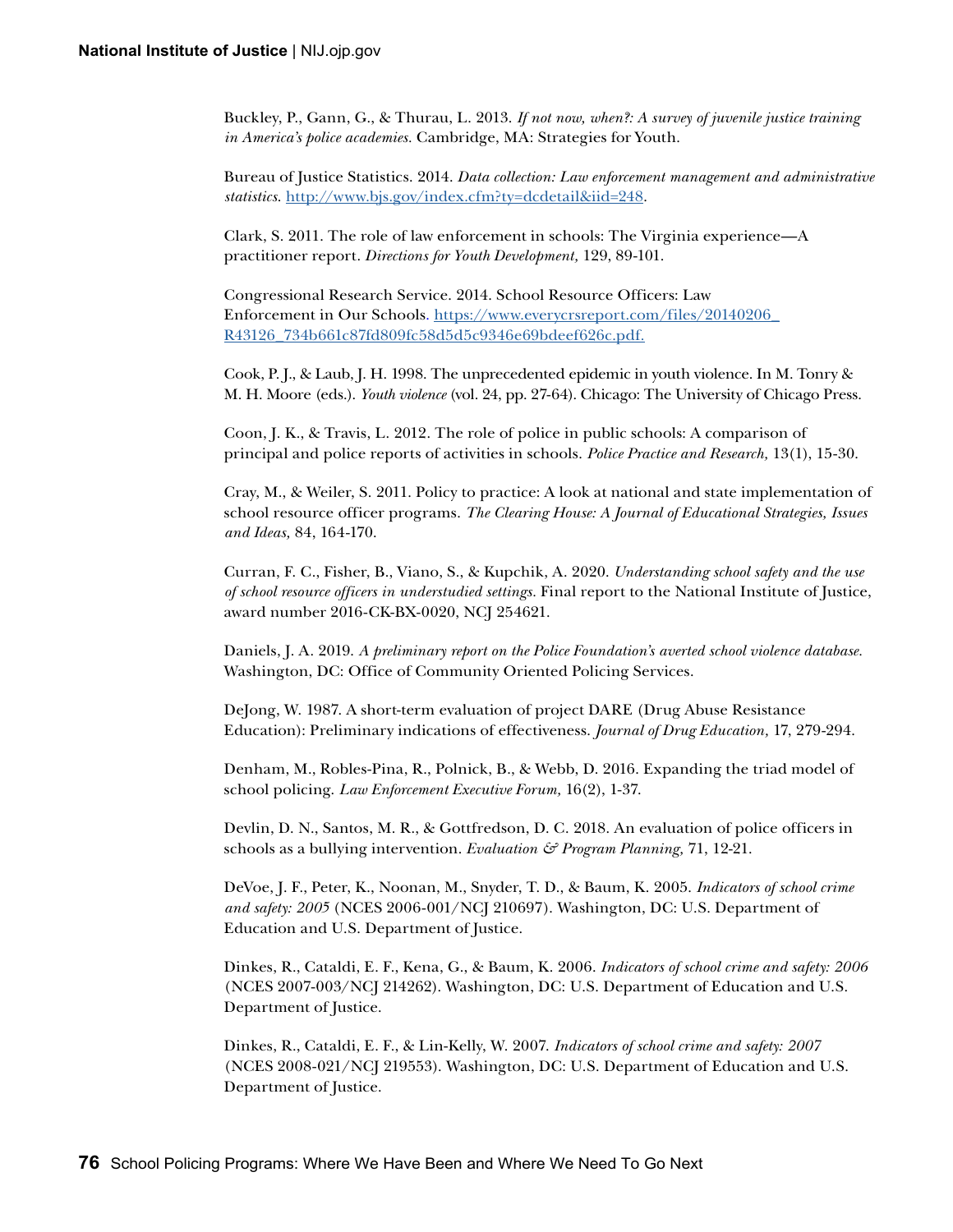Esbensen, F., Peterson, D., Taylor, T. J., & Osgood, D. W. 2012. Results from a multi-site evaluation of the G.R.E.A.T. program. *Justice Quarterly,* 29(1), 125-151.

Espelage, D., Sheikh, A., Robinson, L., & Delgado, A. 2020. Development of online professional development for school resource officers: Understanding trauma, socialemotional learning, restorative discipline, and cultural diversity. *Journal of Police and Criminal Psychology.* <https://doi.org/10.1007/s11896-020-09404-z>.

Federal Commission on School Safety. 2018. *Final Report of the Federal Commission on School Safety.* <https://www2.ed.gov/documents/school-safety/school-safety-report.pdf>*.*

Finn, P., Shively, M., McDevitt, J., Lassiter, W., & Rich, T. 2005. *Comparison of program activities and lessons learned among 19 school resource officer (SRO) programs*. Washington, DC: U.S. Department of Justice.

Fisher, B. W., & Hennessy, E. A. 2016. School resource officers and exclusionary discipline: A systematic review and meta-analysis. *Adolescent Research Review,* 1, 217-233.

Fisher, B. W., Higgins, E., Kupchik, A., Viano, S., Curran, C., Overstreet, S., Plumlee, B., & Coffey, B. 2020. Protecting the flock or policing the sheep? Differences in school resource officers' perceptions of threats by school racial composition. *Social Problems*. [https://doi.](https://doi.org/10.1093/socpro/spaa062) [org/10.1093/socpro/spaa062](https://doi.org/10.1093/socpro/spaa062).

Fisher, B. W., Petrosino, A., Persson, H., Guckenburg, S., Fronius. T., & Earl, K. Forthcoming. School-based law enforcement strategies to reduce crime, increase perceptions of safety, and improve learning outcomes in primary and secondary schools. *Campbell Systematic Reviews*.

Fox, J. 1996. *Trends in juvenile violence: A report to the United States Attorney General on current and future rates of juvenile offending*. Washington, DC: U.S. Department of Justice, Bureau of Justice Statistics.

Gonzalez, J., Jetelina, K., & Jennings, W. 2016. Structural school safety measures, SROs, and school-related delinquent behavior and perceptions of safety: A state-of-the-art review. *Policing: An International Journal of Police Strategies*  $\mathcal{C}$  *Management,* 39(3), 438-454.

Gottfredson, D. C., Crosse, S., Tang, Z., Bauer, E. L., Harmon, M. A., Hagen, C. A. & Greene, A. D. 2020. Effects of school resource officers on school crime and responses to school crime. *Criminology & Public Policy,* 2020, 1-36.

Hong, J. S., Cho, H., Allen-Meares, P., & Espelage, D. L. 2001. The social ecology of the Columbine High School shootings. *Children and Youth Services Review,* 33(6), 861-868.

House of Representatives. 2019. *Commerce, Justice, Science, and Related Agencies Appropriations Bills, 2019*. 115th Congress, 2d Session. Report 115-704. [https://www.congress.gov/](https://www.congress.gov/congressional-report/115th-congress/house-report/704/1) [congressional-report/115th-congress/house-report/704/1](https://www.congress.gov/congressional-report/115th-congress/house-report/704/1).

International Association of Chiefs of Police. 2011. *Juvenile justice training needs assessment: A survey of law enforcement.* Alexandria, VA: International Association of Chiefs of Police.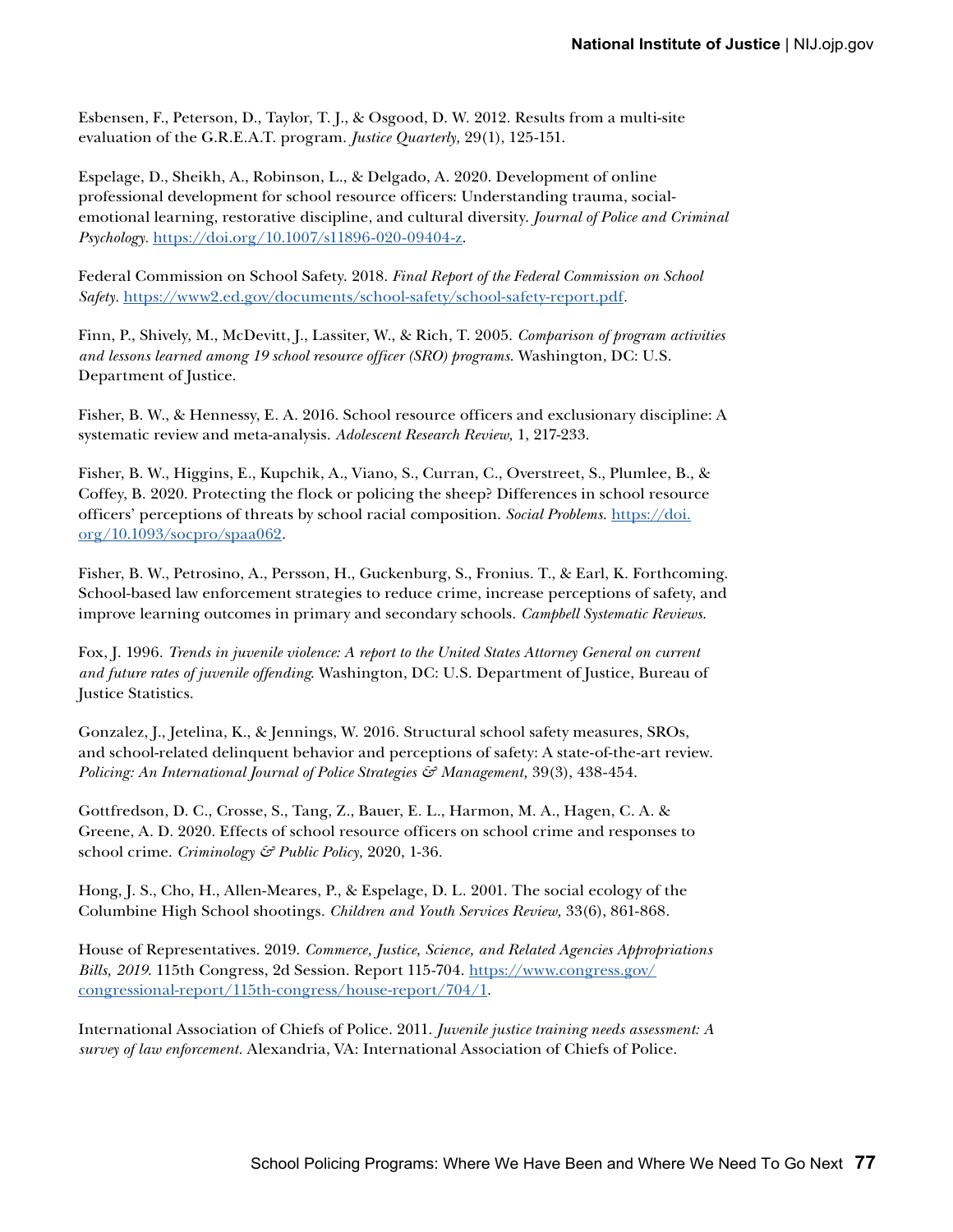James, N., & McCallion, G. 2013. School resource officers: Law enforcement officers in schools. CRS Report for Congress R43126. Washington, DC: Congressional Research Service. [https://www.fas.org/sgp/crs/misc/R43126.pdf.](https://www.fas.org/sgp/crs/misc/R43126.pdf)

Justice Policy Institute. 2011. *Education under arrest. The case against police in schools*. Washington, DC: Justice Policy Institute.

Kappeler, V., Sluder, R., & Alpert, G. 1984. *Forces of deviance: Understanding the dark side of policing*. Prospect Heights, IL: Waveland.

Kennedy, M. 2001. Teachers with a badge: More schools are turning to resource officers to prevent violence and improve the educational climate. *American Schools and Universities,* 73(6), 36-38.

Kim, C., & Geronimo, I. 2010. Policing in schools: Developing a governance document for school resource officers in K-12 schools. *Educational Digest,* 75(5), 28-35.

Lawrence, R. 2007. *School crime and juvenile justice*. New York: Oxford University Press.

Leadership for Educational Equity. 2017. Emerging models for police presence in schools. https://educationalequity.org/sites/default/files/documents/emerging\_models\_for\_school\_ resourc[e\\_officers\\_final.pdf.](https://educationalequity.org/sites/default/files/documents/emerging_models_for_school_resource_officers_final.pdf)

Losel, F., & Koferl, P. 1989. Evaluation research on correctional treatment in West Germany: A meta-analysis. In H. Wegener, F. Losel, & J. Haisch (eds.), *Criminal behavior and the justice system: Psychological perspectives*. New York: Springer-Verlag.

Martinez-Prather, K. E., McKenna, J. M., & Bowman, S. W. 2016a. The impact of training on discipline outcomes in school-based policing*. Policing: An International Journal of Police Strategies & Management,* 39(3), 478-490.

Martinez-Prather, K. E., McKenna, J. M., & Bowman, S. W. 2016b. The school-to-prison pipeline: How roles of school-based law enforcement officers may impact disciplinary actions. *Journal of Qualitative Criminal Justice and Criminology,* 4(2), 244-272.

May, D. C., Barranco, R., Stokes, E., Robertson, A. A., & Haynes, S. H. 2018. Do school resource officers really refer juveniles to the juvenile justice system for less serious offenses? *Criminal Justice Policy Review*, 29(1), 89-105.

McKenna, J. M., & Martinez-Prather, K. M. 2017. Moving toward a research-based framework for school policing. *Translational Criminology*, Spring 2017(12).

McKenna, J. M., Martinez-Prather, K., & Bowman, S. 2014. The roles of school-based law enforcement officers and how these roles are established: A qualitative study. *Criminal Justice Policy Review,* 1-24. [https://doi.org/10.1177/0887403414551001](https://doi.org/10.1177%2F0887403414551001).

McKenna, J. M., & Pollock, J. M. 2014. Law enforcement officers in schools: An analysis of the ethical issues. *Criminal Justice Ethics,* 33(3), 163-184.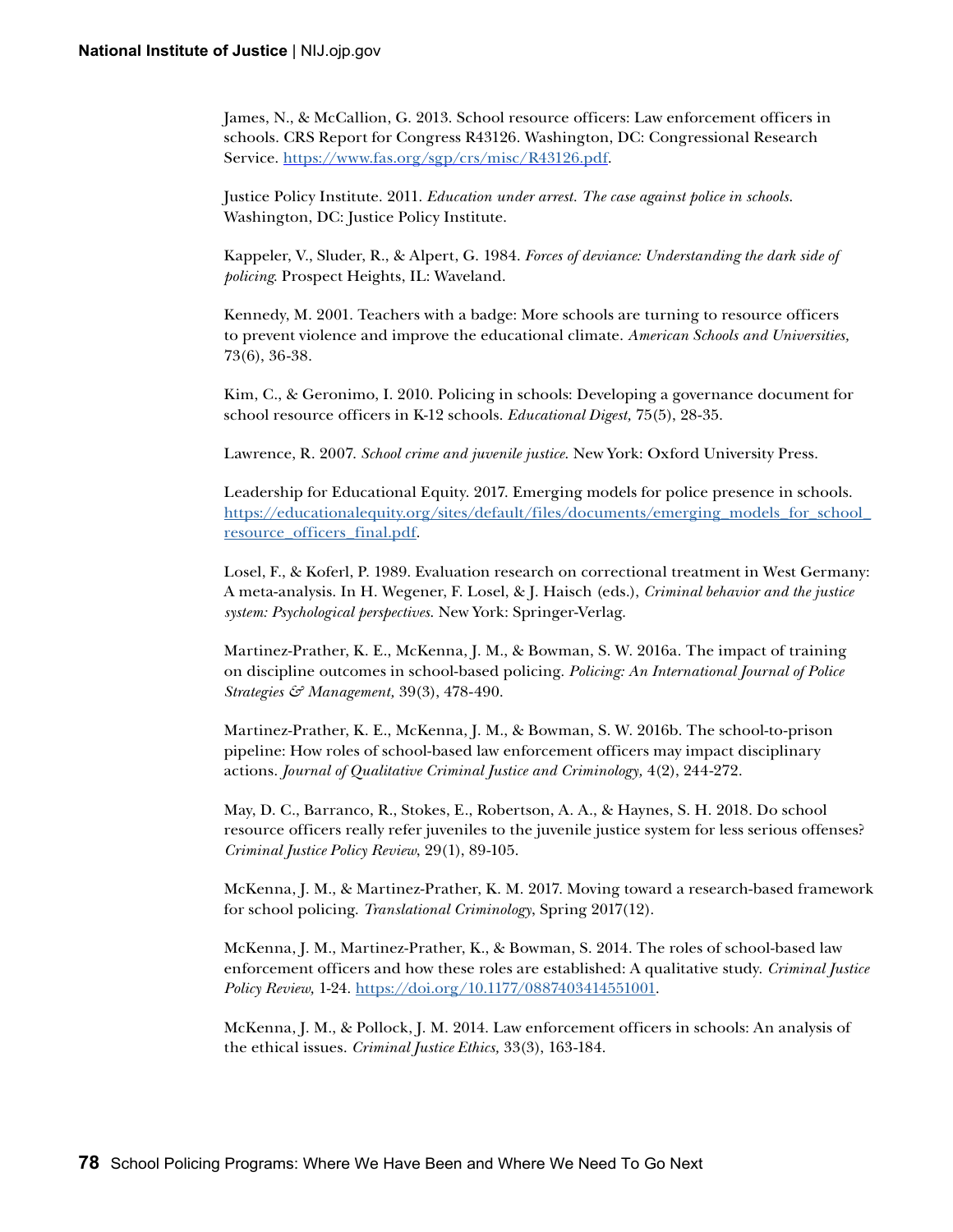McKenna, J. M., & White, S. R. 2017. Examining the use of police in schools: How roles may impact responses to student misconduct. *American Journal of Criminal Justice,* 1-23. [https://doi.](https://doi.org/10.1007/s12103-017-9426-2) [org/10.1007/s12103-017-9426-2](https://doi.org/10.1007/s12103-017-9426-2).

Mullin, J. 2018. Common recs from state school security task forces. *Ed Note*. October 2. Accessed on November 11, 2021. [https://ednote.ecs.org/common-recs-from-state-school](https://ednote.ecs.org/common-recs-from-state-school-security-task-forces/)[security-task-forces/.](https://ednote.ecs.org/common-recs-from-state-school-security-task-forces/)

Murray, J. 2005. Policing terrorism: A threat to community policing or just a shift in priorities? *Police Practice & Research,* 6, 347-361.

Musu, L., Zhang, A., Wang, K., Zhang, J., & Oudekerk, B. A. 2019. *Indicators of school crime and safety: 2018* (NCES 2019-047/NCJ 252571). Washington, DC: U.S. Department of Education and U.S. Department of Justice.

Na, C., & Gottfredson, D. 2013. Police officers in schools: Effects on school crime and the processing of offending behaviors. *Justice Quarterly,* 30(4): 619-650.

Nakamoto, J., Cerna, R., & Stern, A. 2019. *High school students' perceptions of police vary by student race and ethnicity: Findings from an analysis of the California Healthy Kids Survey, 2017/18*. San Francisco, CA: WestEd.

NASRO (National Association of School Resource Officers). 2021a. Frequently asked questions. NASRO webpage. [https://www.nasro.org/faq/.](https://www.nasro.org/faq/)

NASRO (National Association of School Resource Officers). 2021b. *Training courses*. NASRO webpage. [https://www.nasro.org/training/training-courses/.](https://www.nasro.org/training/training-courses/)

*New York Times*. 2009, January 4. The principal's office first.

Office of Community Oriented Policing Services. 2014. *Grants and funding: COPS hiring program.* <http://www.cops.usdoj.gov/default.asp?Item=2367>.

Owens, E. 2017. Testing the school-to-prison pipeline. *Journal of Policy Analysis and Management*, 36(1), 11-37.

Packer, H. 1968. *The limits of the criminal sanction*. Redwood City, CA: Stanford University Press.

Patterson, G. 2007. The role of police officers in elementary and secondary schools: Implications for police-school social work collaboration. *School Social Work Journal,* 31(2), 82-99.

Pentek, C., & Eisenberg, M. 2018. School resource officers, safety, and discipline: Perceptions and experiences across racial/ethnic groups in Minnesota secondary schools. *Children and Youth Services Review*, 88, 141-148.

Peterson, J., Densley, J., & Erickson, G. 2021. Presence of armed school officials and fatal and nonfatal gunshot injuries during mass school shootings, United States, 1980-2019*. JAMA Network Open,* 4(2), e2037394. [https://doi.org/10.1001/jamanetworkopen.2020.37394.](https://doi.org/10.1001/jamanetworkopen.2020.37394)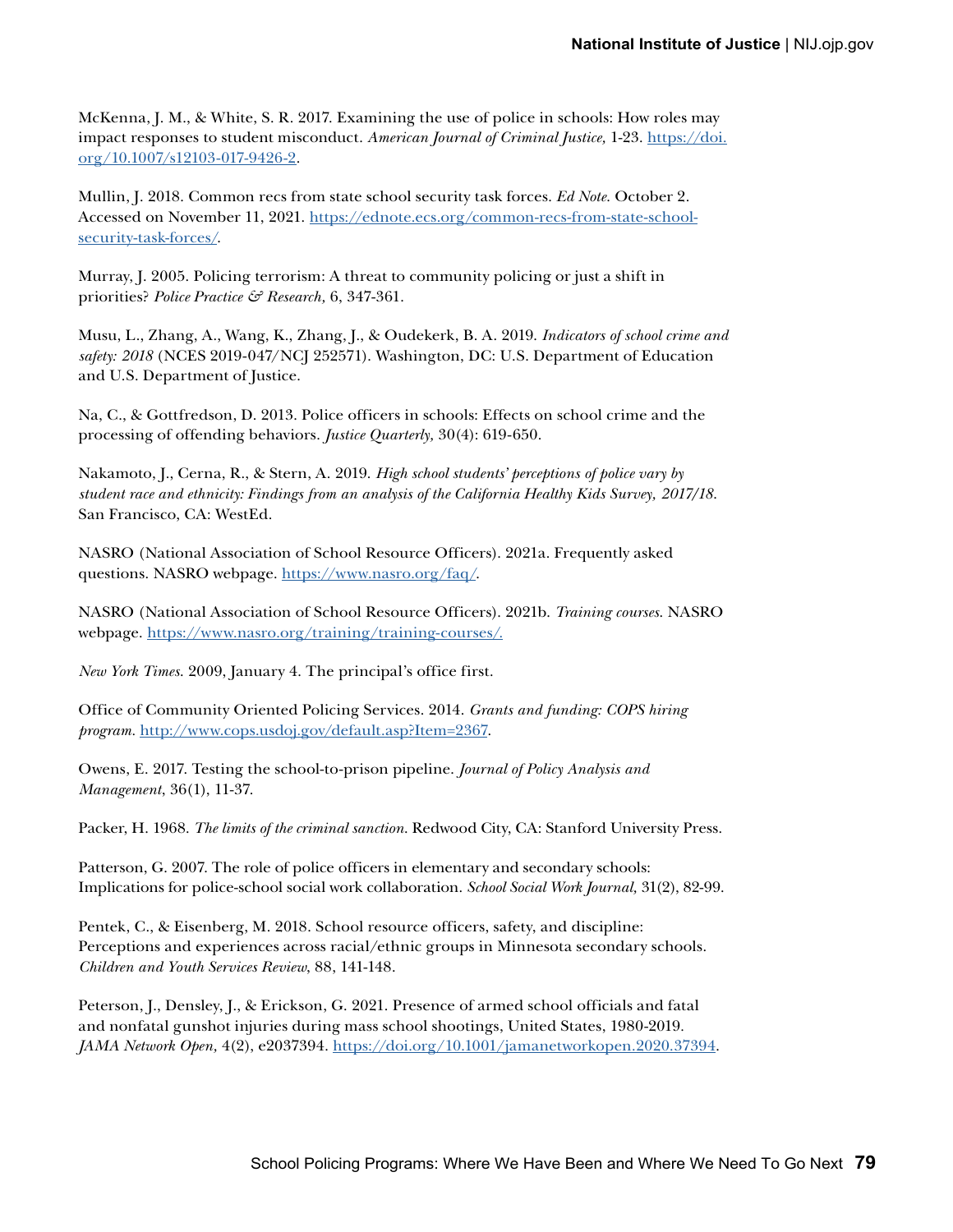Petrosino, A. 2005. Twenty years of D.A.R.E. and counting: A brisk history of evaluation evidence and policy in America's most popular drug prevention program. *Japanese Journal of Sociological Criminology,* 30, 72-88.

Petrosino, A., Birkeland, S., Hacsi, T., Murphy-Graham, E., & Weiss, C. H. 2006. US state government and D.A.R.E.: The story in four states. *Evidence*  $\mathcal{F}$  Policy, 2(3), 291-319.

Petrosino, A., Boal, A., & Mays, A. 2018. Policy responses to a high profile school tragedy. *Translational Criminology,* Fall 2018, 4-6.

Petrosino, A., & Boruch, R. 2014. Evidence-based policy in crime and justice. In G. Bruinsma & D. Weisburd (eds.). *Encyclopedia of criminology and criminal justice*. New York: Springer. [https://doi.org/10.1007/978-1-4614-5690-2\\_665](https://doi.org/10.1007/978-1-4614-5690-2_665).

Petrosino, A., Fronius, T., & Taylor, D. 2020. *Research in brief: School-based law enforcement*. San Francisco, CA: REL West.

Petrosino, A., Guckenburg, S., & Fronius, T. 2012. 'Policing schools' strategies: A review of the evaluation evidence. *Journal of MultiDisciplinary Evaluation,* 8(17), 80-101. [http://journals.](http://journals.sfu.ca/jmde/index.php/jmde_1/article/view/337) [sfu.ca/jmde/index.php/jmde\\_1/article/view/337](http://journals.sfu.ca/jmde/index.php/jmde_1/article/view/337).

Petrosino, A., Guckenburg, S., & Fronius, T. 2014. Protocol for a systematic review: Policing schools strategies to reduce crime, increase perceptions of safety, and improve learning outcomes in primary and secondary schools. *Campbell Systematic Reviews,* 10, 1-34. https://doi.  $\frac{\text{org}}{10.1002}$ /CL2.131.

Pollock, J. 2016. *Ethical dilemmas and decisions in criminal justice,* 9th edition. Belmont: Wadsworth (Cengage).

Pollock, J., Helfgott, J., Atherley, L., & Vinson, J. 2016. A qualitative approach to understanding warrior versus guardian models of policing. Manuscript submitted for publication.

Rahr, S., & Rice, S. 2015. *From warriors to guardians: Recommitting American police culture to democratic ideals*. New Perspectives in Policing Series. Washington, DC: U.S. Department of Justice, National Institute of Justice.

Raymond, B. 2010. *Assigning police officers to schools*. Accessed on December 15, 2020. [https://](https://popcenter.asu.edu/sites/default/files/assigning_police_officers_to_schools.pdf) [popcenter.asu.edu/sites/default/files/assigning\\_police\\_officers\\_to\\_schools.pdf](https://popcenter.asu.edu/sites/default/files/assigning_police_officers_to_schools.pdf).

Rhodes, T. 2017. School resource officer perceptions and correlates of work roles. *Policing: A Journal of Policy and Practice,* 13(4), 498-516.

Robers, S., Kemp, J., Rathbun, A., & Morgan, R. 2014. *Indicators of school crime and safety: 2013* (NCES 2014-042/NCJ 243299).Washington, DC: U.S. Department of Education and U.S. Department of Justice.

Robers, S., Zhang, J., & Truman, J. 2010. *Indicators of school crime and safety: 2010* (NCES 2011-002/NCJ 230812). Washington, DC: U.S. Department of Education and U.S. Department of Justice.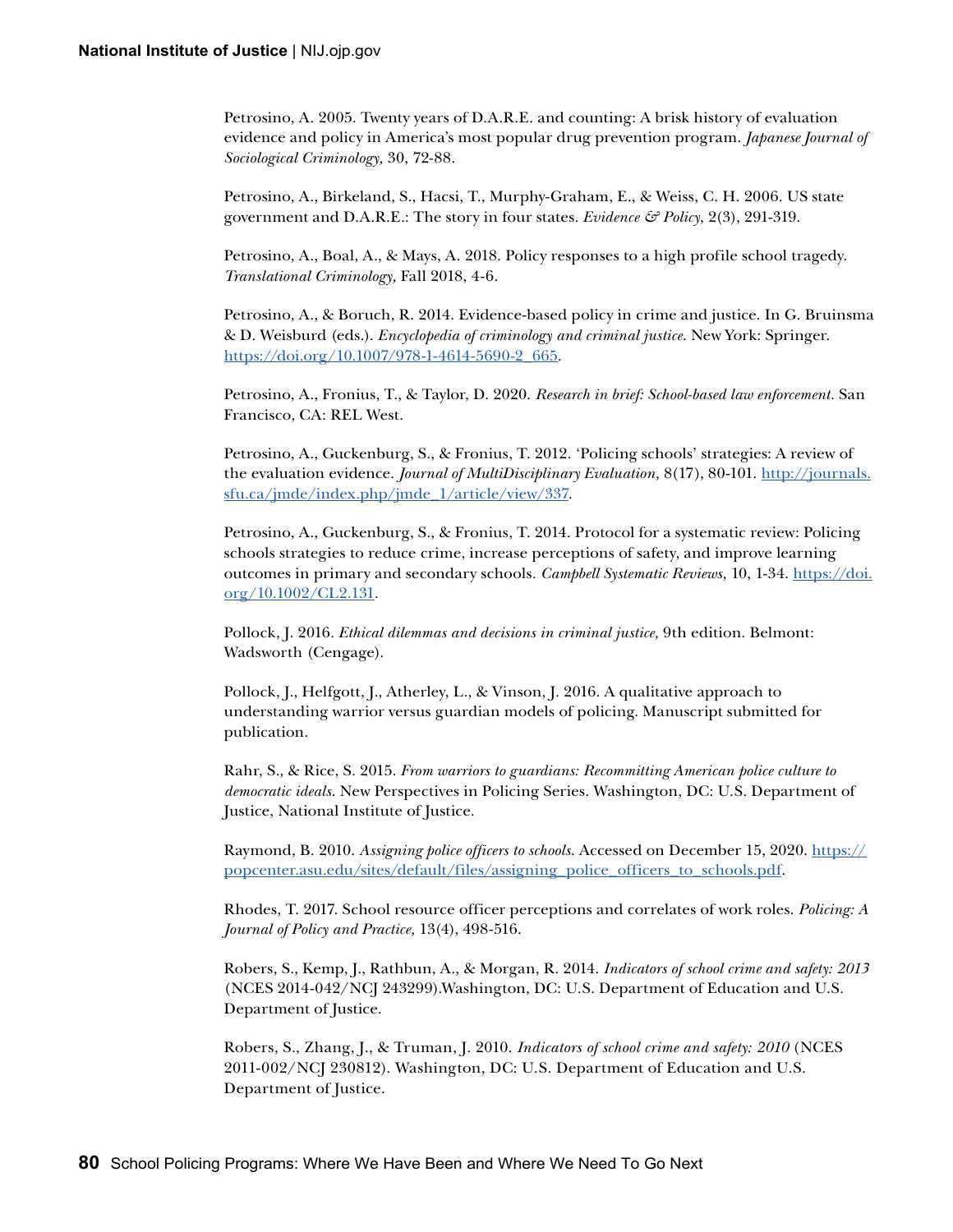Rogers, P. J., Petrosino, A., Huebner, T. A., & Hacsi, T. A. 2000. Program theory evaluation: Practice, promise, and problems. *New Directions for Evaluation*, 87, 5-13.

Rosenbaum, D., Flewelling, R., Bailey, S., Ringwalt, C., & Wilkinson, D. 1994. Cops in the classroom: A longitudinal evaluation of drug abuse resistance education. *Journal of Research in Crime and Delinquency,* 31(3), 3-31.

Rosiak, J. 2020a. Your SRO MOU: A better process = a better MOU. *Journal of School Safety*.

Rosiak, J. 2020b. "Mobile" or "assigned"? Pros and cons of two different models of deploying SROs. *Translational Criminology,* Spring (18).

Scanlon, A. 2016. School discipline, law enforcement, and student outcomes. Publicly accessible Penn dissertations. 2570. <https://repository.upenn.edu/edissertations/2570>.

Shadish, W. R., Cook, T. D., & Campbell, D. T. 2002. *Experimental and quasi-experimental designs for generalized causal inference.* Houghton Mifflin Company.

Shaw, M. 2001. *Promoting safety in schools: International experience and action*. Crime Prevention Series No. 3. Washington, DC: U.S. Department of Justice, Bureau of Justice Assistance.

Sigler, R., & Talley, G. 1995. Drug abuse resistance education program effectiveness. *American Journal of Police,* 3(4), 111-121.

Sloboda, Z., Stephens, R. C., Stephens, P. C., Grey, S. F., Teasdale, B., Hawthorne, R. D., Williams, J., & Marquette, J. F. 2009. The Adolescent Substance Abuse Prevention Study: A randomized field trial of a universal substance abuse prevention program. *Drug and Alcohol Dependence,* 102, 1-10.

Sorensen, L., Shen, Y., & Bushway, S. 2020. Making schools safer and/or escalating disciplinary response: A study of police officers in North Carolina schools. *Educational Evaluation and Policy Analysis*, 43(3), 495-519.

Sparks, S. 2020. "Do school police make Black students feel more or less safe?" [https://www.](https://www.edweek.org/leadership/do-school-police-make-black-students-feel-more-or-less-safe/2020/06) [edweek.org/leadership/do-school-police-make-black-students-feel-more-or-less-safe/2020/06.](https://www.edweek.org/leadership/do-school-police-make-black-students-feel-more-or-less-safe/2020/06)

Stern, A., & Petrosino, A. 2018. *What do we know about the effects of school-based law enforcement on school safety?* San Francisco, CA: WestEd. [https://www.wested.org/wp-content/](https://www.wested.org/wp-content/uploads/2018/04/JPRC-Police-Schools-Brief.pdf) [uploads/2018/04/JPRC-Police-Schools-Brief.pdf.](https://www.wested.org/wp-content/uploads/2018/04/JPRC-Police-Schools-Brief.pdf)

Sullivan, W. J. 2013. Kentucky SRO programs: An examination of impact on reported criminal violations and board violations. Online theses and dissertations. 139. [https://](https://encompass.eku.edu/etd/139) [encompass.eku.edu/etd/139.](https://encompass.eku.edu/etd/139)

Swartz, K., Osborne, D., Dawson-Edwards, B., & Higgins, G. 2015. Policing schools: Examining the impact of place management activities on school violence. *American Journal of Criminal Justice*, 41(3), 465-483.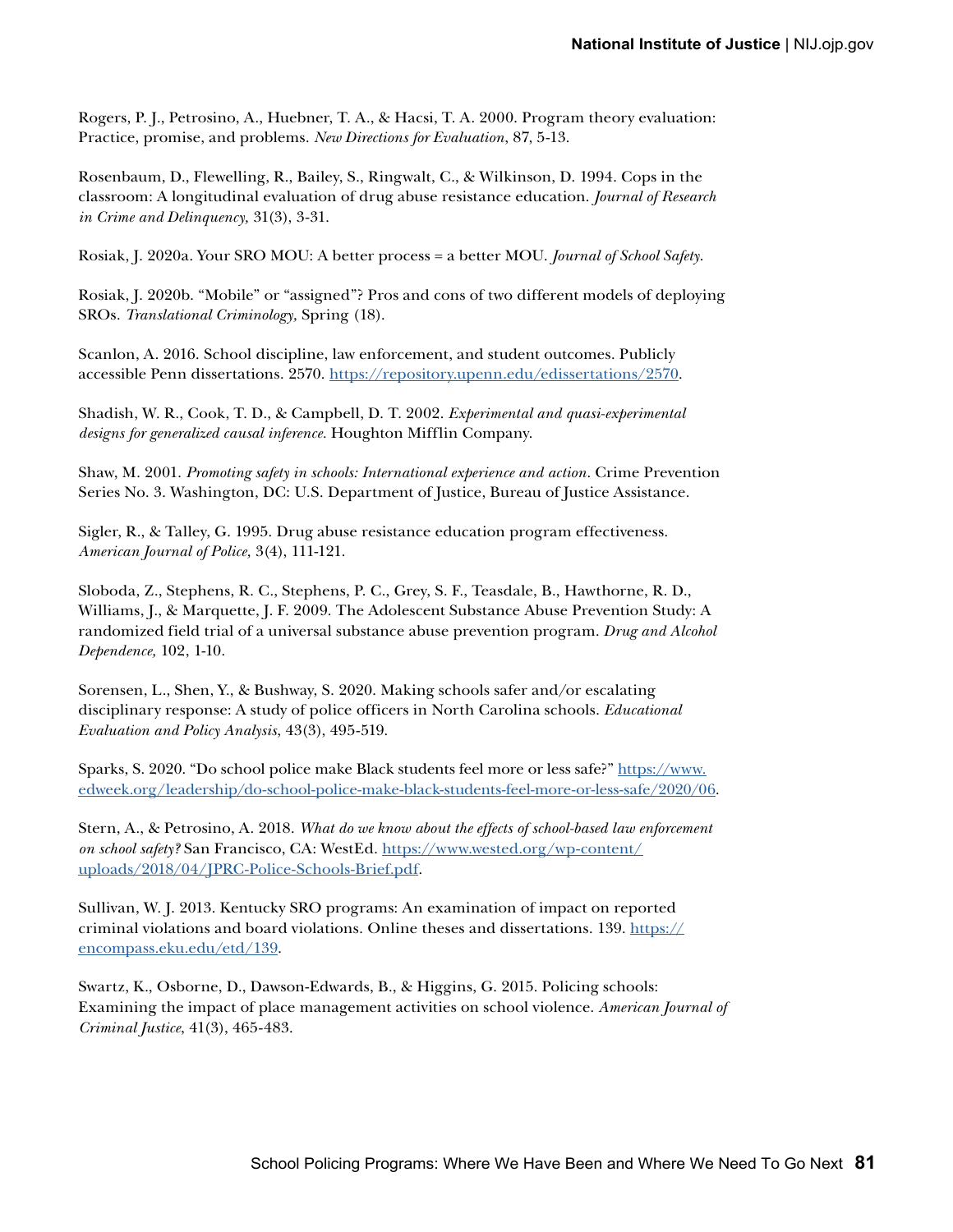Theriot, M. T. 2009. School resource officers and the criminalization of student behavior. *Journal of Criminal Justice,* 38, 280-287.

Theriot, M. T. 2016. The impact of school resource officer interaction on students' feelings about school and school police. *Crime & Delinquency*, 62(4), 446-469.

Thurau, L., Or, L., Wald, J., Gorman, R., & Hodes, E. 2019. Two billion dollars later: States begin to regulate school resource officers in our nation's schools, A survey of state laws. Strategies for Youth: Connecting Cops and Kids. [https://strategiesforyouth.org/sitefiles/](https://strategiesforyouth.org/sitefiles/wp-content/uploads/2019/10/SFY-Two-Billion-Dollars-Later-Report-Oct2019.pdf) [wp-content/uploads/2019/10/SFY-Two-Billion-Dollars-Later-Report-Oct2019.pdf](https://strategiesforyouth.org/sitefiles/wp-content/uploads/2019/10/SFY-Two-Billion-Dollars-Later-Report-Oct2019.pdf).

U.S. Department of Education, National Center for Education Statistics. 2019. *School survey on crime and safety: Principal questionnaire 2017-2018*. Washington, DC.

Wang, K., Chen, Y., Zhang, J., & Oudekerk, B. A. 2020. *Indicators of school crime and safety: 2019*  (NCES 2020-063/NCJ 254485). Washington, DC: U.S. Department of Education and U.S. Department of Justice.

Weiler, S., & Cray, M. 2011. Police at school: A brief history and current status of school resource officers. *The Clearing House: A Journal of Educational Strategies, Issues, and Ideas,* 84(4), 160-163.

Weisburst, E. K. 2019. Patrolling public schools: The impact of funding for school police on student discipline and long-term education outcomes. *Journal of Policy Analysis & Management,* 38, 338-365.

Zhang, G. 2018. *A quasi-experimental analysis of school-based situational crime prevention measures.*  Doctoral dissertation. [https://scholarcommons.sc.edu/etd/4573.](https://scholarcommons.sc.edu/etd/4573)

Zhang, G., & Spence, D. H. 2018. *An evaluation of the prevention resource officer program in West Virginia middle and high schools.* Charleston, WV: Office of Research and Strategic Planning.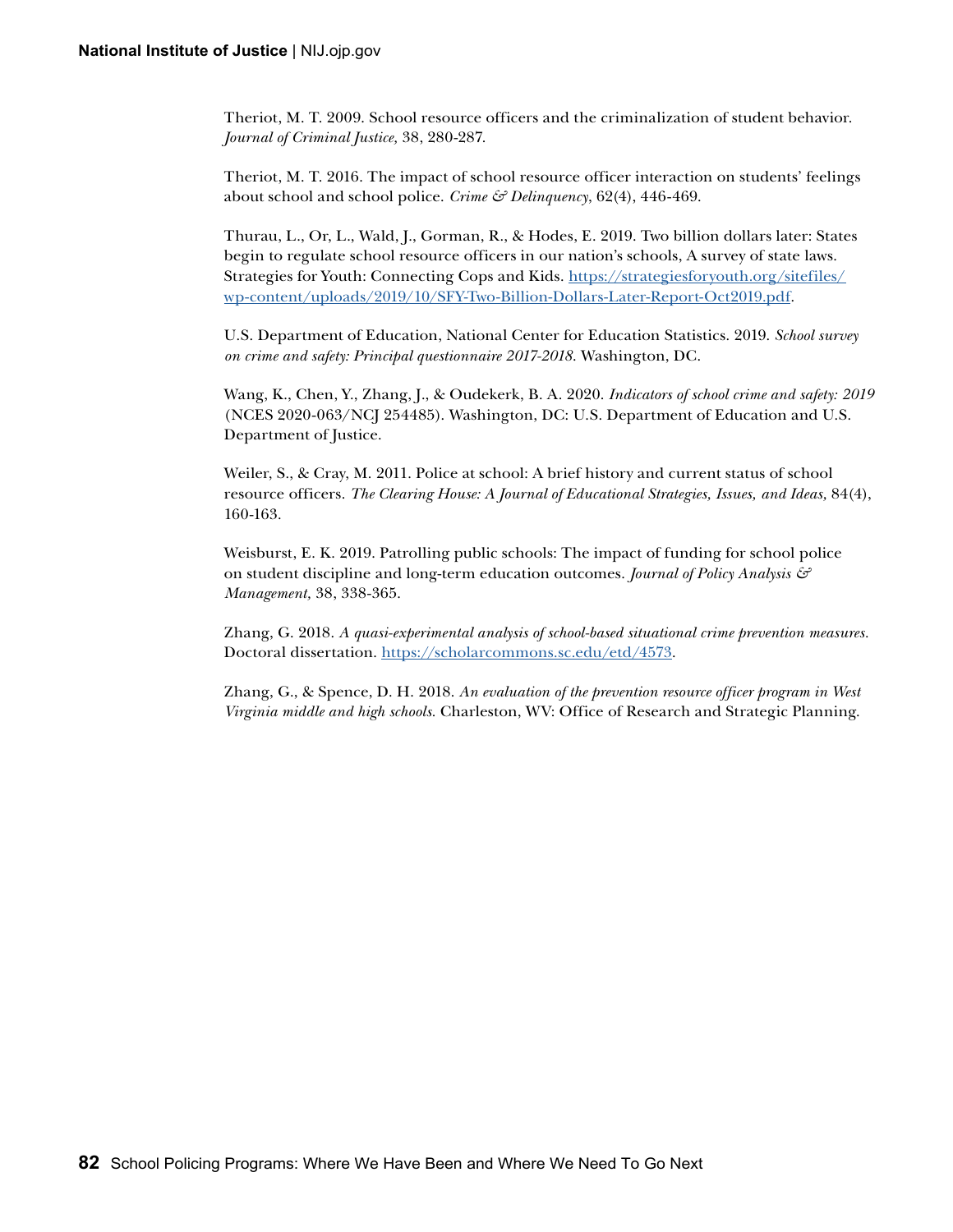# **Appendices**

# **Appendix A. List of NIJ School Policing Meeting Series Attendees**

| Nonfederal:                                      |                                                 |
|--------------------------------------------------|-------------------------------------------------|
| <b>Lynn Addington</b>                            | <b>Aaron Kupchik</b>                            |
| <b>American University</b>                       | University of Delaware                          |
| Kenneth Anderson                                 | <b>Brian Lande</b>                              |
| <b>Howard University</b>                         | <b>Richmond Police Department</b>               |
| <b>Ronald Applin</b>                             | <b>Kathy Martinez-Prather</b>                   |
| Atlanta Public Schools                           | <b>Texas School Safety Center</b>               |
| <b>Michelle Archer</b>                           | David May                                       |
| Charlotte-Mecklenburg Schools Police Department  | Mississippi State University                    |
| <b>Stacy Avila</b>                               | Joseph McKenna                                  |
| "I Love U Guys" Foundation                       | <b>School Safety Solutions</b>                  |
| Ivan Benitez                                     | <b>Lisa Patierne</b>                            |
| University of Louisville                         | Ravena-Coeymans-Selkirk Central School District |
| <b>Mo Canady</b>                                 | <b>Rudy Perez</b>                               |
| National Association of School Resource Officers | Los Angeles School Police Department            |
| <b>F. Chris Curran</b>                           | <b>Anthony Petrosino</b>                        |
| University of Florida                            | WestEd                                          |
| <b>Deanna Devlin</b>                             | <b>Richard Renaud</b>                           |
| Farmingdale State College                        | <b>Texas State University</b>                   |
| <b>Dorothy Espelage</b>                          | <b>Trisha Rhodes</b>                            |
| University of North Carolina at Chapel Hill      | University of Arkansas at Little Rock           |
| <b>Benjamin Fisher</b>                           | <b>Moses Robinson</b>                           |
| University of Louisville                         | Rochester City School District                  |
| Naomi Goldstein                                  | <b>John Rosiak</b>                              |
| <b>Drexel University</b>                         | <b>Prevention Partnerships</b>                  |
| <b>Denise Gottfredson</b>                        | <b>Mario Scalora</b>                            |
| University of Maryland                           | University of Nebraska                          |
| <b>Bryon Gustafson</b>                           | <b>Timothy Servoss</b>                          |
| American River College                           | <b>Canisius College</b>                         |
| <b>Cresean Hughes</b>                            | <b>Lucy Sorensen</b>                            |
| University of Delaware                           | The State University of New York at Albany      |
| <b>John-Michael Keyes</b>                        | <b>Jenny Walker</b>                             |
| "I Love U Guys" Foundation                       | Arizona Department of Education                 |
|                                                  |                                                 |

#### *Federal:*

| <b>Mary Carlton</b>           | <b>Matthew Scheider</b>                        |
|-------------------------------|------------------------------------------------|
| National Institute of Justice | Office of Community Oriented Policing Services |
| Nadine P. Frederique          | <b>Kevin Scott</b>                             |
| National Institute of Justice | <b>Bureau of Justice Statistics</b>            |
| <b>Mark Morgan</b>            | <b>Elizabeth Simpson</b>                       |
| National Institute of Justice | Office of Community Oriented Policing Services |
| David Muhlhausen              | <b>Sherran Thomas</b>                          |
| National Institute of Justice | National Institute of Justice                  |
| <b>Jessica Norton</b>         | <b>Phelan Wyrick</b>                           |
| National Institute of Justice | National Institute of Justice                  |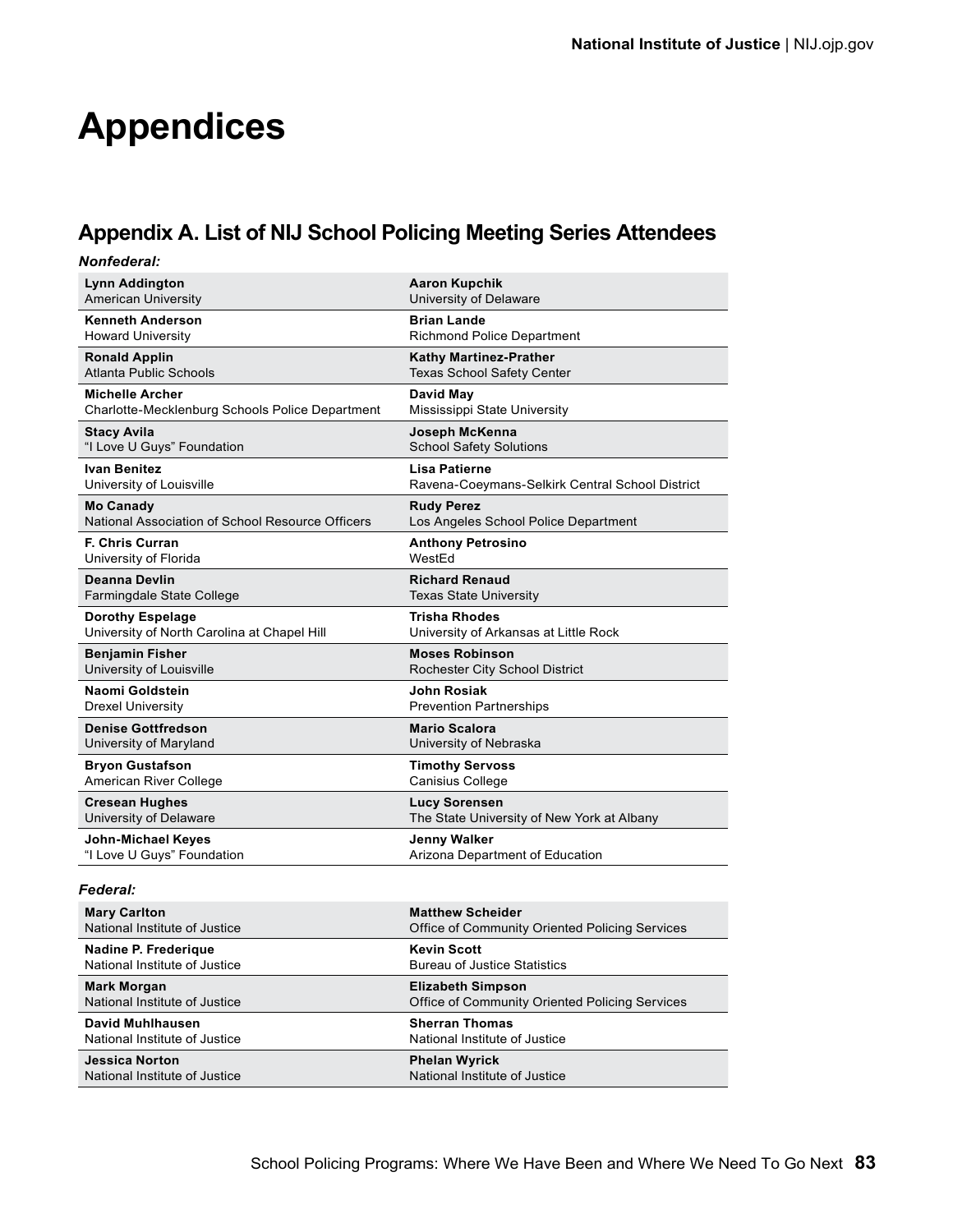## **Appendix B. List of CSSI-Funded Projects With a Focus on School Policing**

### *FY 2014 Awards*

- Study of Police in Schools, *Westat*
- Survey of Law Enforcement Personnel in Schools (SLEPS), *Office of Justice Programs*, *Bureau of Justice Statistics*
- School Safety and Climate Study, Brevard Public Schools, *University of Central Florida*
- Effective School Staff Interactions With Students and Police: A Training Model, *Connecticut Office of Policy and Management*
- School Resource Officer Activities and Training To Improve School Climate & Student Safety Outcomes, *Arizona Department of Education, University of Arizona*

### *FY 2015 Awards*

- Comprehensive Approaches to Addressing Mental Health Needs and Enhancing School Security: A Cluster Randomized Controlled Trial, *Michigan State University*
- A Multiple Perspectives Analysis of the Influences on the School-to-Prison Pipeline in Virginia, *Virginia Polytechnic Institute and State University*
- Coping Power in the City: Promoting Safety and Coping Skills in Baltimore City High Schools, *Baltimore City Public Schools*
- Comprehensive School Safety in Atlanta Public Schools, *WestEd*
- A Cluster Randomized Controlled Trial of the Safe Public Spaces in Schools Program, *American Institutes for Research*

### *FY 2016 Awards*

- Rainier Beach Campus Safety Continuum: A Comprehensive Place Based Approach, *George Mason University*
- A Randomized Controlled Trial of a Comprehensive, Research-Based Framework for Implementing School-Based Law Enforcement Programs, *Texas State University*
- Shelby County School District Comprehensive Safety Initiative, *Research Triangle Institute*
- Mapping Decision Points From School Based Incidents to Exclusionary Discipline, Arrest, and Referral to the Juvenile Justice System, *National Council of Juvenile and Family Court Judges*
- School Climate, Student Discipline, and the Implementation of School Resources Officers, *University of Louisville Research Foundation*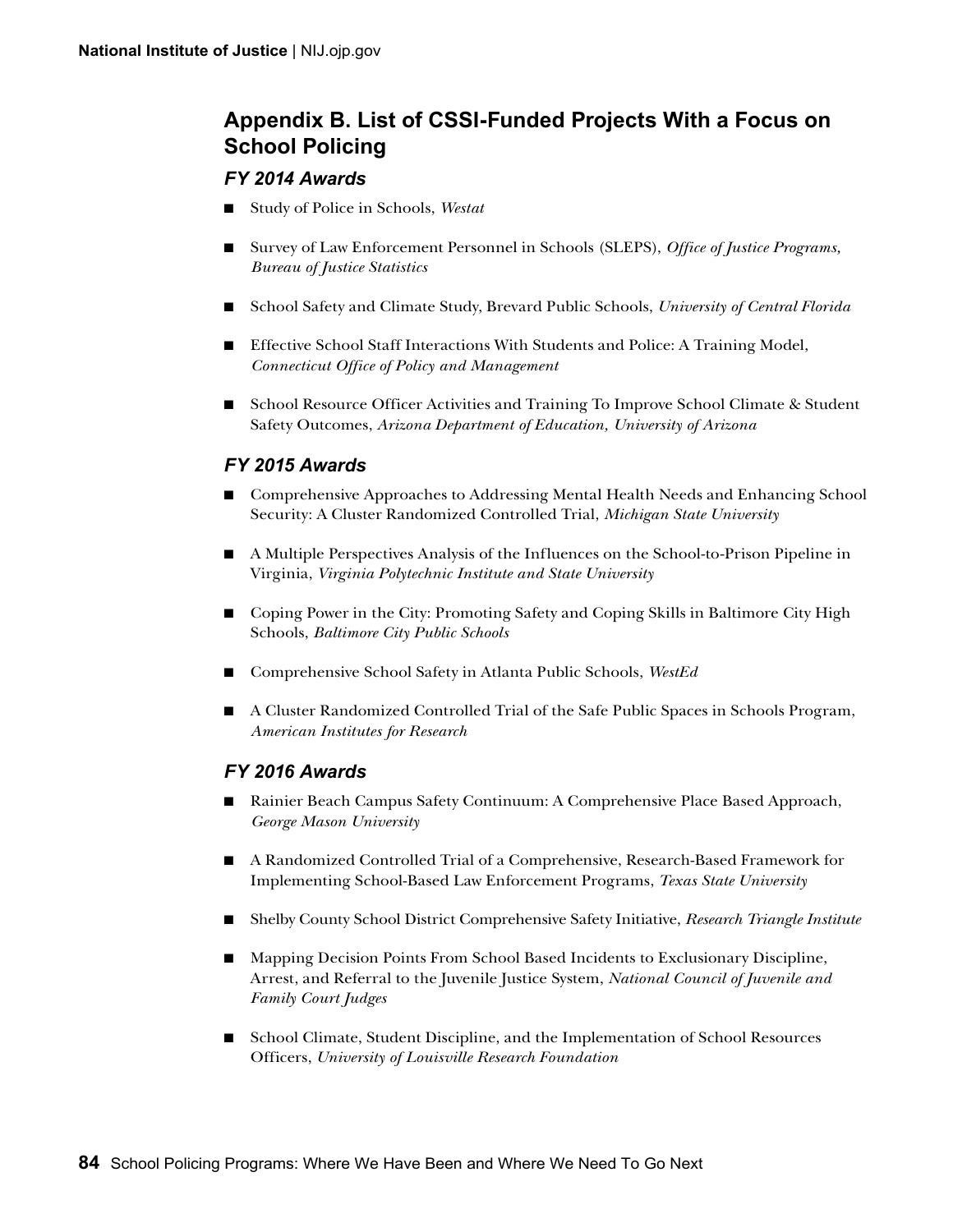- Reducing Exclusionary Discipline and Ensuring School Safety, *The Urban Institute*
- Understanding the Adoption, Function, and Consequences of School Resource Officer Use in Understudied Settings, *University of Maryland, Baltimore County*
- The Influence of Subjective and Objective Rural School Security on Law Enforcement Engagement Models: A Mixed Methods Study, *University of Nebraska-Lincoln*
- Assessing a School, Justice, and Behavioral Health Collaborative Approach to Improving School Safety, *Policy Research Associates, Inc.*
- An Investigation of School Resource and Safety Programs Policy and Practice in Virginia, *Virginia Polytechnic Institute and State University*

#### *FY 2017 Awards*

- Enhancing School Resource Officers' Effectiveness Through Online Professional and Job Embedded Coaching, *University of Florida-Gainesville*
- Evaluating Impacts of the Philadelphia Police School Diversion Program: An Alternative to Arrest Policing Strategy, *Drexel University*
- Evaluating Promising School, Staff, and Resource-Officer Approaches for Reducing Harsh Discipline, Suspensions, and Arrests, *University of Maryland, Baltimore County*
- Improvement of School Climate Assessment in Virginia Secondary Schools, *University of Virginia*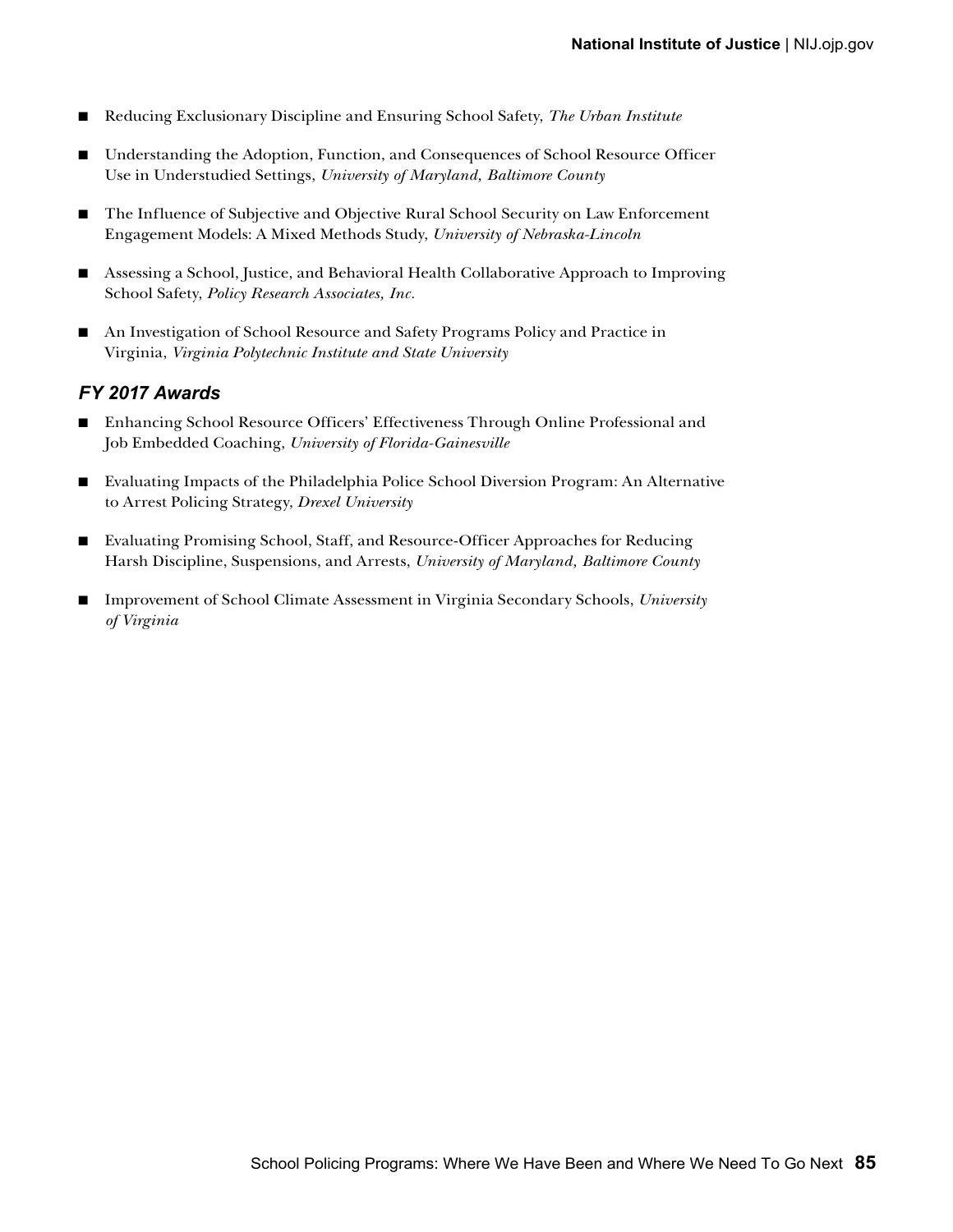| <b>State</b>            | <b>Definition of School Police</b>                                                                                                                                                                                                                          | <b>Certification Requirements</b>                                                                                                                                    | <b>Training</b>                                                                                                                                                                                                                                                                                                                                                                                                                                                                                      |
|-------------------------|-------------------------------------------------------------------------------------------------------------------------------------------------------------------------------------------------------------------------------------------------------------|----------------------------------------------------------------------------------------------------------------------------------------------------------------------|------------------------------------------------------------------------------------------------------------------------------------------------------------------------------------------------------------------------------------------------------------------------------------------------------------------------------------------------------------------------------------------------------------------------------------------------------------------------------------------------------|
| Alabama                 | A law enforcement officer<br>employed by a law enforcement<br>agency who is specifically<br>selected and specially trained<br>for the school setting. School<br>resource officers are permitted to<br>carry a deadly weapon.                                | Annual firearm requalification                                                                                                                                       | Active shooter training                                                                                                                                                                                                                                                                                                                                                                                                                                                                              |
| Alaska                  | No statutory or regulatory language<br>found related to school policing                                                                                                                                                                                     |                                                                                                                                                                      |                                                                                                                                                                                                                                                                                                                                                                                                                                                                                                      |
| Arizona                 | Acknowledges school resource<br>officers in legislation, but no<br>statutory or regulatory language<br>found related to school policing                                                                                                                     |                                                                                                                                                                      |                                                                                                                                                                                                                                                                                                                                                                                                                                                                                                      |
| Arkansas                | A law enforcement officer tasked<br>with assisting with school security,<br>safety, emergency preparedness,<br>emergency response, or any<br>other responsibility assigned to<br>the school resource officer by<br>the school or law enforcement<br>agency. | No statutory or regulatory<br>language found related to school<br>policing in this area                                                                              | No statutory or regulatory language<br>found related to school policing in<br>this area                                                                                                                                                                                                                                                                                                                                                                                                              |
| California              | Officer employed to provide safety<br>and protect persons and property<br>and report unlawful activity.                                                                                                                                                     | Background and fingerprint<br>check; must not be prohibited<br>from working for school district<br>and the Department of Justice or<br>carrying a gun if required to | Firearm training and training approved<br>by the California Commission on<br>Peace Officer Standards and Training<br>regarding school resource officers                                                                                                                                                                                                                                                                                                                                              |
| Colorado                | Peace officer who has specialized<br>training, assigned to a school<br>to create a safe learning<br>environment and respond to<br>all-hazard threats.                                                                                                       | No statutory or regulatory<br>language found related to school<br>policing in this area                                                                              | Training curriculum approved by the<br>Colorado Peace Officer Standards<br>and Training Board                                                                                                                                                                                                                                                                                                                                                                                                        |
| Connecticut             | A retired police officer employed<br>to provide security services in a<br>public school.                                                                                                                                                                    | <b>Commissioner of Emergency</b><br>Services and Public Protection<br>license                                                                                        | Training curriculum approved by the<br>state Police Officer Standards and<br><b>Training Council</b>                                                                                                                                                                                                                                                                                                                                                                                                 |
| Delaware                | No statutory or regulatory<br>language found related to school<br>policing in this area                                                                                                                                                                     | Age 21 or older and must take a<br>Delaware constitutional oath                                                                                                      | Awareness training from their school<br>district; training on disability awareness<br>and behaviors, de-escalation<br>techniques in a school setting,<br>information on intervention decisions,<br>and other necessary training                                                                                                                                                                                                                                                                      |
| District of<br>Columbia | Sworn officer who works in<br>collaboration with community to<br>prevent crime, address disorder,<br>and ensure safety.                                                                                                                                     | No statutory or regulatory<br>language found related to school<br>policing in this area                                                                              | School Safety Division training<br>covers child development; effective<br>communication skills; behavior<br>management; conflict resolution;<br>substance abuse and its effect on<br>youth; availability of social services<br>for youth; District of Columbia laws<br>and regulations, including Board of<br>Education regulations; constitutional<br>standards for searches and seizures<br>conducted by school security<br>personnel on school grounds; and<br>gang and crew violence prevention. |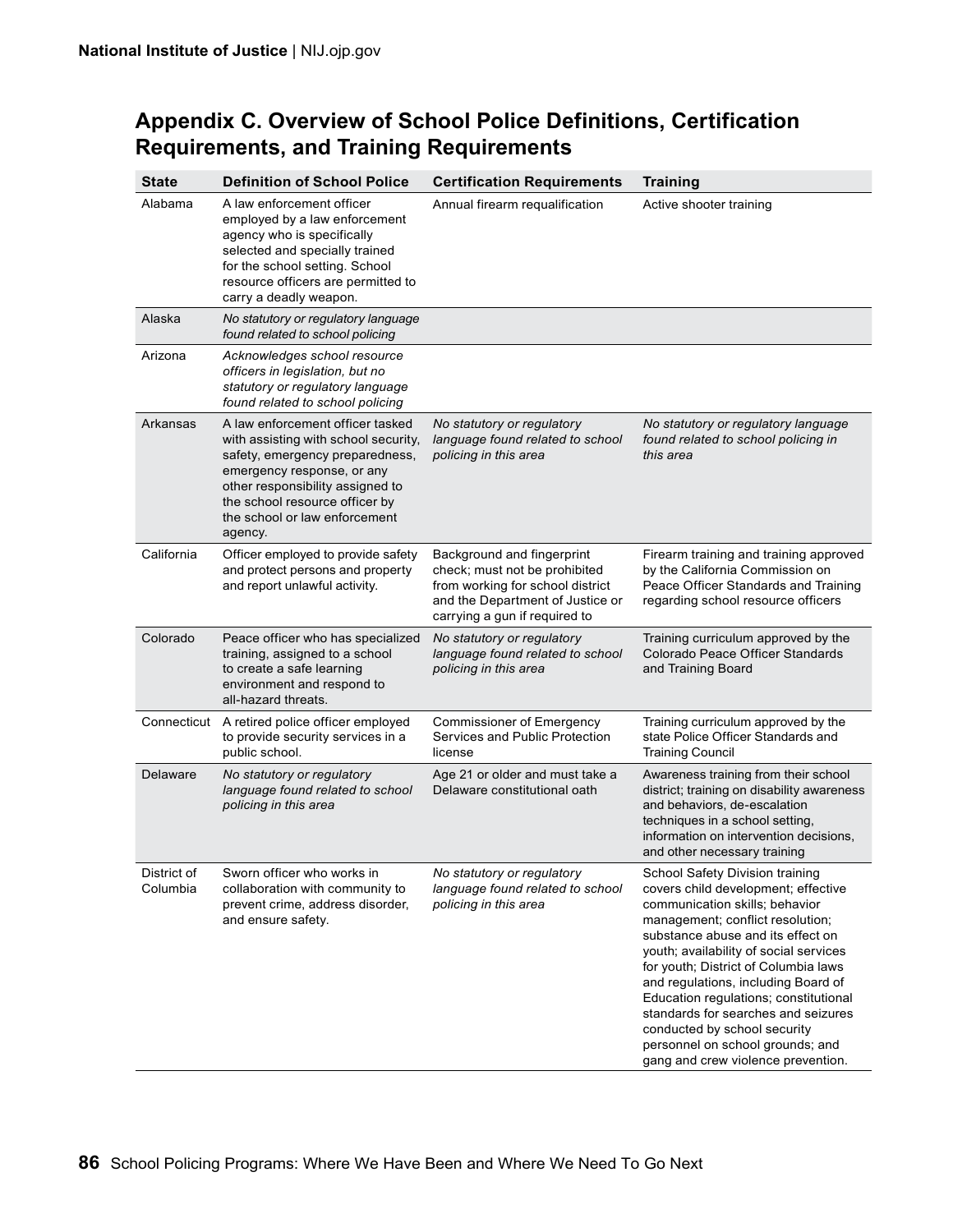| <b>State</b>    | <b>Definition of School Police</b>                                                                                                                                                                                                                                                                                                         | <b>Certification Requirements</b>                                                                                            | <b>Training</b>                                                                                                                                                                                                                                                                                                                                                                                                           |
|-----------------|--------------------------------------------------------------------------------------------------------------------------------------------------------------------------------------------------------------------------------------------------------------------------------------------------------------------------------------------|------------------------------------------------------------------------------------------------------------------------------|---------------------------------------------------------------------------------------------------------------------------------------------------------------------------------------------------------------------------------------------------------------------------------------------------------------------------------------------------------------------------------------------------------------------------|
| Florida         | Certified officer hired and<br>employed by a local emergency<br>agency.                                                                                                                                                                                                                                                                    | Criminal background checks, drug<br>testing, psychological evaluation,<br>and must be certified law<br>enforcement officers  | School resource officers must<br>complete mental health crisis<br>intervention training. The training<br>shall improve officers' knowledge and<br>skills as first responders to incidents<br>involving students with emotional<br>disturbance or mental illness,<br>including de-escalation skills to<br>ensure student and officer safety.                                                                               |
| Georgia         | Peace officer whose main<br>employment consists of<br>working in primary and<br>secondary schools.                                                                                                                                                                                                                                         | High school diploma or<br>equivalent, no criminal record,<br>stable mental health, good moral<br>character, academy training | Peace officer training based on level<br>of school and how to interact with<br>students                                                                                                                                                                                                                                                                                                                                   |
| Hawaii          | No statutory or regulatory<br>language found related to<br>school policing                                                                                                                                                                                                                                                                 |                                                                                                                              |                                                                                                                                                                                                                                                                                                                                                                                                                           |
| Idaho           | No statutory or regulatory<br>language found related to<br>school policing                                                                                                                                                                                                                                                                 |                                                                                                                              |                                                                                                                                                                                                                                                                                                                                                                                                                           |
| <b>Illinois</b> | A law enforcement officer who<br>has been primarily assigned to<br>a school or school district under<br>an agreement with a local law<br>enforcement agency.                                                                                                                                                                               | Certificate of completion for<br>Illinois Law Enforcement Training<br>standards                                              | The Illinois Law Enforcement<br>Training Standards Board is required<br>to develop a course for school<br>resource officers in consultation<br>with organizations demonstrating<br>expertise or experience in the areas of<br>youth and adolescent developmental<br>issues, educational administrative<br>issues, prevention of child abuse<br>and exploitation, youth mental health<br>treatment, and juvenile advocacy. |
| Indiana         | An officer employed by a law<br>enforcement agency who is<br>assigned to one or more schools<br>to assist with the development<br>and implementation of the school<br>safety plan, protect against outside<br>threats, prevent unauthorized<br>access to school property, and<br>secure schools against violence<br>and natural disasters. | No statutory or regulatory<br>language found related to school<br>policing in this area                                      | At least 40 hours of school resource<br>officer training, including training<br>regarding skills, tactics, and strategies<br>necessary to address the special<br>nature of school campuses and<br>school building security needs and<br>characteristics                                                                                                                                                                   |
| lowa            | No statutory or regulatory<br>language found related to<br>school policing                                                                                                                                                                                                                                                                 |                                                                                                                              |                                                                                                                                                                                                                                                                                                                                                                                                                           |
| Kansas          | A law enforcement officer<br>employed by a law enforcement<br>agency and assigned to a district<br>through an agreement between the<br>local law enforcement agency and<br>the district.                                                                                                                                                   | No statutory or regulatory<br>language found related to school<br>policing in this area                                      | Skill development training course<br>developed by the Kansas Law<br><b>Enforcement Training Center</b>                                                                                                                                                                                                                                                                                                                    |
| Kentucky        | A sworn law enforcement officer<br>with specialized training to work<br>with youth at a school site.                                                                                                                                                                                                                                       | No statutory or regulatory<br>language found related to school<br>policing in this area                                      | Specialized training for working in<br>schools                                                                                                                                                                                                                                                                                                                                                                            |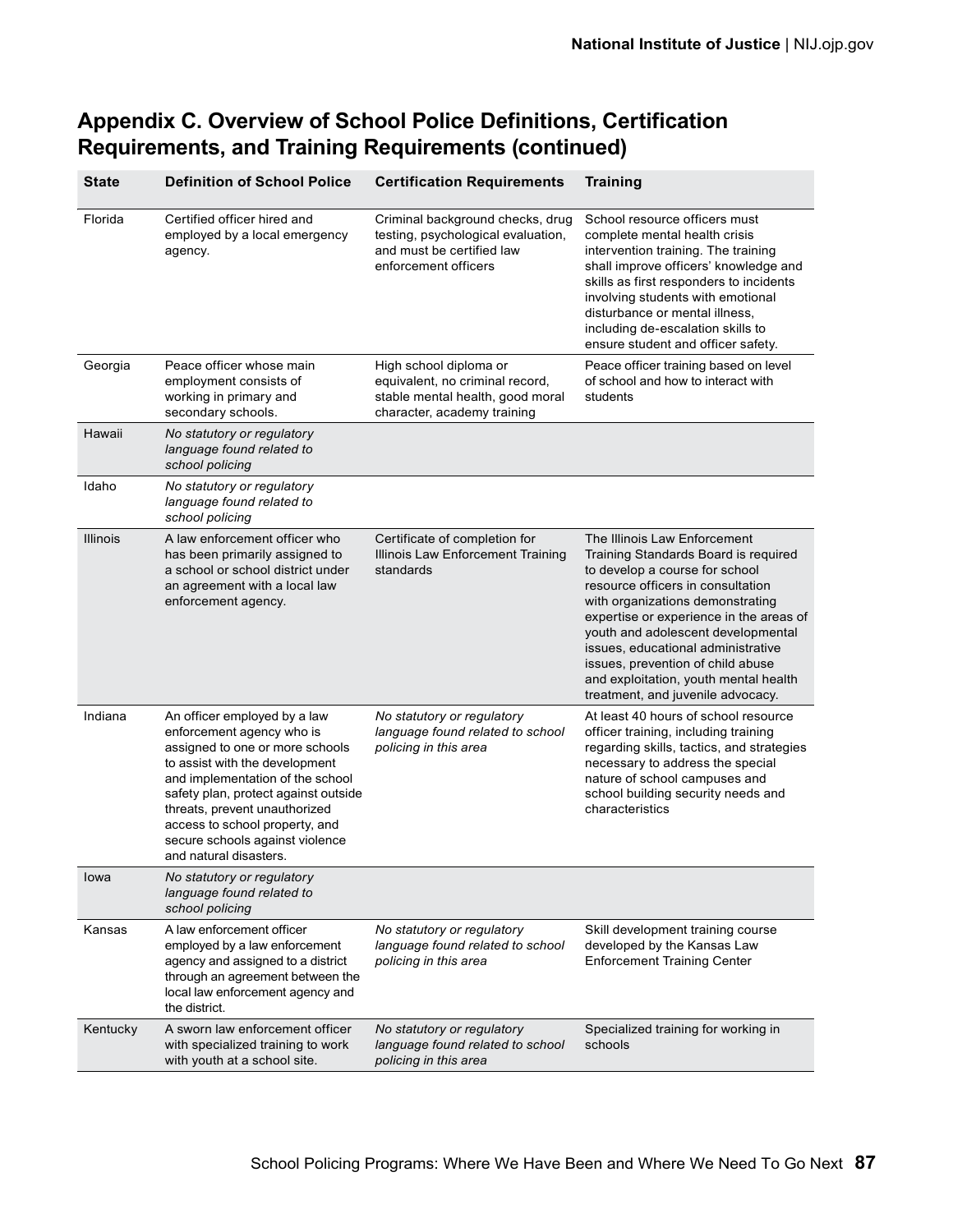| <b>State</b> | <b>Definition of School Police</b>                                                                                                                                                                                                                                                                                                    | <b>Certification Requirements</b>                                                                                                                                                                                   | <b>Training</b>                                                                                                                                                                                                                                                                               |
|--------------|---------------------------------------------------------------------------------------------------------------------------------------------------------------------------------------------------------------------------------------------------------------------------------------------------------------------------------------|---------------------------------------------------------------------------------------------------------------------------------------------------------------------------------------------------------------------|-----------------------------------------------------------------------------------------------------------------------------------------------------------------------------------------------------------------------------------------------------------------------------------------------|
| Louisiana    | No statutory or regulatory<br>language found related to<br>school policing in this area                                                                                                                                                                                                                                               | Certified by a nationally<br>accredited school resource officer<br>program, or by a state school<br>resource officer training program<br>certified by the Council on Peace<br><b>Officer Standards and Training</b> | The Council on Peace Officer<br>Standards and Training shall develop<br>and implement a School Violence<br>Prevention Training Program.                                                                                                                                                       |
| Maine        | No statutory or regulatory<br>language found related to school<br>policing                                                                                                                                                                                                                                                            |                                                                                                                                                                                                                     |                                                                                                                                                                                                                                                                                               |
| Maryland     | A law enforcement officer<br>assigned to a school in<br>accordance with a memorandum<br>of understanding between a law<br>enforcement agency and the local<br>education agency.                                                                                                                                                       | No statutory or regulatory<br>language found related to school<br>policing in this area                                                                                                                             | Training curriculum must include<br>de-escalation, disability awareness,<br>maintaining a positive school<br>climate, constructive interactions<br>with students, and implicit bias and<br>disability and diversity awareness with<br>specific attention to racial and ethnic<br>disparities. |
|              | Massachusetts A municipal police officer with all<br>necessary training and up-to-<br>date certificates, or a special<br>officer charged with providing<br>law enforcement and security<br>services to elementary and<br>secondary public schools.                                                                                    | No statutory or regulatory<br>language found related to school<br>policing in this area                                                                                                                             | The chief shall give preference<br>to candidates who have received<br>specialized training relating to working<br>with adolescents and children,<br>including cognitive development,<br>de-escalation techniques, and<br>alternatives to arrest and diversion<br>strategies.                  |
| Michigan     | No statutory or regulatory<br>language found related to school<br>policing                                                                                                                                                                                                                                                            |                                                                                                                                                                                                                     |                                                                                                                                                                                                                                                                                               |
| Minnesota    | No statutory or regulatory<br>language found related to<br>school policing                                                                                                                                                                                                                                                            |                                                                                                                                                                                                                     |                                                                                                                                                                                                                                                                                               |
| Mississippi  | A police officer tasked with<br>teaching law, law enforcement,<br>and mentoring.                                                                                                                                                                                                                                                      | Age 23 or older, with at least<br>three years of law enforcement<br>experience                                                                                                                                      | Any officer assigned to perform<br>school security must complete a<br>training course designated by the<br>Mississippi Department of Education<br>and Mississippi Board of Law<br><b>Enforcement Standards and Training</b><br>within two years of appointment.                               |
| Missouri     | No statutory or regulatory<br>language found related to<br>school policing in this area                                                                                                                                                                                                                                               | No statutory or regulatory<br>language found related to school<br>policing in this area                                                                                                                             | 40 hours of basic training, including<br>law enforcement in school settings,<br>intruder training, and juvenile law                                                                                                                                                                           |
| Montana      | No statutory or regulatory<br>language found related to school<br>policing                                                                                                                                                                                                                                                            |                                                                                                                                                                                                                     |                                                                                                                                                                                                                                                                                               |
| Nebraska     | No statutory or regulatory language<br>found related to school policing                                                                                                                                                                                                                                                               |                                                                                                                                                                                                                     |                                                                                                                                                                                                                                                                                               |
| Nevada       | A deputy sheriff or other peace<br>officer employed by a local law<br>enforcement agency and assigned<br>to duty at one or more schools.<br>The officer's responsibilities<br>include providing guidance and<br>information to pupils, families, and<br>educational personnel concerning<br>the avoidance and prevention<br>of crime. | No statutory or regulatory<br>language found related to school<br>policing in this area                                                                                                                             | No statutory or regulatory language<br>found related to school policing in this<br>area                                                                                                                                                                                                       |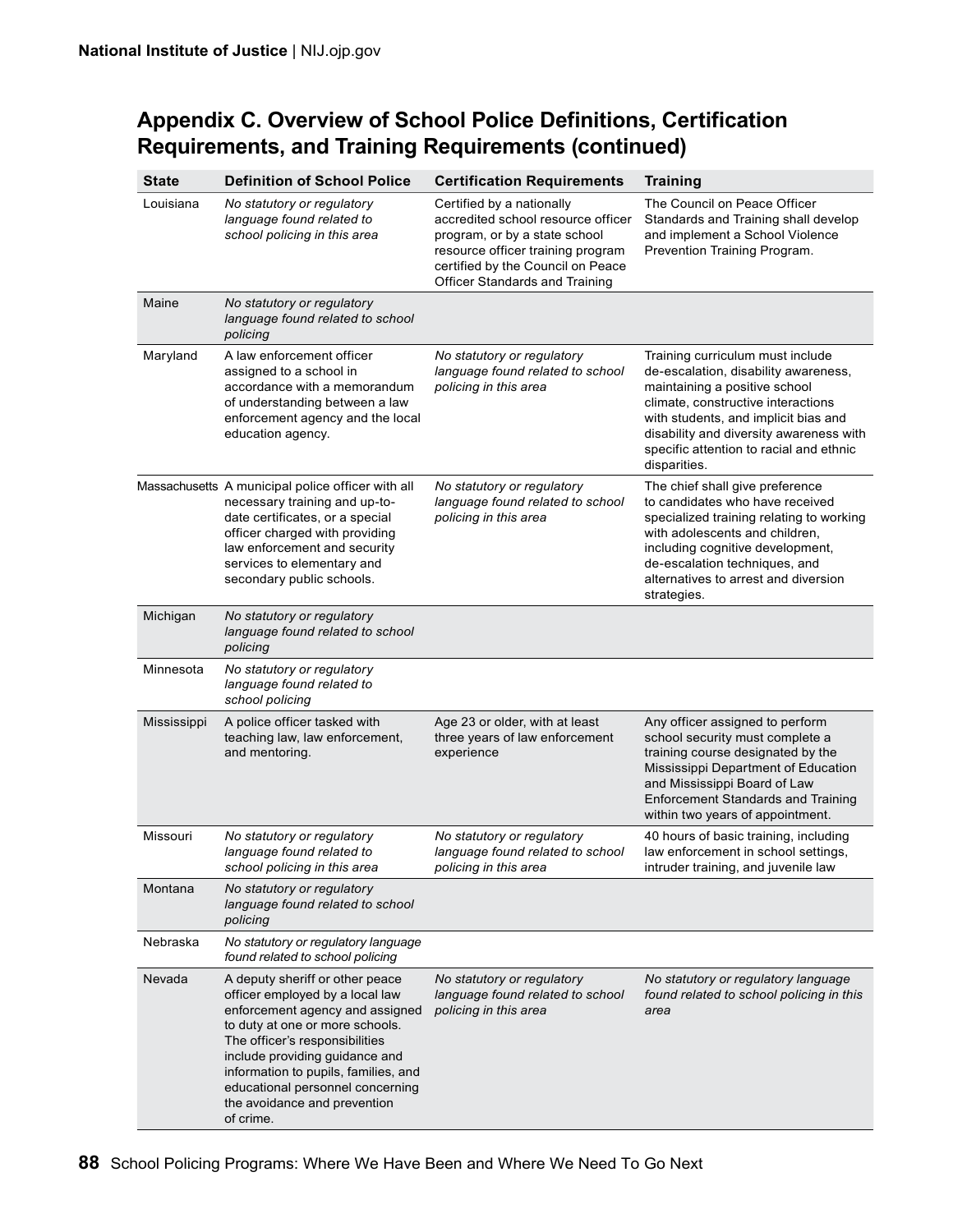| <b>State</b>             | <b>Definition of School Police</b>                                                                                                                                                        | <b>Certification Requirements</b>                                                       | <b>Training</b>                                                                                                                                                                                                                                                                                                                                                                                                                                                                                                                                                                                                                                                                                                                                                                                                                                                                                                                                                                                                                                                                             |
|--------------------------|-------------------------------------------------------------------------------------------------------------------------------------------------------------------------------------------|-----------------------------------------------------------------------------------------|---------------------------------------------------------------------------------------------------------------------------------------------------------------------------------------------------------------------------------------------------------------------------------------------------------------------------------------------------------------------------------------------------------------------------------------------------------------------------------------------------------------------------------------------------------------------------------------------------------------------------------------------------------------------------------------------------------------------------------------------------------------------------------------------------------------------------------------------------------------------------------------------------------------------------------------------------------------------------------------------------------------------------------------------------------------------------------------------|
| <b>New</b><br>Hampshire  | No statutory or regulatory<br>language found related to<br>school policing                                                                                                                |                                                                                         |                                                                                                                                                                                                                                                                                                                                                                                                                                                                                                                                                                                                                                                                                                                                                                                                                                                                                                                                                                                                                                                                                             |
| New Jersey               | No statutory or regulatory<br>language found related to school<br>policing in this area                                                                                                   | No statutory or regulatory<br>language found related to school<br>policing in this area | The Police Training Commission<br>must develop a training course that<br>includes the protection of students<br>from harassments, intimidation, and<br>bullying; threat and risk assessment;<br>and counterterrorism.                                                                                                                                                                                                                                                                                                                                                                                                                                                                                                                                                                                                                                                                                                                                                                                                                                                                       |
| New<br>Mexico            | No statutory or regulatory<br>language found related to school<br>policing                                                                                                                |                                                                                         |                                                                                                                                                                                                                                                                                                                                                                                                                                                                                                                                                                                                                                                                                                                                                                                                                                                                                                                                                                                                                                                                                             |
| New York                 | No statutory or regulatory<br>language found related to school<br>policing in this area                                                                                                   | No statutory or regulatory<br>language found related to school<br>policing in this area | Collaborative arrangements between<br>school districts and law enforcement<br>agencies to assure adequate training                                                                                                                                                                                                                                                                                                                                                                                                                                                                                                                                                                                                                                                                                                                                                                                                                                                                                                                                                                          |
| <b>North</b><br>Carolina | No statutory or regulatory<br>language found related to school<br>policing                                                                                                                |                                                                                         |                                                                                                                                                                                                                                                                                                                                                                                                                                                                                                                                                                                                                                                                                                                                                                                                                                                                                                                                                                                                                                                                                             |
| North<br>Dakota          | No statutory or regulatory<br>language found related to school<br>policing                                                                                                                |                                                                                         |                                                                                                                                                                                                                                                                                                                                                                                                                                                                                                                                                                                                                                                                                                                                                                                                                                                                                                                                                                                                                                                                                             |
| Ohio                     | A peace officer appointed through<br>a memorandum of understanding<br>between a law enforcement<br>agency and a school district to<br>provide services to a school<br>district or school. | No statutory or regulatory<br>language found related to school<br>policing in this area | Trained to address school campuses;<br>school building security needs and<br>characteristics; the nuances of law<br>enforcement functions conducted<br>inside a school environment,<br>including understanding the<br>psychological and physiological<br>characteristics consistent with the<br>ages of the students, understanding<br>the appropriate role of school<br>resource officers regarding discipline<br>and reducing the number of referrals<br>to juvenile court, and understanding<br>the use of developmentally<br>appropriate interview, interrogation,<br>de-escalation, and behavior<br>management strategies; the<br>mechanics of being a positive<br>role model for youth; providing<br>assistance on topics such as<br>classroom management tools to<br>provide law-related education to<br>students and methods for managing<br>the behaviors sometimes associated<br>with educating children with special<br>needs; the mechanics of the laws<br>regarding compulsory attendance;<br>identifying the trends in drug use; and<br>eliminating the instance of drug use. |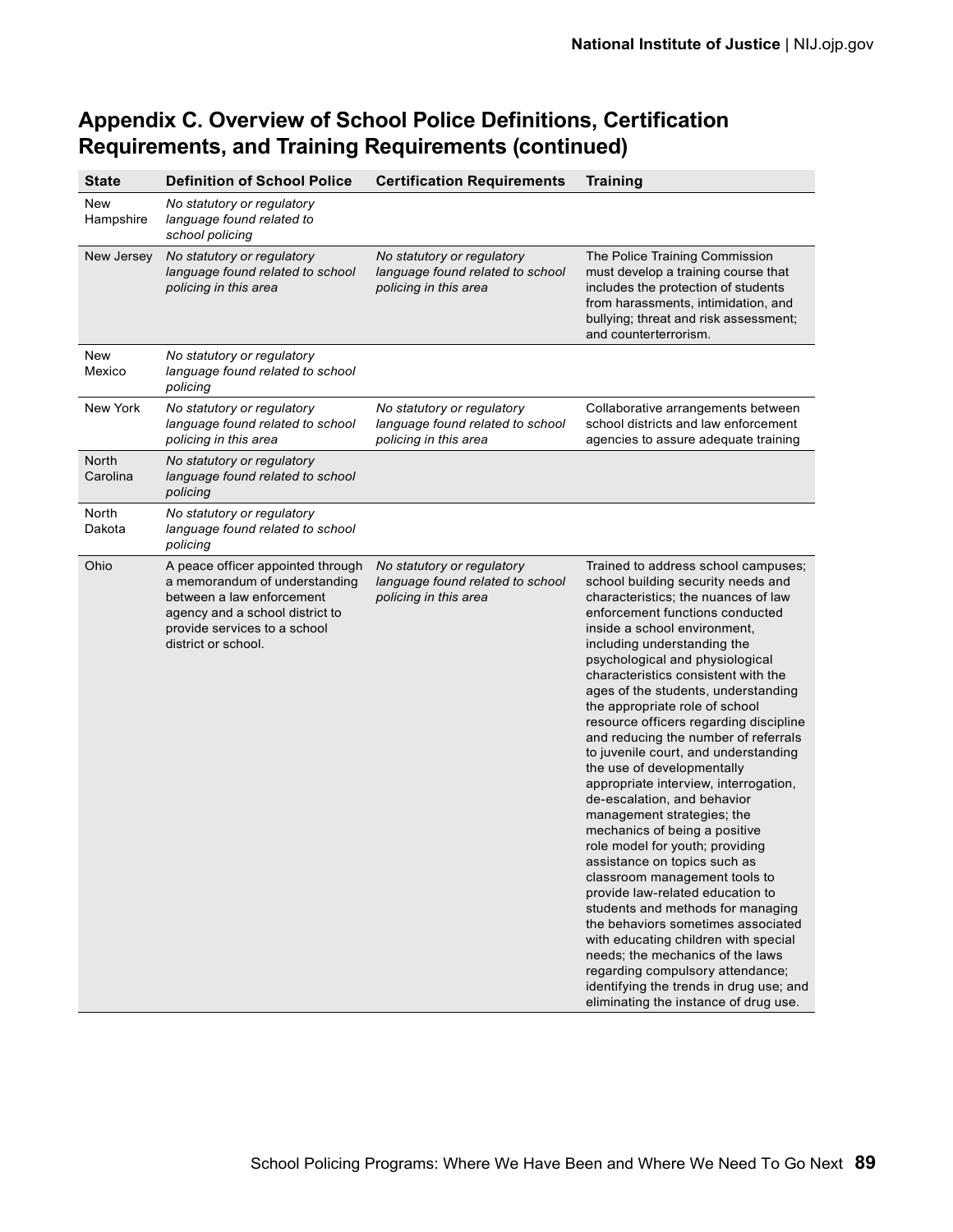| <b>State</b>      | <b>Definition of School Police</b>                                                                                                                                                                                                                                                                                                                                                                                                             | <b>Certification Requirements</b>                                                                                                                                                                                                                                                                    | <b>Training</b>                                                                                                                                                                                                                                                                                                           |
|-------------------|------------------------------------------------------------------------------------------------------------------------------------------------------------------------------------------------------------------------------------------------------------------------------------------------------------------------------------------------------------------------------------------------------------------------------------------------|------------------------------------------------------------------------------------------------------------------------------------------------------------------------------------------------------------------------------------------------------------------------------------------------------|---------------------------------------------------------------------------------------------------------------------------------------------------------------------------------------------------------------------------------------------------------------------------------------------------------------------------|
| Oklahoma          | A police reference officer employed<br>by a law enforcement agency<br>who is assigned to one or more<br>schools to assist the school safety<br>specialist with the development<br>and implementation of the school<br>safety plan, protect against outside<br>threats, prevent unauthorized<br>access to school property, and<br>secure schools against violence<br>and natural disasters.                                                     | No statutory or regulatory<br>language found related to school<br>policing in this area                                                                                                                                                                                                              | No statutory or regulatory language<br>found related to school policing in<br>this area                                                                                                                                                                                                                                   |
| Oregon            | No statutory or regulatory<br>language found related to school<br>policing                                                                                                                                                                                                                                                                                                                                                                     |                                                                                                                                                                                                                                                                                                      |                                                                                                                                                                                                                                                                                                                           |
|                   | Pennsylvania A school police officer is a law<br>officer employed by a school<br>district whose responsibilities are<br>established by the school district.<br>A school resource officer is a law<br>enforcement officer employed by<br>a law enforcement agency whose<br>duty station is located in a school<br>entity and whose stationing is<br>established by an agreement<br>between the law enforcement<br>agency and the school entity. | No statutory or regulatory<br>language found related to school<br>policing in this area                                                                                                                                                                                                              | A school police officer who has been<br>authorized to carry a firearm must<br>successfully complete training relating<br>to municipal police education or have<br>graduated from the Pennsylvania<br>State Police Academy and have been<br>employed as a state trooper with the<br>Pennsylvania State Police.             |
| Rhode<br>Island   | A career law enforcement officer<br>with sworn authority employed<br>by a police department to work<br>in collaboration with one or more<br>schools.                                                                                                                                                                                                                                                                                           | No statutory or regulatory<br>language found related to school<br>policing in this area                                                                                                                                                                                                              | 40 hours of specialized training in<br>school policing administered by an<br>accredited agency before being<br>assigned                                                                                                                                                                                                   |
| South<br>Carolina | A sworn law enforcement<br>officer who has completed the<br>basic course of instruction for<br>school resource officers and<br>who is assigned to one or more<br>school districts to act as a law<br>enforcement officer, advisor, and<br>teacher for that school district.                                                                                                                                                                    | No statutory or regulatory<br>language found related to school<br>policing in this area                                                                                                                                                                                                              | Basic training for school resource<br>officers                                                                                                                                                                                                                                                                            |
| South<br>Dakota   | No statutory or regulatory<br>language found related to school<br>policing                                                                                                                                                                                                                                                                                                                                                                     |                                                                                                                                                                                                                                                                                                      |                                                                                                                                                                                                                                                                                                                           |
| Tennessee         | A law enforcement officer<br>assigned to a school in<br>accordance with a memorandum<br>of understanding between the<br>chief of the appropriate law<br>enforcement agency and the local<br>education agency.                                                                                                                                                                                                                                  | No statutory or regulatory<br>language found related to school<br>policing in this area                                                                                                                                                                                                              | 40 hours of basic training in school<br>policing within 12 months of assignment<br>to a school, followed by annual<br>participation in a minimum of 16 hours<br>of training specific to school policing                                                                                                                   |
| Texas             | A peace officer assigned to<br>provide a police presence at<br>a public school, safety or drug<br>education to students of a public<br>school, or other similar services.                                                                                                                                                                                                                                                                      | School resource officers at a<br>school district with 30,000 or more<br>students must obtain a school-<br>based law enforcement proficiency<br>certificate within 120 days of the<br>officer's commission or placement.<br>The applicant must participate in a<br>course to receive the certificate. | The model training curriculum for<br>school district peace officers must<br>incorporate learning objectives<br>regarding child and adolescent<br>development and psychology,<br>Positive Behavioral Interventions and<br>Supports, de-escalation and limiting<br>use of force, and mental health and<br>behavioral needs. |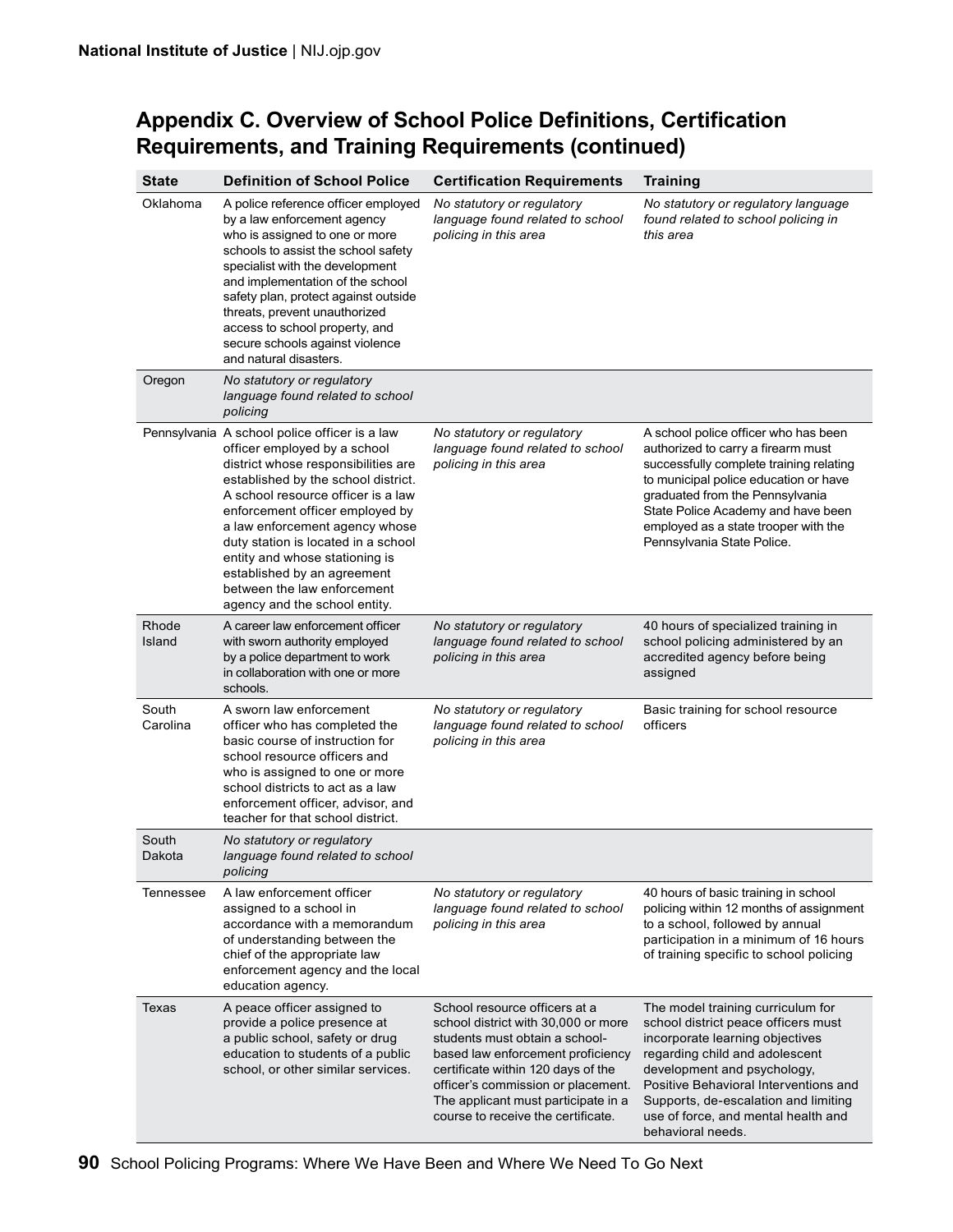| <b>State</b>     | <b>Definition of School Police</b>                                                                                                                                                                                                                                                                                              | <b>Certification Requirements</b>                                                                                                   | <b>Training</b>                                                                                                                                                                                                                                                                                                                                                                                                                                                                                                                                                                                                                                                                                                                                                       |
|------------------|---------------------------------------------------------------------------------------------------------------------------------------------------------------------------------------------------------------------------------------------------------------------------------------------------------------------------------|-------------------------------------------------------------------------------------------------------------------------------------|-----------------------------------------------------------------------------------------------------------------------------------------------------------------------------------------------------------------------------------------------------------------------------------------------------------------------------------------------------------------------------------------------------------------------------------------------------------------------------------------------------------------------------------------------------------------------------------------------------------------------------------------------------------------------------------------------------------------------------------------------------------------------|
| Utah             | A law enforcement officer who<br>contracts with, or whose law<br>enforcement agency contracts<br>with, a local education agency<br>to provide law enforcement<br>services. The officer shall be<br>a positive role model, work<br>to create a problem-solving<br>partnership with the school,<br>and use restorative practices. | No statutory or regulatory<br>language found related to school<br>policing in this area                                             | The State Board of Education<br>training program may include<br>training on childhood and adolescent<br>development; responding age-<br>appropriately to students, working<br>with disabled students, techniques<br>to de-escalate and resolve conflict,<br>cultural awareness, restorative<br>justice practices, identifying a student<br>exposed to violence or trauma and<br>referring the student to appropriate<br>resources, student privacy rights,<br>negative consequences associated<br>with youth involvement in the juvenile<br>and criminal justice systems, strategies<br>to reduce juvenile justice involvement,<br>and the roles of and distinctions<br>between a school resource officer and<br>other school staff who help keep a<br>school secure. |
| Vermont          | No statutory or regulatory<br>language found related to school<br>policing                                                                                                                                                                                                                                                      |                                                                                                                                     |                                                                                                                                                                                                                                                                                                                                                                                                                                                                                                                                                                                                                                                                                                                                                                       |
| Virginia         | A certified law enforcement<br>officer hired by the local law<br>enforcement agency to provide<br>law enforcement and security<br>services to Virginia public<br>elementary and secondary<br>schools.                                                                                                                           | Background investigation, high<br>school diploma, age 21 or older,<br>possession of a valid driver's<br>license, first aid training | Training includes roles and<br>responsibilities of school security,<br>security awareness, and conflict<br>resolution, as well as firearms and<br>active shooter training for those<br>carrying a firearm.                                                                                                                                                                                                                                                                                                                                                                                                                                                                                                                                                            |
| Washington       | No statutory or regulatory<br>language found related to school<br>policing                                                                                                                                                                                                                                                      |                                                                                                                                     |                                                                                                                                                                                                                                                                                                                                                                                                                                                                                                                                                                                                                                                                                                                                                                       |
| West<br>Virginia | Certified police officers assigned<br>to work full time within a public<br>school during the school year.<br>Duties, salary, and other<br>conditions are determined<br>through an agreement with the<br>county board of education and<br>authorized police department.                                                          | No statutory or regulatory<br>language found related to school<br>policing in this area                                             | No statutory or regulatory language<br>found related to school policing in<br>this area                                                                                                                                                                                                                                                                                                                                                                                                                                                                                                                                                                                                                                                                               |
| Wisconsin        | No statutory or regulatory<br>language found related to<br>school policing                                                                                                                                                                                                                                                      |                                                                                                                                     |                                                                                                                                                                                                                                                                                                                                                                                                                                                                                                                                                                                                                                                                                                                                                                       |
| Wyoming          | No statutory or regulatory<br>language found related to<br>school policing                                                                                                                                                                                                                                                      |                                                                                                                                     |                                                                                                                                                                                                                                                                                                                                                                                                                                                                                                                                                                                                                                                                                                                                                                       |

Note: Information collected from Education Commission of the States,<https://reports.ecs.org/comparisons/k-12-school-safety-04>.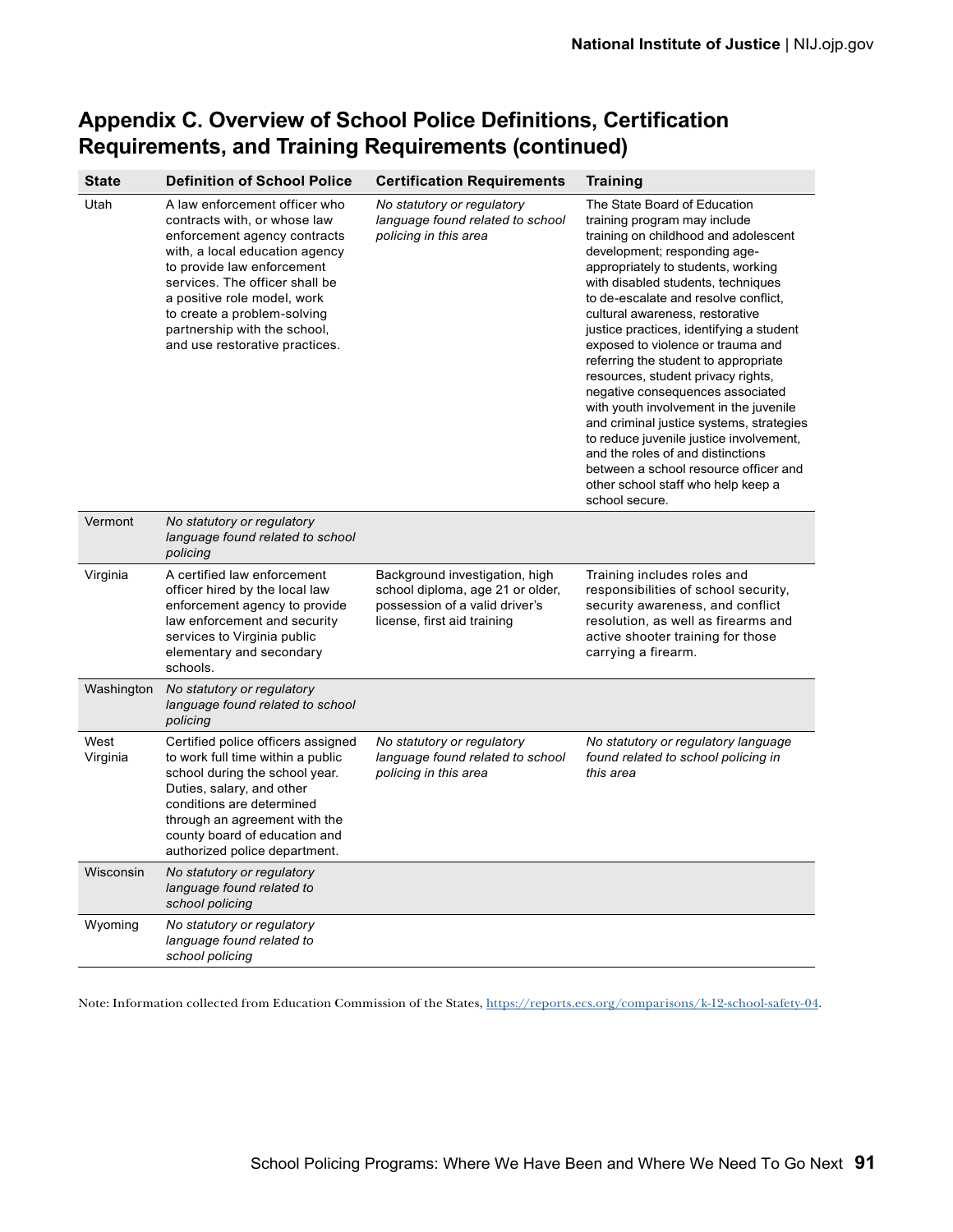### **Appendix D. General Theory of Change for Policing Schools Strategies**

#### **Anticipated "Policing Schools" Strategies**

- Police patrol presence
- School resource officers
- Police-school liaisons
- Safe routes/corridors
- Community policing/problemoriented policing

#### **Immediate Outputs**

- Increased police presence/ surveillance at or around
- schools More interaction with students and staff

#### **Possible Unintended Negative Consequences**

- More students are arrested for misconduct normally handled informally
- More students are pushed out of the traditional K-12 educational setting,
- particularly racial and ethnic minorities and youth with disabilities
- Presence of police increases student, staff, and parent fear
- School climate is more negative and tense

#### **Anticipated Immediate Benefits**

- Deter student and staff misbehavior
- Students, staff, and parents feel safer
- Gather intelligence to diffuse or proactively deal with situations
- Provide information to students and staff
- Develop positive relationships with youth
- Develop positive relationships with schools

#### **Anticipated Longer-Term Benefits**

- Reductions in crime in and around schools
- Reductions of noncriminal student misbehavior such as bullying and harassment
- School climate improves
- Students and staff miss less time from school (attendance improves)
- Students and staff perceive their schools more positively
- Grades and test scores improve

Adopted from: Petrosino, A., Guckenburg, S. and Fronius, T. 2014. Protocol for a systematic review: Policing schools strategies to reduce crime, increase perceptions of safety, and improve learning outcomes in primary and secondary schools. *Campbell Systematic Reviews,* 10: 1-34. [https://doi.org/10.1002/CL2.131.](https://doi.org/10.1002/CL2.131)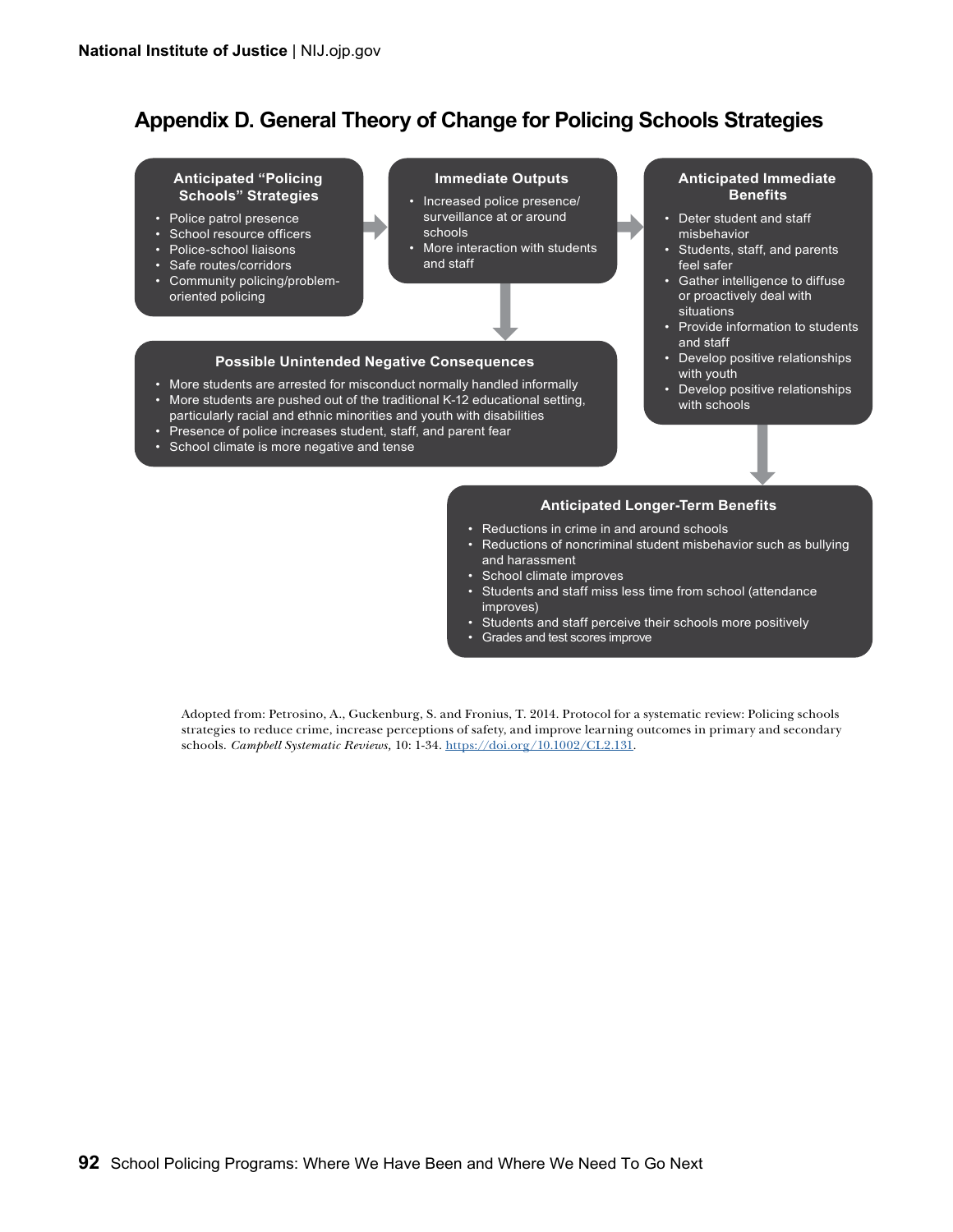# **Appendix E. Databases Searched for Impact Study Review**

| Academic Search Premiere                                                                                                                 |
|------------------------------------------------------------------------------------------------------------------------------------------|
| <b>American Periodical Series</b>                                                                                                        |
| California Peace Officers Standards and Training Law Enforcement Archives                                                                |
| Cochrane Library: Cochrane Central Register of Controlled Trials                                                                         |
| <b>Criminal Justice Abstracts</b>                                                                                                        |
| <b>EBSCO Educational Administration Abstracts</b>                                                                                        |
| <b>EBSCO Masterfile</b>                                                                                                                  |
| <b>EBSCO Social Index</b>                                                                                                                |
| <b>EconLit Abstracts</b>                                                                                                                 |
| Education Resources Information Center (ERIC)                                                                                            |
| <b>Education Full Text</b>                                                                                                               |
| Family and society studies                                                                                                               |
| Google search for "(evaluation or study or quasi-experiment) and (police or enforcement) and (school or<br>campus)"                      |
| Google search for "(evaluation or study or quasi-experiment or experimental) and (police or enforcement) and<br>(college or university)" |
| Google Scholar                                                                                                                           |
| <b>Homeland Security Digital Library</b>                                                                                                 |
| International Bibliography of the Social Sciences                                                                                        |
| JSTOR                                                                                                                                    |
| <b>Medline Abstracts</b>                                                                                                                 |
| National Bureau of Economic Research Working Papers                                                                                      |
| National Criminal Justice Reference Service                                                                                              |
| <b>Policy Archive</b>                                                                                                                    |
| <b>ProQuest Dissertations</b>                                                                                                            |
| Psychology and Behavioral Sciences Collection                                                                                            |
| Psychological Abstracts (PsycInfo)                                                                                                       |
| Public Affairs Information Services (PAIS)                                                                                               |
| Race Relations                                                                                                                           |
| Sage Criminology Full Text                                                                                                               |
| <b>Social Services Abstracts</b>                                                                                                         |
| Social Work Abstracts                                                                                                                    |
| Sociological Abstracts                                                                                                                   |
| <b>SSRN Electronic Library</b>                                                                                                           |
| Urban Studies Abstracts                                                                                                                  |
| <b>Worldwide Political Abstracts</b>                                                                                                     |